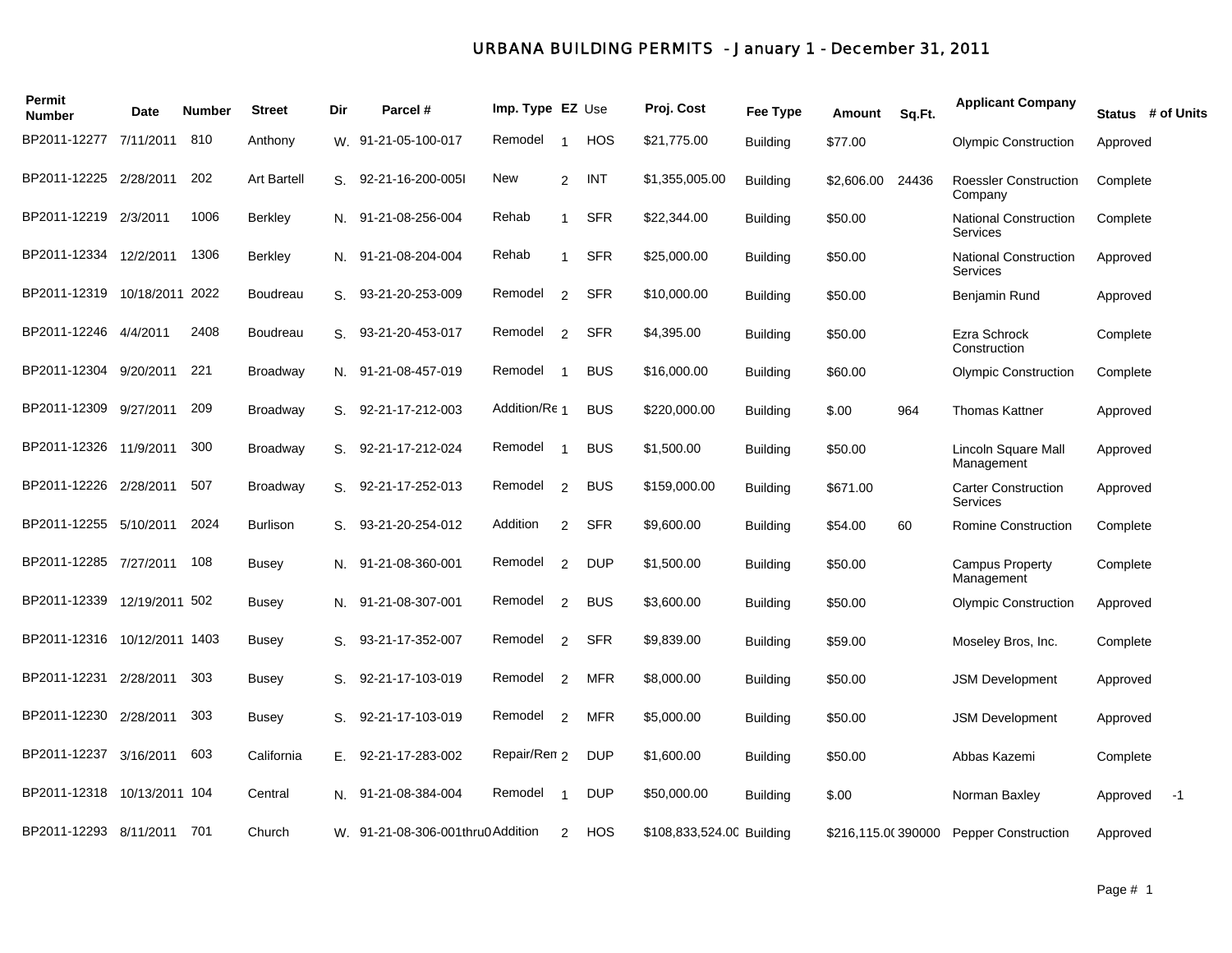| Permit<br><b>Number</b>     | Date            | Number  | <b>Street</b>   | Dir | Parcel #              | Imp. Type $EZ$ Use |                |            | Proj. Cost   | Fee Type        | Amount   | Sq.Ft. | <b>Applicant Company</b>                | Status # of Units |                          |
|-----------------------------|-----------------|---------|-----------------|-----|-----------------------|--------------------|----------------|------------|--------------|-----------------|----------|--------|-----------------------------------------|-------------------|--------------------------|
| BP2011-12310                | 9/27/2011       | 2315    | Cobble Creek S. |     | 93-21-22-351-007      | New                | 2              | SFR        | \$345,287.00 | <b>Building</b> | \$435.00 | 4786   | <b>Atkins Construction</b>              | Approved          | $\overline{1}$           |
| BP2011-12257 5/11/2011      |                 | 506     | Colorado        |     | E. 93-21-20-229-030   | Remodel            | $\mathcal{P}$  | <b>DUP</b> | \$3,900.00   | <b>Building</b> | \$50.00  |        | Bash & Schrock                          | Approved          |                          |
| BP2011-12244 4/4/2011       |                 | 613-A   | Colorado        | Е.  | 93-21-21-151-012      | New                | 2              | <b>SFR</b> | \$83,500.00  | <b>Building</b> | \$345.00 | 1445   | <b>HearthStone Homes</b>                | Approved          | $\overline{1}$           |
| BP2011-12243 4/4/2011       |                 | 613-B   | Colorado        |     | $E.$ 93-21-21-151-013 | New                | $\overline{2}$ | SFR        | \$83,500.00  | <b>Building</b> | \$345.00 | 1445   | <b>HearthStone Homes</b>                | Approved          | $\overline{1}$           |
| BP2011-12330 11/21/2011 906 |                 |         | Crestwood       | Е.  | 92-21-16-303-032      | Addition           | $\overline{2}$ | SFR        | \$35,000.00  | <b>Building</b> | \$150.00 | 720    | Everett Bebout                          | Approved          |                          |
| BP2011-12229                | 2/28/2011       | 510     | Cunningham      | N.  | 91-21-08-427-011      | Remodel            |                | <b>RST</b> | \$33,200.00  | <b>Building</b> | \$72.00  |        | Paul Tatman/Tatman<br>Family LLC        | Approved          |                          |
| BP2011-12232 2/28/2011      |                 | 510     | Cunningham      | N.  | 91-21-08-427-011      | Remodel            |                | <b>RST</b> | \$29,000.00  | <b>Building</b> | \$108.00 |        | Paul Tatman/Tatman<br><b>Family LLC</b> | Complete          |                          |
| BP2011-12289                | 8/3/2011        | 510     | Cunningham      |     | N. 91-21-08-427-011   | Remodel            | -1             | <b>BUS</b> | \$20,300.00  | <b>Building</b> | \$53.00  |        | Paul Tatman/Tatman<br>Family LLC        | Complete          |                          |
| BP2011-12288 8/3/2011       |                 | 510     | Cunningham      |     | N. 91-21-08-427-011   | Remodel            |                | <b>BUS</b> | \$20,600.00  | <b>Building</b> | \$53.00  |        | Paul Tatman/Tatman<br><b>Family LLC</b> | Complete          |                          |
| BP2011-12281 7/13/2011      |                 | 605-607 | Cunningham      |     | N. 91-21-08-405-018   | Remodel            | -1             | <b>MRC</b> | \$200.00     | <b>Building</b> | \$200.00 |        | Juan Reyna                              | Approved          |                          |
| BP2011-12267                | 6/8/2011        | 3407    | Deer Ridge      | S.  | 93-21-28-404-008      | New                | $\overline{2}$ | <b>SFR</b> | \$115,000.00 | <b>Building</b> | \$400.00 | 2609   | <b>Vliet Builders LLC</b>               | Complete          | $\overline{\phantom{0}}$ |
| BP2011-12274                | 6/29/2011       | 304     | Delaware        |     | W. 93-21-17-382-015   | Addition           | $\mathcal{P}$  | <b>SFR</b> | \$8,800.00   | <b>Building</b> | \$50.00  | 43     | Ken Reiss                               | Complete          |                          |
| BP2011-12338                | 12/19/2011 1103 |         | Division        | N.  | 91-21-08-256-009      | Remodel            |                | <b>SFR</b> | \$19,500.00  | <b>Building</b> | \$72.00  |        | Eric Hess                               | Approved          |                          |
| BP2011-12282 7/27/2011 901  |                 |         | Division        |     | N. 91-21-08-257-010   | New                | $\overline{1}$ | <b>SFR</b> | \$94,955.00  | <b>Building</b> | \$345.00 | 1280   | <b>Habitat for Humanity</b>             | Complete          | $\overline{1}$           |
| BP2011-12262 5/26/2011      |                 | 1402    | Eads            |     | W. 91-21-07-205-034   | Remodel            | -1             | <b>CHU</b> | \$4,200.00   | <b>Building</b> | \$50.00  |        | <b>Holland Home</b><br>Remodeling, Inc. | Approved          |                          |
| BP2011-12254 5/10/2011      |                 | 412     | Elm             |     | W. 92-21-17-131-007   | Remodel            | 2              | MFR        | \$110,000.00 | <b>Building</b> | \$240.00 |        | Norman Baxley                           | Complete          | $-1$                     |
| BP2011-12260                | 5/26/2011       | 1804    | Fairfield       | Ε.  | 91-21-04-229-025      | Addition           | $\mathcal{P}$  | <b>SFR</b> | \$22,000.00  | <b>Building</b> | \$120.00 | 280    | <b>Vliet Builders LLC</b>               | Complete          |                          |
| BP2011-12273                | 6/28/2011       | 806     | Florida         | W.  | 93-21-17-354-007      | Addition           | $\overline{2}$ | <b>SFR</b> | \$22,500.00  | <b>Building</b> | \$96.00  | 28     | Ken Moyer                               | Approved          |                          |
| BP2011-12315 10/11/2011 602 |                 |         | Glover          |     | S. 92-21-16-178-025   | New                | $\mathcal{P}$  | STG        | \$70,000.00  | <b>Building</b> | \$226.00 | 2172   | Morton Buildings, Inc.                  | Approved          |                          |
| BP2011-12264 6/6/2011       |                 | 2206    | Grange          | S.  | 93-21-20-406-003      | Addition           | $\overline{2}$ | <b>SFR</b> | \$44,453.00  | <b>Building</b> | \$260.00 | 224    | Sun Structures<br>Designs/Four Seasons  | Complete          |                          |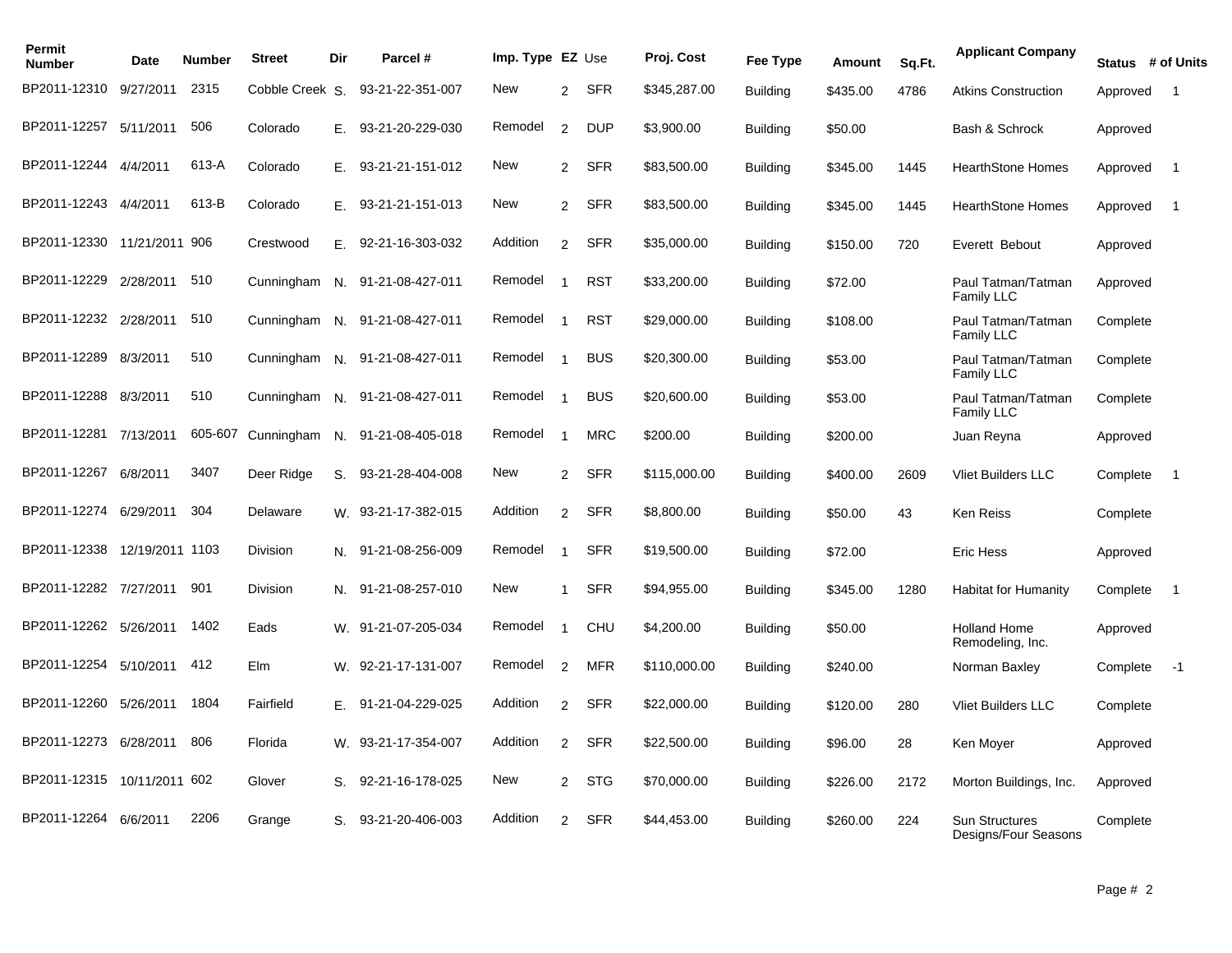| Permit<br><b>Number</b>      | Date      | Number       | <b>Street</b>     | Dir | Parcel #              | Imp. Type $EZ$ Use |                |            | Proj. Cost     | Fee Type        | Amount     | Sq.Ft. | <b>Applicant Company</b>                 |          | Status # of Units |
|------------------------------|-----------|--------------|-------------------|-----|-----------------------|--------------------|----------------|------------|----------------|-----------------|------------|--------|------------------------------------------|----------|-------------------|
| BP2011-12213                 | 1/26/2011 | 804          | Green             | Ε.  | 92-21-16-103-009      | Rehab              | 2              | SFR        | \$21,154.00    | <b>Building</b> | \$50.00    |        | <b>National Construction</b><br>Services | Complete |                   |
| BP2011-12300                 | 9/13/2011 | 303          | Green             |     | W. 92-21-17-137-005   | Remodel            | 2              | DUP        | \$14,000.00    | <b>Building</b> | \$60.00    |        | Anthony Bruno                            | Approved |                   |
| BP2011-12280 7/12/2011 411   |           |              | Green             |     | W. 92-21-17-133-001   | Remodel            | $\overline{2}$ | RMH        | \$9,500.00     | Building        | \$50.00    |        | Jonah Weisskopf                          | Approved |                   |
| BP2011-12220 2/3/2011        |           | 603          | Green             |     | W. 92-21-17-112-004   | Remodel            | 2              | MFR        | \$57,196.00    | <b>Building</b> | \$343.00   |        | Bash & Schrock                           | Approved |                   |
| BP2011-12312 10/5/2011 1109  |           |              | Gregory           |     | N. 91-21-07-277-015   | New                | $\mathbf{1}$   | SFR        | \$111,300.00   | <b>Building</b> | \$345.00   | 1720   | Tarter Construction, LLC Approved        |          | $\overline{1}$    |
| BP2011-12223 2/16/2011       |           | 404          | High              | Е.  | 92-21-17-239-006      | Remodel            | $\overline{2}$ | <b>DUP</b> | \$2,500.00     | <b>Building</b> | \$50.00    |        | Maryalice Wu                             | Approved |                   |
| BP2011-12217 1/28/2011       |           | 100          | <b>High Cross</b> | S.  | 91-21-14-101-001      | Remodel            | $\overline{1}$ | <b>MRC</b> | \$1,081,000.00 | <b>Building</b> | \$5,016.00 |        | <b>Colcon Corporation</b>                | Complete |                   |
| BP2011-12311 10/4/2011       |           | 1603         | Horizon           | Е.  | 93-21-28-408-002      | New                | 2              | SFR        | \$118,000.00   | <b>Building</b> | \$345.00   | 2291   | <b>Vliet Builders LLC</b>                | Approved | $\overline{1}$    |
| BP2011-12242 4/4/2011        |           | 1711         | Horizon           |     | E. 93-21-28-408-012   | New                |                | 2 SFR      | \$268,000.00   | <b>Building</b> | \$.00      | 3165   | <b>HBAECI Greenbuild LLC Complete</b>    |          | - 1               |
| BP2011-12290                 | 8/3/2011  | 601          | Illinois          | W.  | 92-21-17-159-006      | Remodel            | $\overline{2}$ | <b>SFR</b> | \$8,500.00     | <b>Building</b> | \$50.00    |        | Michael Liscovitz                        | Complete |                   |
| BP2011-12259 5/18/2011       |           | 606          | Illinois          |     | W. 92-21-17-113-011   | Repair/Ren 2       |                | <b>SFR</b> | \$18,500.00    | <b>Building</b> | \$72.00    |        | Dannie Otto                              | Approved |                   |
| BP2011-12314 10/5/2011       |           | 807 &<br>809 | Illinois          |     | W. 92-21-17-151-009   | Remodel            | 2              | MFR        | \$7,150.00     | <b>Building</b> | \$50.00    |        | C.B.E. Construction Inc. Approved        |          |                   |
| BP2011-12313 10/5/2011       |           | 807 &<br>809 | Illinois          |     | W. 92-21-17-151-009   | Remodel            | 2              | <b>MFR</b> | \$7,150.00     | <b>Building</b> | \$50.00    |        | C.B.E. Construction Inc. Approved        |          |                   |
| BP2011-12266 6/6/2011        |           | 503          | Indiana           |     | W. 93-21-17-331-003   | Repair/Ren 2       |                | <b>SFR</b> | \$8,000.00     | <b>Building</b> | \$50.00    |        | New Prairie Construction Approved        |          |                   |
| BP2011-12296                 | 9/7/2011  | 609          | Indiana           |     | W. 93-21-17-308-010   | Remodel            | 2              | <b>SFR</b> | \$38,414.00    | <b>Building</b> | \$210.00   |        | New Prairie Construction Complete        |          |                   |
| BP2011-12325 11/16/2011 308  |           |              | Iowa              |     | E. 93-21-17-426-024   | Remodel            | $\overline{2}$ | MFR        | \$7,000.00     | Building        | \$50.00    |        | Bash & Schrock                           | Approved |                   |
| BP2011-12303                 | 9/20/2011 | 205          | Iowa              | W.  | 93-21-17-330-003      | Addition/Re 2      |                | SFR        | \$156,550.00   | <b>Building</b> | \$789.00   | 532    | Ken Mover                                | Approved |                   |
| BP2011-12235 3/10/2011 810   |           |              | Killarney         |     | W. 91-21-05-302-001   | Addition/Re 1      |                | <b>RST</b> | \$175,000.00   | <b>Building</b> | \$888.00   | 120    | <b>TCT Construction Inc.</b>             | Complete |                   |
| BP2011-12333 12/2/2011       |           | 2607         | Landis Farm       |     | N. 91-21-04-225-006   | Addition           | 2              | SFR        | \$13,093.50    | <b>Building</b> | \$74.00    | 112    | <b>Burokas Construction</b><br>Inc.      | Approved |                   |
| BP2011-12329 11/18/2011 2110 |           |              | Lantern Hill      |     | $E.$ 91-21-15-303-015 | Rehab              | $\overline{2}$ | SFR        | \$25,000.00    | <b>Building</b> | \$50.00    |        | <b>Holland Home</b><br>Remodeling, Inc.  | Complete |                   |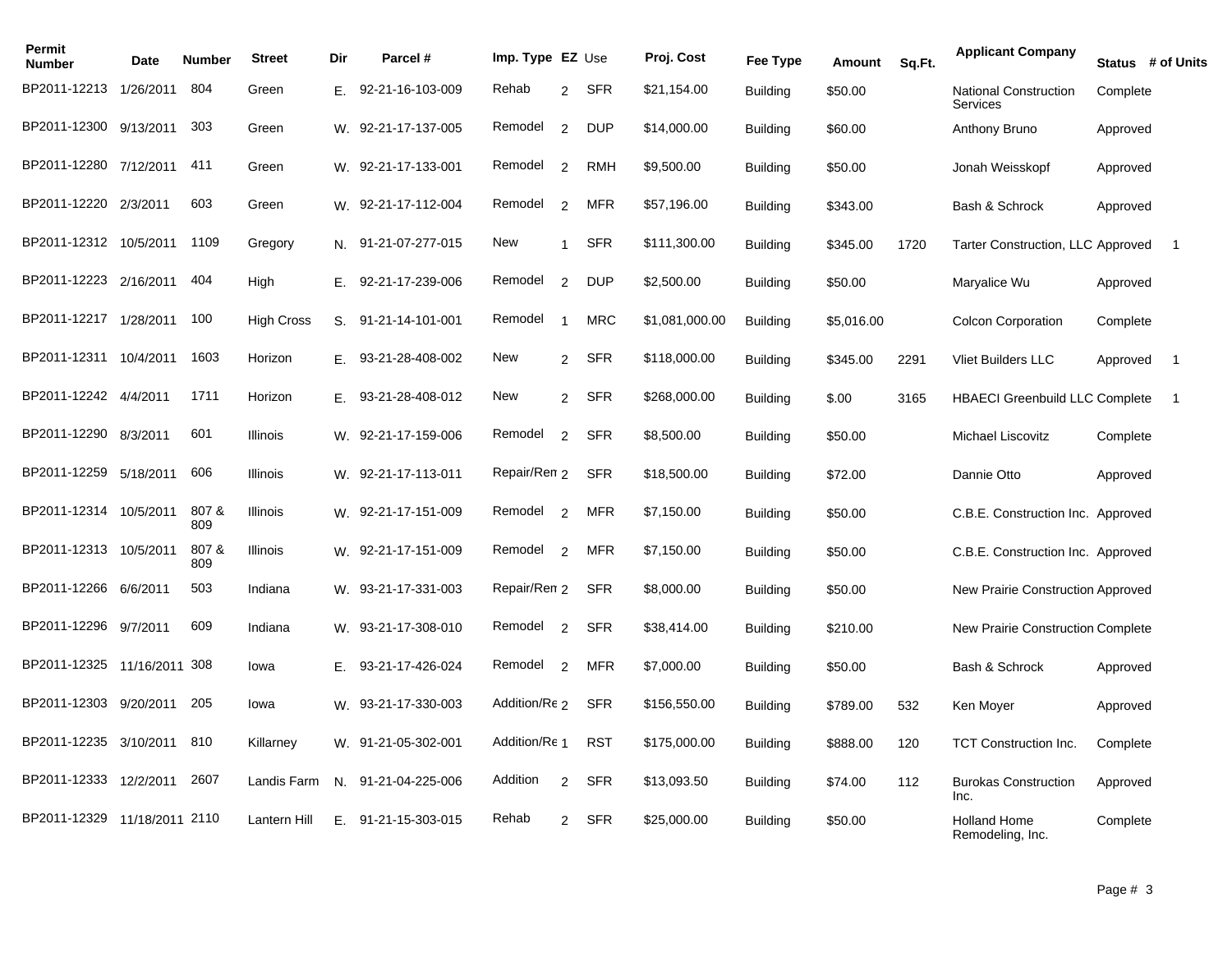| Permit<br><b>Number</b>      | <b>Date</b>    | <b>Number</b> | <b>Street</b>    | Dir | Parcel #            | Imp. Type EZ Use |                |            | Proj. Cost   | Fee Type        | Amount     | Sq.Ft. | <b>Applicant Company</b>           |          | Status # of Units |
|------------------------------|----------------|---------------|------------------|-----|---------------------|------------------|----------------|------------|--------------|-----------------|------------|--------|------------------------------------|----------|-------------------|
| BP2011-12272                 | 6/24/2011      | 2011          | Lincoln          | N.  | 91-21-06-426-017    | Remodel          | -1             | <b>BUS</b> | \$30,000.00  | <b>Building</b> | \$90.00    |        | 4MC Corp.                          | Approved |                   |
| BP2011-12268                 | 6/8/2011       | 805           | Lincoln          |     | N. 91-21-07-428-023 | Remodel          | -1             | <b>MRC</b> | \$18,000.00  | <b>Building</b> | \$50.00    |        | Family Video Movie Club Complete   |          |                   |
| BP2011-12342 12/30/2011 901  |                |               | Linview          |     | N. 91-21-08-151-041 | Rehab            | $\overline{2}$ | <b>SFR</b> | \$25,000.00  | <b>Building</b> | \$50.00    |        | <b>Luang Construction</b>          | Approved |                   |
| BP2011-12341                 | 12/30/2011 305 |               | Locust           |     | W. 91-21-08-384-006 | Addition         | $\overline{1}$ | <b>SFR</b> | \$20,000.00  | <b>Building</b> | \$150.00   | 154    | Jean McManus                       | Approved |                   |
| BP2011-12224 2/25/2011 1909  |                |               | Lucas            | S.  | 93-21-21-279-005    | New              | $\mathbf{2}$   | SFR        | \$251,000.00 | <b>Building</b> | \$400.00   | 2874   | Ironwood Builders, Inc.            | Complete | $\overline{1}$    |
| BP2011-12328 11/16/2011 1011 |                |               | Lynn             | S.  | 92-21-16-302-034    | Addition         | 2              | SFR        | \$14,500.00  | <b>Building</b> | \$78.00    | 196    | Noah Yoder<br>Construction         | Approved |                   |
| BP2011-12233 2/28/2011       |                | 205           | Lynn             | S.  | 92-21-16-103-021    | Repair/Rem       |                | <b>SFR</b> | \$56,000.00  | <b>Building</b> | \$288.00   |        | J.J. Swartz Co.                    | Complete |                   |
| BP2011-12209                 | 1/3/2011       | 402           | Maple            | N.  | 91-21-08-480-017    | Remodel          | -1             | <b>STG</b> | \$7,200.00   | <b>Building</b> | \$50.00    |        | <b>Tatman Family LLC</b>           | Complete |                   |
| BP2011-12236 3/14/2011       |                | 402           | Maple            | N.  | 91-21-08-480-017    | Remodel          |                | <b>STG</b> | \$5,000.00   | <b>Building</b> | \$50.00    |        | Rob Smith                          | Complete |                   |
| BP2011-12324 11/9/2011       |                | 713           | Maple            | S.  | 92-21-17-285-018    | Rehab            |                | 2 SFR      | \$25,000.00  | <b>Building</b> | \$50.00    |        | <b>Luang Construction</b>          | Complete |                   |
| BP2011-12221                 | 2/9/2011       | 407           | McHenry          | Е.  | 93-21-20-476-006    | Remodel          | $\overline{2}$ | <b>SFR</b> | \$25,700.00  | <b>Building</b> | \$150.00   |        | <b>Phillip Gable</b>               | Approved |                   |
| BP2011-12276 7/11/2011       |                | 103           | Meadow           |     | W. 93-21-20-202-003 | Addition/Re 2    |                | <b>SFR</b> | \$598,000.00 | <b>Building</b> | \$1,380.00 | 766    | Wells & Wells<br>Construction      | Approved |                   |
| BP2011-12240                 | 3/30/2011      | 3412          | Memory           | S.  | 93-21-28-427-013    | New              | 2              | SFR        | \$412,507.00 | <b>Building</b> | \$435.00   | 4145   | James R. Evans<br>Construction     | Complete | -1                |
| BP2011-12336                 | 12/7/2011      |               | 306-410 Michigan | Е.  | 93-21-17-430-015    | Remodel          | 2              | <b>BUS</b> | \$16,000.00  | <b>Building</b> | \$50.00    |        | C.P.M. Maintenance<br>Department   | Approved |                   |
| BP2011-12269 6/15/2011       |                | 709           | Michigan         |     | W. 93-21-17-355-002 | Remodel          | $\overline{2}$ | SFR        | \$91,598.97  | <b>Building</b> | \$466.00   |        | Lee Reifsteck                      | Complete |                   |
| BP2011-12234 3/7/2011        |                | 3502          | Myra Ridge       | S.  | 93-21-28-427-016    | Remodel          | 2              | SFR        | \$30,000.00  | <b>Building</b> | \$151.50   |        | Ironwood Builders, Inc.            | Complete |                   |
| BP2011-12258                 | 5/17/2011      | 306           | Nevada           |     | W. 92-21-17-184-013 | Addition         | 2              | <b>SFR</b> | \$91,160.00  | <b>Building</b> | \$300.00   | 208    | Lee Stoops                         | Approved |                   |
| BP2011-12210 1/7/2011        |                | 2405          | North Shore      | N.  | 91-21-06-227-004    | Remodel          |                | <b>BUS</b> | \$1,479.00   | <b>Building</b> | \$50.00    |        | Millar-Baskis<br>Construction      | Complete |                   |
| BP2011-12279                 | 7/12/2011      | 925           | O'Brien          |     | 91-21-04-151-003a   | Remodel          |                | <b>BUS</b> | \$75,544.00  | <b>Building</b> | \$906.00   |        | <b>Automotive Parts</b><br>Service | Approved |                   |
| BP2011-12337 12/13/2011 907  |                |               | Orchard          |     | S. 93-21-17-305-032 | Remodel          | $\overline{2}$ | <b>SFR</b> | \$650.00     | Building        | \$50.00    |        | Michael Chrzastowski               | Approved |                   |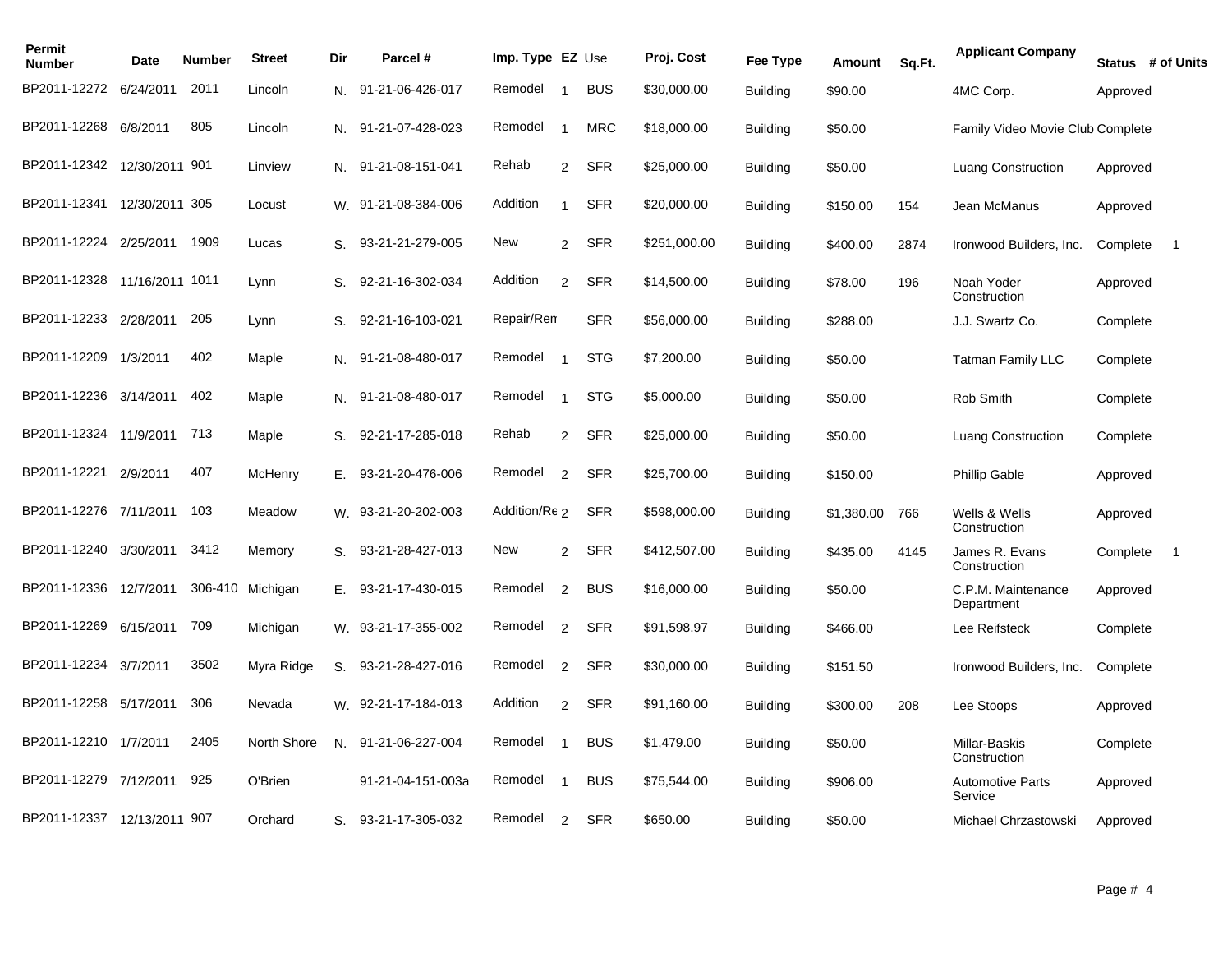| Permit<br><b>Number</b>      | Date      | <b>Number</b>    | <b>Street</b>   | Dir | Parcel #                         | Imp. Type $EZ$ Use |                         |            | Proj. Cost   | Fee Type        | Amount   | Sq.Ft. | <b>Applicant Company</b>                      | Status # of Units |
|------------------------------|-----------|------------------|-----------------|-----|----------------------------------|--------------------|-------------------------|------------|--------------|-----------------|----------|--------|-----------------------------------------------|-------------------|
| BP2011-12283                 | 7/27/2011 | 308 &<br>308 1/2 | Oregon          | Е.  | 92-21-17-280-010                 | Remodel            | 2                       | <b>DUP</b> | \$1,000.00   | <b>Building</b> | \$50.00  |        | <b>Bickers Construction</b>                   | Approved          |
| BP2011-12323 11/2/2011       |           | 1400             | Park            |     | W. 91-21-07-404-001              | Remodel            | $\overline{1}$          | HOS        | \$155,000.00 | <b>Building</b> | \$750.00 |        | <b>Midwest Contracting</b><br>Concepts        | Approved          |
| BP2011-12284 7/27/2011       |           | 506              | Park            |     | W. 91-21-08-325-001              | Remodel            | 2                       | ASM        | \$7,000.00   | <b>Building</b> | \$50.00  |        | <b>Olympic Construction</b>                   | Approved          |
| BP2011-12241                 | 4/4/2011  | 606              | Park            |     | W. 91-21-08-309-007              | Remodel            | 2                       | HOS        | \$20,000.00  | <b>Building</b> | \$50.00  |        | <b>Olympic Construction</b>                   | Complete          |
| BP2011-12335 12/7/2011       |           | 611              | Park            |     | W. 91-21-08-310-001              | Remodel            | 2                       | HOS        | \$198,000.00 | Building        | \$728.00 |        | <b>Pepper Construction</b>                    | Approved          |
| BP2011-12297                 | 9/7/2011  | 611              | Park            |     | W. 91-21-08-310-001              | Remodel            | 2                       | HOS        | \$16,000.00  | <b>Building</b> | \$72.00  |        | <b>Olympic Construction</b>                   | Complete          |
| BP2011-12208 1/3/2011        |           | 611              | Park            |     | W. 91-21-08-310-001              | Remodel            | 2                       | <b>HOS</b> | \$16,100.00  | <b>Building</b> | \$50.00  |        | Petry-Kuhne Co.                               | Approved          |
| BP2011-12250                 | 4/26/2011 | 809              | Park            |     | W. 91-21-08-304-018              | Remodel            | $\overline{2}$          | <b>BUS</b> | \$8,000.00   | <b>Building</b> | \$50.00  |        | <b>Carter Construction</b><br><b>Services</b> | Approved          |
| BP2011-12265                 | 6/8/2011  | 1001             | Pennsylvania E. |     | 92-21-16-353-006                 | Addition           | 2                       | <b>SFR</b> | \$12,400.00  | <b>Building</b> | \$74.00  | 288    | <b>Tylored Restorations</b>                   | Approved          |
| BP2011-12292 8/8/2011        |           | 602              |                 |     | Pennsylvania W. 93-21-17-355-017 | Addition/Re 2      |                         | <b>SFR</b> | \$167,980.00 | <b>Building</b> | \$906.00 | 616    | EPS Builders Inc.                             | Approved          |
| BP2011-12331 11/22/2011 809  |           |                  |                 |     | Pennsylvania W. 93-21-17-352-008 | Remodel            | 2                       | <b>RMH</b> | \$16,607.00  | <b>Building</b> | \$100.00 |        | <b>Bruens Construction</b>                    | Approved          |
| BP2011-12261                 | 5/26/2011 | 1704             | Philo           | S.  | 93-21-21-201-010                 | Remodel            |                         | <b>BUS</b> | \$2,500.00   | Building        | \$50.00  |        | M.J. Construction                             | Approved          |
| BP2011-12215                 | 1/27/2011 | 1720             | Philo           | S.  | 93-21-21-201-012                 | Remodel            |                         | <b>MRC</b> | \$63,300.00  | <b>Building</b> | \$576.00 |        | <b>Creek Development</b>                      | Closed            |
| BP2011-12214                 | 1/27/2011 | 1720             | Philo           | S.  | 93-21-21-201-012                 | Remodel            |                         | <b>BUS</b> | \$45,700.00  | <b>Building</b> | \$192.00 |        | <b>Creek Development</b>                      | Approved          |
| BP2011-12308 9/26/2011       |           | 1813             | Philo           | S.  | 93-21-21-126-040E                | New                | $\mathbf 1$             | <b>BUS</b> | \$281,682.00 | <b>Building</b> | \$236.00 | 1053   | TCI<br>Architects/Eng./Contracto              | Complete          |
| BP2011-12248                 | 4/21/2011 | 1903             | Philo           | S.  | 93-21-21-176-014                 | New                | $\mathbf{1}$            | <b>BUS</b> | \$120,000.00 | <b>Building</b> | \$254.00 | 2529   | <b>Baier Brothers LLC</b>                     | Complete          |
| BP2011-12253 5/4/2011        |           | 2005             | Philo           | S.  | 93-21-21-180-011                 | Remodel            | $\overline{\mathbf{1}}$ | <b>MRC</b> | \$3,000.00   | <b>Building</b> | \$50.00  |        | Dave Kattoum                                  | Approved          |
| BP2011-12294                 | 9/1/2011  | 2740             | Philo           | S.  | 93-21-28-201-004                 | Remodel            |                         | <b>ASM</b> | \$120,836.00 | <b>Building</b> | \$485.00 |        | Dodds Company                                 | Complete          |
| BP2011-12332 11/28/2011 2740 |           |                  | Philo           | S.  | 93-21-28-201-004                 | Remodel            |                         | <b>BUS</b> | \$77,891.00  | <b>Building</b> | \$329.00 |        | Dodds Company                                 | Complete          |
| BP2011-12301 9/14/2011       |           | 2860             | Philo           | S.  | 93-21-28-201-004b                | Remodel            | $\overline{\mathbf{1}}$ | <b>BUS</b> | \$186,918.00 | <b>Building</b> | \$725.00 |        | Dodds Company                                 | Approved          |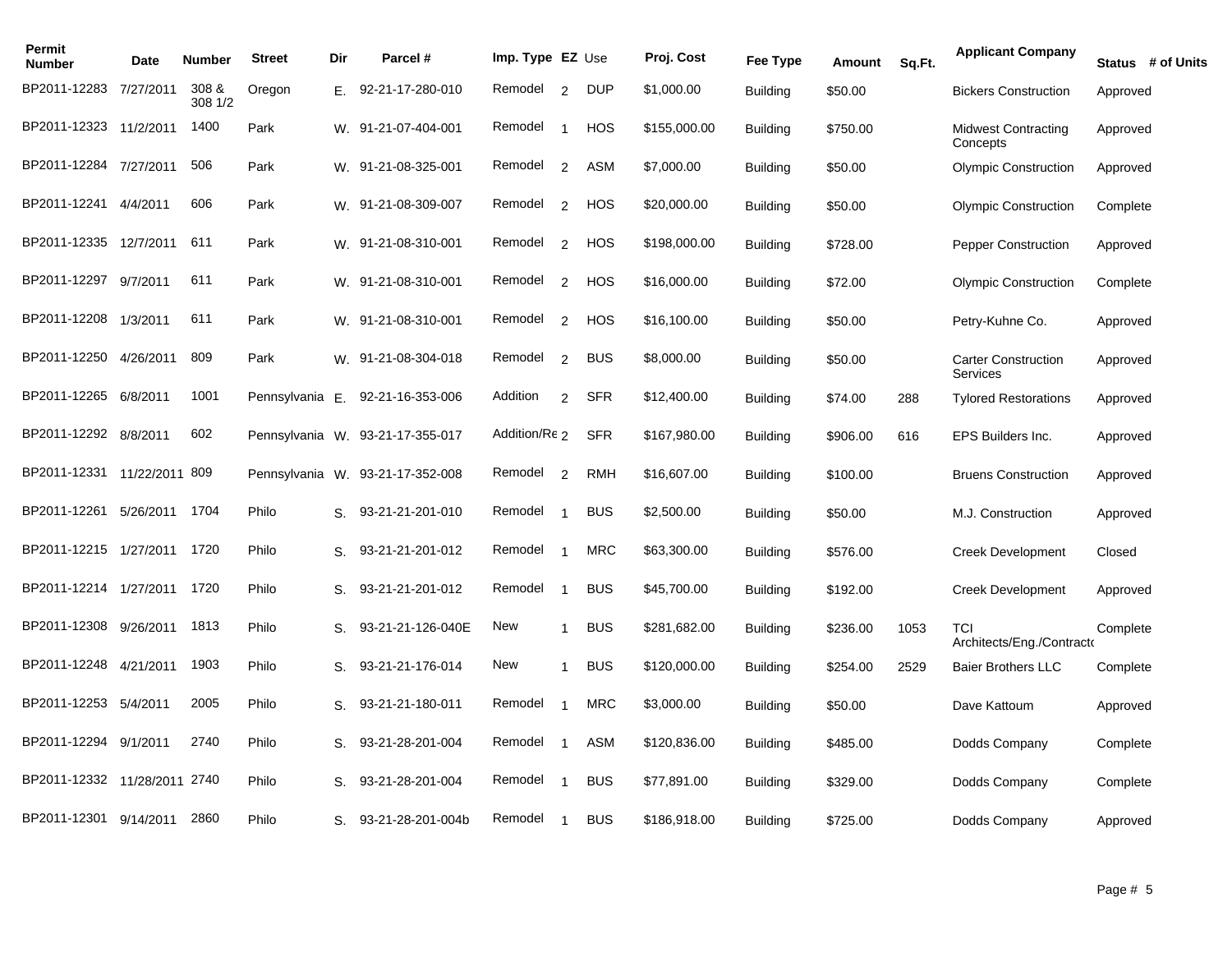| Permit<br><b>Number</b>     | <b>Date</b>     | <b>Number</b> | <b>Street</b>      | Dir | Parcel #              | Imp. Type EZ Use |                |            | Proj. Cost   | Fee Type        | Amount     | Sq.Ft. | <b>Applicant Company</b>                    | Status # of Units |                |
|-----------------------------|-----------------|---------------|--------------------|-----|-----------------------|------------------|----------------|------------|--------------|-----------------|------------|--------|---------------------------------------------|-------------------|----------------|
| BP2011-12340                | 12/29/2011 3311 |               | Philo              | S.  | 93-21-28-330-001      | Repair/Ren 2     |                | CHU        | \$66,100.00  | <b>Building</b> | \$192.00   |        | Homework by Lyndall                         | Approved          |                |
| BP2011-12270                | 6/22/2011       | 1905          | Prairie Winds S.   |     | 93-21-21-276-001      | Remodel          | 2              | <b>MFR</b> | \$65,000.00  | <b>Building</b> | \$168.00   |        | Horve Construction LLC Approved             |                   | $\overline{1}$ |
| BP2011-12222 2/16/2011      |                 | 2810          | Race               | S.  | 93-21-29-200-010      | Remodel          | $\overline{2}$ | REC        | \$184,550.00 | <b>Building</b> | \$.00      |        | English Bros. Co.                           | Approved          |                |
| BP2011-12218 2/1/2011       |                 | 1400          | Scovill            | Е.  | 93-21-21-377-029      | Remodel          | $\overline{2}$ | <b>SFR</b> | \$2,150.00   | <b>Building</b> | \$50.00    |        | C.B.E. Construction Inc. Approved           |                   |                |
| BP2011-12307 9/26/2011 7    |                 |               | Shuman             |     | 93-21-20-281-010      | Remodel          | $\overline{2}$ | SFR        | \$17,800.00  | <b>Building</b> | \$150.00   |        | George Klatt                                | Complete          |                |
| BP2011-12322 11/2/2011      |                 | 1508          | Smith              | S.  | 91-21-15-386-013      | Remodel          | 2              | <b>SFR</b> | \$5,400.00   | <b>Building</b> | \$50.00    |        | Chet & Phyllis Daniels                      | Approved          |                |
| BP2011-12320                | 10/26/2011 3029 |               | Stillwater         | Е.  | 93-21-22-426-047      | New              | $\overline{2}$ | SFR        | \$155,000.00 | <b>Building</b> | \$400.00   | 2738   | Raymond Miller<br>Construction              | Approved          | $\overline{1}$ |
| BP2011-12321                | 10/26/2011 3031 |               | Stillwater         | Е.  | 93-21-22-426-048      | New              | $\overline{2}$ | <b>SFR</b> | \$155,000.00 | <b>Building</b> | \$400.00   | 2582   | <b>Raymond Miller</b><br>Construction       | Approved          | $\overline{1}$ |
| BP2011-12247                | 4/20/2011       | 3064          | <b>Stone Creek</b> | Ε.  | 93-21-22-426-004      | New              | 2              | SFR        | \$212,000.00 | <b>Building</b> | \$435.00   | 3759   | <b>Raymond Miller</b><br>Construction       | Complete          | $\overline{1}$ |
| BP2011-12305 9/20/2011      |                 | 1401          | Stout              | Е.  | 92-21-16-178-005      | Rehab            |                | 2 SFR      | \$14,000.00  | <b>Building</b> | \$50.00    |        | Wayne Schwaiger                             | Complete          |                |
| BP2011-12306 9/21/2011      |                 | 905           | Timothy            | S.  | 91-21-15-301-013      | Rehab            | $\overline{2}$ | SFR        | \$19,170.00  | <b>Building</b> | \$50.00    |        | Lipa Enterprises,<br>Inc./Country Carpentry | Complete          |                |
| BP2011-12291                | 8/5/2011        | 1908          | Trails             | Е.  | 93-21-28-282-017      | New              | $\overline{2}$ | <b>SFR</b> | \$196,158.00 | <b>Building</b> | \$345.00   | 2236   | Tom Loew                                    | Complete          | $\overline{1}$ |
| BP2011-12228                | 2/28/2011       | 102           | University         | Е.  | 91-21-08-405-039      | Remodel          |                | <b>RST</b> | \$126,890.00 | <b>Building</b> | \$423.00   |        | <b>TCT Construction Inc.</b>                | Complete          |                |
| BP2011-12302 9/20/2011      |                 | 1101          | University         | Е.  | 91-21-09-376-001      | Rehab            |                | <b>BUS</b> | \$60,000.00  | <b>Building</b> | \$235.00   |        | Petry-Kuhne Co.                             | Approved          |                |
| BP2011-12317 10/12/2011 202 |                 |               | University         |     | $E.$ 91-21-08-405-038 | Remodel          |                | <b>RST</b> | \$195,000.00 | <b>Building</b> | \$600.00   |        | R & T Construction Co., Complete<br>Inc.    |                   |                |
| BP2011-12216 1/27/2011      |                 | 202           | University         |     | E. 91-21-08-405-038   | Remodel          | -1             | <b>BUS</b> | \$55,926.00  | <b>Building</b> | \$120.00   |        | Ivan Richardson                             | Complete          |                |
| BP2011-12278 7/11/2011      |                 | 202           | University         | Е.  | 91-21-08-405-038      | Remodel          |                | <b>RST</b> | \$90,000.00  | <b>Building</b> | \$300.00   |        | <b>IDR Management Inc.</b>                  | Complete          |                |
| BP2011-12239                | 3/21/2011       | 202           | University         |     | E. 91-21-08-405-038   | Remodel          |                | <b>BUS</b> | \$88,000.00  | <b>Building</b> | \$300.00   |        | <b>IDR Management Inc.</b>                  | Complete          |                |
| BP2011-12238                | 3/17/2011       | 202           | University         | Е.  | 91-21-08-405-038      | Addition/Re 1    |                | <b>RST</b> | \$372,000.00 | <b>Building</b> | \$1,200.00 | 244    | SamLu Construction Co. Complete             |                   |                |
| BP2011-12211 1/7/2011       |                 | 202           | University         |     | E. 91-21-08-405-038   | Remodel          |                | <b>BUS</b> | \$150,000.00 | <b>Building</b> | \$300.00   |        | Ivan Richardson                             | Complete          |                |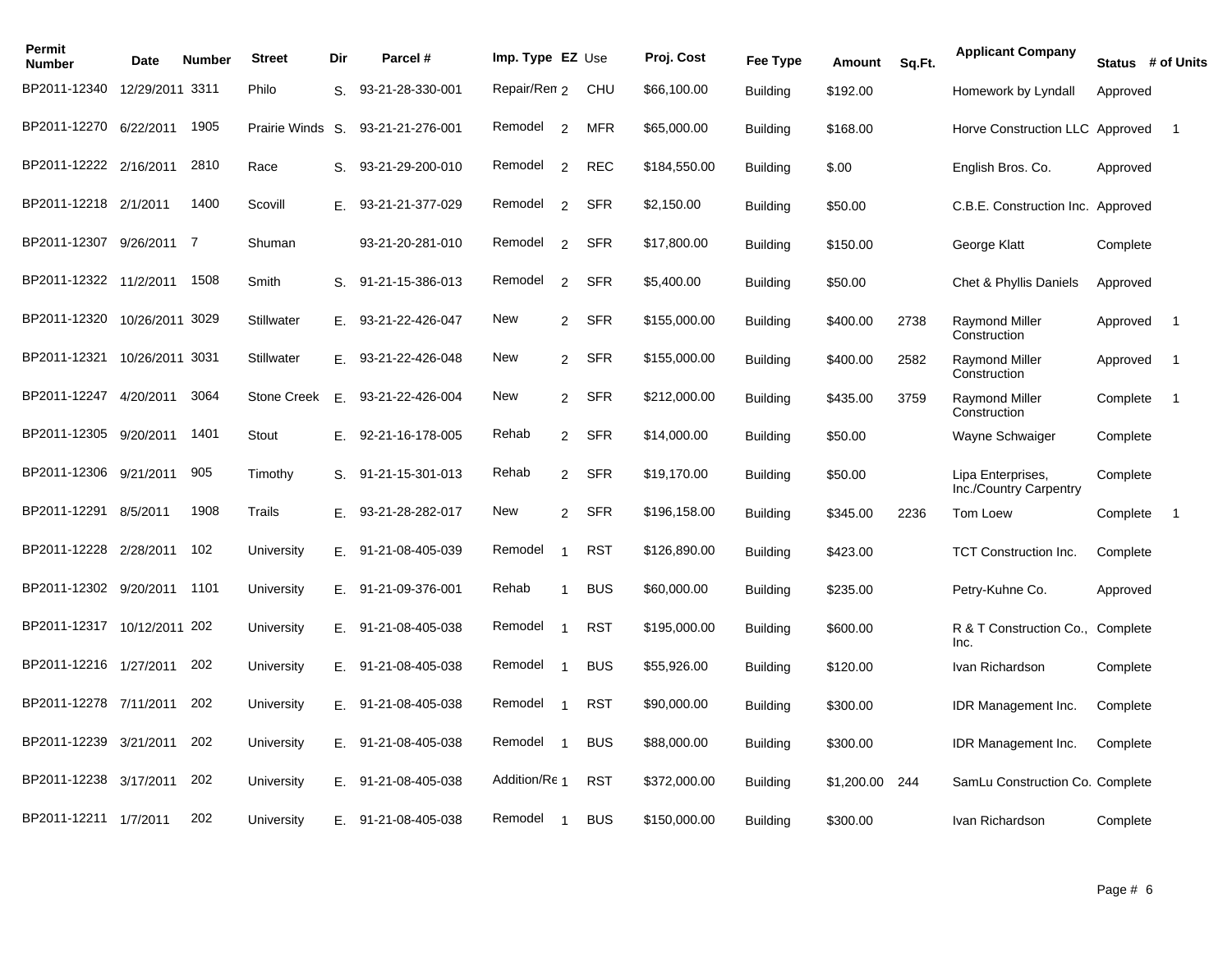| Permit<br><b>Number</b>     | Date      | <b>Number</b> | <b>Street</b> | Dir | Parcel #                            | Imp. Type EZ Use |                |            | Proj. Cost         | Fee Type        | Amount     | Sq.Ft. | <b>Applicant Company</b>                 |          | Status # of Units |
|-----------------------------|-----------|---------------|---------------|-----|-------------------------------------|------------------|----------------|------------|--------------------|-----------------|------------|--------|------------------------------------------|----------|-------------------|
| BP2011-12298                | 9/7/2011  | 1408          | University    | W.  | 91-21-07-405-014.<br><b>0112012</b> | Addition/Re 1    |                | <b>BUS</b> | \$1,951,121.00     | <b>Building</b> | \$8,537.00 | 20495  | Felmley-Dickerson<br>Company             | Approved |                   |
| BP2011-12327 11/15/2011 602 |           |               | University    | W.  | 91-21-08-310-001A                   | Remodel          | 2              | <b>HOS</b> | \$282,000.00       | <b>Building</b> | \$738.00   |        | Carle Foundation<br>Hospital             | Approved |                   |
| BP2011-12286                | 7/29/2011 | 808           | University    | W.  | 91-21-08-304-013                    | Remodel          | 2              |            | BUS/MFR\$33,000.00 | <b>Building</b> | \$150.00   |        | <b>Olympic Construction</b>              | Approved |                   |
| BP2011-12212 1/10/2011      |           | 911           | University    |     | W. 91-21-07-484-009                 | Remodel          |                | <b>MRC</b> | \$500.00           | <b>Building</b> | \$50.00    |        | <b>Bob Patel</b>                         | Complete |                   |
| BP2011-12287                | 8/2/2011  | 110           | Vermont       | W.  | 93-21-17-452-015                    | Repair/Ren 2     |                | <b>SFR</b> | \$40,000.00        | <b>Building</b> | \$150.00   |        | English Bros. Co.                        | Approved |                   |
| BP2011-12252                | 4/27/2011 | 406           | Vermont       |     | W. 93-21-17-377-018                 | Remodel          | 2              | <b>SFR</b> | \$18,743.50        | <b>Building</b> | \$99.00    |        | Moseley Bros, Inc.                       | Complete |                   |
| BP2011-12275                | 6/29/2011 | 1910          | Vine          | S.  | 93-21-20-276-005                    | Rehab            | $\overline{2}$ | <b>SFR</b> | \$20,000.00        | <b>Building</b> | \$120.00   |        | Alan Anderson                            | Approved |                   |
| BP2011-12245                | 4/4/2011  | 400           | Vine          | S.  | 92-21-17-238-013                    | Remodel          | 2              | <b>BUS</b> | \$5,950.00         | <b>Building</b> | \$.00      |        | Arrow Glass Co.                          | Approved |                   |
| BP2011-12227 2/28/2011      |           | 1102          | Washington    | Ε.  | 92-21-16-180-003                    | Remodel          | 2              | <b>BUS</b> | \$5,000.00         | <b>Building</b> | \$150.00   |        | Jean McManus                             | Approved |                   |
| BP2011-12249                | 4/27/2011 | 808           | Washington    | Ε.  | 92-21-16-162-026                    | Rehab            | 2              | <b>SFR</b> | \$22,704.00        | <b>Building</b> | \$50.00    |        | <b>National Construction</b><br>Services | Complete |                   |
| BP2011-12263                | 5/31/2011 | 304           | Washington    | W.  | 92-21-17-185-015                    | New              | $\overline{2}$ | SFR        | \$175,000.00       | <b>Building</b> | \$345.00   | 2250   | Jeff and Sandy Yockey                    | Approved |                   |
| BP2011-12256                | 5/11/2011 | 704           | Washington    | W.  | 92-21-17-158-015                    | Repair/Ren 2     |                | <b>SFR</b> | \$66,475.00        | <b>Building</b> | \$317.00   |        | Dannie Otto                              | Approved |                   |
| BP2011-12251                | 4/27/2011 | 811           | Webber        | S.  | 92-21-16-161-023                    | Remodel          | $\overline{2}$ | <b>SFR</b> | \$2,000.00         | <b>Building</b> | \$50.00    |        | <b>Beyler Builders</b>                   | Approved |                   |
| BP2011-12295                | 9/1/2011  | 2210          | Willow        | N.  | 91-21-04-151-008                    | Addition         |                | <b>MRC</b> | \$277,000.00       | <b>Building</b> | \$1,350.00 | 5070   | Rod Schweighart                          | Approved |                   |
| BP2011-12271                | 6/21/2011 | 2310          | Willow        | N.  | To Be Determined                    | New              | $\overline{2}$ | <b>BUS</b> | \$1,488,225.00     | <b>Building</b> | \$8,389.00 | 24521  | Barber & DeAtley                         | Complete |                   |
| BP2011-12299                | 9/13/2011 | 1710          | Windsor       | Е.  | 93-21-21-400-026                    | Remodel          | 2              | <b>HOS</b> | \$69,931.00        | <b>Building</b> | \$102.00   |        | <b>Wingle Construction</b>               | Complete |                   |

| Proj. Cost           | \$124,072,630.97 |
|----------------------|------------------|
| <b>Total Permits</b> | 135              |
| Sq.Ft.               | 515156           |
| Total # of Units     | 14               |
| <b>Total Fees</b>    | \$269,740.50     |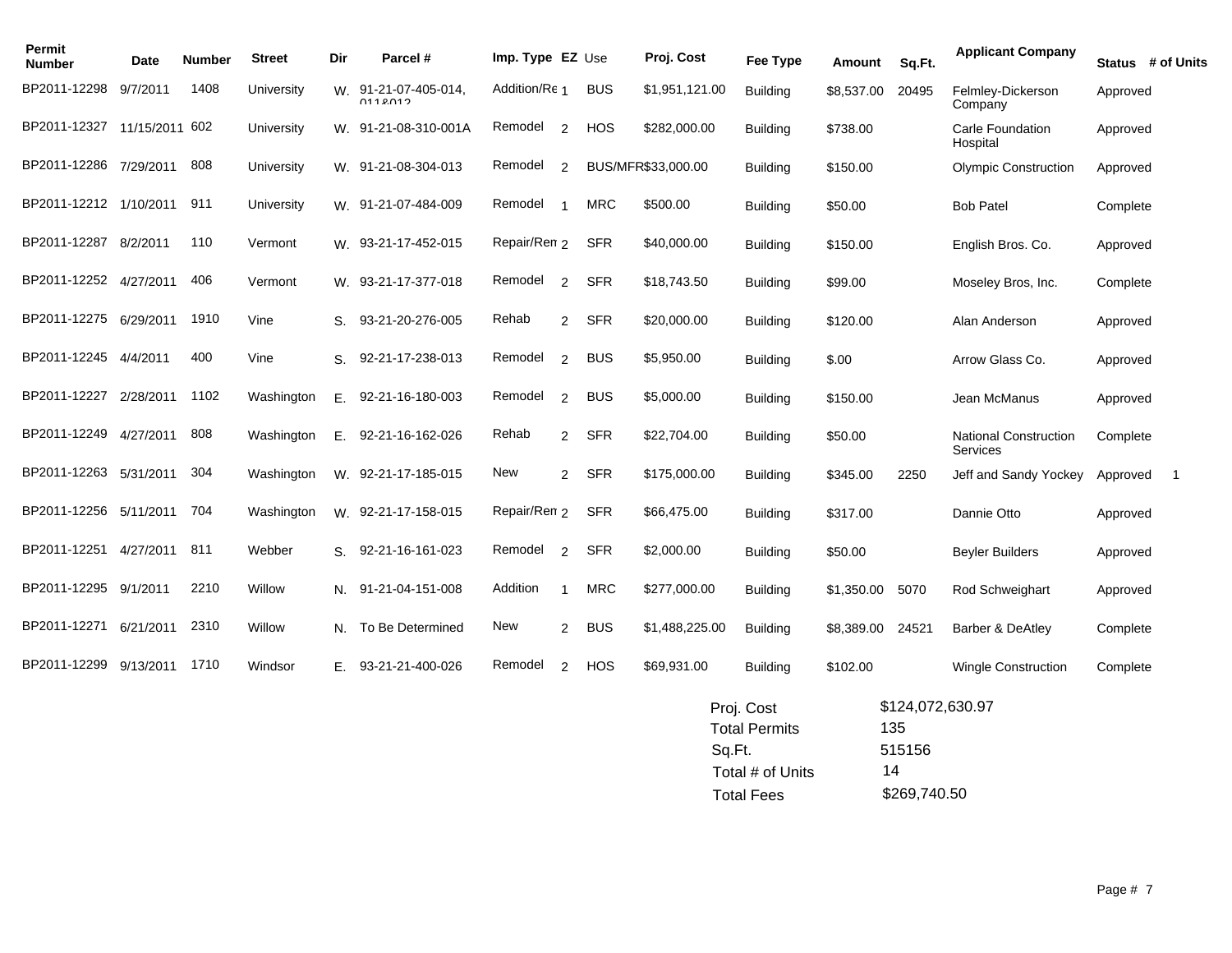### *DEMOLITION PERMITS*

# *January 1 - December 31, 2011*

| Permit Number           | Date | Number | Street        | Dir | Parcel #          | Amount     | <b>Applicant Company</b>                  | Impr. Type                                                | Sq. Ft. | # of Units |
|-------------------------|------|--------|---------------|-----|-------------------|------------|-------------------------------------------|-----------------------------------------------------------|---------|------------|
| DM2011-U-4856 7/20/2011 |      | 1204   | Beech         | W.  | 91-21-07-259-013  | \$150.00   | <b>National Construction Services</b>     | demolish 1 story single family house                      | 1200    | -1         |
| DM2011-U-4793 5/11/2011 |      | 1205   | <b>Beslin</b> | W.  | 91-21-07-410-006  | \$150.00   | Owen's Trucking & Excavating              | demolish one story single family house 576                |         | $-1$       |
| DM2011-U-4725 1/28/2011 |      | 705    | <b>Busey</b>  | N.  | 91-21-08-302-022  | \$150.00   | Franzen Construction, Inc.                | demolish two story single family house 1185<br>and garage |         | $-1$       |
| DM2011-U-4726 1/28/2011 |      | 712    | <b>Busey</b>  | N.  | 91-21-08-305-006  | \$150.00   | Franzen Construction Group,<br><b>LLC</b> | demolish one story single family<br>residence             | 1080    | $-1$       |
| DM2011-U-4857 7/21/2011 |      | 1010   | Church        | W.  | 91-21-07-429-003  | \$150.00   | Franzen Construction Group,<br><b>LLC</b> | demolish one story single family<br>house& garage         | 960     | $-1$       |
| DM2011-U-4862 7/25/2011 |      | 1304   | Dublin        | W.  | 91-21-07-256-011  | \$150.00   | Owen's Trucking & Excavating              | demolish 1 story single family house                      | 788     | $-1$       |
| DM2011-U-4751 3/29/2011 |      | 103    | Franklin      | W.  | 91-21-08-253-009  | \$.00      | Owen's Trucking & Excavating              | demolish 1 story single family house                      | 624     | $-1$       |
| DM2011-U-4952 12/9/2011 |      | 105    | Grossbach     | S.  | 92-21-16-104-023  | \$.00      | <b>Miller Enterprises</b>                 | demolish single family house                              | 988     | -1         |
| DM2011-U-4829 6/21/2011 |      | 114    | lowa          | W.  | 93-21-17-401-016  | \$.00      | <b>Ennis Excavation</b>                   | demolish 2 story single family house                      | 1250    | $-1$       |
| DM2011-U-4842 7/8/2011  |      | 702    | Lincoln       | N.  | 91-21-08-302-005  | \$150.00   | O.G. Parkhill Construction,<br>Inc.       | demolish 2 story single family house                      | $-1716$ | $-1$       |
| DM2011-U-4843 7/8/2011  |      | 706    | Lincoln       | N.  | 91-21-08-302-003  | \$150.00   | O.G. Parkhill Construction,<br>Inc.       | demolish one story single family house -891               |         | $-1$       |
| DM2011-U-4841 7/8/2011  |      | 1813   | Philo         | S.  | 93-21-21-126-040E | \$150.00   | <b>Carter Construction Services</b>       | demolish former ice cream shop                            | $-600$  |            |
| DM2011-U-4770 4/25/2011 |      | 119    | Race          | N.  | 91-21-08-453-015  | \$1,800.00 | <b>Bob Brown Construction</b>             | demolish 2 story commercial building                      | 12000   |            |
| DM2011-U-4828 6/20/2011 |      | 203    | University    | W.  | 91-21-08-451-002  | \$150.00   | Mini-Landscaping Co.                      | demolish 2 story single family house                      | 2300    | $-1$       |
| DM2011-U-4905 10/5/2011 |      | 2614   | Wadsworth     | S.  | 93-21-22-452-008  | \$162.00   | <b>Miller Enterprises</b>                 | demolish 2 story single family house                      | $-3800$ | $-1$       |
| DM2011-U-4821 6/20/2011 |      | 111    | Washington    | W.  | 93-21-17-401-009  | \$.00      | <b>Ennis Excavation</b>                   | demolish 1 story single family house                      | 1250    | $-1$       |

Page # 1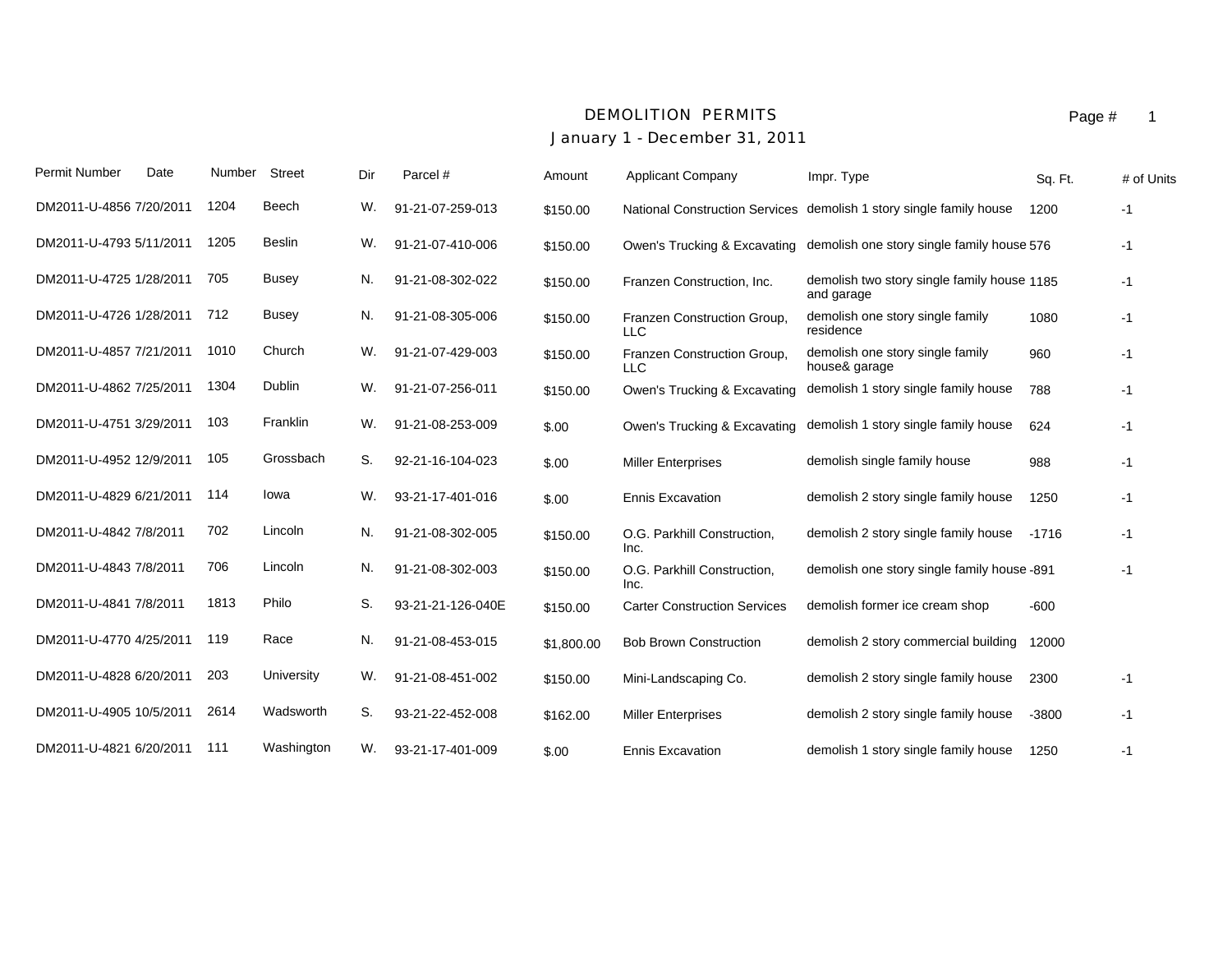| Permit Number | Date | Number | Street | Dir | Parcel # | Amount | <b>Applicant Company</b> | Impr. Type |            | Sq. Ft. | # of Units |
|---------------|------|--------|--------|-----|----------|--------|--------------------------|------------|------------|---------|------------|
|               |      |        |        |     |          |        | <b>Total Permits</b>     |            | 16         |         |            |
|               |      |        |        |     |          |        | <b>Total Fees</b>        |            | \$3,462.00 |         |            |
|               |      |        |        |     |          |        | # of units               |            | $-14$      |         |            |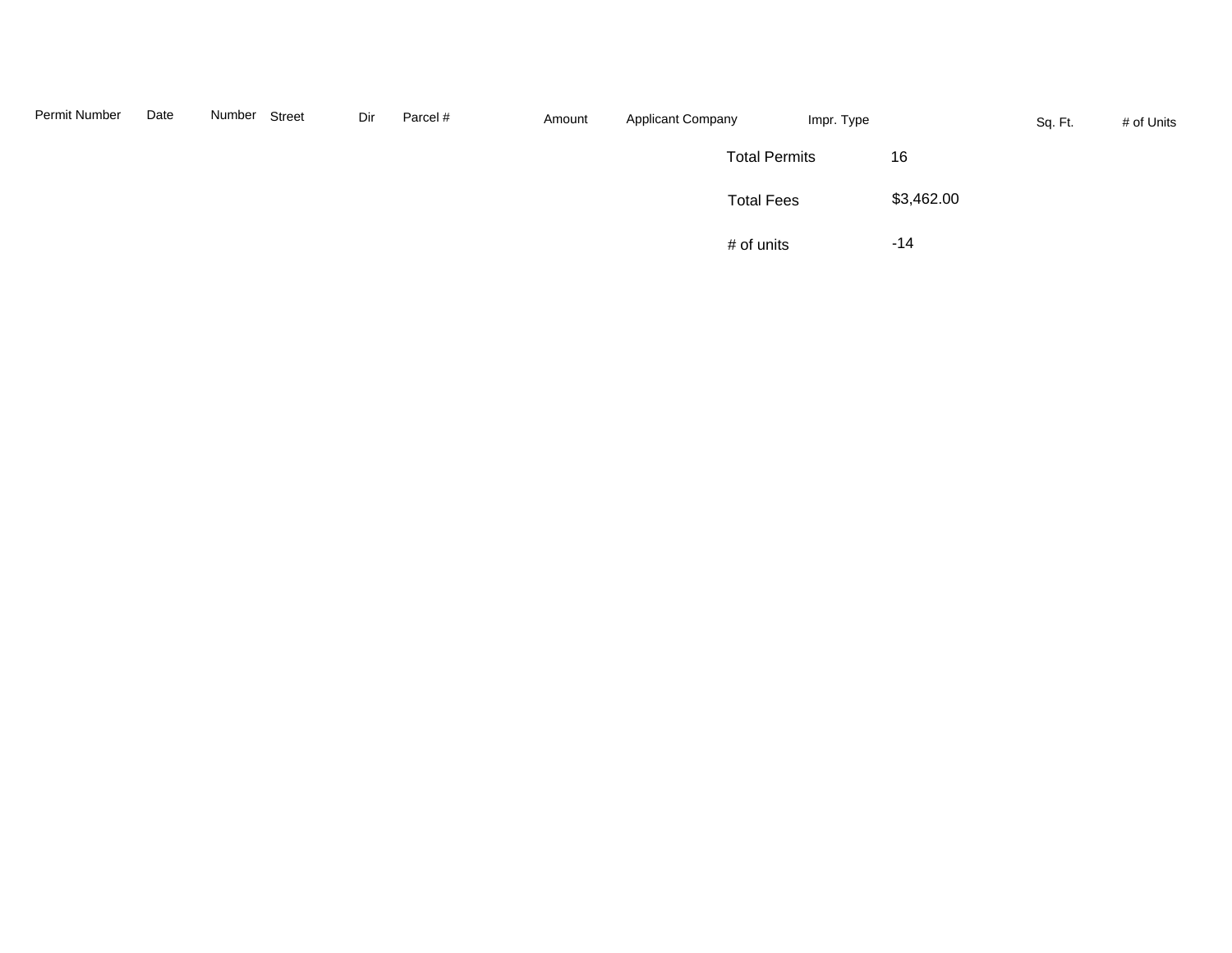#### *ELECTRICAL PERMITS*

## *January 1 - December 31, 2011*

| <b>Permit Number</b> |             |               |                    |     |                   |               |          | Page # 1                                        |
|----------------------|-------------|---------------|--------------------|-----|-------------------|---------------|----------|-------------------------------------------------|
|                      | <b>Date</b> | <b>Number</b> | <b>Street</b>      | Dir | Parcel #          | <b>Status</b> | Amount   | Applicant Company                               |
| EL2011-17069         | 10/26/2011  | 906           | Airport            | Ε.  | 91-15-33-300-005  | Approved      | \$50.00  | <b>Waters Electrical Contracting</b>            |
| EL2011-17005         | 8/30/2011   | 906           | Airport            | E.  | 91-15-33-300-005  | Complete      | \$215.00 | T. Davis Electric                               |
| EL2011-16816         | 1/25/2011   | 906           | Airport            | Ε.  | 91-15-33-300-005  | Approved      | \$50.00  | <b>Waters Electrical Contracting</b>            |
| EL2011-17119         | 12/21/2011  | 2110          | Amber              | E.  | 93-21-22-303-003  | Approved      | \$50.00  | Dan Block Electric, Inc.                        |
| EL2011-16841         | 3/2/2011    | 1810-1814     | Amber              | E.  | 93-21-21-401-032l | Complete      | \$50.00  | F.E. Moran, Inc. Alarm & Monitoring<br>Services |
| EL2011-17076         | 11/2/2011   | 2202          | Amber              | Ε.  | 93-21-22-303-004  | Complete      | \$50.00  | M X Electric, Inc.                              |
| EL2011-16996         | 8/18/2011   | 1803          | Anderson           | S.  | 93-21-21-104-006  | Approved      | \$50.00  | M X Electric, Inc.                              |
| EL2011-16905         | 5/19/2011   | 1002          | Anderson           | S.  | 92-21-16-301-011  | Complete      | \$50.00  | C. Martin Electric                              |
| EL2011-16962         | 7/20/2011   | 810           | Anthony            | W.  | 91-21-05-100-017  | Complete      | \$72.00  | <b>Potter Electric Service</b>                  |
| EL2011-16918         | 5/25/2011   | 304           | Anthony            | Ε.  | 91-21-05-276-008  | Complete      | \$50.00  | Huffman Electric Inc.                           |
| EL2011-16954         | 7/11/2011   | 202           | <b>Art Bartell</b> | S.  | 92-21-16-200-005l | Approved      | \$50.00  | Champaign County                                |
| EL2011-16858         | 3/30/2011   | 500           | <b>Art Bartell</b> | S.  | 92-21-16-200-005F | Approved      | \$50.00  | Coleman Electrical Service, Inc.                |
| EL2011-16834         | 2/23/2011   | 202           | <b>Art Bartell</b> | S.  | 92-21-16-200-005l | Complete      | \$799.38 | Best Electric Co.                               |
| EL2011-16820         | 1/28/2011   | 1112          | Austin             | S.  | 92-21-16-404-008  | Approved      | \$50.00  | Lagacy Electric                                 |
| EL2011-17014         | 9/7/2011    | 1402          | Beech              | W.  | 91-21-07-251-015  | Approved      | \$50.00  | <b>Carter's Electrical Contractors</b>          |
| EL2011-16930         | 6/10/2011   | 1202          | <b>Berkley</b>     | N.  | 91-21-08-206-006  | Complete      | \$50.00  | <b>American Electrical Services</b>             |
| EL2011-17052         | 10/14/2011  | 1306          | <b>Berkley</b>     | N.  | 91-21-08-204-004  | Approved      | \$58.75  | C. Martin Electric                              |
| EL2011-16838         | 2/25/2011   | 1006          | <b>Berkley</b>     | N.  | 91-21-08-256-004  | Complete      | \$50.00  | <b>Illinois Electrical Group</b>                |
| EL2011-17016         | 9/7/2011    | 1303          | <b>Beslin</b>      | W.  | 91-21-07-406-004  | Approved      | \$50.00  | <b>Carter's Electrical Contractors</b>          |
| EL2011-17017         | 9/7/2011    | 1301          | <b>Beslin</b>      | W.  | 91-21-07-406-005  | Approved      | \$50.00  | <b>Carter's Electrical Contractors</b>          |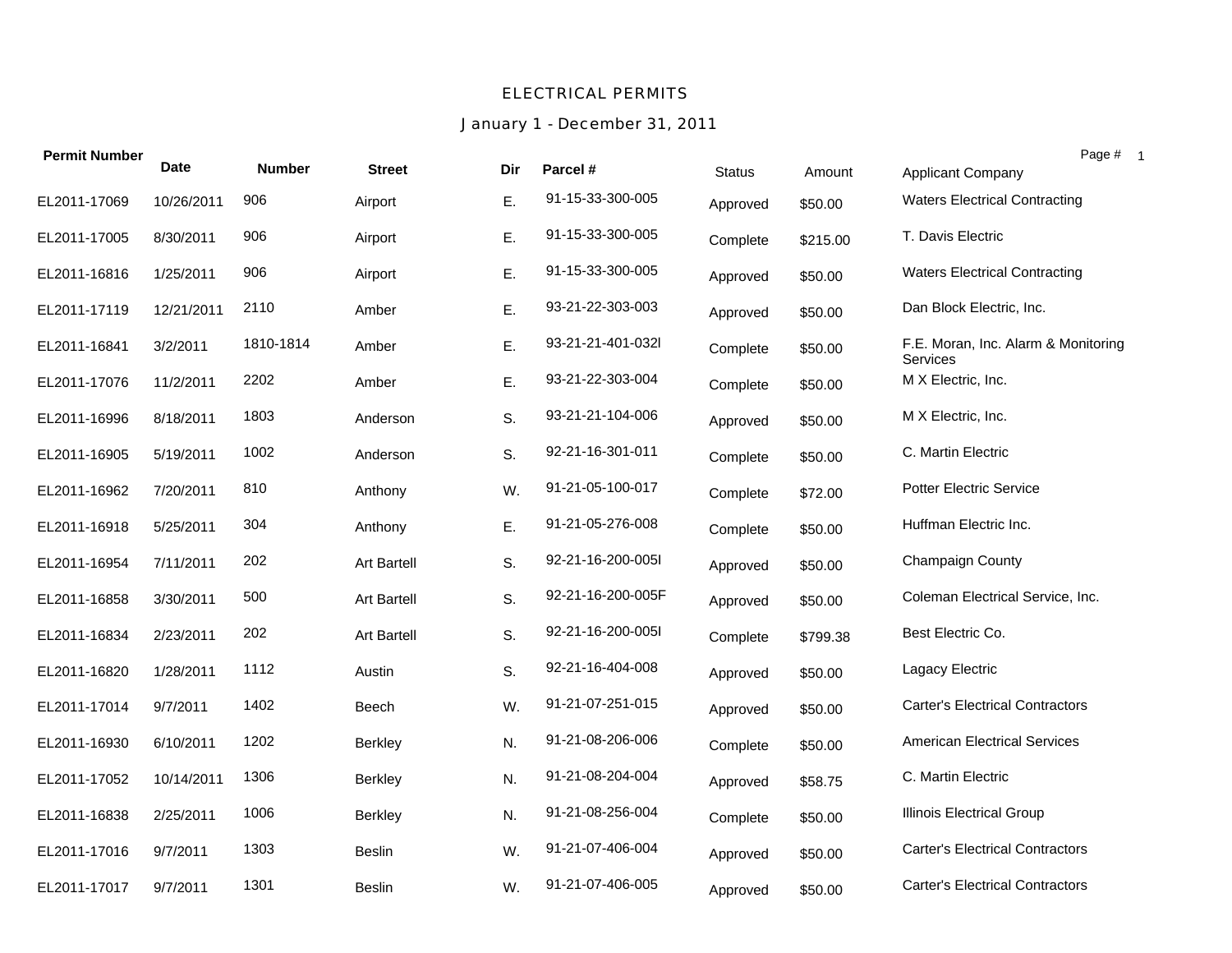| <b>Permit Number</b> | <b>Date</b> | <b>Number</b> | <b>Street</b>        | Dir | Parcel #         | <b>Status</b> | Amount   | Page # 2<br>Applicant Company                   |
|----------------------|-------------|---------------|----------------------|-----|------------------|---------------|----------|-------------------------------------------------|
| EL2011-16889         | 5/3/2011    | 1202          | <b>Beslin</b>        | W.  | 91-21-07-261-012 | Complete      | \$50.00  | Illinois Electrical Group                       |
| EL2011-16922         | 6/4/2011    | 2022          | Boudreau             | S.  | 93-21-20-253-009 | Approved      | \$50.00  | Benjamin Rund                                   |
| EL2011-16862         | 3/30/2011   | 2408          | Boudreau             | S.  | 93-21-20-453-017 | Complete      | \$50.00  | Dan Block Electric, Inc.                        |
| EL2011-16810         | 1/19/2011   | 2704          | <b>Boulder</b>       | S.  | 93-21-28-225-007 | Complete      | \$175.00 | T. Davis Electric                               |
| EL2011-16812         | 1/24/2011   | 706           | <b>Bradley</b>       | W.  | 91-21-05-353-019 | Approved      | \$78.00  | F.E. Moran, Inc. Alarm & Monitoring<br>Services |
| EL2011-16843         | 3/7/2011    | 507           | <b>Broadway</b>      | S.  | 92-21-17-252-013 | Approved      | \$355.00 | Glesco Electric, Inc.                           |
| EL2011-16896         | 5/3/2011    | 901           | <b>Broadway</b>      | N.  | 91-21-08-201-003 | Approved      | \$.00    | <b>Waters Electrical Contracting</b>            |
| EL2011-16933         | 7/15/2011   | 1406          | <b>Broadway</b>      | S.  | 93-21-17-456-001 | Approved      | \$.00    | Barton Electric, Inc.                           |
| EL2011-16934         | 6/20/2011   | 202           | <b>Broadway</b>      | S.  | 92-21-17-212-004 | Complete      | \$50.00  | A & R Electric                                  |
| EL2011-17092         | 11/18/2011  | 209           | <b>Broadway</b>      | S.  | 92-21-17-212-003 | Approved      | \$.00    | Northcenter Electric                            |
| EL2011-17047         | 10/11/2011  | 300           | <b>Broadway</b>      | S.  | 92-21-17-212-024 | Complete      | \$97.00  | T. Davis Electric                               |
| EL2011-17035         | 9/23/2011   | 221           | <b>Broadway</b>      | N.  | 91-21-08-457-019 | Complete      | \$50.00  | <b>Potter Electric Service</b>                  |
| EL2011-16992         | 8/15/2011   | 507           | <b>Broadway</b>      | S.  | 92-21-17-252-013 | Approved      | \$250.00 | Egizii Electric, Inc.                           |
| EL2011-16887         | 4/27/2011   | 202           | <b>Broadway</b>      | S.  | 92-21-17-212-004 | Complete      | \$50.00  | A & R Electric                                  |
| EL2011-16981         | 8/4/2011    | 300           | <b>Broadway</b>      | S.  | 92-21-17-212-024 | Approved      | \$50.00  | Witte Electric Company                          |
| EL2011-17121         | 12/22/2011  | 307           | <b>Burkwood West</b> | Ε.  | 93-21-20-228-004 | Approved      | \$75.00  | Martindale & Harper Electric                    |
| EL2011-16993         | 8/15/2011   | 2024          | <b>Burlison</b>      | S.  | 93-21-20-254-012 | Complete      | \$50.00  | <b>Waters Electrical Contracting</b>            |
| EL2011-17051         | 10/14/2011  | 2024          | <b>Burlison</b>      | S.  | 93-21-20-254-012 | Complete      | \$50.00  | <b>Waters Electrical Contracting</b>            |
| EL2011-16802         | 1/13/2011   | 901           | <b>Busey</b>         | S.  | 93-21-17-301-008 | Complete      | \$50.00  | <b>Aladdin Electric</b>                         |
| EL2011-16974         | 7/29/2011   | 1207          | <b>Busey</b>         | S.  | 93-21-17-304-010 | Complete      | \$50.00  | C. Skelton Electric                             |
| EL2011-16805         | 1/13/2011   | 302           | <b>Busey</b>         | S.  | 92-21-17-107-017 | Approved      | \$50.00  | Gillespie Management, Inc.                      |
| EL2011-16815         | 1/25/2011   | 1002          | Busey                | S.  | 93-21-17-306-001 | Approved      | \$50.00  | A & R Electric                                  |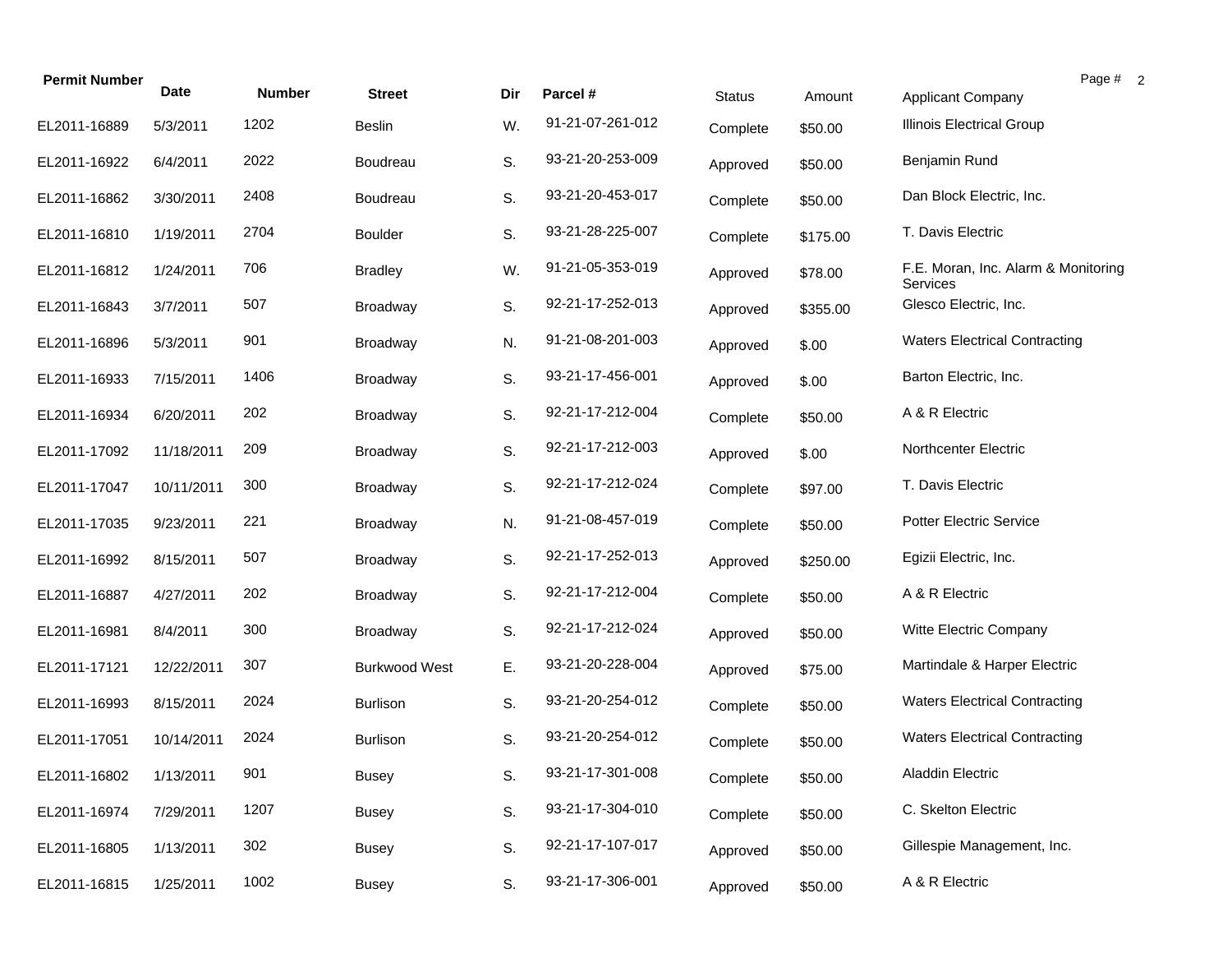| <b>Permit Number</b> | <b>Date</b> | <b>Number</b> | <b>Street</b>       | Dir | Parcel #                         | <b>Status</b> | Amount       | Page #<br><b>Applicant Company</b>          |
|----------------------|-------------|---------------|---------------------|-----|----------------------------------|---------------|--------------|---------------------------------------------|
| EL2011-17097         | 11/22/2011  | 1403          | <b>Busey</b>        | S.  | 93-21-17-352-007                 | Complete      | \$50.00      | <b>Waters Electrical Contracting</b>        |
| EL2011-16984         | 8/4/2011    | 712           | California          | W.  | 92-21-17-155-010                 | Complete      | \$50.00      | <b>Boma Electric</b>                        |
| EL2011-16978         | 8/2/2011    | 714           | California          | W.  | 92-21-17-155-009                 | Approved      | \$50.00      | Remco Electrical Corp.                      |
| EL2011-16947         | 7/1/2011    | 907           | California          | E.  | 92-21-16-159-002                 | Complete      | \$50.00      | A & R Electric                              |
| EL2011-16861         | 3/30/2011   | 603           | California          | Ε.  | 92-21-17-283-002                 | Approved      | \$50.00      | M X Electric, Inc.                          |
| EL2011-17062         | 10/20/2011  | 104           | Central             | N.  | 91-21-08-384-004                 | Approved      | \$.00        | Best Electric Co.                           |
| EL2011-16904         | 5/12/2011   | 701           | Church              | W.  | 91-21-08-306-001thru010 Complete |               | \$250.00     | Glesco Electric, Inc.                       |
| EL2011-17034         | 9/21/2011   | 701           | Church              | W.  | 91-21-08-306-001thru010 Approved |               | \$166,528.27 | Glesco Electric, Inc.                       |
| EL2011-17066         | 10/21/2011  | 701           | Church              | W.  | 91-21-08-306-001thru010 Approved |               | \$14,498.00  | <b>Central Illinois Electrical Services</b> |
| EL2011-16795         | 1/6/2011    | 906           | Clark               | W.  | 91-21-07-484-006                 | Complete      | \$50.00      | Electric Bob's, Inc.                        |
| EL2011-16924         | 6/4/2011    | 813           | Clark               | W.  | 91-21-08-353-005                 | Approved      | \$50.00      | Electric Bob's, Inc.                        |
| EL2011-16925         | 6/4/2011    | 811           | Clark               | W.  | 91-21-08-353-006                 | Approved      | \$50.00      | Electric Bob's, Inc.                        |
| EL2011-16811         | 1/24/2011   | 906           | Clark               | W.  | 91-21-07-484-006                 | Approved      | \$50.00      | Electric Bob's, Inc.                        |
| EL2011-17032         | 9/21/2011   | 2315          | Cobble Creek        | S.  | 93-21-22-351-007                 | Complete      | \$125.00     | <b>Edelman Electric</b>                     |
| EL2011-17080         | 11/8/2011   | 2306          | Cobble Creek        | S.  | 93-21-22-353-003                 | Approved      | \$50.00      | Martindale & Harper Electric                |
| EL2011-17109         | 12/13/2011  | 2315          | <b>Cobble Creek</b> | S.  | 93-21-22-351-007                 | Approved      | \$125.00     | <b>Edelman Electric</b>                     |
| EL2011-17083         | 11/10/2011  | 710           | Coler               | N.  | 91-21-08-308-006                 | Complete      | \$50.00      | T. Davis Electric                           |
| EL2011-16804         | 1/13/2011   | 705           | Colorado            | Ε.  | 93-21-21-152-042                 | Complete      | \$50.00      | Gillespie Management, Inc.                  |
| EL2011-17078         | 11/2/2011   | 1209          | Colorado            | Ε.  | 93-21-21-176-019                 | Complete      | \$50.00      | T. Davis Electric                           |
| EL2011-16899         | 5/4/2011    | 506           | Colorado            | Ε.  | 93-21-20-229-030                 | Complete      | \$50.00      | Town & Country Electric                     |
| EL2011-16941         | 6/28/2011   | 613-A         | Colorado            | Ε.  | 93-21-21-151-012                 | Complete      | \$75.00      | Town & Country Electric                     |
| EL2011-16969         | 7/22/2011   | 705           | Colorado            | Ε.  | 93-21-21-152-042                 | Approved      | \$50.00      | Gillespie Management, Inc.                  |

 $3$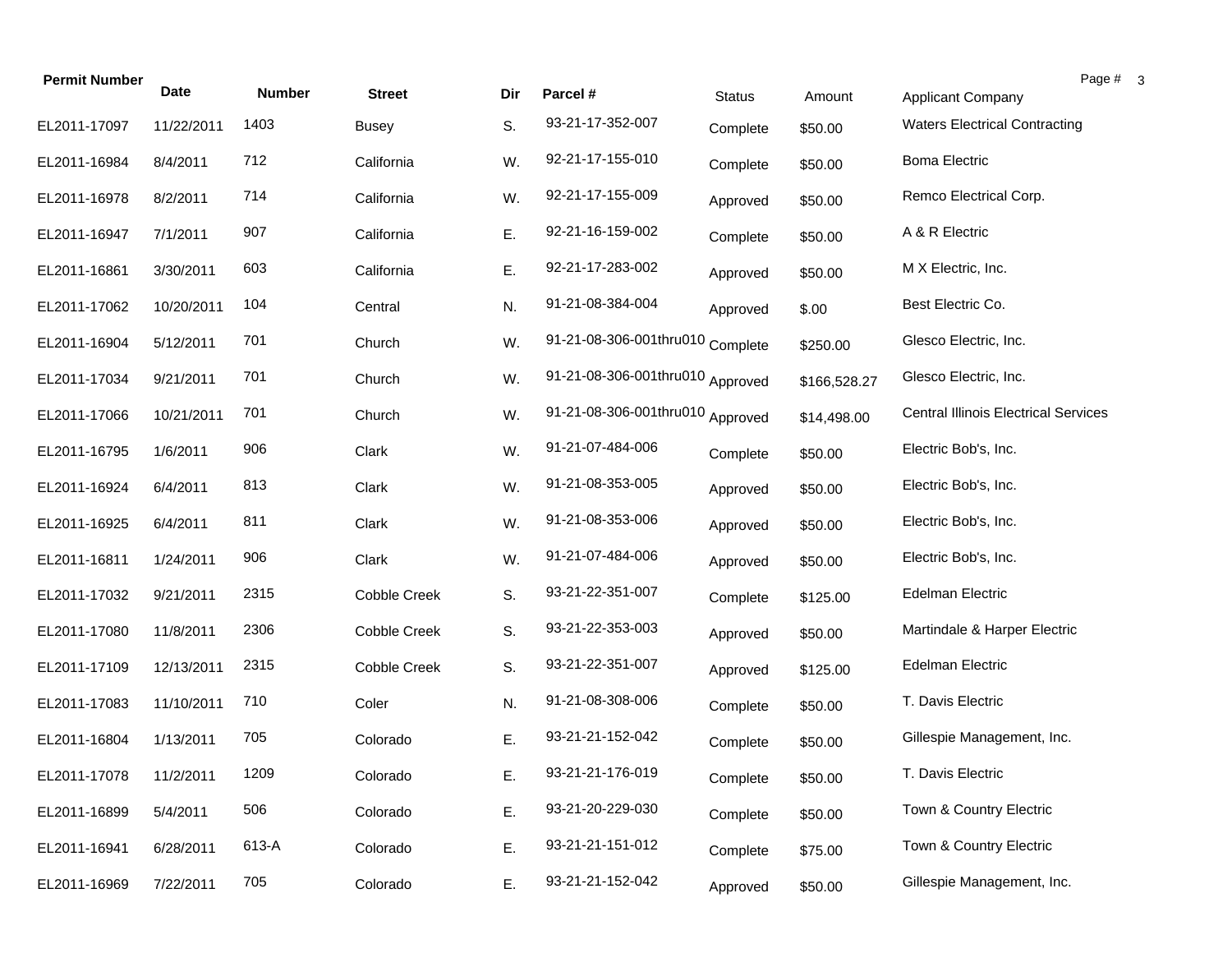| <b>Permit Number</b> | <b>Date</b> | <b>Number</b> | <b>Street</b>        | Dir | Parcel #         |               |          |                                      | Page # 4 |  |
|----------------------|-------------|---------------|----------------------|-----|------------------|---------------|----------|--------------------------------------|----------|--|
|                      |             |               |                      |     |                  | <b>Status</b> | Amount   | Applicant Company                    |          |  |
| EL2011-16940         | 6/28/2011   | 613-B         | Colorado             | Ε.  | 93-21-21-151-013 | Complete      | \$75.00  | Town & Country Electric              |          |  |
| EL2011-17113         | 12/15/2011  | 1401          | <b>Cottage Grove</b> | S.  | 92-21-16-351-026 | Complete      | \$50.00  | <b>Aladdin Electric</b>              |          |  |
| EL2011-16901         | 5/5/2011    | 1110          | <b>Cottage Grove</b> | S.  | 92-21-16-328-007 | Complete      | \$50.00  | Aladdin Electric                     |          |  |
| EL2011-17120         | 12/21/2011  | 906           | Crestwood            | Ε.  | 92-21-16-303-032 | Approved      | \$100.00 | Dan Block Electric, Inc.             |          |  |
| EL2011-16865         | 4/8/2011    | 510           | <b>Crystal Lake</b>  | Ε.  | 91-21-08-428-010 | Complete      | \$50.00  | Dan Block Electric, Inc.             |          |  |
| EL2011-17067         | 10/24/2011  | 113           | <b>Crystal Lake</b>  | Ε.  | 91-21-08-405-008 | Complete      | \$50.00  | Dan Block Electric, Inc.             |          |  |
| EL2011-17030         | 9/21/2011   | 207           | <b>Crystal Lake</b>  | Ε.  | 91-21-08-405-012 | Complete      | \$50.00  | Remco Electrical Corp.               |          |  |
| EL2011-16956         | 7/13/2011   | 1604          | Cunningham           | N.  | 91-21-04-352-033 | Approved      | \$50.00  | <b>American Electrical Services</b>  |          |  |
| EL2011-17114         | 12/16/2011  | 510           | Cunningham           | N.  | 91-21-08-427-011 | Complete      | \$50.00  | <b>Waters Electrical Contracting</b> |          |  |
| EL2011-16939         | 6/28/2011   | 608           | Cunningham           | N.  | 91-21-08-426-005 | Complete      | \$50.00  | A & R Electric                       |          |  |
| EL2011-17126         | 12/22/2011  | 1605          | Cunningham           | N.  | 91-21-04-351-021 | Approved      | \$50.00  | Jorgenson Electric, Inc.             |          |  |
| EL2011-16973         | 7/29/2011   | 1108          | Cunningham           | N.  | 91-21-09-102-006 | Complete      | \$150.00 | T. Davis Electric                    |          |  |
| EL2011-16976         | 8/2/2011    | 510           | Cunningham           | N.  | 91-21-08-427-011 | Complete      | \$56.00  | <b>Waters Electrical Contracting</b> |          |  |
| EL2011-17059         | 10/18/2011  | 510           | Cunningham           | N.  | 91-21-08-427-011 | Complete      | \$50.00  | <b>Waters Electrical Contracting</b> |          |  |
| EL2011-16977         | 8/2/2011    | 510           | Cunningham           | N.  | 91-21-08-427-011 | Complete      | \$56.00  | <b>Waters Electrical Contracting</b> |          |  |
| EL2011-17033         | 9/21/2011   | 1706          | Cunningham           | N.  | 91-21-04-352-022 | Complete      | \$50.00  | Remco Electrical Corp.               |          |  |
| EL2011-16828         | 2/11/2011   | 510           | Cunningham           | N.  | 91-21-08-427-011 | Complete      | \$95.00  | <b>Waters Electrical Contracting</b> |          |  |
| EL2011-16840         | 3/2/2011    | 510           | Cunningham           | N.  | 91-21-08-427-011 | Approved      | \$50.00  | <b>Waters Electrical Contracting</b> |          |  |
| EL2011-16819         | 1/28/2011   | 510           | Cunningham           | N.  | 91-21-08-427-011 | Approved      | \$60.00  | <b>Waters Electrical Contracting</b> |          |  |
| EL2011-16814         | 1/25/2011   | 608           | Cunningham           | N.  | 91-21-08-426-005 | Approved      | \$50.00  | A & R Electric                       |          |  |
| EL2011-16839         | 3/2/2011    | 510           | Cunningham           | N.  | 91-21-08-427-011 | Approved      | \$56.00  | <b>Waters Electrical Contracting</b> |          |  |
| EL2011-17091         | 11/17/2011  | 3407          | Deer Ridge           | S.  | 93-21-28-404-008 | Complete      | \$75.00  | Town & Country Electric              |          |  |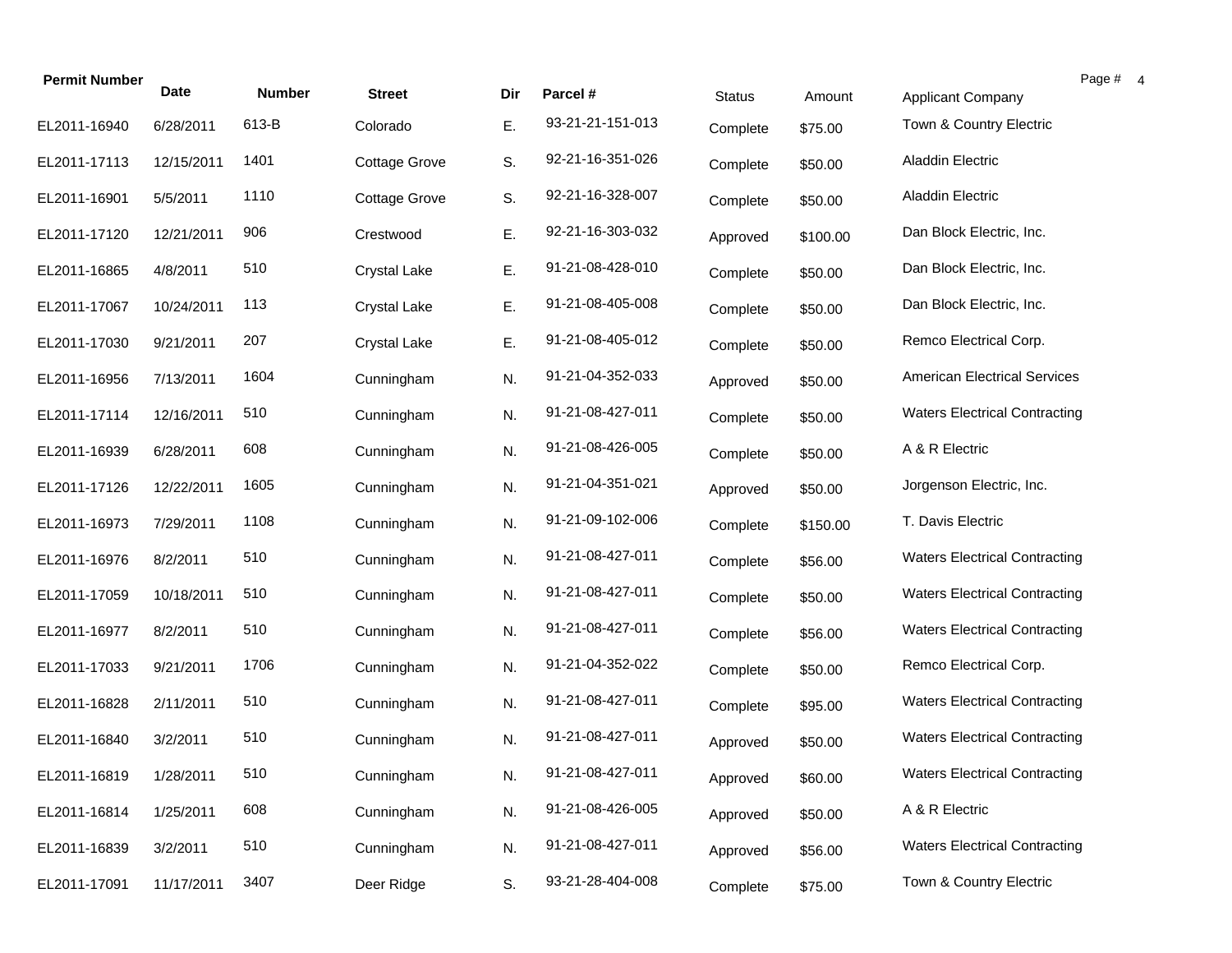| <b>Permit Number</b> |             |               |               |     |                  |               |          | Page #                                 |
|----------------------|-------------|---------------|---------------|-----|------------------|---------------|----------|----------------------------------------|
|                      | <b>Date</b> | <b>Number</b> | <b>Street</b> | Dir | Parcel #         | <b>Status</b> | Amount   | Applicant Company                      |
| EL2011-16931         | 6/15/2011   | 3407          | Deer Ridge    | S.  | 93-21-28-404-008 | Complete      | \$50.00  | Town & Country Electric                |
| EL2011-16903         | 5/12/2011   | 304           | Delaware      | W.  | 93-21-17-382-015 | Complete      | \$50.00  | <b>Waters Electrical Contracting</b>   |
| EL2011-16855         | 3/21/2011   | 904           | Delaware      | Ε.  | 92-21-16-353-014 | Complete      | \$50.00  | <b>Boma Electric</b>                   |
| EL2011-16948         | 7/1/2011    | 103           | Delaware      | W.  | 93-21-17-454-008 | Complete      | \$50.00  | Witte Electric Company                 |
| EL2011-16913         | 5/23/2011   | 812           | Delaware      | W.  | 93-21-17-353-010 | Complete      | \$50.00  | <b>Waters Electrical Contracting</b>   |
| EL2011-17117         | 12/20/2011  | 1303          | Division      | N.  | 91-21-08-204-011 | Approved      | \$50.00  | <b>Carter's Electrical Contractors</b> |
| EL2011-16975         | 7/29/2011   | 901           | Division      | N.  | 91-21-08-257-010 | Complete      | \$125.00 | Lone Pine Electric                     |
| EL2011-17038         | 10/4/2011   | 1205          | Division      | N.  | 91-21-08-206-010 | Approved      | \$50.00  | Renaissance Electric                   |
| EL2011-16882         | 4/19/2011   | 1302          | Dublin        | W.  | 91-21-07-256-013 | Complete      | \$50.00  | Pat Troyer Electric                    |
| EL2011-16994         | 8/18/2011   | 1302          | Dublin        | W.  | 91-21-07-256-013 | Approved      | \$75.00  | Pat Troyer Electric                    |
| EL2011-16856         | 3/21/2011   | 1302          | Eads          | W.  | 91-21-07-254-011 | Approved      | \$50.00  | <b>Thomas Electric</b>                 |
| EL2011-16944         | 6/30/2011   | 1414          | Eads          | W.  | 91-21-07-205-025 | Complete      | \$50.00  | <b>Illinois Electrical Group</b>       |
| EL2011-16989         | 8/12/2011   | 2005          | Easy          | Ε.  | 92-21-16-429-009 | Complete      | \$50.00  | A & R Electric                         |
| EL2011-16916         | 5/25/2011   | 412           | Elm           | W.  | 92-21-17-131-007 | Complete      | \$75.00  | Best Electric Co.                      |
| EL2011-16891         | 5/3/2011    | 1312          | Eureka        | W.  | 91-21-07-206-003 | Complete      | \$50.00  | <b>Aladdin Electric</b>                |
| EL2011-16937         | 6/23/2011   | 1804          | Fairfield     | Ε.  | 91-21-04-229-025 | Complete      | \$50.00  | Town & Country Electric                |
| EL2011-16821         | 1/28/2011   | 2501          | Fairfield     | N.  | 91-21-04-229-026 | Approved      | \$75.00  | Town & Country Electric                |
| EL2011-17053         | 10/14/2011  | 906           | Fairview      | W.  | 91-21-07-282-023 | Complete      | \$50.00  | Remco Electrical Corp.                 |
| EL2011-16951         | 7/8/2011    | 810           | Fairview      | W.  | 91-21-08-151-040 | Approved      | \$50.00  | <b>Carter's Electrical Contractors</b> |
| EL2011-16957         | 7/15/2011   | 2031          | Falcon        | S.  | 93-21-21-202-082 | Complete      | \$50.00  | Renaissance Electric                   |
| EL2011-16880         | 4/15/2011   | 1701          | Florida       | Ε.  | 93-21-21-201-014 | Complete      | \$50.00  | Omer's Mechanicals LLC                 |
| EL2011-16943         | 6/30/2011   | 806           | Florida       | W.  | 93-21-17-354-007 | Approved      | \$50.00  | Martindale & Harper Electric           |

 $\sqrt{5}$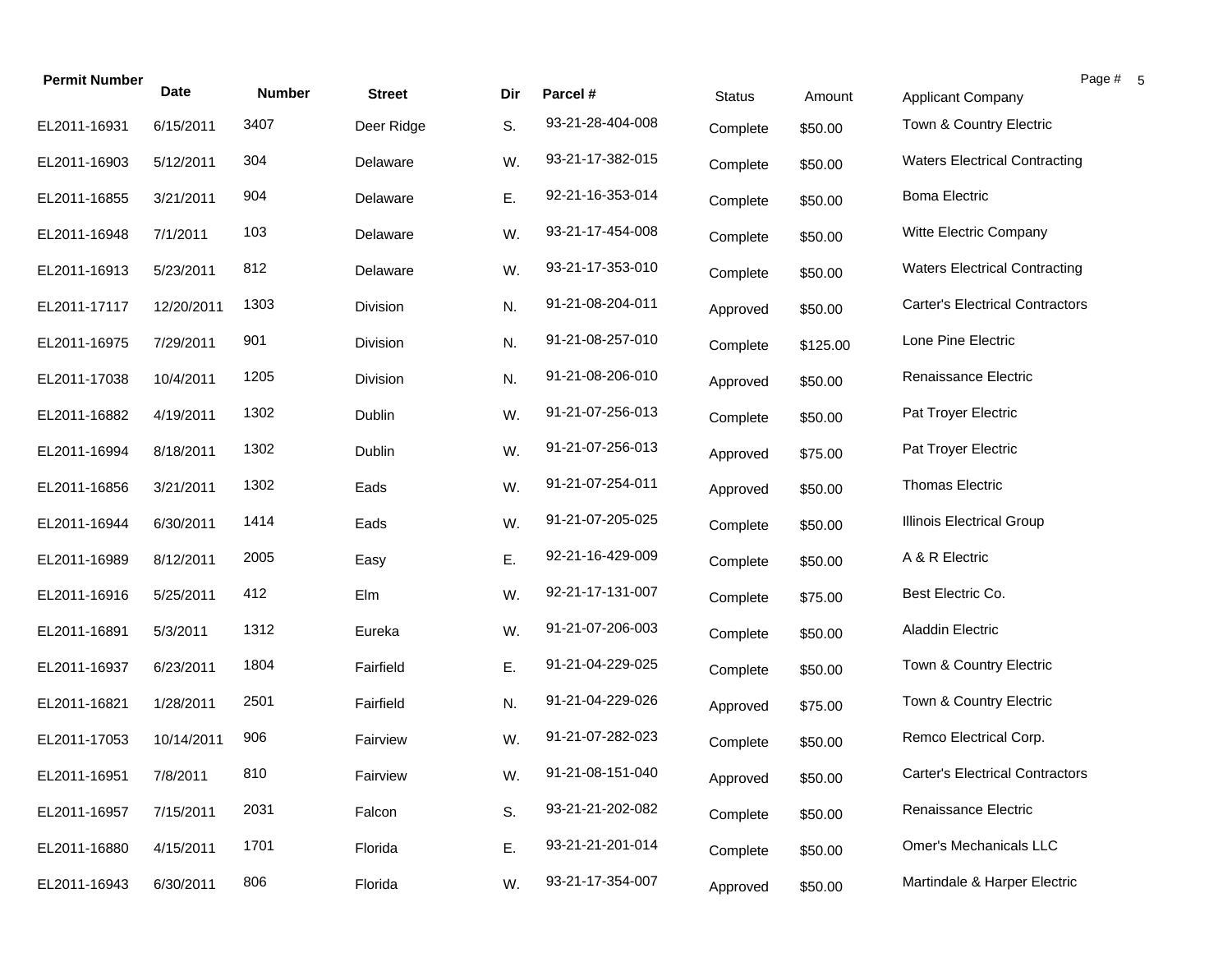| <b>Permit Number</b> | <b>Date</b> | <b>Number</b> | <b>Street</b> | Dir | Parcel #         | <b>Status</b> | Amount   | Applicant Company        | Page # 6 |  |
|----------------------|-------------|---------------|---------------|-----|------------------|---------------|----------|--------------------------|----------|--|
| EL2011-16870         | 4/8/2011    | 506           | Florida       | W.  | 93-21-17-379-016 | Approved      | \$50.00  | Witte Electric Company   |          |  |
| EL2011-17070         | 10/26/2011  | 603           | Florida       | Ε.  | 93-21-20-226-015 | Approved      | \$62.50  | C. Martin Electric       |          |  |
| EL2011-16864         | 4/8/2011    | 706           | Glover        | S.  | 92-21-16-182-008 | Approved      | \$.00    | <b>Aladdin Electric</b>  |          |  |
| EL2011-17073         | 10/26/2011  | 706           | Glover        | S.  | 92-21-16-182-008 | Approved      | \$.00    | Electric Bob's, Inc.     |          |  |
| EL2011-16917         | 5/25/2011   | 706           | Glover        | S.  | 92-21-16-182-008 | Approved      | \$.00    | City of Urbana           |          |  |
| EL2011-16908         | 5/19/2011   | 706           | Glover        | S.  | 92-21-16-182-008 | Complete      | \$.00    | City of Urbana           |          |  |
| EL2011-17074         | 10/26/2011  | 704           | Glover        | S.  | 92-21-16-182-007 | Approved      | \$.00    | Electric Bob's, Inc.     |          |  |
| EL2011-16959         | 7/15/2011   | 1902          | Golfview      | N.  | 91-21-05-477-006 | Complete      | \$50.00  | <b>Aladdin Electric</b>  |          |  |
| EL2011-16968         | 7/22/2011   | 1605          | Golfview      | N.  | 91-21-05-476-019 | Complete      | \$91.00  | <b>Edelman Electric</b>  |          |  |
| EL2011-17090         | 11/16/2011  | 1009          | Goodwin       | N.  | 91-21-07-260-006 | Approved      | \$50.00  | Witte Electric Company   |          |  |
| EL2011-17095         | 11/22/2011  | 2107          | Grange        | S.  | 93-21-20-401-019 | Approved      | \$50.00  | <b>Aladdin Electric</b>  |          |  |
| EL2011-16926         | 6/7/2011    | 2206          | Grange        | S.  | 93-21-20-406-003 | Approved      | \$50.00  | <b>Gallier Electric</b>  |          |  |
| EL2011-16851         | 3/14/2011   | 702           | Green         | Ε.  | 92-21-16-102-010 | Complete      | \$50.00  | Pat Troyer Electric      |          |  |
| EL2011-17057         | 10/18/2011  | 804           | Green         | Ε.  | 92-21-16-103-009 | Complete      | \$50.00  | <b>Gallier Electric</b>  |          |  |
| EL2011-16966         | 7/21/2011   | 411           | Green         | W.  | 92-21-17-133-001 | Complete      | \$50.00  | Renaissance Electric     |          |  |
| EL2011-16998         | 8/23/2011   | 603           | Green         | W.  | 92-21-17-112-004 | Approved      | \$50.00  | Town & Country Electric  |          |  |
| EL2011-17088         | 11/10/2011  | 608           | Green         | W.  | 92-21-17-111-009 | Approved      | \$50.00  | A & R Electric           |          |  |
| EL2011-17089         | 11/16/2011  | 303           | Green         | W.  | 92-21-17-137-005 | Approved      | \$50.00  | Dan Block Electric, Inc. |          |  |
| EL2011-16852         | 3/14/2011   | 201           | Green         | Ε.  | 92-21-17-212-022 | Approved      | \$.00    | City of Urbana           |          |  |
| EL2011-17054         | 10/14/2011  | 1109          | Gregory       | N.  | 91-21-07-277-015 | Complete      | \$125.00 | Jim Jones Electric       |          |  |
| EL2011-16885         | 4/26/2011   | 601           | Guardian      | N.  | 91-21-09-426-014 | Approved      | \$50.00  | <b>Guardian West</b>     |          |  |
| EL2011-16986         | 8/4/2011    | 503           | Harding       | Ε.  | 93-21-20-281-027 | Approved      | \$50.00  | A & R Electric           |          |  |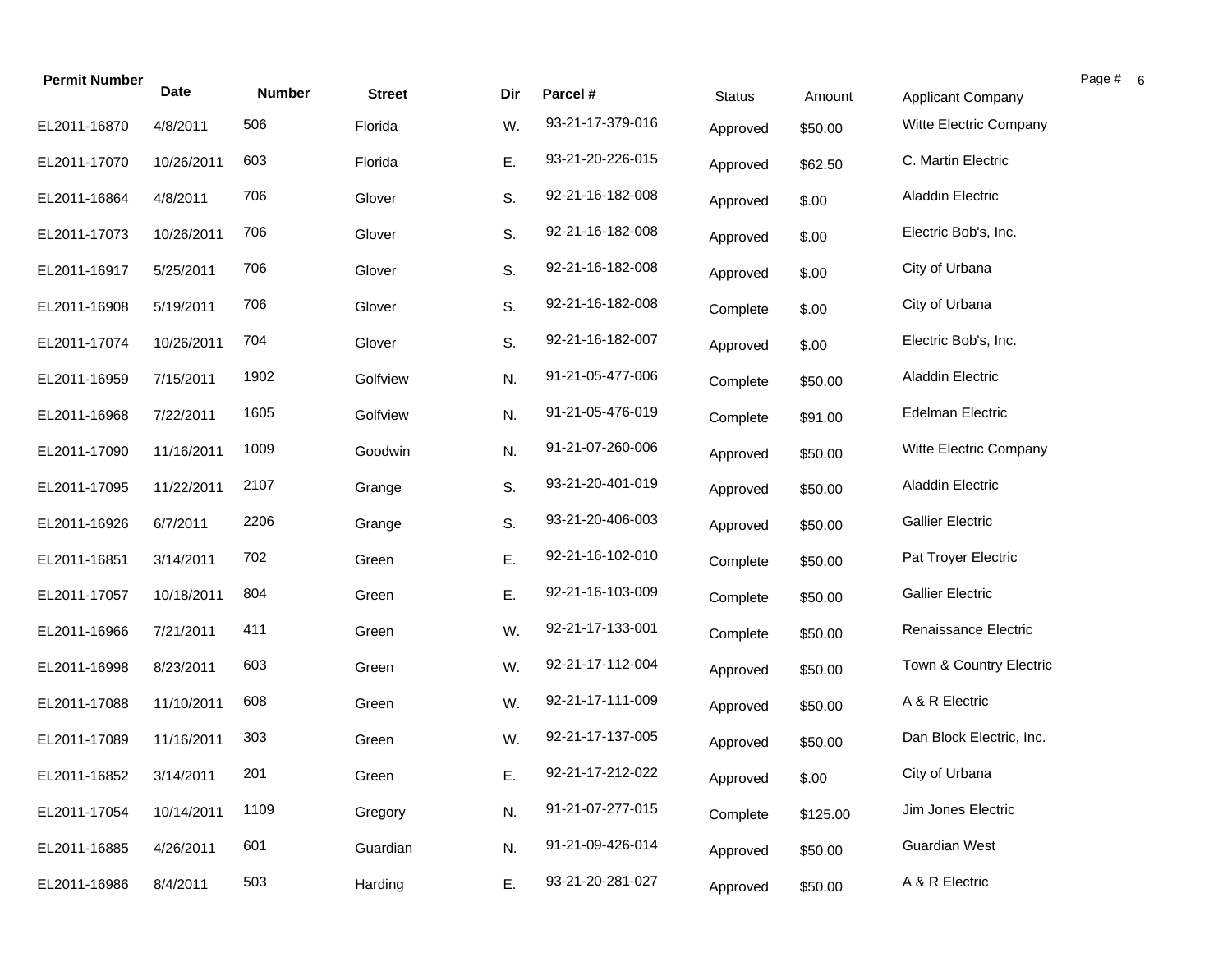|            |                         |                       |                          |                  |                              |               |                                        | Page #                                                           |
|------------|-------------------------|-----------------------|--------------------------|------------------|------------------------------|---------------|----------------------------------------|------------------------------------------------------------------|
|            |                         |                       |                          |                  |                              |               |                                        |                                                                  |
|            |                         |                       |                          |                  | Approved                     |               |                                        |                                                                  |
| 1/31/2011  | 1920                    | Harding               | S.                       | 93-21-20-279-005 | Complete                     | \$68.00       | Remco Electrical Corp.                 |                                                                  |
| 8/30/2011  | 911                     | Harvey                | N.                       | 91-21-07-280-009 | Approved                     | \$50.00       | Pro Temp of Illinois                   |                                                                  |
| 3/30/2011  | 809                     | High                  | Ε.                       | 92-21-16-110-003 | Complete                     | \$50.00       | C. Martin Electric                     |                                                                  |
| 9/12/2011  | 608                     | High                  | Ε.                       | 92-21-17-241-010 | Complete                     | \$50.00       | Aladdin Electric                       |                                                                  |
| 11/4/2011  | 1901                    | <b>High Cross</b>     | S.                       | 93-21-22-280-001 | Complete                     | \$50.00       | T. Davis Electric                      |                                                                  |
| 2/3/2011   | 100                     | <b>High Cross</b>     | S.                       | 91-21-14-101-001 | Complete                     | \$850.00      | <b>Woodsmall Electric</b>              |                                                                  |
| 7/8/2011   | 1103                    | Hill                  | W.                       | 91-21-07-427-009 | Approved                     | \$50.00       | <b>Carter's Electrical Contractors</b> |                                                                  |
| 12/6/2011  | 909                     | Hill                  | W.                       | 91-21-07-429-012 | Approved                     | \$50.00       | Electric Bob's, Inc.                   |                                                                  |
| 12/6/2011  | 905                     | Hill                  | W.                       | 91-21-07-429-014 | Approved                     | \$50.00       | Electric Bob's, Inc.                   |                                                                  |
| 12/6/2011  | 907                     | Hill                  | W.                       | 91-21-07-429-013 | Approved                     | \$50.00       | Electric Bob's, Inc.                   |                                                                  |
| 12/22/2011 | 1208                    | Hill                  | W.                       | 91-21-07-410-013 | Complete                     | \$50.00       | <b>Carter's Electrical Contractors</b> |                                                                  |
| 10/12/2011 | 1202                    | Hill                  | W.                       | 91-21-07-410-016 | Approved                     | \$50.00       | <b>Carter's Electrical Contractors</b> |                                                                  |
| 12/22/2011 | 1210                    | Hill                  | W.                       | 91-21-07-410-012 | Complete                     | \$50.00       | <b>Carter's Electrical Contractors</b> |                                                                  |
| 5/23/2011  | 1406                    | Hillcrest             | S.                       | 93-21-17-479-005 | Approved                     | \$50.00       | M X Electric, Inc.                     |                                                                  |
| 10/5/2011  | 1603                    | Horizon               | Ε.                       | 93-21-28-408-002 | Approved                     | \$125.00      | Town & Country Electric                |                                                                  |
| 4/8/2011   | 1711                    | Horizon               | Ε.                       | 93-21-28-408-012 | Approved                     | \$.00         | <b>Edelman Electric</b>                |                                                                  |
| 8/30/2011  | 1557                    | Hunter                | Ε.                       | 92-21-16-403-001 | Complete                     | \$50.00       | Rich Electric, Inc.                    |                                                                  |
| 8/30/2011  | 1557                    | Hunter                | Е.                       | 92-21-16-403-001 | Complete                     | \$50.00       | Rich Electric, Inc.                    |                                                                  |
| 5/4/2011   | 1557                    | Hunter                | Ε.                       | 92-21-16-403-001 | Approved                     | \$50.00       | <b>Waters Electrical Contracting</b>   |                                                                  |
| 5/4/2011   | 1557                    | Hunter                | Ε.                       | 92-21-16-403-001 | Approved                     | \$50.00       | <b>Waters Electrical Contracting</b>   |                                                                  |
| 7/6/2011   | $\mathbf{1}$            | Illini                |                          | 93-21-20-252-021 | Complete                     | \$115.00      | Remco Electrical Corp.                 |                                                                  |
|            | <b>Date</b><br>2/8/2011 | <b>Number</b><br>1202 | <b>Street</b><br>Harding | Dir<br>Ε.        | Parcel #<br>93-21-21-176-017 | <b>Status</b> | Amount<br>\$.00                        | <b>Applicant Company</b><br><b>Waters Electrical Contracting</b> |

 $\overline{7}$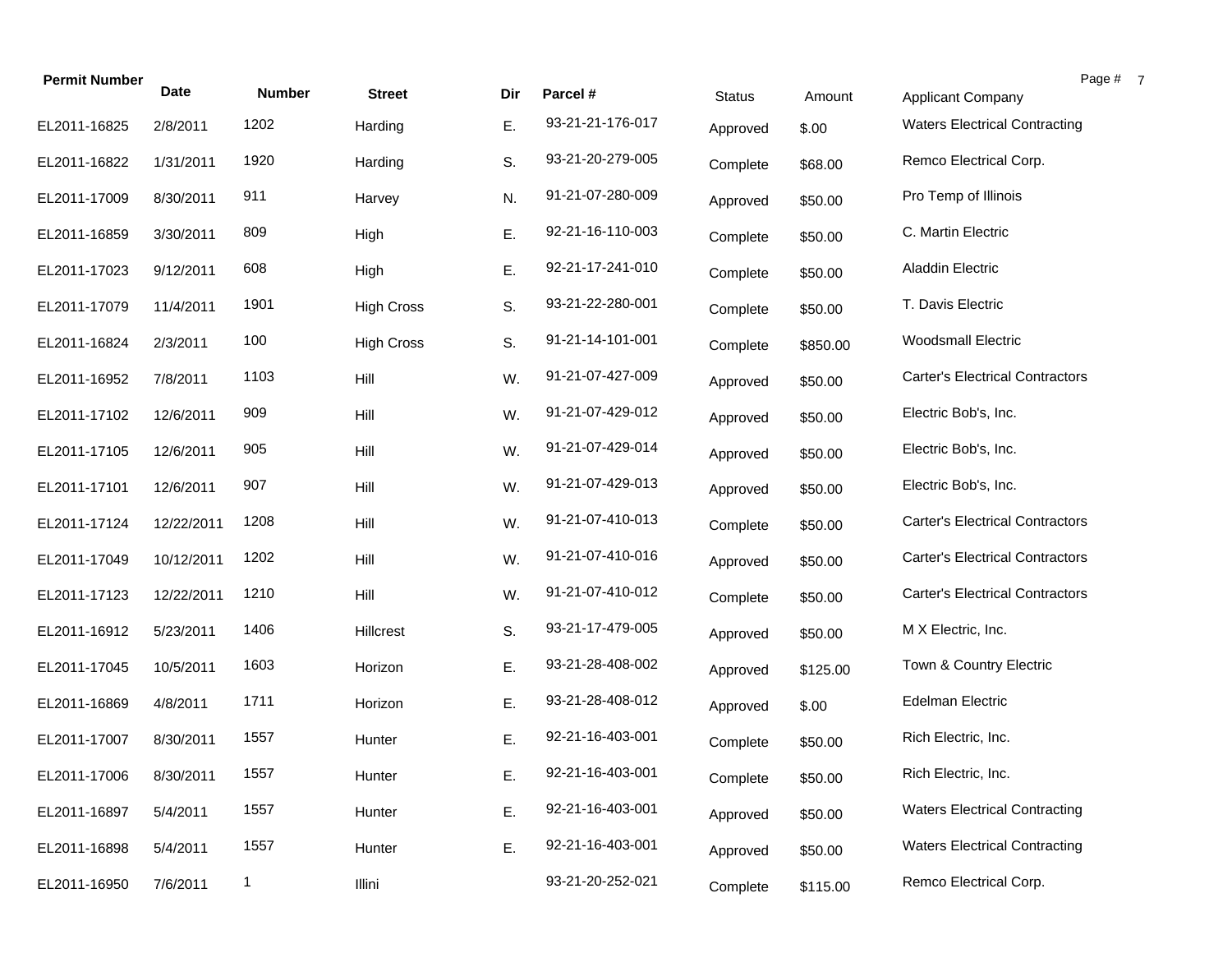| <b>Permit Number</b> | <b>Date</b> |               |               |     |                  |               |          |                                      | Page # |
|----------------------|-------------|---------------|---------------|-----|------------------|---------------|----------|--------------------------------------|--------|
|                      |             | <b>Number</b> | <b>Street</b> | Dir | Parcel #         | <b>Status</b> | Amount   | <b>Applicant Company</b>             |        |
| EL2011-16982         | 8/4/2011    | 601           | Illinois      | W.  | 92-21-17-159-006 | Complete      | \$50.00  | <b>Waters Electrical Contracting</b> |        |
| EL2011-16949         | 7/6/2011    | 606           | Illinois      | W.  | 92-21-17-113-011 | Approved      | \$50.00  | Omer's Mechanicals LLC               |        |
| EL2011-16910         | 5/23/2011   | 209           | Illinois      | W.  | 92-21-17-186-003 | Approved      | \$50.00  | C. Martin Electric                   |        |
| EL2011-16809         | 1/19/2011   | 1002          | Illinois      | Ε.  | 92-21-16-112-010 | Approved      | \$50.00  | Kristopher Kleiss                    |        |
| EL2011-16960         | 7/20/2011   | 706           | Illinois      | W.  | 92-21-17-108-010 | Approved      | \$50.00  | Fred's Plbg-Heating, AC & Elect.     |        |
| EL2011-17020         | 9/7/2011    | 609           | Indiana       | W.  | 93-21-17-308-010 | Approved      | \$50.00  | Martindale & Harper Electric         |        |
| EL2011-17055         | 10/18/2011  | 604           | Indiana       | W.  | 93-21-17-307-025 | Complete      | \$50.00  | Martindale & Harper Electric         |        |
| EL2011-17042         | 10/4/2011   | 508           | Indiana       | W.  | 93-21-17-328-010 | Approved      | \$50.00  | Renaissance Electric                 |        |
| EL2011-17099         | 12/2/2011   | 205           | lowa          | W.  | 93-21-17-330-003 | Complete      | \$50.00  | <b>Omer's Mechanicals LLC</b>        |        |
| EL2011-17100         | 12/2/2011   | 205           | lowa          | W.  | 93-21-17-330-003 | Approved      | \$81.25  | Omer's Mechanicals LLC               |        |
| EL2011-16881         | 4/19/2011   | 604           | lowa          | W.  | 93-21-17-305-030 | Approved      | \$50.00  | Remco Electrical Corp.               |        |
| EL2011-17061         | 10/20/2011  | 1201 1/2      | Kenyon        | W.  | 91-21-06-402-007 | Approved      | \$125.00 | Midwest Underground                  |        |
| EL2011-16971         | 7/25/2011   | 802           | Kerr          | Ε.  | 91-21-09-103-008 | Approved      | \$50.00  | <b>Gallier Electric</b>              |        |
| EL2011-17106         | 12/6/2011   | 1011          | Kerr          | Ε.  | 91-21-09-152-003 | Approved      | \$.00    | A.N.F. Electric                      |        |
| EL2011-17058         | 10/18/2011  | 810           | Killarney     | W.  | 91-21-05-302-001 | Complete      | \$50.00  | <b>Waters Electrical Contracting</b> |        |
| EL2011-16846         | 3/8/2011    | 810           | Killarney     | W.  | 91-21-05-302-001 | Complete      | \$162.50 | <b>Waters Electrical Contracting</b> |        |
| EL2011-17127         | 12/29/2011  | 2607          | Landis Farm   | N.  | 91-21-04-225-006 | Approved      | \$50.00  | <b>Waters Electrical Contracting</b> |        |
| EL2011-17018         | 9/7/2011    | 2110          | Lantern Hill  | Ε.  | 91-21-15-303-015 | Complete      | \$50.00  | Lagacy Electric                      |        |
| EL2011-17122         | 12/22/2011  | 1802          | Lincoln       | N.  | 91-21-05-353-020 | Complete      | \$50.00  | T. Davis Electric                    |        |
| EL2011-16955         | 7/11/2011   | 2011          | Lincoln       | N.  | 91-21-06-426-017 | Complete      | \$75.00  | Kaiser Electrical Contractors, Inc.  |        |
| EL2011-17129         | 12/29/2011  | 1802          | Lincoln       | N.  | 91-21-05-353-020 | Approved      | \$50.00  | Glesco Electric, Inc.                |        |
| EL2011-16979         | 8/2/2011    | 2905          | Lincoln       | N.  | 91-15-31-400-034 | Approved      | \$359.00 | <b>Aladdin Electric</b>              |        |

 $\boldsymbol{8}$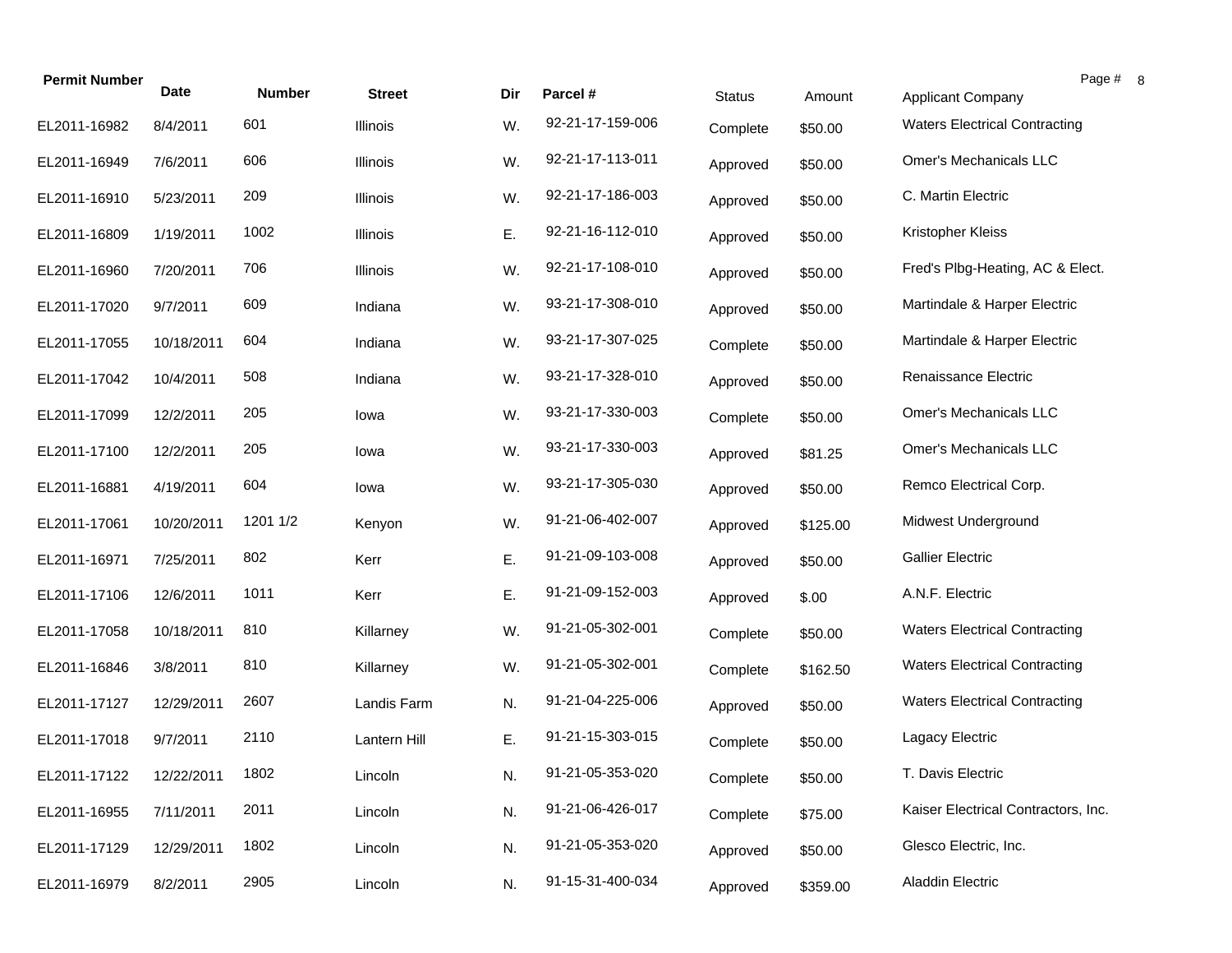| <b>Permit Number</b> | <b>Date</b> | <b>Number</b>        | <b>Street</b> | Dir | Parcel #          |               | Amount   | Page #                                 |
|----------------------|-------------|----------------------|---------------|-----|-------------------|---------------|----------|----------------------------------------|
|                      |             |                      |               |     |                   | <b>Status</b> |          | <b>Applicant Company</b>               |
| EL2011-16932         | 6/15/2011   | 805                  | Lincoln       | N.  | 91-21-07-428-023  | Complete      | \$125.00 | <b>Waters Electrical Contracting</b>   |
| EL2011-17103         | 12/6/2011   | 701                  | Lincoln       | N.  | 91-21-07-429-022  | Approved      | \$50.00  | Electric Bob's, Inc.                   |
| EL2011-17048         | 10/12/2011  | 2002                 | Lincoln       | N.  | 91-21-05-301-004  | Approved      | \$50.00  | <b>Carter's Electrical Contractors</b> |
| EL2011-17041         | 10/4/2011   | 1500                 | Lincoln       | N.  | 91-21-08-101-027  | Approved      | \$687.50 | Excel Electric, Inc.                   |
| EL2011-17104         | 12/6/2011   | 707                  | Lincoln       | N.  | 91-21-07-429-016  | Approved      | \$50.00  | Electric Bob's, Inc.                   |
| EL2011-16848         | 3/11/2011   | 1909                 | Lucas         | S.  | 93-21-21-279-005  | Complete      | \$125.00 | <b>Edelman Electric</b>                |
| EL2011-16827         | 2/10/2011   | 205                  | Lynn          | S.  | 92-21-16-103-021  | Complete      | \$62.50  | <b>Everett Hite</b>                    |
| EL2011-16867         | 4/8/2011    | 805                  | Lynn          | S.  | 92-21-16-162-020  | Complete      | \$50.00  | M X Electric, Inc.                     |
| EL2011-16987         | 8/10/2011   | 205                  | Lynn          | S.  | 92-21-16-103-021  | Complete      | \$50.00  | Rich Electric, Inc.                    |
| EL2011-16818         | 1/27/2011   | 609                  | Main          | W.  | 91-21-08-363-001  | Approved      | \$50.00  | Interstate Electric Inc.               |
| EL2011-16883         | 4/19/2011   | 502                  | Main          | W.  | 91-21-08-378-004  | Complete      | \$306.00 | Remco Electrical Corp.                 |
| EL2011-16798         | 1/6/2011    | 111                  | Main          | W.  | 92-21-17-206-030  | Approved      | \$50.00  | Coleman Electrical Service, Inc.       |
| EL2011-17022         | 9/12/2011   | 115                  | Main          | W.  | 92-21-17-206-007  | Complete      | \$50.00  | Dan Block Electric, Inc.               |
| EL2011-16868         | 4/8/2011    | 805                  | Main          | Ε.  | 92-21-16-103-004  | Approved      | \$50.00  | <b>Butcher's Electrical Service</b>    |
| EL2011-17128         | 12/29/2011  | 805                  | Main          | E.  | 92-21-16-103-004  | Approved      | \$102.50 | <b>Aladdin Electric</b>                |
| EL2011-17071         | 10/26/2011  | 1701                 | Main          | Ε.  | 92-21-16-200-005A | Complete      | \$50.00  | T. Davis Electric                      |
| EL2011-16983         | 8/4/2011    | 1209 & 1209 1/2 Main |               | Ε.  | 92-21-16-127-006  | Complete      | \$50.00  | M X Electric, Inc.                     |
| EL2011-16850         | 3/11/2011   | 101                  | Main          | Е.  | 92-21-17-208-002  | Approved      | \$89.75  | Koener Electric, Inc.                  |
| EL2011-17085         | 11/10/2011  | 713                  | Maple         | S.  | 92-21-17-285-018  | Complete      | \$50.00  | <b>PMax Electric</b>                   |
| EL2011-16845         | 3/7/2011    | 402                  | Maple         | N.  | 91-21-08-480-017  | Complete      | \$77.00  | <b>Aladdin Electric</b>                |
| EL2011-16800         | 1/13/2011   | 402                  | Maple         | N.  | 91-21-08-480-017  | Complete      | \$50.00  | <b>Aladdin Electric</b>                |
| EL2011-17015         | 9/7/2011    | 807                  | Mathews       | N.  | 91-21-07-406-006  | Approved      | \$50.00  | <b>Carter's Electrical Contractors</b> |

 $9 \,$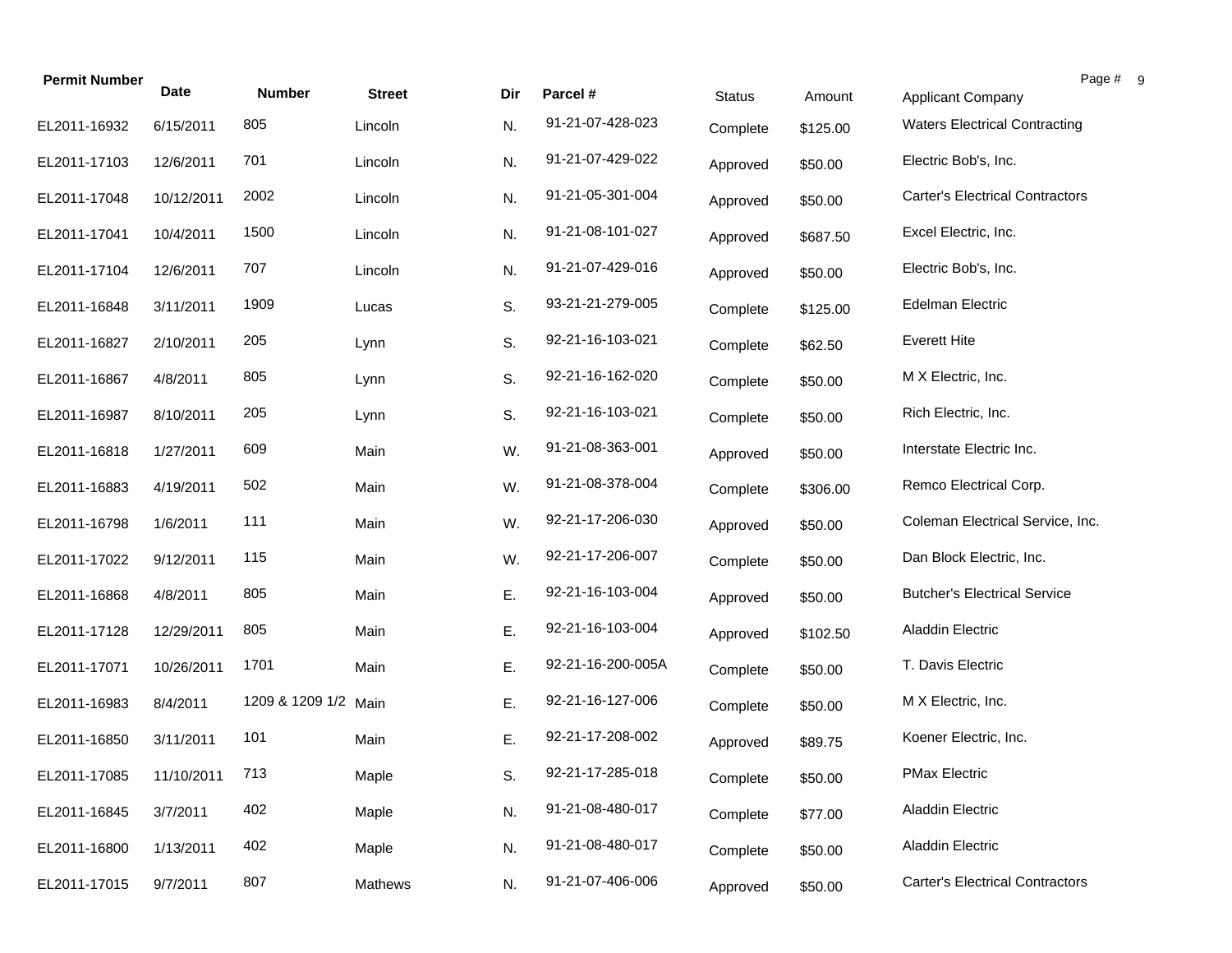| <b>Permit Number</b> | Date       | <b>Number</b> | <b>Street</b> | Dir | Parcel #         | <b>Status</b> | Amount   | <b>Applicant Company</b>                        | Page # |
|----------------------|------------|---------------|---------------|-----|------------------|---------------|----------|-------------------------------------------------|--------|
| EL2011-17031         | 9/21/2011  | 103           | Meadow        | W.  | 93-21-20-202-003 | Approved      | \$277.82 | <b>Edelman Electric</b>                         |        |
| EL2011-16879         | 4/15/2011  | 3412          | Memory        | S.  | 93-21-28-427-013 | Approved      | \$50.00  | Dan Block Electric, Inc.                        |        |
| EL2011-16961         | 7/20/2011  | 3412          | Memory        | S.  | 93-21-28-427-013 | Complete      | \$75.00  | Michael & Maureen Frogley                       |        |
| EL2011-16945         | 7/1/2011   | 709           | Michigan      | W.  | 93-21-17-355-002 | Complete      | \$50.00  | <b>Gallier Electric</b>                         |        |
| EL2011-17115         | 12/20/2011 | 306-410       | Michigan      | Ε.  | 93-21-17-430-015 | Approved      | \$50.00  | <b>Edelman Electric</b>                         |        |
| EL2011-17063         | 10/20/2011 | 2671          | Muirfield     | S.  | 93-21-22-453-001 | Approved      | \$94.00  | T. Davis Electric                               |        |
| EL2011-16985         | 8/4/2011   | 303           | Mumford       | Ε.  | 93-21-20-277-011 | Complete      | \$50.00  | Remco Electrical Corp.                          |        |
| EL2011-16849         | 3/11/2011  | 3502          | Myra Ridge    | S.  | 93-21-28-427-016 | Complete      | \$50.00  | <b>Edelman Electric</b>                         |        |
| EL2011-17004         | 8/26/2011  | 613           | Nevada        | W.  | 92-21-17-162-001 | Complete      | \$50.00  | Lagacy Electric                                 |        |
| EL2011-16963         | 7/20/2011  | 306           | Nevada        | W.  | 92-21-17-184-013 | Approved      | \$52.50  | C. Martin Electric                              |        |
| EL2011-16894         | 5/3/2011   | 1111          | O'Brien       |     | 91-21-04-151-003 | Approved      | \$50.00  | <b>Aladdin Electric</b>                         |        |
| EL2011-16886         | 4/26/2011  | 801           | Oakland       | Ε.  | 91-21-09-103-007 | Approved      | \$50.00  | <b>Gallier Electric</b>                         |        |
| EL2011-16844         | 3/7/2011   | 800           | Oakland       | Ε.  | 91-21-09-103-006 | Approved      | \$50.00  | <b>Gallier Electric</b>                         |        |
| EL2011-16853         | 3/14/2011  | 610           | Ohio          | W.  | 93-21-17-306-022 | Complete      | \$50.00  | Martindale & Harper Electric                    |        |
| EL2011-17019         | 9/7/2011   | 611           | Ohio          | W.  | 93-21-17-307-011 | Approved      | \$50.00  | Martindale & Harper Electric                    |        |
| EL2011-16909         | 5/23/2011  | 806           | Ohio          | W.  | 93-21-17-302-006 | Complete      | \$50.00  | F.E. Moran, Inc. Alarm & Monitoring<br>Services |        |
| EL2011-17116         | 12/20/2011 | 712           | Ohio          | W.  | 93-21-17-306-017 | Approved      | \$50.00  | Mattex Service Co., Inc.                        |        |
| EL2011-17077         | 11/2/2011  | 1109          | Orchard       | S.  | 93-21-17-307-030 | Complete      | \$50.00  | Renaissance Electric                            |        |
| EL2011-16803         | 1/13/2011  | 209           | Oregon        | Ε.  | 92-21-17-264-005 | Complete      | \$50.00  | Aladdin Electric                                |        |
| EL2011-16938         | 6/23/2011  | 607           | Oregon        | Ε.  | 92-21-17-287-003 | Approved      | \$50.00  | John Rosheck                                    |        |
| EL2011-16806         | 1/13/2011  | 611           | Park          | W.  | 91-21-08-310-001 | Complete      | \$91.25  | T. Davis Electric                               |        |
| EL2011-16893         | 5/3/2011   | 206           | Park          | W.  | 91-21-08-326-004 | Approved      | \$.00    | <b>Waters Electrical Contracting</b>            |        |

 $10\,$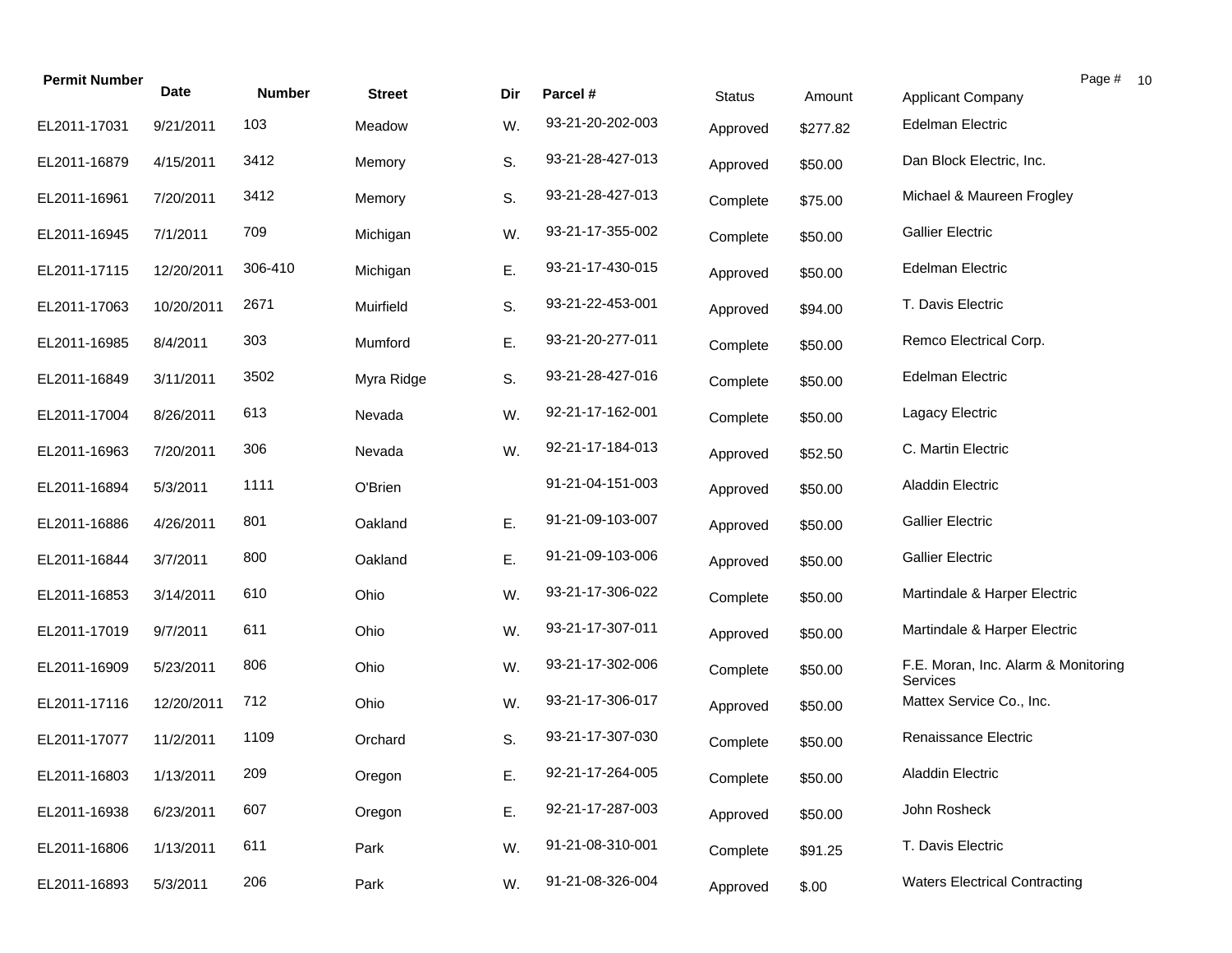| <b>Permit Number</b> | <b>Date</b> | <b>Number</b> |               |     |                  |               |          |                                       | Page # 11 |  |
|----------------------|-------------|---------------|---------------|-----|------------------|---------------|----------|---------------------------------------|-----------|--|
|                      |             |               | <b>Street</b> | Dir | Parcel #         | <b>Status</b> | Amount   | Applicant Company                     |           |  |
| EL2011-16808         | 1/18/2011   | 701           | Park          | Ε.  | 91-21-09-303-014 | Complete      | \$50.00  | <b>Dyson Electric</b>                 |           |  |
| EL2011-17096         | 11/22/2011  | 611           | Park          | W.  | 91-21-08-310-001 | Approved      | \$508.00 | <b>Aladdin Electric</b>               |           |  |
| EL2011-16873         | 4/8/2011    | 201           | Park          | W.  | 91-21-08-402-004 | Approved      | \$50.00  | Mattex Service Co., Inc.              |           |  |
| EL2011-16863         | 4/5/2011    | 606           | Park          | W.  | 91-21-08-309-007 | Approved      | \$50.00  | <b>Aladdin Electric</b>               |           |  |
| EL2011-17002         | 8/26/2011   | 611           | Park          | W.  | 91-21-08-310-001 | Approved      | \$200.00 | Carle Foundation Hospital             |           |  |
| EL2011-17039         | 10/4/2011   | 611           | Park          | W.  | 91-21-08-310-001 | Complete      | \$50.00  | <b>Potter Electric Service</b>        |           |  |
| EL2011-17130         | 12/29/2011  | 1400          | Park          | W.  | 91-21-07-404-001 | Approved      | \$80.00  | Risser Electric Corp.                 |           |  |
| EL2011-16872         | 4/8/2011    | 611           | Park          | W.  | 91-21-08-310-001 | Complete      | \$85.00  | <b>Aladdin Electric</b>               |           |  |
| EL2011-16892         | 5/3/2011    | 606           | Park          | W.  | 91-21-08-309-007 | Complete      | \$59.00  | <b>Potter Electric Service</b>        |           |  |
| EL2011-17108         | 12/9/2011   | 611           | Park          | W.  | 91-21-08-310-001 | Approved      | \$300.00 | <b>Potter Electric Service</b>        |           |  |
| EL2011-16813         | 1/24/2011   | 1400          | Park          | W.  | 91-21-07-404-001 | Approved      | \$258.50 | <b>Aladdin Electric</b>               |           |  |
| EL2011-17125         | 12/22/2011  | 1400          | Park          | W.  | 91-21-07-404-001 | Approved      | \$687.50 | <b>Integrated Electrical Services</b> |           |  |
| EL2011-16871         | 4/8/2011    | 1400          | Park          | W.  | 91-21-07-404-001 | Complete      | \$50.00  | <b>Aladdin Electric</b>               |           |  |
| EL2011-16817         | 1/25/2011   | 1108          | Patton        | S.  | 92-21-16-330-002 | Complete      | \$50.00  | <b>American Electrical Services</b>   |           |  |
| EL2011-17065         | 10/20/2011  | 2220          | Pebblebrooke  | S.  | 93-21-22-426-038 | Approved      | \$50.00  | T. Davis Electric                     |           |  |
| EL2011-17068         | 10/24/2011  | 602           | Pennsylvania  | W.  | 93-21-17-355-017 | Approved      | \$112.50 | Dan Block Electric, Inc.              |           |  |
| EL2011-17056         | 10/18/2011  | 306           | Pennsylvania  | W.  | 93-21-17-380-012 | Approved      | \$50.00  | Martindale & Harper Electric          |           |  |
| EL2011-16946         | 7/1/2011    | 1101          | Pennsylvania  | Ε.  | 92-21-16-380-001 | Complete      | \$50.00  | C. Skelton Electric                   |           |  |
| EL2011-16877         | 4/15/2011   | 1101          | Pennsylvania  | E.  | 92-21-16-380-001 | Complete      | \$50.00  | <b>Waters Electrical Contracting</b>  |           |  |
| EL2011-17110         | 12/12/2011  | 611           | Pennsylvania  | W.  | 93-21-17-356-007 | Complete      | \$50.00  | Renaissance Electric                  |           |  |
| EL2011-16970         | 7/22/2011   | 604           | Pennsylvania  | W.  | 93-21-17-355-016 | Approved      | \$50.00  | Remco Electrical Corp.                |           |  |
| EL2011-16860         | 3/30/2011   | 113           | Pennsylvania  | W.  | 93-21-17-452-006 | Complete      | \$50.00  | M X Electric, Inc.                    |           |  |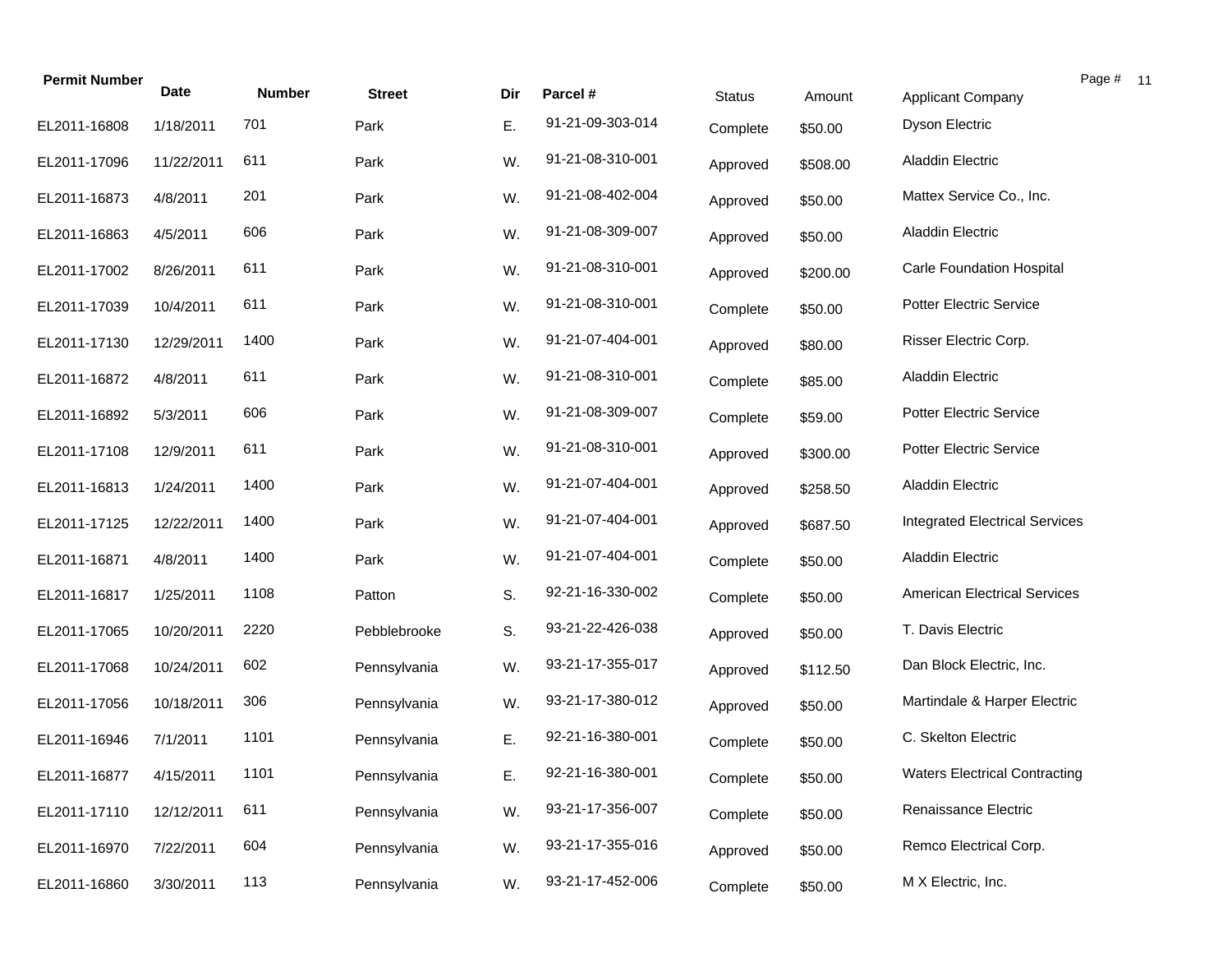| <b>Permit Number</b> | Date       | <b>Number</b> | <b>Street</b> | Dir | Parcel #          | <b>Status</b> | Amount   | Applicant Company                    | Page # 12 |  |
|----------------------|------------|---------------|---------------|-----|-------------------|---------------|----------|--------------------------------------|-----------|--|
| EL2011-16900         | 5/5/2011   | 2005          | Philo         | S.  | 93-21-21-180-011  | Approved      | \$75.00  | Dan Block Electric, Inc.             |           |  |
| EL2011-17050         | 10/12/2011 | 1813          | Philo         | S.  | 93-21-21-126-040E | Approved      | \$840.00 | Mascal Electric Inc.                 |           |  |
| EL2011-16906         | 5/19/2011  | 1903          | Philo         | S.  | 93-21-21-176-014  | Complete      | \$627.00 | <b>Aladdin Electric</b>              |           |  |
| EL2011-16797         | 1/6/2011   | 907           | Philo         | S.  | 92-21-16-326-011  | Complete      | \$50.00  | Joe Turngren                         |           |  |
| EL2011-16915         | 5/25/2011  | 1809          | Philo         | S.  | 93-21-21-126-050  | Closed        | \$50.00  | <b>Temples Electric</b>              |           |  |
| EL2011-17044         | 10/5/2011  | 1406          | Philo         | S.  | 92-21-16-452-007  | Complete      | \$50.00  | <b>Aladdin Electric</b>              |           |  |
| EL2011-17027         | 9/20/2011  | 2860          | Philo         | S.  | 93-21-28-201-004b | Complete      | \$202.00 | T. Davis Electric                    |           |  |
| EL2011-17098         | 11/29/2011 | 2740          | Philo         | S.  | 93-21-28-201-004  | Complete      | \$150.00 | T. Davis Electric                    |           |  |
| EL2011-16967         | 7/21/2011  | 1105          | Philo         | S.  | 92-21-16-331-007  | Complete      | \$50.00  | Renaissance Electric                 |           |  |
| EL2011-17094         | 11/21/2011 | 3311          | Philo         | S.  | 93-21-28-330-001  | Approved      | \$52.50  | Lone Pine Electric                   |           |  |
| EL2011-17001         | 8/26/2011  | 905           | Philo         | S.  | 92-21-16-326-010  | Approved      | \$50.00  | Joseph Lavalle Brenner               |           |  |
| EL2011-17008         | 8/30/2011  | 2740          | Philo         | S.  | 93-21-28-201-004  | Complete      | \$152.00 | T. Davis Electric                    |           |  |
| EL2011-16833         | 2/18/2011  | 1720          | Philo         | S.  | 93-21-21-201-012  | Approved      | \$106.25 | Dan Block Electric, Inc.             |           |  |
| EL2011-16832         | 2/18/2011  | 1720          | Philo         | S.  | 93-21-21-201-012  | Closed        | \$150.00 | Dan Block Electric, Inc.             |           |  |
| EL2011-16972         | 7/29/2011  | 1806          | Pleasant      | S.  | 93-21-20-203-011  | Complete      | \$135.42 | C. Skelton Electric                  |           |  |
| EL2011-17111         | 12/13/2011 | 1811          | Prairie Winds | Ε.  | 93-21-21-278-007  | Complete      | \$72.50  | Renaissance Electric                 |           |  |
| EL2011-17082         | 11/10/2011 | 1905          | Prairie Winds | S.  | 93-21-21-276-001  | Approved      | \$50.00  | <b>Waters Electrical Contracting</b> |           |  |
| EL2011-16842         | 3/7/2011   | 2810          | Race          | S.  | 93-21-29-200-010  | Complete      | \$.00    | T. Davis Electric                    |           |  |
| EL2011-16888         | 4/28/2011  | 709           | Race          | S.  | 92-21-17-259-010  | Complete      | \$50.00  | Interstate Electric Inc.             |           |  |
| EL2011-16965         | 7/20/2011  | 304           | Race          | S.  | 92-21-17-212-005  | Approved      | \$50.00  | Remco Electrical Corp.               |           |  |
| EL2011-16823         | 1/31/2011  | 2203          | Rainbow       | Ε.  | 91-21-15-305-008  | Complete      | \$50.00  | Remco Electrical Corp.               |           |  |
| EL2011-16876         | 4/14/2011  | 2507          | Scovill       | S.  | 93-21-20-478-007  | Complete      | \$50.00  | Witte Electric Company               |           |  |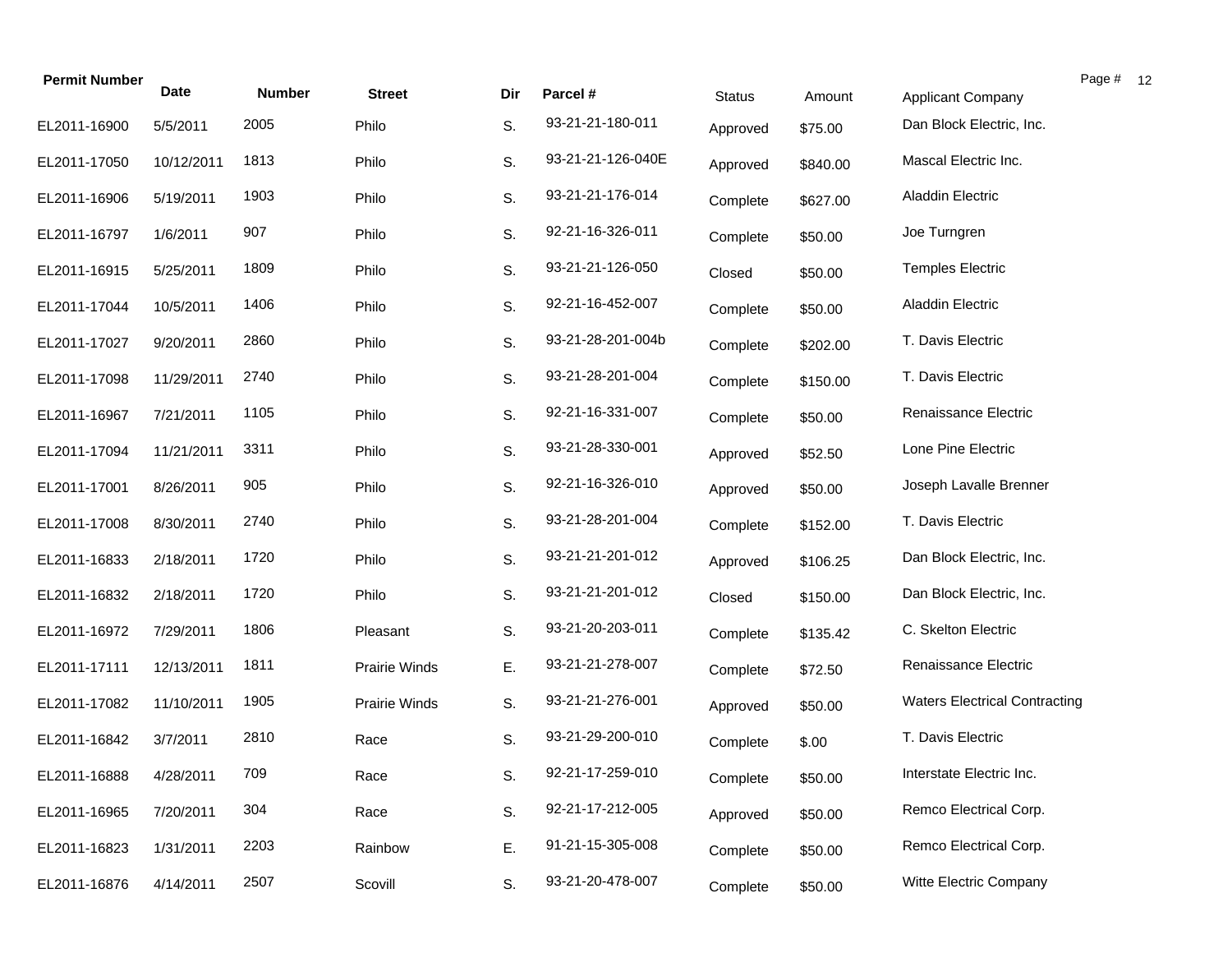| <b>Permit Number</b> | Date       | <b>Number</b> | <b>Street</b>      | Dir | Parcel #                         | <b>Status</b> | Amount   | <b>Applicant Company</b>             | Page # |
|----------------------|------------|---------------|--------------------|-----|----------------------------------|---------------|----------|--------------------------------------|--------|
| EL2011-16997         | 8/23/2011  | 7             | Shuman             |     | 93-21-20-281-010                 | Complete      | \$50.00  | <b>Boma Electric</b>                 |        |
| EL2011-16914         | 5/25/2011  | 505           | Shurts             | Ε.  | 93-21-20-477-003                 | Complete      | \$50.00  | <b>Temples Electric</b>              |        |
| EL2011-16995         | 8/18/2011  | 2306          | Shurts             |     | 93-21-20-476-031                 | Approved      | \$50.00  | M X Electric, Inc.                   |        |
| EL2011-17037         | 9/27/2011  | 805           | Silver             | Ε.  | 93-21-21-156-006                 | Complete      | \$50.00  | M X Electric, Inc.                   |        |
| EL2011-16911         | 5/23/2011  | 1802          | Silver Hill        | Ε.  | 93-21-28-279-010                 | Complete      | \$50.00  | M X Electric, Inc.                   |        |
| EL2011-17086         | 11/10/2011 | 1508          | Smith              | S.  | 91-21-15-386-013                 | Approved      | \$50.00  | Chet & Phyllis Daniels               |        |
| EL2011-16835         | 2/25/2011  | 3038          | Stillwater         | Ε.  | 93-21-22-406-033thru040 Approved |               | \$50.00  | Dan Block Electric, Inc.             |        |
| EL2011-17075         | 11/2/2011  | 3029          | Stillwater         | E.  | 93-21-22-426-047                 | Complete      | \$50.00  | Hausmann Electric, Inc.              |        |
| EL2011-17064         | 10/20/2011 | 2602          | <b>Stone Creek</b> | S.  | 93-21-22-100-005                 | Approved      | \$50.00  | T. Davis Electric                    |        |
| EL2011-17081         | 11/8/2011  | 2602          | <b>Stone Creek</b> | S.  | 93-21-22-100-005                 | Approved      | \$437.50 | Night Light Inc.                     |        |
| EL2011-16920         | 5/25/2011  | 3064          | <b>Stone Creek</b> | Ε.  | 93-21-22-426-004                 | Complete      | \$125.00 | Hausmann Electric, Inc.              |        |
| EL2011-17000         | 8/23/2011  | 2117          | Stonebrooke        | S.  | 93-21-22-426-017                 | Approved      | \$50.00  | <b>Trapp Electric</b>                |        |
| EL2011-16890         | 5/3/2011   | 505           | Stoughton          | W.  | 92-21-17-126-008                 | Approved      | \$.00    | <b>Waters Electrical Contracting</b> |        |
| EL2011-16831         | 2/18/2011  | 808           | Stoughton          | W.  | 91-21-08-354-013                 | Complete      | \$158.00 | Remco Electrical Corp.               |        |
| EL2011-17040         | 10/4/2011  | 604           | Stoughton          | W.  | 91-21-08-363-025                 | Approved      | \$120.00 | C. Martin Electric                   |        |
| EL2011-16796         | 1/6/2011   | 1401          | Stout              | Ε.  | 92-21-16-178-005                 | Complete      | \$50.00  | <b>PMax Electric</b>                 |        |
| EL2011-16919         | 5/25/2011  | 409           | Sunnycrest West    | Ε.  | 93-21-20-227-009                 | Complete      | \$50.00  | Mattex Service Co., Inc.             |        |
| EL2011-17025         | 9/20/2011  | 306           | Thompson           | Ε.  | 91-21-08-227-011                 | Approved      | \$56.25  | Aladdin Electric                     |        |
| EL2011-17029         | 9/20/2011  | 905           | Timothy            | S.  | 91-21-15-301-013                 | Complete      | \$50.00  | Lagacy Electric                      |        |
| EL2011-16991         | 8/12/2011  | 1908          | <b>Trails</b>      | Ε.  | 93-21-28-282-017                 | Complete      | \$50.00  | Dyson Electric                       |        |
| EL2011-17036         | 9/23/2011  | 1908          | Trails             | Ε.  | 93-21-28-282-017                 | Complete      | \$75.00  | Dyson Electric                       |        |
| EL2011-17118         | 12/20/2011 | 403           | University         | W.  | 91-21-08-376-011                 | Approved      | \$651.00 | Jorgenson Electric, Inc.             |        |

 $13$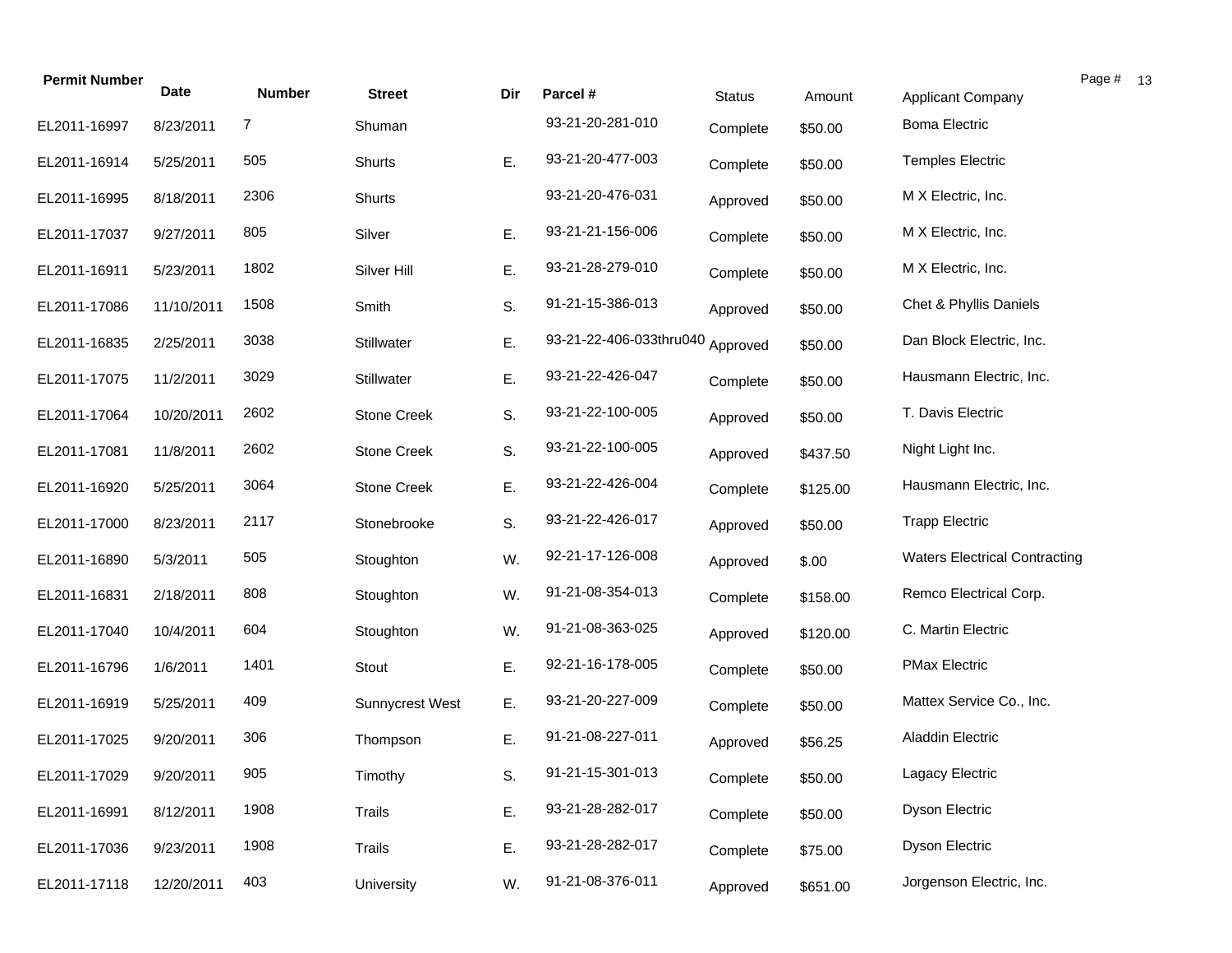| <b>Permit Number</b> | <b>Date</b> | <b>Number</b> | <b>Street</b> | Dir | Parcel #                     | <b>Status</b> | Amount     | Page #<br><b>Applicant Company</b>   |  |
|----------------------|-------------|---------------|---------------|-----|------------------------------|---------------|------------|--------------------------------------|--|
| EL2011-16801         | 1/13/2011   | 515 & 601     | University    | Ε.  | 91-21-08-480-011             | Complete      | \$50.00    | <b>Aladdin Electric</b>              |  |
| EL2011-17107         | 12/7/2011   | 1101          | University    | Ε.  | 91-21-09-376-001             | Approved      | \$125.00   | T. Davis Electric                    |  |
| EL2011-16857         | 3/29/2011   | 202           | University    | Ε.  | 91-21-08-405-038             | Complete      | \$550.00   | Newtech Engineering                  |  |
| EL2011-16799         | 1/13/2011   | 1200          | University    | W.  | 91-21-07-414-019             | Complete      | \$877.00   | <b>All Industrial Electric</b>       |  |
| EL2011-16854         | 3/21/2011   | 202           | University    | Ε.  | 91-21-08-405-038             | Complete      | \$192.00   | Remco Electrical Corp.               |  |
| EL2011-16895         | 5/3/2011    | 303           | University    | W.  | 91-21-08-376-012             | Approved      | \$.00      | <b>Waters Electrical Contracting</b> |  |
| EL2011-16953         | 7/8/2011    | 602           | University    | W.  | 91-21-08-310-001A            | Approved      | \$125.00   | T. Davis Electric                    |  |
| EL2011-16958         | 7/15/2011   | 202           | University    | Ε.  | 91-21-08-405-038             | Complete      | \$158.00   | Remco Electrical Corp.               |  |
| EL2011-17093         | 11/18/2011  | 1306          | University    | Ε.  | 91-21-09-403-001             | Approved      | \$645.00   | Jorgenson Electric, Inc.             |  |
| EL2011-17003         | 8/26/2011   | 1200          | University    | W.  | 91-21-07-414-019             | Complete      | \$50.00    | <b>Aladdin Electric</b>              |  |
| EL2011-16807         | 1/13/2011   | 202           | University    | Ε.  | 91-21-08-405-038             | Complete      | \$860.00   | Remco Electrical Corp.               |  |
| EL2011-16875         | 4/8/2011    | 102           | University    | Ε.  | 91-21-08-405-039             | Complete      | \$290.75   | Thomas Electric                      |  |
| EL2011-17046         | 10/11/2011  | 1101          | University    | Ε.  | 91-21-09-376-001             | Complete      | \$50.00    | T. Davis Electric                    |  |
| EL2011-17084         | 11/10/2011  | 602           | University    | W.  | 91-21-08-310-001A            | Complete      | \$50.00    | T. Davis Electric                    |  |
| EL2011-17060         | 10/18/2011  | 202           | University    | Ε.  | 91-21-08-405-038             | Complete      | \$533.13   | Remco Electrical Corp.               |  |
| EL2011-17028         | 9/20/2011   | 1306          | University    | Ε.  | 91-21-09-403-001             | Complete      | \$50.00    | Jorgenson Electric, Inc.             |  |
| EL2011-17024         | 9/20/2011   | 1101          | University    | Ε.  | 91-21-09-376-001             | Complete      | \$115.00   | Krut's Electric, Inc.                |  |
| EL2011-17012         | 9/7/2011    | 1408          | University    | W.  | 91-21-07-405-014,<br>011&012 | Approved      | \$3,085.00 | Krut's Electric, Inc.                |  |
| EL2011-16837         | 2/25/2011   | 202           | University    | Е.  | 91-21-08-405-038             | Complete      | \$201.00   | Remco Electrical Corp.               |  |
| EL2011-17011         | 9/1/2011    | 808           | University    | W.  | 91-21-08-304-013             | Approved      | \$50.00    | <b>Potter Electric Service</b>       |  |
| EL2011-17043         | 10/4/2011   | 202           | University    | Ε.  | 91-21-08-405-038             | Complete      | \$50.00    | Remco Electrical Corp.               |  |
| EL2011-17087         | 11/10/2011  | 403           | University    | W.  | 91-21-08-376-011             | Complete      | \$50.00    | Jorgenson Electric, Inc.             |  |

 $14$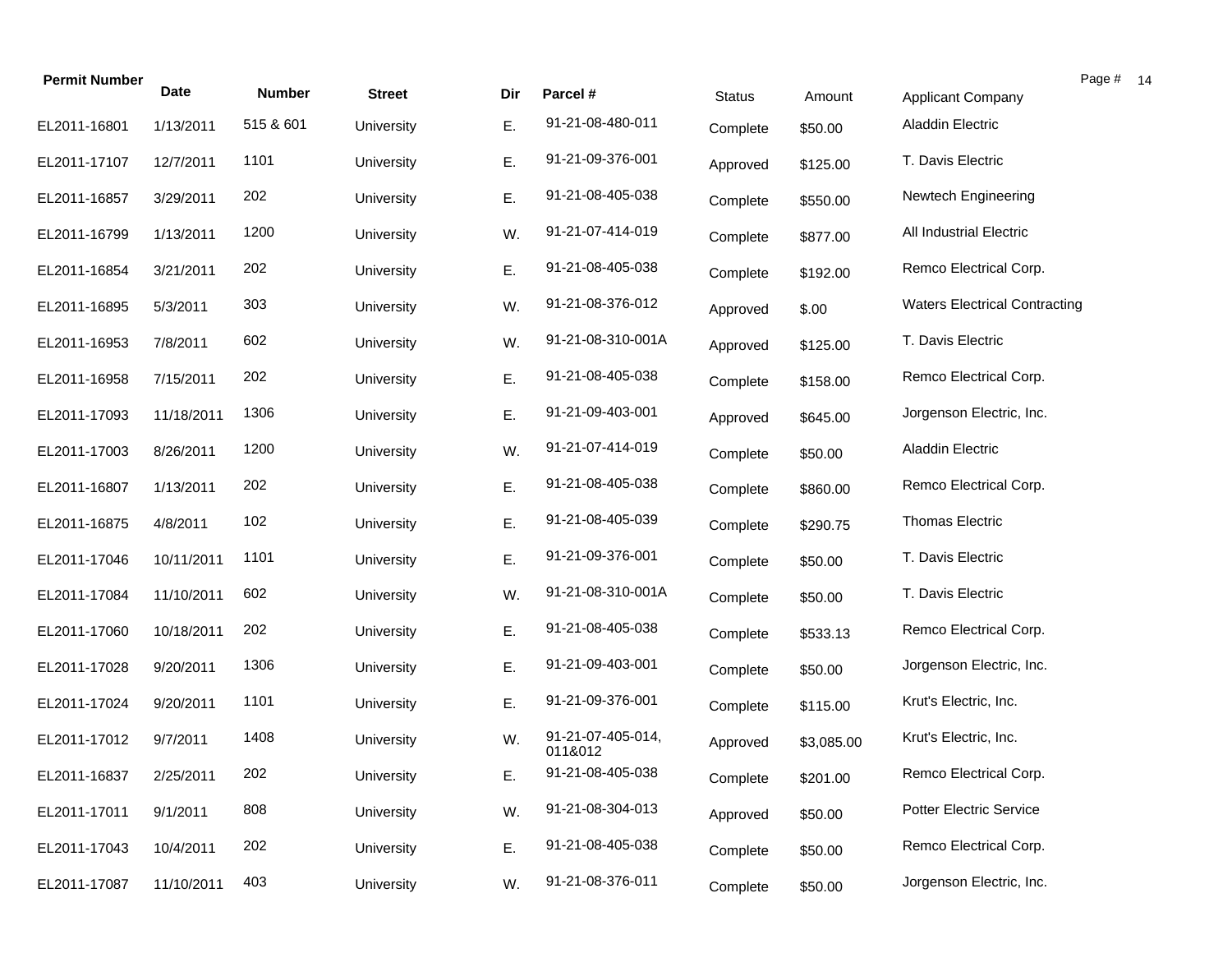| <b>Permit Number</b> | <b>Date</b> | <b>Number</b> | <b>Street</b> | Dir | Parcel #         | <b>Status</b> | Amount   | Applicant Company                               | Page # 15 |  |
|----------------------|-------------|---------------|---------------|-----|------------------|---------------|----------|-------------------------------------------------|-----------|--|
| EL2011-16836         | 2/25/2011   | 605           | Urbana        | S.  | 92-21-17-280-006 | Complete      | \$150.00 | Town & Country Electric                         |           |  |
| EL2011-16907         | 5/19/2011   | 406           | Vermont       | W.  | 93-21-17-377-018 | Complete      | \$50.00  | <b>American Electrical Services</b>             |           |  |
| EL2011-16964         | 7/20/2011   | 110           | Vermont       | W.  | 93-21-17-452-015 | Approved      | \$50.00  | C. Martin Electric                              |           |  |
| EL2011-16921         | 5/25/2011   | 604           | Vermont       | W.  | 93-21-17-356-024 | Approved      | \$60.00  | <b>Waters Electrical Contracting</b>            |           |  |
| EL2011-16878         | 4/15/2011   | 1903          | Vine          | S.  | 93-21-20-251-033 | Complete      | \$50.00  | Erin Bullock                                    |           |  |
| EL2011-16874         | 4/8/2011    | 400           | Vine          | S.  | 92-21-17-238-013 | Approved      | \$.00    | Aladdin Electric                                |           |  |
| EL2011-17072         | 10/26/2011  | 400           | Vine          | S.  | 92-21-17-238-013 | Approved      | \$.00    | Electric Bob's, Inc.                            |           |  |
| EL2011-16928         | 6/10/2011   | 902           | Vine          | S.  | 93-21-17-426-001 | Approved      | \$50.00  | Dana Nance                                      |           |  |
| EL2011-17021         | 9/12/2011   | 1910          | Vine          | S.  | 93-21-20-276-005 | Approved      | \$50.00  | Illinois Electrical Group                       |           |  |
| EL2011-16999         | 8/23/2011   | 1711          | Vine          | S.  | 93-21-20-203-015 | Complete      | \$50.00  | Matt Olson                                      |           |  |
| EL2011-17112         | 12/19/2011  | 1002          | Wabash        | S.  | 92-21-16-304-009 | Approved      | \$50.00  | Town & Country Electric                         |           |  |
| EL2011-16923         | 6/4/2011    | 707           | Wabash        | S.  | 92-21-16-163-018 | Approved      | \$50.00  | <b>Waters Electrical Contracting</b>            |           |  |
| EL2011-16927         | 6/7/2011    | 705           | Wabash        | S.  | 92-21-16-163-017 | Approved      | \$50.00  | Remco Electrical Corp.                          |           |  |
| EL2011-16884         | 4/26/2011   | 2614          | Wadsworth     | S.  | 93-21-22-452-008 | Approved      | \$50.00  | Dan Block Electric, Inc.                        |           |  |
| EL2011-16936         | 6/23/2011   | 2614          | Wadsworth     | S.  | 93-21-22-452-008 | Approved      | \$61.00  | Lone Pine Electric                              |           |  |
| EL2011-17010         | 8/30/2011   | 917           | Wascher       | W.  | 91-21-07-280-002 | Approved      | \$.00    | Glesco Electric, Inc.                           |           |  |
| EL2011-16847         | 3/8/2011    | 1102          | Washington    | E.  | 92-21-16-180-003 | Approved      | \$50.00  | C. Martin Electric                              |           |  |
| EL2011-16866         | 4/8/2011    | 803           | Washington    | Ε.  | 92-21-16-302-002 | Approved      | \$50.00  | M X Electric, Inc.                              |           |  |
| EL2011-16929         | 6/10/2011   | 702           | Washington    | W.  | 92-21-17-158-016 | Complete      | \$192.38 | F.E. Moran, Inc. Alarm & Monitoring<br>Services |           |  |
| EL2011-16902         | 5/11/2011   | 704           | Washington    | W.  | 92-21-17-158-015 | Complete      | \$125.00 | Omer's Mechanicals LLC                          |           |  |
| EL2011-16830         | 2/16/2011   | 1776          | Washington    | Ε.  | 92-21-16-200-006 | Approved      | \$50.00  | Champaign County                                |           |  |
| EL2011-16829         | 2/16/2011   | 1505          | Washington    | Ε.  | 92-21-16-401-021 | Complete      | \$50.00  | <b>Aladdin Electric</b>                         |           |  |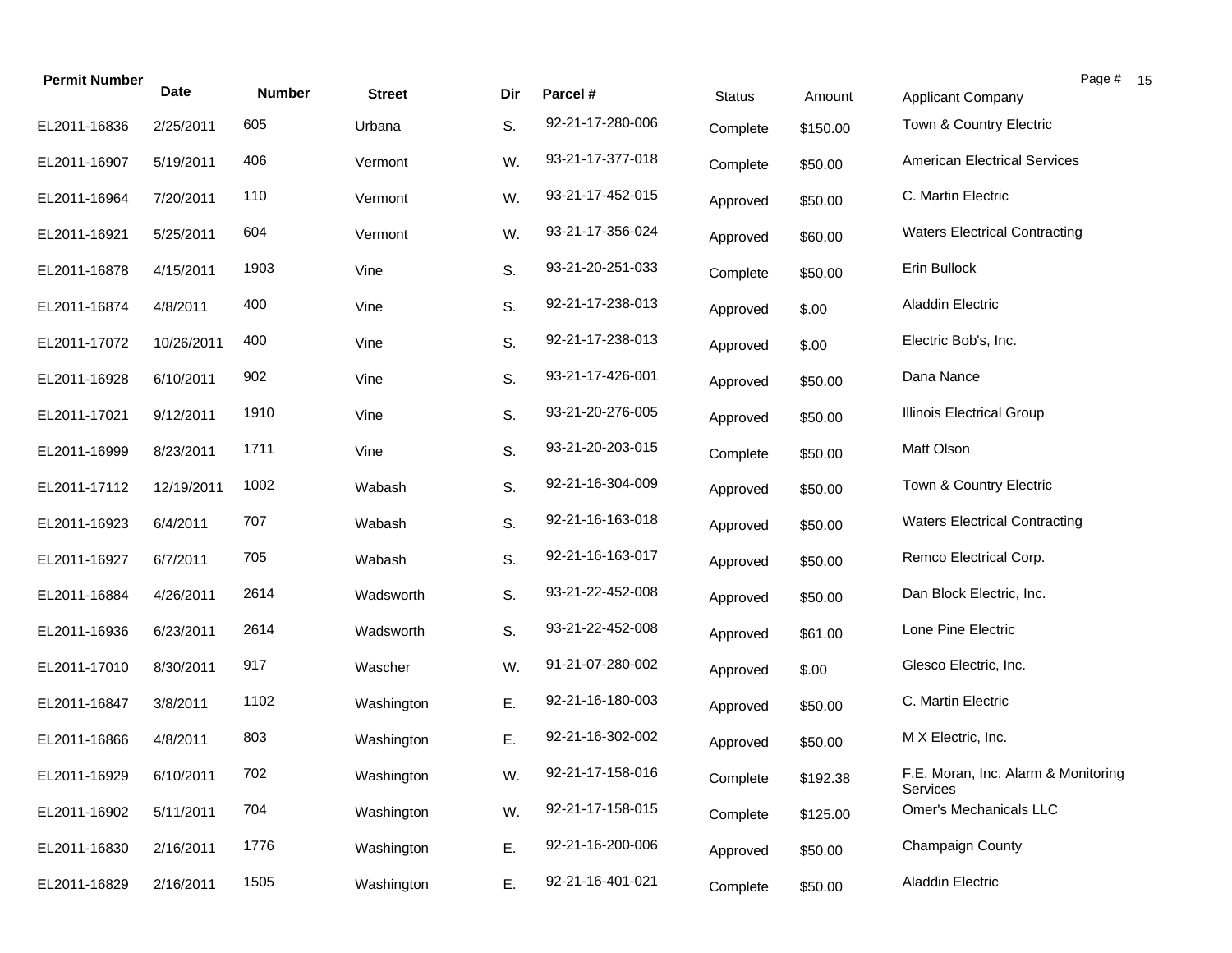| <b>Permit Number</b> |             |               |               |     |                  |               |            |                                  | Page # 16 |  |
|----------------------|-------------|---------------|---------------|-----|------------------|---------------|------------|----------------------------------|-----------|--|
|                      | <b>Date</b> | <b>Number</b> | <b>Street</b> | Dir | Parcel #         | <b>Status</b> | Amount     | Applicant Company                |           |  |
| EL2011-16826         | 2/8/2011    | 808           | Washington    | Е.  | 92-21-16-162-026 | Complete      | \$62.00    | <b>Aladdin Electric</b>          |           |  |
| EL2011-16990         | 8/12/2011   | 4             | Weaver        |     | 92-21-16-429-021 | Approved      | \$50.00    | A & R Electric                   |           |  |
| EL2011-16935         | 6/20/2011   | 1505          | Wiley         | S.  | 92-21-16-352-009 | Complete      | \$50.00    | Remco Electrical Corp.           |           |  |
| EL2011-17013         | 9/7/2011    | 2210          | Willow        | N.  | 91-21-04-151-008 | Approved      | \$875.00   | <b>Central Illinois Electric</b> |           |  |
| EL2011-16942         | 6/30/2011   | 2310          | Willow        | N.  | To Be Determined | Approved      | \$1,650.00 | T. Davis Electric                |           |  |
| EL2011-16980         | 8/4/2011    | 2310          | Willow        | N.  | To Be Determined | Complete      | \$50.00    | T. Davis Electric                |           |  |
| EL2011-17026         | 9/20/2011   | 1710          | Windsor       | Ε.  | 93-21-21-400-026 | Approved      | \$139.00   | T. Davis Electric                |           |  |
| EL2011-16988         | 8/11/2011   | 2110          | Zuppke        | S.  | 93-21-20-427-005 | Approved      | \$50.00    | Remco Electrical Corp.           |           |  |

Total Permits Total Fees \$217,451.65 336

pm&erpt.srw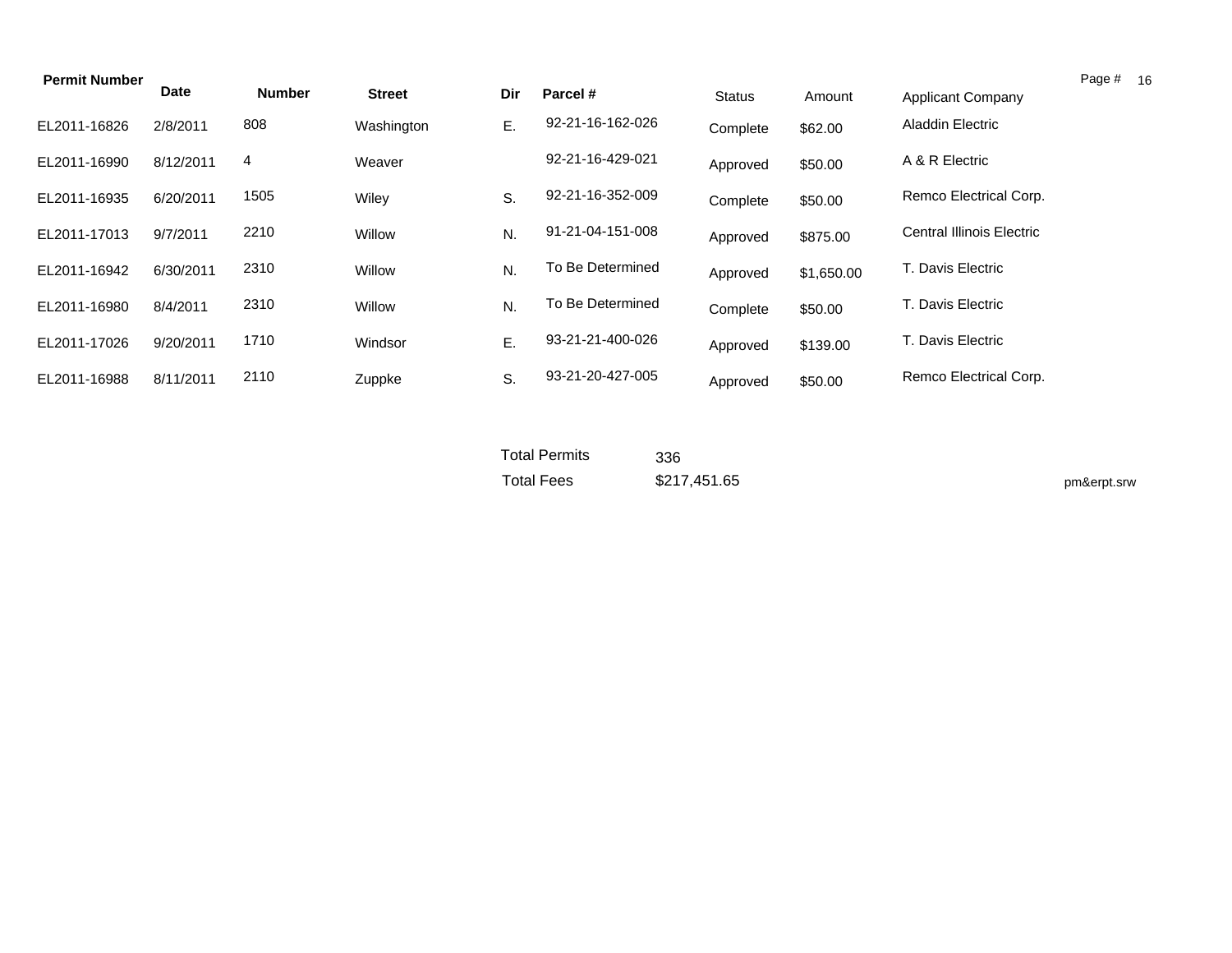#### *MECHANICAL PERMITS*

## *January 1 - December 31, 2011*

| <b>Permit Number</b> | <b>Date</b> | <b>Number</b> | <b>Street</b>     | Dir | Parcel #          | <b>Status</b> | Amount     | Page # 1<br><b>Applicant Company</b>        |
|----------------------|-------------|---------------|-------------------|-----|-------------------|---------------|------------|---------------------------------------------|
| MC2011-12580         | 2/18/2011   | 906           | Airport           | Ε.  | 91-15-33-300-005  | Approved      | \$431.59   | A & R Services/Mechanical Contractors, Inc. |
| MC2011-12607         | 3/25/2011   | 906           | Airport           | E.  | 91-15-33-300-005  | Complete      | \$112.50   | Design-Air Heating & Air Conditioning       |
| MC2011-12863         | 11/21/2011  | 906           | Airport           | Ε.  | 91-15-33-300-005  | Complete      | \$145.75   | Mattex Service Co., Inc.                    |
| MC2011-12645         | 5/13/2011   | 1905-A        | Amber             | Ε.  | 93-21-21-470-025  | Complete      | \$137.50   | Chief/Bauer Heating & Air Conditioning      |
| MC2011-12867         | 11/23/2011  | 2103          | Anderson          | S.  | 93-21-21-302-002  | Approved      | \$150.00   | <b>Service Experts</b>                      |
| MC2011-12731         | 8/4/2011    | 2006          | Anderson          | S.  | 93-21-21-155-001  | Approved      | \$60.00    | R. C.'s Plumbing, Heating & Electrical      |
| MC2011-12779         | 9/12/2011   | 2017          | Anderson          | S.  | 93-21-21-154-011  | Approved      | \$62.50    | <b>Service Experts</b>                      |
| MC2011-12678         | 6/22/2011   | 2207          | Anderson          | S.  | 93-21-21-303-004  | Approved      | \$92.00    | R. C.'s Plumbing, Heating & Electrical      |
| MC2011-12733         | 8/4/2011    | 202           | Art Bartell       | S.  | 92-21-16-200-005l | Approved      | \$1,074.00 | A & R Services/Mechanical Contractors, Inc. |
| MC2011-12765         | 8/26/2011   | 202           | Art Bartell       | S.  | 92-21-16-200-005l | Approved      | \$273.94   | Automatic Fire Sprinkler Co.                |
| MC2011-12610         | 3/29/2011   | 3210          | Baronry           | S.  | 93-21-28-255-005  | Complete      | \$87.50    | Chief/Bauer Heating & Air Conditioning      |
| MC2011-12582         | 2/23/2011   | 1006          | Berkley           | N.  | 91-21-08-256-004  | Complete      | \$60.00    | Nu View/Derrick White                       |
| MC2011-12717         | 7/29/2011   | 203           | <b>Birch</b>      | S.  | 92-21-17-132-007  | Complete      | \$50.00    | <b>Halfar Plumbing</b>                      |
| MC2011-12837         | 10/28/2011  | 2018          | Boudreau          |     | 93-21-20-253-007  | Approved      | \$60.00    | Mattex Service Co., Inc.                    |
| MC2011-12756         | 8/19/2011   | 2410          | Boudreau          |     | 93-21-20-453-018  | Complete      | \$60.00    | Nogle & Black                               |
| MC2011-12730         | 8/4/2011    | 1509          | <b>Briarcliff</b> | Ε.  | 92-21-16-453-007  | Approved      | \$60.00    | A-Z Heating & Air                           |
| MC2011-12821         | 10/20/2011  | 1004          | <b>Brighton</b>   | Ε.  | 93-21-21-153-020  | Complete      | \$104.00   | <b>Service Experts</b>                      |
| MC2011-12798         | 9/29/2011   | 1505          | Broadway          | S.  | 93-21-17-453-     | Approved      | \$62.50    | <b>Service Experts</b>                      |
| MC2011-12604         | 3/22/2011   | 507           | <b>Broadway</b>   | S.  | 92-21-17-252-013  | Approved      | \$113.00   | <b>B.E.C. Mechanical</b>                    |
| MC2011-12844         | 11/7/2011   | 300           | Broadway          | S.  | 92-21-17-212-024  | Complete      | \$138.00   | Davis/Houk Mechanical, Inc.                 |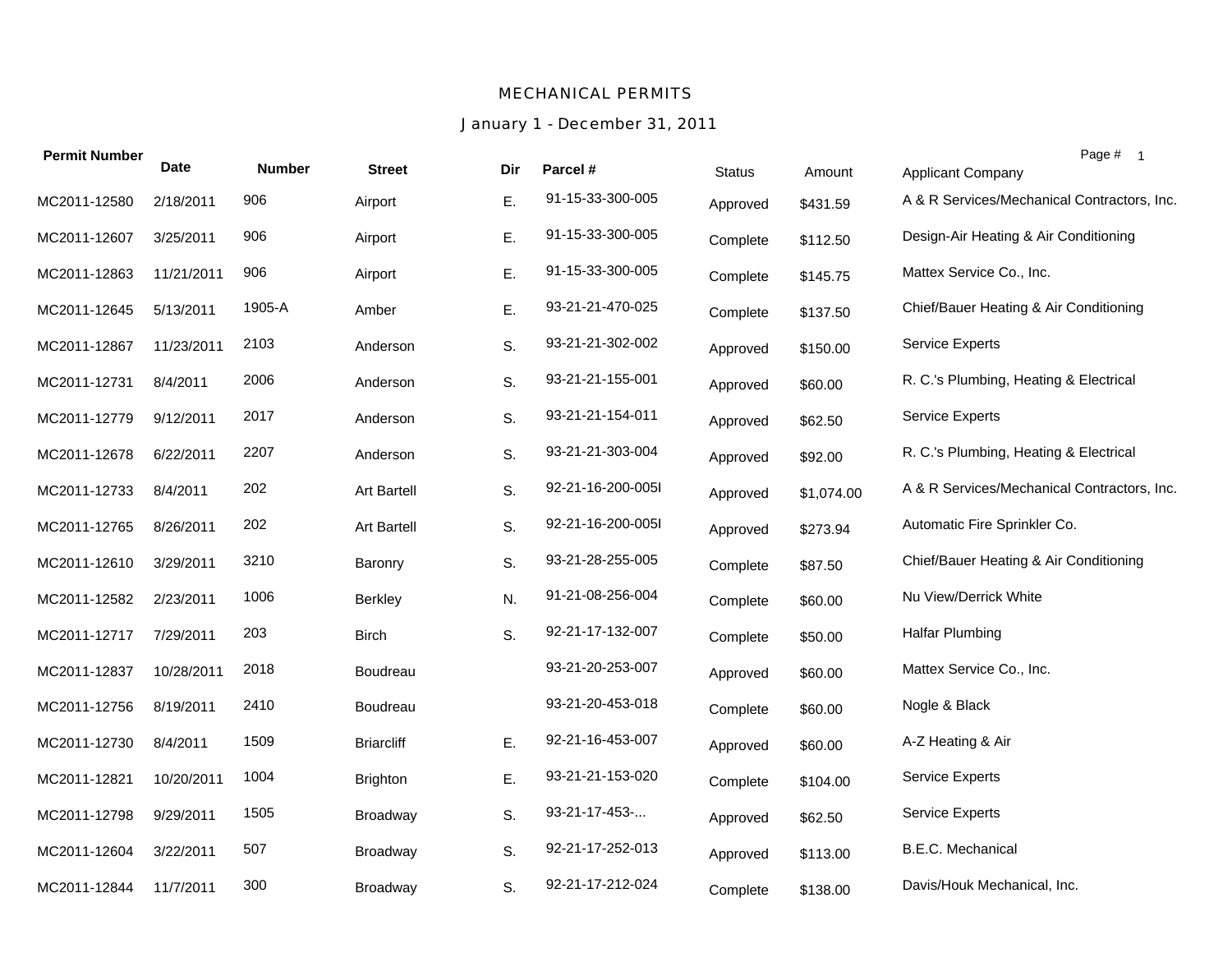| <b>Permit Number</b> | Date       | <b>Number</b> | <b>Street</b>       | Dir | Parcel #                         | <b>Status</b> | Amount       | Page # 2<br><b>Applicant Company</b>        |
|----------------------|------------|---------------|---------------------|-----|----------------------------------|---------------|--------------|---------------------------------------------|
| MC2011-12838         | 11/2/2011  | 910           | Broadway            | N.  | 91-21-08-257-001                 | Approved      | \$70.00      | Polar Refrigeration, LLC                    |
| MC2011-12806         | 10/7/2011  | 209           | Broadway            | S.  | 92-21-17-212-003                 | Approved      | \$.00        | <b>Fire Suppression Systems</b>             |
| MC2011-12754         | 8/19/2011  | 2307          | <b>Brookens</b>     | S.  | 93-21-20-479-008                 | Approved      | \$62.50      | <b>Service Experts</b>                      |
| MC2011-12655         | 5/25/2011  | 2404          | <b>Brookens</b>     | S.  | 93-21-20-480-005                 | Approved      | \$112.50     | Chief/Bauer Heating & Air Conditioning      |
| MC2011-12804         | 10/4/2011  | 2014          | <b>Bruce</b>        | S.  | 93-21-21-179-024                 | Complete      | \$60.00      | <b>Service Experts</b>                      |
| MC2011-12660         | 6/3/2011   | 2027          | <b>Burlison</b>     | S.  | 93-21-20-253-021                 | Approved      | \$60.00      | Chief/Bauer Heating & Air Conditioning      |
| MC2011-12851         | 11/16/2011 | 810           | <b>Busey</b>        | N.  | 91-21-08-305-001                 | Complete      | \$60.00      | Rose Heating & Air Conditioning             |
| MC2011-12713         | 7/25/2011  | 1207          | <b>Busey</b>        | S.  | 93-21-17-304-010                 | Complete      | \$150.00     | Lanz Heating & Cooling/Plumbing             |
| MC2011-12855         | 11/16/2011 | 1402          | <b>Butzow</b>       | Ε.  | 91-21-09-402-013                 | Approved      | \$125.00     | <b>Service Experts</b>                      |
| MC2011-12890         | 12/22/2011 | 501           | California          | Ε.  | 92-21-17-282-001                 | Complete      | \$60.00      | <b>Service Experts</b>                      |
| MC2011-12735         | 8/9/2011   | 907           | California          | Ε.  | 92-21-16-159-002                 | Approved      | \$60.00      | Dennis HVAC, Inc.                           |
| MC2011-12597         | 3/14/2011  | 207           | California          | W.  | 92-21-17-255-001                 | Approved      | \$167.80     | Bratcher Heating & AC                       |
| MC2011-12886         | 12/15/2011 | 212           | California          | W.  | 92-21-17-186-004                 | Approved      | \$210.00     | Bratcher Heating & AC                       |
| MC2011-12578         | 2/9/2011   | 2710          | Castlerock          | Ε.  | 93-21-22-180-002                 | Complete      | \$296.00     | Lanz Heating & Cooling/Plumbing             |
| MC2011-12589         | 3/3/2011   | 2710          | Castlerock          | Ε.  | 93-21-22-180-002                 | Complete      | \$50.00      | Clayton Sales Co.                           |
| MC2011-12882         | 12/9/2011  | 104           | Central             | N.  | 91-21-08-384-004                 | Approved      | \$.00        | Richard Langendorf                          |
| MC2011-12825         | 10/21/2011 | 701           | Church              | W.  | 91-21-08-306-001thru010 Approved |               | \$24,032.00  | Hill/Ahern Fire Protection                  |
| MC2011-12824         | 10/21/2011 | 701           | Church              | W.  | 91-21-08-306-001thru010 Approved |               | \$164,097.21 | A & R Services/Mechanical Contractors, Inc. |
| MC2011-12826         | 10/21/2011 | 701           | Church              | W.  | 91-21-08-306-001thru010 Approved |               | \$2,663.53   | <b>Hill Mechanical Service</b>              |
| MC2011-12803         | 10/3/2011  | 2315          | Cobble Creek        | S.  | 93-21-22-351-007                 | Approved      | \$50.00      | <b>Atkins Construction</b>                  |
| MC2011-12879         | 12/8/2011  | 2315          | <b>Cobble Creek</b> | S.  | 93-21-22-351-007                 | Approved      | \$155.23     | Lanz Heating & Cooling/Plumbing             |
| MC2011-12555         | 1/6/2011   | 2707          | Coddington          | Ε.  | 91-21-10-401-004                 | Approved      | \$100.00     | Chief/Bauer Heating & Air Conditioning      |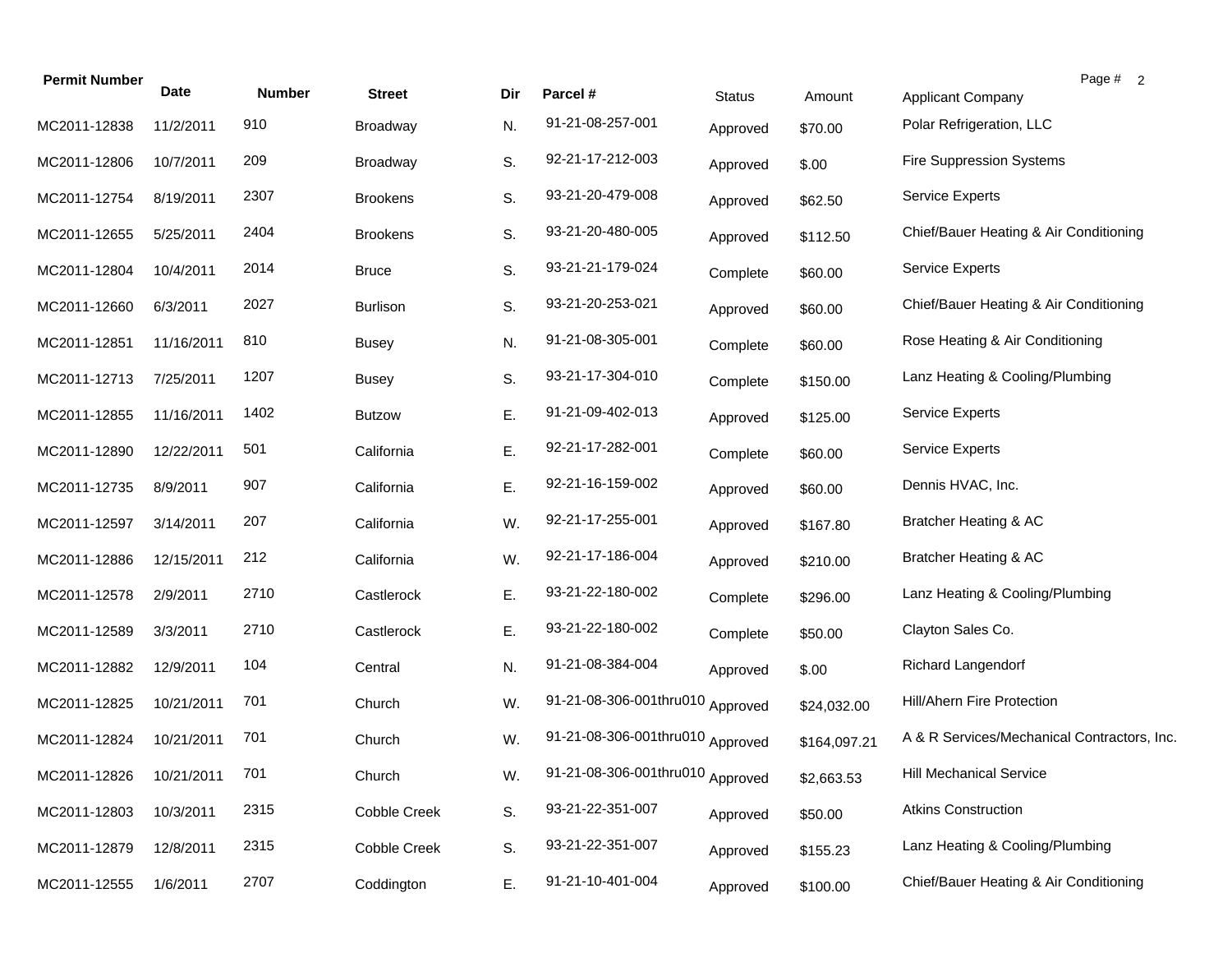| <b>Permit Number</b> | Date       |               |                       |     |                  |               |          | Page # 3                               |
|----------------------|------------|---------------|-----------------------|-----|------------------|---------------|----------|----------------------------------------|
|                      |            | <b>Number</b> | <b>Street</b>         | Dir | Parcel #         | <b>Status</b> | Amount   | <b>Applicant Company</b>               |
| MC2011-12827         | 10/24/2011 | 806           | Coler                 | N.  | 91-21-08-308-002 | Complete      | \$60.00  | Neil Yeager                            |
| MC2011-12810         | 10/12/2011 | 606           | Coler                 | S.  | 92-21-17-160-003 | Approved      | \$60.00  | Service Experts                        |
| MC2011-12691         | 7/8/2011   | 613-A         | Colorado              | E.  | 93-21-21-151-012 | Approved      | \$62.50  | Kelso Heating & Cooling, Inc.          |
| MC2011-12737         | 8/9/2011   | 610           | Colorado              | Е.  | 93-21-21-105-005 | Approved      | \$60.00  | Quality Plumbing, Heating & AC         |
| MC2011-12746         | 8/11/2011  | 306           | Colorado              | Ε.  | 93-21-20-229-011 | Complete      | \$70.00  | Ray's Heating & Air Conditioning       |
| MC2011-12692         | 7/8/2011   | 613-B         | Colorado              | Ε.  | 93-21-21-151-013 | Approved      | \$62.50  | Kelso Heating & Cooling, Inc.          |
| MC2011-12579         | 2/16/2011  | 2504          | Combes                | S.  | 93-21-21-379-002 | Approved      | \$75.00  | Chief/Bauer Heating & Air Conditioning |
| MC2011-12846         | 11/8/2011  | 202           | <b>Cottage Grove</b>  | S.  | 92-21-16-126-012 | Complete      | \$60.00  | Pro Temp of Illinois                   |
| MC2011-12625         | 4/14/2011  | 1104          | <b>Cottage Grove</b>  | S.  | 92-21-16-328-004 | Complete      | \$60.00  | Chief/Bauer Heating & Air Conditioning |
| MC2011-12776         | 9/9/2011   | 1801          | <b>Cottage Grove</b>  | S.  | 93-21-21-107-009 | Complete      | \$60.00  | Hoveln Heating & Cooling               |
| MC2011-12677         | 6/20/2011  | 1403          | Cottage Grove         | S.  | 92-21-16-351-027 | Approved      | \$67.00  | Bash Heating & Air Conditioning        |
| MC2011-12671         | 6/15/2011  | 1903          | <b>Country Squire</b> | E.  | 92-21-16-432-025 | Approved      | \$100.00 | Chief/Bauer Heating & Air Conditioning |
| MC2011-12673         | 6/15/2011  | 2312          | <b>Country Squire</b> | E.  | 91-21-15-305-039 | Approved      | \$60.00  | Bratcher Heating & AC                  |
| MC2011-12622         | 4/8/2011   | 2017          | <b>Country Squire</b> | E.  | 92-21-16-432-039 | Complete      | \$87.50  | Chief/Bauer Heating & Air Conditioning |
| MC2011-12818         | 10/19/2011 | 205           | <b>Crystal Lake</b>   | E.  | 91-21-08-405-011 | Complete      | \$60.00  | Quality Plumbing, Heating & AC         |
| MC2011-12868         | 11/23/2011 | 106           | <b>Crystal Lake</b>   | E.  | 91-21-08-404-011 | Approved      | \$60.00  | Quality Plumbing, Heating & AC         |
| MC2011-12814         | 10/19/2011 | 204           | <b>Crystal Lake</b>   | E.  | 91-21-08-404-017 | Complete      | \$60.00  | <b>Service Experts</b>                 |
| MC2011-12830         | 10/25/2011 | 113           | <b>Crystal Lake</b>   | E.  | 91-21-08-405-008 | Complete      | \$60.00  | Bash Heating & Air Conditioning        |
| MC2011-12680         | 6/22/2011  | 510           | Cunningham            | N.  | 91-21-08-427-011 | Approved      | \$60.00  | Ken Mattex                             |
| MC2011-12653         | 5/25/2011  | 608           | Cunningham            | N.  | 91-21-08-426-005 | Complete      | \$79.00  | Quality Plumbing, Heating & AC         |
| MC2011-12619         | 4/5/2011   | 1301          | Cunningham            | N.  | 91-21-08-229-002 | Approved      | \$60.00  | Illini Fire Equipment                  |
| MC2011-12835         | 10/28/2011 | 510           | Cunningham            | N.  | 91-21-08-427-011 | Complete      | \$253.00 | Gama Service                           |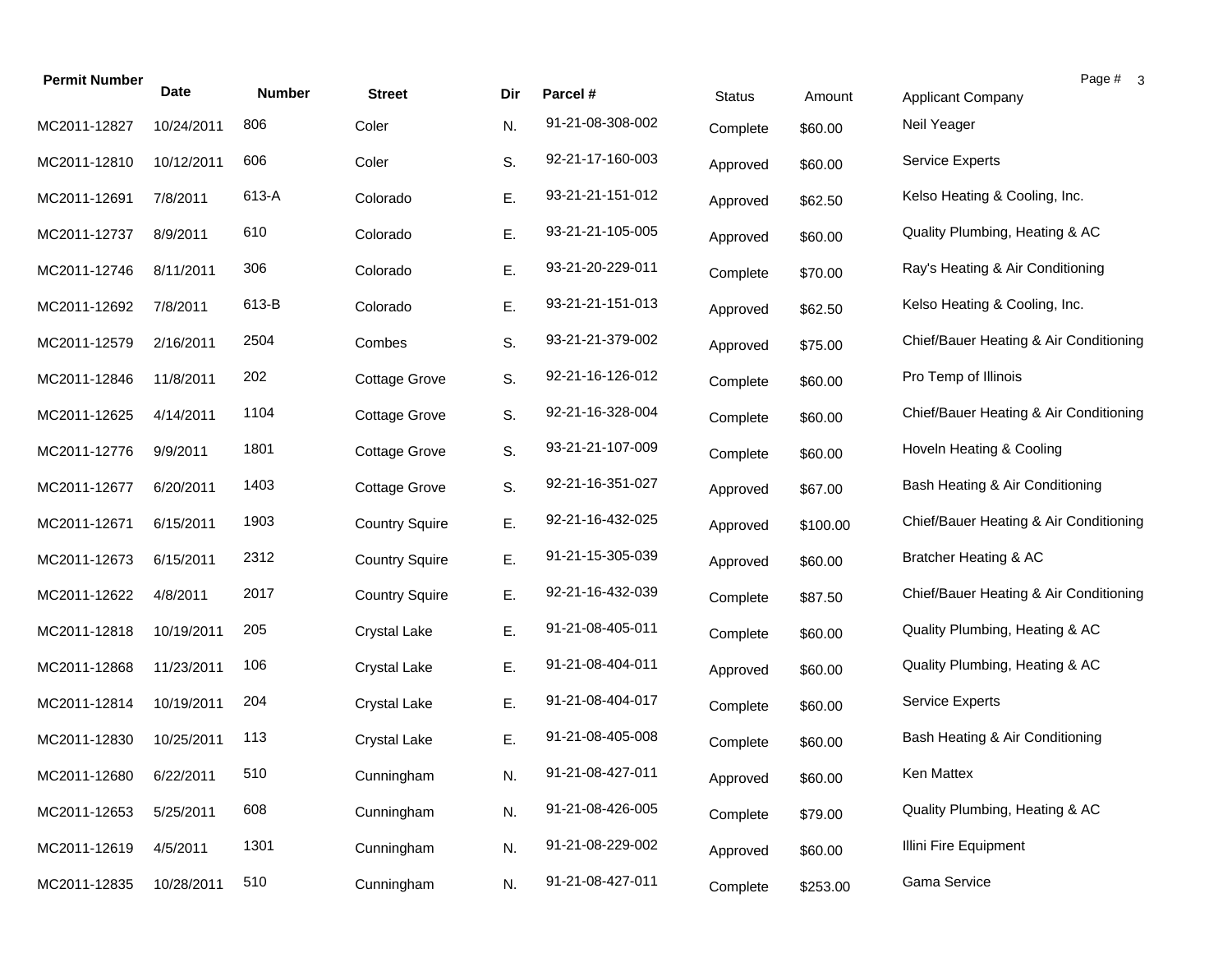| <b>Permit Number</b> | <b>Date</b> | <b>Number</b> | <b>Street</b> | Dir | Parcel #         | <b>Status</b> | Amount   | Page # 4<br><b>Applicant Company</b>   |
|----------------------|-------------|---------------|---------------|-----|------------------|---------------|----------|----------------------------------------|
| MC2011-12815         | 10/19/2011  | 1208          | Cunningham    | N.  | 91-21-09-102-004 | Complete      | \$60.00  | <b>Carle Foundation Hospital</b>       |
| MC2011-12764         | 8/26/2011   | 510           | Cunningham    | N.  | 91-21-08-427-011 | Approved      | \$60.00  | F. E. Moran, Inc.                      |
| MC2011-12575         | 2/9/2011    | 510           | Cunningham    | N.  | 91-21-08-427-011 | Approved      | \$60.00  | Lanz Heating & Cooling/Plumbing        |
| MC2011-12565         | 1/21/2011   | 608           | Cunningham    | N.  | 91-21-08-426-005 | Approved      | \$60.00  | Quality Plumbing, Heating & AC         |
| MC2011-12758         | 8/19/2011   | 510           | Cunningham    | N.  | 91-21-08-427-011 | Complete      | \$60.00  | Lanz Heating & Cooling/Plumbing        |
| MC2011-12583         | 2/25/2011   | 510           | Cunningham    | N.  | 91-21-08-427-011 | Approved      | \$60.00  | F. E. Moran, Inc.                      |
| MC2011-12757         | 8/19/2011   | 510           | Cunningham    | N.  | 91-21-08-427-011 | Complete      | \$60.00  | Lanz Heating & Cooling/Plumbing        |
| MC2011-12666         | 6/7/2011    | 1301          | Cunningham    | N.  | 91-21-08-229-002 | Complete      | \$165.00 | R. C.'s Plumbing, Heating & Electrical |
| MC2011-12763         | 8/26/2011   | 510           | Cunningham    | N.  | 91-21-08-427-011 | Approved      | \$60.00  | F. E. Moran, Inc.                      |
| MC2011-12602         | 3/22/2011   | 510           | Cunningham    | N.  | 91-21-08-427-011 | Approved      | \$60.00  | Lanz Heating & Cooling/Plumbing        |
| MC2011-12734         | 8/5/2011    | 909           | Cunningham    | N.  | 91-21-08-280-034 | Approved      | \$125.00 | <b>Service Experts</b>                 |
| MC2011-12611         | 3/30/2011   | 510           | Cunningham    | N.  | 91-21-08-427-011 | Approved      | \$60.00  | F. E. Moran, Inc.                      |
| MC2011-12558         | 1/13/2011   | 2206          | Cureton       | S.  | 93-21-20-434-003 | Approved      | \$60.00  | Rose Heating & Air Conditioning        |
| MC2011-12848         | 11/10/2011  | 2007          | Cureton       | S.  | 93-21-20-281-034 | Complete      | \$60.00  | <b>Service Experts</b>                 |
| MC2011-12727         | 8/4/2011    | 2010          | Cureton       | S.  | 93-21-20-282-005 | Approved      | \$92.00  | Bash Heating & Air Conditioning        |
| MC2011-12862         | 11/17/2011  | 3407          | Deer Ridge    | S.  | 93-21-28-404-008 | Approved      | \$77.00  | Kelso Heating & Cooling, Inc.          |
| MC2011-12670         | 6/10/2011   | 3407          | Deer Ridge    | S.  | 93-21-28-404-008 | Approved      | \$50.00  | Vliet Builders LLC                     |
| MC2011-12663         | 6/4/2011    | 409           | Delaware      | W.  | 93-21-17-379-004 | Complete      | \$80.50  | Mattex Service Co., Inc.               |
| MC2011-12587         | 2/28/2011   | 904           | Delaware      | Е.  | 92-21-16-353-014 | Approved      | \$60.00  | R. C.'s Plumbing, Heating & Electrical |
| MC2011-12647         | 5/16/2011   | 812           | Delaware      | W.  | 93-21-17-353-010 | Complete      | \$200.00 | Hoveln Heating & Cooling               |
| MC2011-12745         | 8/11/2011   | 711           | Delaware      | W.  | 93-21-17-358-002 | Approved      | \$75.00  | Ray's Heating & Air Conditioning       |
| MC2011-12560         | 1/18/2011   | 613           | Delaware      | W.  | 93-21-17-358-007 | Complete      | \$60.00  | Rose Heating & Air Conditioning        |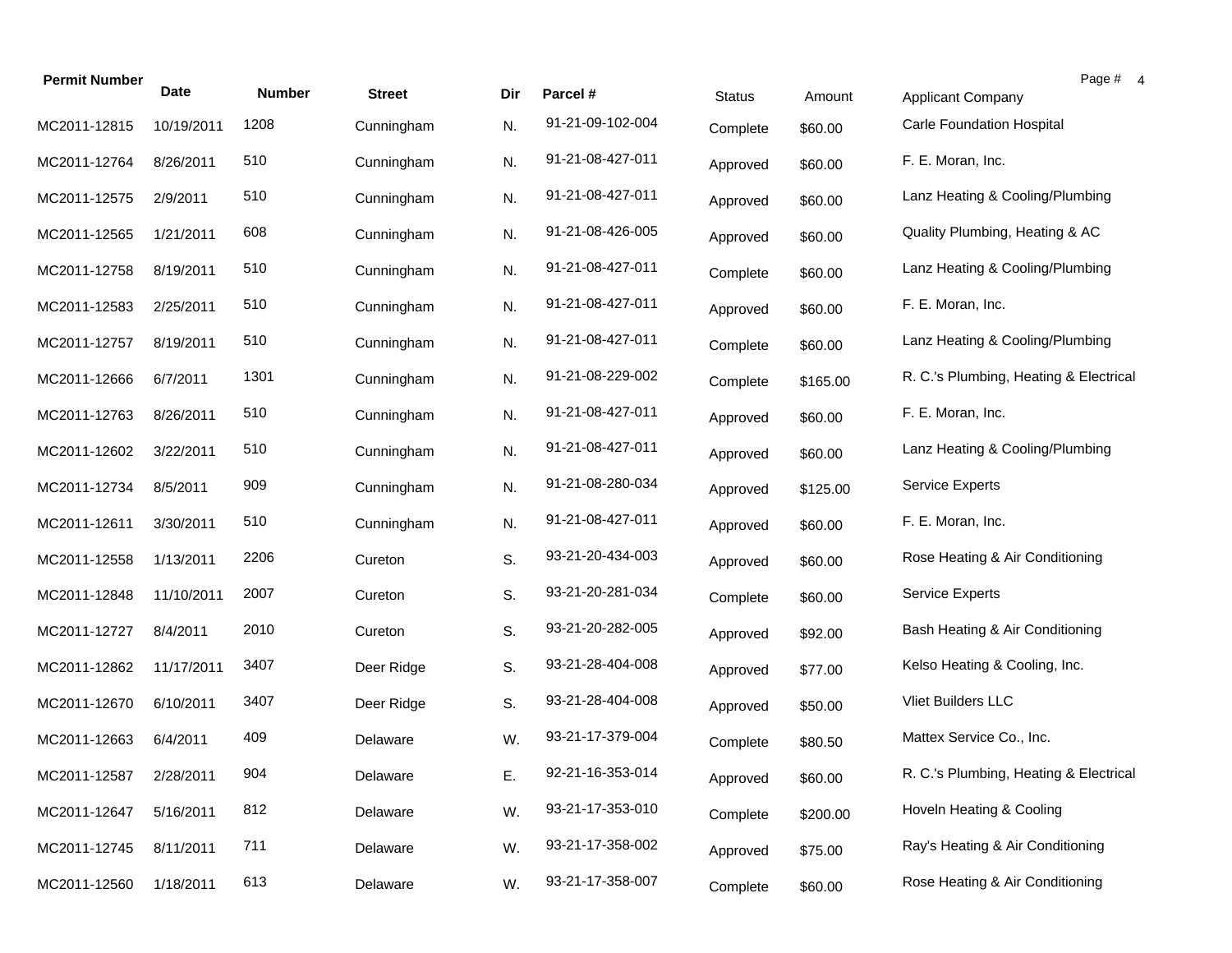| <b>Permit Number</b> | <b>Date</b> | <b>Number</b> | <b>Street</b>          | Dir | Parcel #         | <b>Status</b> | Amount   | Page # 5<br>Applicant Company          |
|----------------------|-------------|---------------|------------------------|-----|------------------|---------------|----------|----------------------------------------|
| MC2011-12793         | 9/21/2011   | 901           | Division               | N.  | 91-21-08-257-010 | Complete      | \$75.00  | Lanz Heating & Cooling/Plumbing        |
| MC2011-12577         | 2/9/2011    | 1009          | Douglas                | S.  | 93-21-17-328-016 | Complete      | \$425.00 | Rose Heating & Air Conditioning        |
| MC2011-12709         | 7/22/2011   | 1009          | Douglas                | S.  | 93-21-17-328-016 | Complete      | \$50.00  | Clayton Sales Co.                      |
| MC2011-12656         | 5/25/2011   | 1203          | Dublin                 | W.  | 91-21-07-261-005 | Approved      | \$74.00  | R. C.'s Plumbing, Heating & Electrical |
| MC2011-12707         | 7/22/2011   | 1302          | Dublin                 | W.  | 91-21-07-256-013 | Approved      | \$85.00  | Jerry Wright                           |
| MC2011-12831         | 10/25/2011  | 2005          | Eagle Ridge            | S.  | 93-21-21-202-064 | Complete      | \$82.50  | Lanz Heating & Cooling/Plumbing        |
| MC2011-12703         | 7/15/2011   | 2004          | Eagle Ridge            | S.  | 93-21-21-202-027 | Approved      | \$63.00  | Ray's Heating & Air Conditioning       |
| MC2011-12714         | 7/25/2011   | 609           | <b>East Sunnycrest</b> | Ε.  | 93-21-21-102-001 | Complete      | \$60.00  | Champaign Heating & Air                |
| MC2011-12728         | 8/4/2011    | 505           | Eliot                  | Ε.  | 93-21-20-432-010 | Approved      | \$60.00  | <b>Service Experts</b>                 |
| MC2011-12832         | 10/28/2011  | 601           | Eliot                  | Ε.  | 93-21-20-432-011 | Approved      | \$60.00  | <b>Service Experts</b>                 |
| MC2011-12652         | 5/23/2011   | 412           | Elm                    | W.  | 92-21-17-131-007 | Approved      | \$187.00 | Richard Langendorf                     |
| MC2011-12617         | 4/1/2011    | 504           | Elm                    | W.  | 92-21-17-110-022 | Approved      | \$65.00  | <b>Tristar Heating</b>                 |
| MC2011-12760         | 8/19/2011   | 312           | Elm                    | W.  | 92-21-17-135-009 | Complete      | \$60.00  | Quality Plumbing, Heating & AC         |
| MC2011-12840         | 11/2/2011   | 706           | Evergreen              | Ε.  | 93-21-21-106-008 | Approved      | \$72.00  | Ray's Heating & Air Conditioning       |
| MC2011-12695         | 7/13/2011   | 613           | Evergreen East         | Ε.  | 93-21-21-105-003 | Approved      | \$82.00  | Ray's Heating & Air Conditioning       |
| MC2011-12875         | 12/6/2011   | 408           | Evergreen West         | Ε.  | 93-21-20-228-024 | Approved      | \$60.00  | Bash Heating & Air Conditioning        |
| MC2011-12592         | 3/11/2011   | 2501          | Fairfield              | N.  | 91-21-04-229-026 | Approved      | \$75.00  | Kelso Heating & Cooling, Inc.          |
| MC2011-12854         | 11/16/2011  | 906           | Fairview               | W.  | 91-21-07-282-023 | Complete      | \$62.50  | Rose Heating & Air Conditioning        |
| MC2011-12820         | 10/20/2011  | 807           | Fairview               | W.  | 91-21-08-301-008 | Approved      | \$60.00  | A-Z Heating & Air                      |
| MC2011-12646         | 5/13/2011   | 202           | Florida                | W.  | 93-21-17-383-020 | Approved      | \$100.00 | Chief/Bauer Heating & Air Conditioning |
| MC2011-12857         | 11/16/2011  | 306           | Florida                | W.  | 93-21-17-383-012 | Approved      | \$75.00  | Ray's Heating & Air Conditioning       |
| MC2011-12712         | 7/22/2011   | 1202          | Florida                | Ε.  | 92-21-16-381-013 | Approved      | \$60.00  | David Leming                           |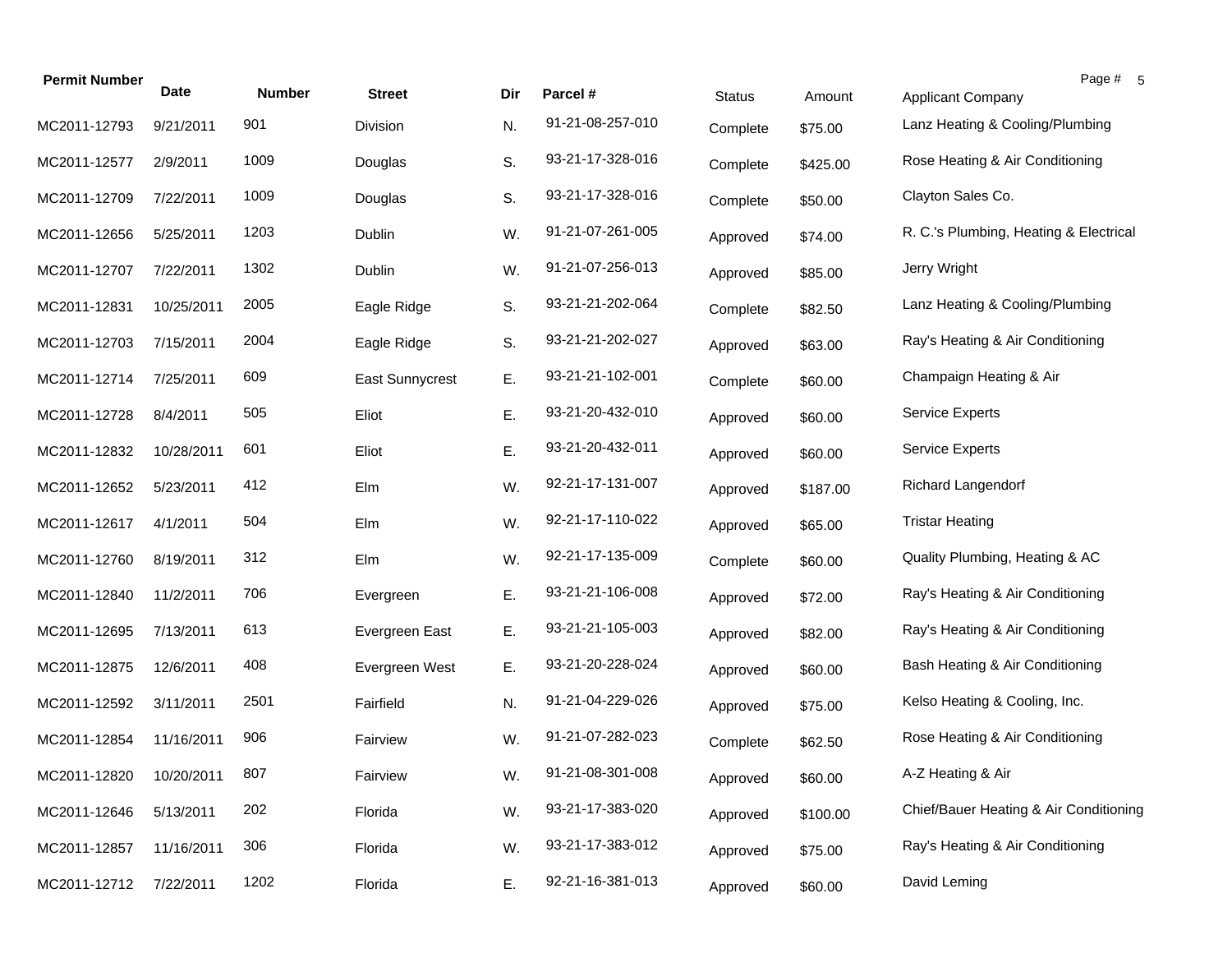| <b>Permit Number</b> | Date       | <b>Number</b> | <b>Street</b>     | Dir | Parcel #                         | <b>Status</b> | Amount   | Page # 6<br>Applicant Company          |
|----------------------|------------|---------------|-------------------|-----|----------------------------------|---------------|----------|----------------------------------------|
| MC2011-12845         | 11/8/2011  | 112           | Florida           | W.  | 93-21-17-454-013                 | Complete      | \$60.00  | All Seasons Heating & AC               |
| MC2011-12839         | 11/2/2011  | 2005          | George Huff       | S.  | 93-21-20-279-009                 | Approved      | \$60.00  | Ray's Heating & Air Conditioning       |
| MC2011-12616         | 4/1/2011   | 2006          | George Huff       | S.  | 93-21-20-281-003                 | Approved      | \$87.50  | Chief/Bauer Heating & Air Conditioning |
| MC2011-12816         | 10/19/2011 | 205           | Glover            | S.  | 92-21-16-127-025                 | Approved      | \$60.00  | Service Experts                        |
| MC2011-12887         | 12/19/2011 | 505           | Glover            | S.  | 92-21-16-177-013                 | Approved      | \$75.00  | Ray's Heating & Air Conditioning       |
| MC2011-12696         | 7/13/2011  | 1605          | Golfview          | N.  | 91-21-05-476-019                 | Complete      | \$120.00 | Lanz Heating & Cooling/Plumbing        |
| MC2011-12800         | 9/29/2011  | 2509          | Grange            | S.  | 93-21-20-451-029                 | Complete      | \$100.00 | <b>Service Experts</b>                 |
| MC2011-12688         | 7/6/2011   | 2104          | Grange            | S.  | 93-21-20-402-002                 | Approved      | \$112.50 | <b>Service Experts</b>                 |
| MC2011-12809         | 10/12/2011 | 1103          | Grant             | S.  | 92-21-16-328-014                 | Approved      | \$63.00  | Ray's Heating & Air Conditioning       |
| MC2011-12797         | 9/23/2011  | 1105          | Grant             | S.  | 92-21-16-328-015                 | Approved      | \$63.00  | Ray's Heating & Air Conditioning       |
| MC2011-12794         | 9/23/2011  | 804           | Green             | Ε.  | 92-21-16-103-009                 | Complete      | \$65.00  | Briggs Heating & Air                   |
| MC2011-12888         | 12/19/2011 | 303           | Green             | W.  | 92-21-17-137-005                 | Approved      | \$82.50  | Rose Heating & Air Conditioning        |
| MC2011-12836         | 10/28/2011 | 1109          | Gregory           | N.  | 91-21-07-277-015                 | Complete      | \$67.50  | Brad Oehler/Airtec Inc.                |
| MC2011-12736         | 8/9/2011   | 208           | Griggs            | W.  | 91-21-08-452-011                 | Complete      | \$144.50 | Nogle & Black                          |
| MC2011-12718         | 7/29/2011  | 712           | Grove             | S.  | 92-21-17-287-008                 | Approved      | \$60.00  | Pro Temp of Illinois                   |
| MC2011-12562         | 1/21/2011  | 1606          | Grove             | S.  | 93-21-17-481-019                 | Complete      | \$62.50  | Chief/Bauer Heating & Air Conditioning |
| MC2011-12667         | 6/10/2011  | 1004          | Harding           | Ε.  | 93-21-21-152-043thru089 Complete |               | \$60.00  | Rose Heating & Air Conditioning        |
| MC2011-12690         | 7/8/2011   | 903           | Harmon            | Ε.  | 93-21-21-355-010                 | Approved      | \$87.50  | <b>Service Experts</b>                 |
| MC2011-12762         | 8/25/2011  | 911           | Harvey            | N.  | 91-21-07-280-009                 | Complete      | \$62.00  | Pro Temp of Illinois                   |
| MC2011-12699         | 7/15/2011  | 702           | High              | W.  | 92-21-17-107-016                 | Approved      | \$60.00  | Dennis HVAC, Inc.                      |
| MC2011-12574         | 2/3/2011   | 100           | <b>High Cross</b> | S.  | 91-21-14-101-001                 | Approved      | \$175.00 | Jack Frost, LLC                        |
| MC2011-12812         | 10/14/2011 | 1105          | Highlands         | N.  | 91-21-08-276-021                 | Approved      | \$60.00  | Service Experts                        |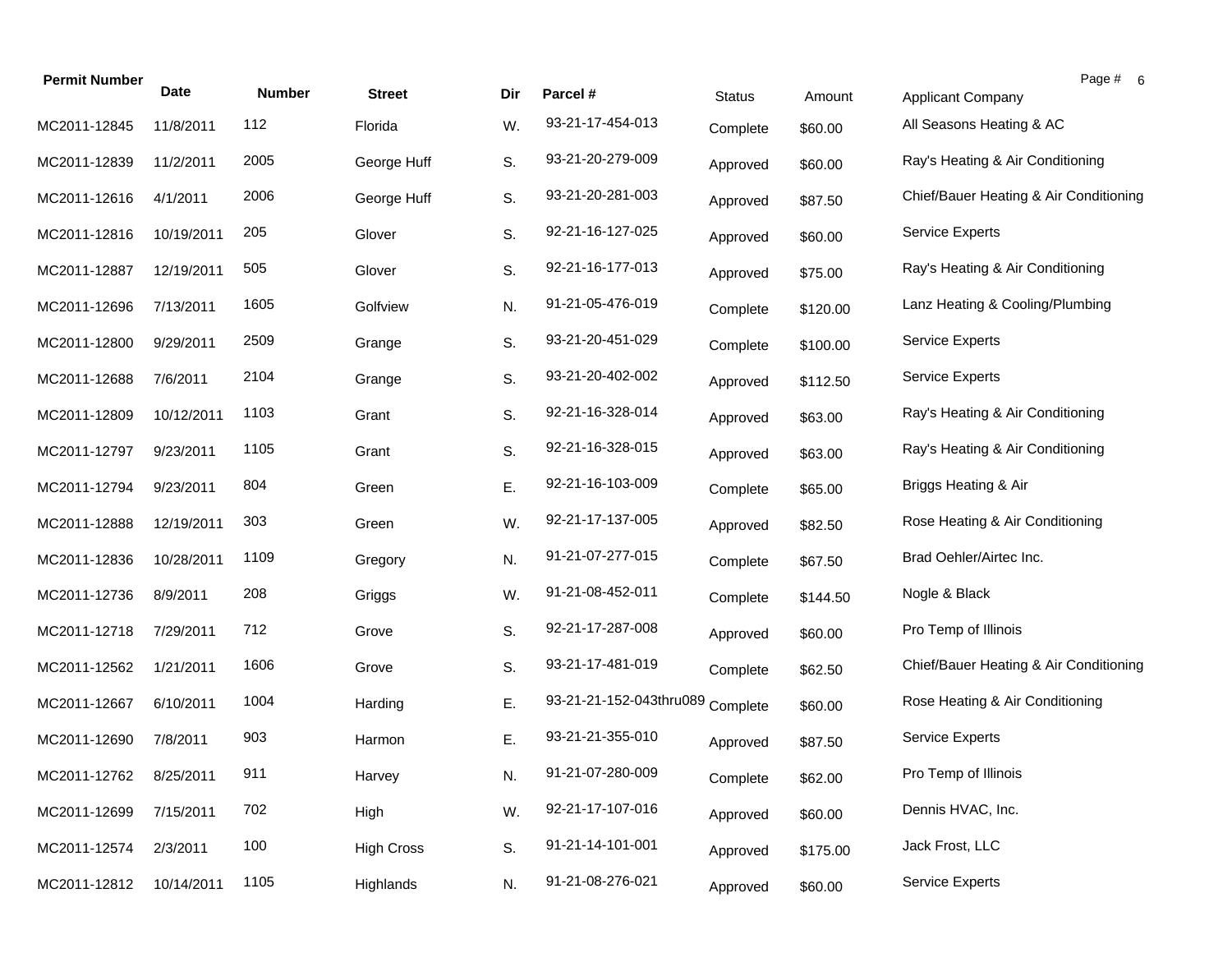| <b>Permit Number</b> |             |               |               |     |                  |               |          |                               | Page # 7 |
|----------------------|-------------|---------------|---------------|-----|------------------|---------------|----------|-------------------------------|----------|
|                      | <b>Date</b> | <b>Number</b> | <b>Street</b> | Dir | Parcel #         | <b>Status</b> | Amount   | <b>Applicant Company</b>      |          |
| MC2011-12567         | 1/24/2011   | 1102          | Hill          | W.  | 91-21-07-426-019 | Approved      | \$60.00  | Charles Elan                  |          |
| MC2011-12686         | 7/1/2011    | 1406          | Hillcrest     | S.  | 93-21-17-479-005 | Approved      | \$87.50  | <b>Chief Bauer</b>            |          |
| MC2011-12880         | 12/9/2011   | 401           | Holmes        | Ε.  | 93-21-20-433-003 | Complete      | \$100.00 | <b>Service Experts</b>        |          |
| MC2011-12784         | 9/13/2011   | 104           | Holmes        | W.  | 93-21-20-401-014 | Approved      | \$60.00  | All Seasons Heating & AC      |          |
| MC2011-12618         | 4/4/2011    | 1711          | Horizon       | Ε.  | 93-21-28-408-012 | Complete      | \$.00    | <b>HBAECI Green Build LLC</b> |          |
| MC2011-12802         | 10/3/2011   | 1603          | Horizon       | Ε.  | 93-21-28-408-002 | Approved      | \$50.00  | Vliet Builders LLC            |          |
| MC2011-12640         | 4/29/2011   | 1711          | Horizon       | Ε.  | 93-21-28-408-012 | Complete      | \$.00    | Bratcher Heating & AC         |          |
| MC2011-12738         | 8/9/2011    | 1557          | Hunter        | Ε.  | 92-21-16-403-001 | Complete      | \$60.00  | Douglas Berry                 |          |
| MC2011-12632         | 4/19/2011   | 1557          | Hunter        | Ε.  | 92-21-16-403-001 | Approved      | \$60.00  | Douglas Berry                 |          |
| MC2011-12631         | 4/19/2011   | 1557          | Hunter        | Ε.  | 92-21-16-403-001 | Approved      | \$60.00  | Douglas Berry                 |          |
| MC2011-12630         | 4/19/2011   | 1557          | Hunter        | Ε.  | 92-21-16-403-001 | Approved      | \$60.00  | Douglas Berry                 |          |
| MC2011-12629         | 4/19/2011   | 1557          | Hunter        | Ε.  | 92-21-16-403-001 | Approved      | \$60.00  | Douglas Berry                 |          |
| MC2011-12743         | 8/9/2011    | 1557          | Hunter        | Ε.  | 92-21-16-403-001 | Complete      | \$60.00  | Douglas Berry                 |          |
| MC2011-12628         | 4/19/2011   | 1557          | Hunter        | Ε.  | 92-21-16-403-001 | Approved      | \$60.00  | Douglas Berry                 |          |
| MC2011-12627         | 4/19/2011   | 1557          | Hunter        | Ε.  | 92-21-16-403-001 | Approved      | \$60.00  | Douglas Berry                 |          |
| MC2011-12739         | 8/9/2011    | 1557          | Hunter        | Ε.  | 92-21-16-403-001 | Complete      | \$60.00  | Douglas Berry                 |          |
| MC2011-12740         | 8/9/2011    | 1557          | Hunter        | Ε.  | 92-21-16-403-001 | Complete      | \$60.00  | Douglas Berry                 |          |
| MC2011-12741         | 8/9/2011    | 1557          | Hunter        | Ε.  | 92-21-16-403-001 | Complete      | \$60.00  | Douglas Berry                 |          |
| MC2011-12742         | 8/9/2011    | 1557          | Hunter        | Ε.  | 92-21-16-403-001 | Complete      | \$60.00  | Douglas Berry                 |          |
| MC2011-12871         | 12/1/2011   | 1557          | Hunter        | Ε.  | 92-21-16-403-001 | Complete      | \$60.00  | Douglas Berry                 |          |
| MC2011-12770         | 8/30/2011   | 1557          | Hunter        | Ε.  | 92-21-16-403-001 | Complete      | \$60.00  | Douglas Berry                 |          |
| MC2011-12772         | 8/30/2011   | 1557          | Hunter        | Ε.  | 92-21-16-403-001 | Complete      | \$60.00  | Douglas Berry                 |          |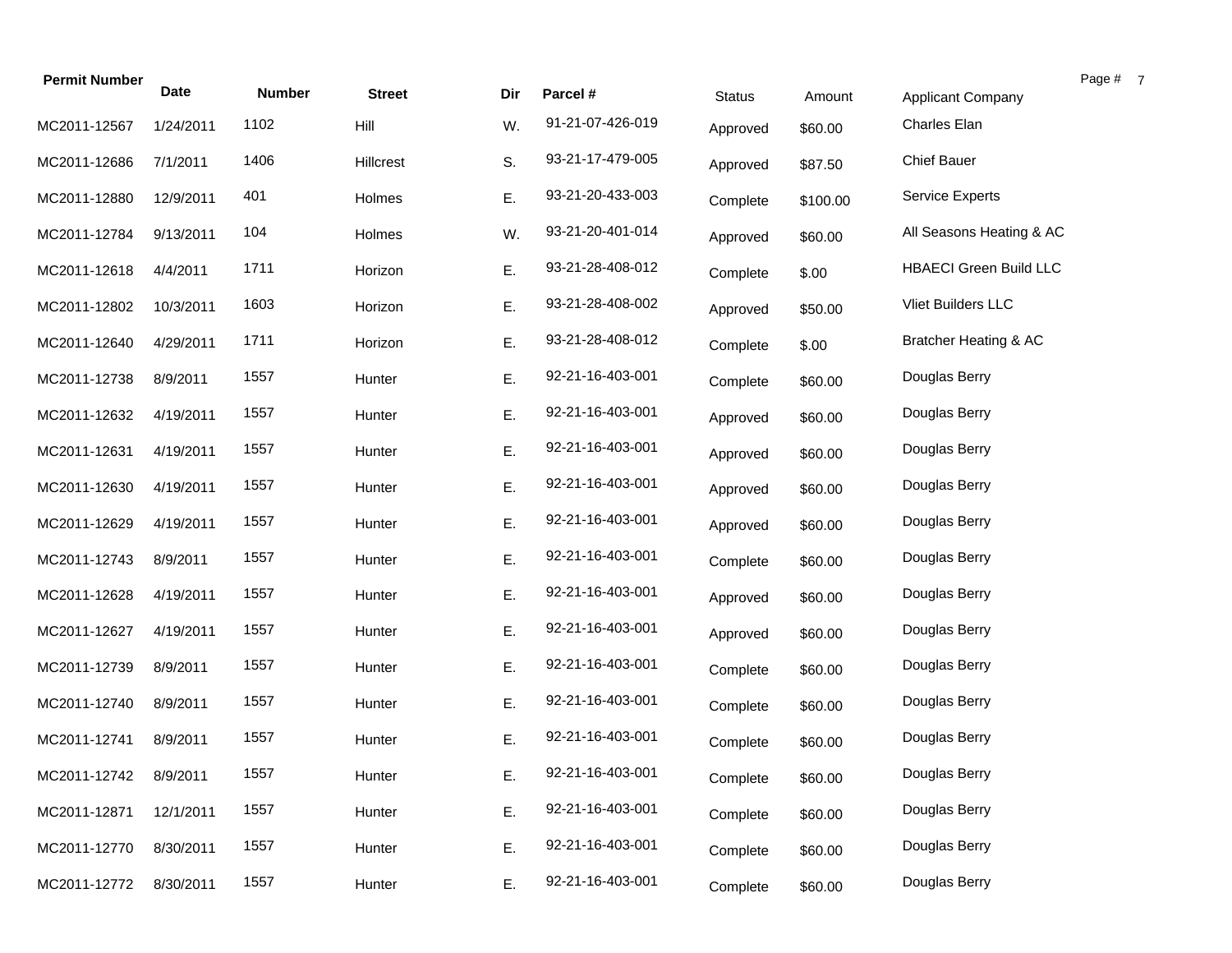| <b>Permit Number</b> | <b>Date</b> | <b>Number</b> | <b>Street</b> | Dir | Parcel #         | <b>Status</b> | Amount     | Page # 8<br>Applicant Company               |
|----------------------|-------------|---------------|---------------|-----|------------------|---------------|------------|---------------------------------------------|
| MC2011-12768         | 8/30/2011   | 1557          | Hunter        | Ε.  | 92-21-16-403-001 | Complete      | \$60.00    | Douglas Berry                               |
| MC2011-12771         | 8/30/2011   | 1557          | Hunter        | Ε.  | 92-21-16-403-001 | Complete      | \$60.00    | Douglas Berry                               |
| MC2011-12769         | 8/30/2011   | 1557          | Hunter        | Ε.  | 92-21-16-403-001 | Complete      | \$60.00    | Douglas Berry                               |
| MC2011-12805         | 10/7/2011   | 606           | Illinois      | W.  | 92-21-17-113-011 | Approved      | \$60.00    | Omer's Mechanicals LLC                      |
| MC2011-12638         | 4/29/2011   | 902           | Illinois      | Ε.  | 92-21-16-111-011 | Approved      | \$60.00    | Phil Kennedy                                |
| MC2011-12644         | 5/13/2011   | 806           | Indiana       | W.  | 93-21-17-303-011 | Approved      | \$62.50    | Chief/Bauer Heating & Air Conditioning      |
| MC2011-12860         | 11/16/2011  | 701           | Indiana       | W.  | 93-21-17-308-008 | Approved      | \$78.00    | Bash Heating & Air Conditioning             |
| MC2011-12561         | 1/21/2011   | 509           | lowa          | W.  | 93-21-17-328-011 | Approved      | \$75.00    | Ray's Heating & Air Conditioning            |
| MC2011-12841         | 11/4/2011   | 209           | lowa          | W.  | 93-21-17-330-001 | Approved      | \$60.00    | <b>Service Experts</b>                      |
| MC2011-12861         | 11/16/2011  | 205           | lowa          | W.  | 93-21-17-330-003 | Approved      | \$102.50   | Hoveln Heating & Cooling                    |
| MC2011-12633         | 4/20/2011   | 406           | lowa          | Ε.  | 93-21-17-426-020 | Approved      | \$60.00    | Rose Heating & Air Conditioning             |
| MC2011-12634         | 4/20/2011   | 406           | lowa          | Ε.  | 93-21-17-426-020 | Approved      | \$60.00    | Rose Heating & Air Conditioning             |
| MC2011-12819         | 10/20/2011  | 1201 1/2      | Kenyon        | W.  | 91-21-06-402-007 | Approved      | \$125.00   | Verizon                                     |
| MC2011-12852         | 11/14/2011  | 209           | Kerr          | Ε.  | 91-21-08-257-012 | Complete      | \$60.00    | Rose Heating & Air Conditioning             |
| MC2011-12573         | 1/31/2011   | 1011          | Kerr          | Ε.  | 91-21-09-152-003 | Approved      | \$.00      | <b>McDaniel Fire System</b>                 |
| MC2011-12751         | 8/17/2011   | 1011          | Kerr          | Ε.  | 91-21-09-152-003 | Approved      | \$.00      | Reliable Mechanical                         |
| MC2011-12853         | 11/16/2011  | 209           | Kerr          | Ε.  | 91-21-08-257-012 | Complete      | \$60.00    | Rose Heating & Air Conditioning             |
| MC2011-12729         | 8/4/2011    | 506           | Lake          | N.  | 91-21-08-402-002 | Approved      | \$60.00    | A-Z Heating & Air                           |
| MC2011-12596         | 3/11/2011   | 2306          | Lantern Hill  | Ε.  | 91-21-15-302-006 | Complete      | \$60.00    | Kelso Heating & Cooling, Inc.               |
| MC2011-12697         | 7/13/2011   | 903           | Lierman       | S.  | 92-21-16-401-014 | Complete      | \$60.00    | Champaign Heating & Air                     |
| MC2011-12878         | 12/8/2011   | 1500          | Lincoln       | N.  | 91-21-08-101-027 | Approved      | \$1,481.00 | A & R Services/Mechanical Contractors, Inc. |
| MC2011-12563         | 1/21/2011   | 601           | Lincoln       | N.  | 91-21-07-430-004 | Approved      | \$64.00    | Chief/Bauer Heating & Air Conditioning      |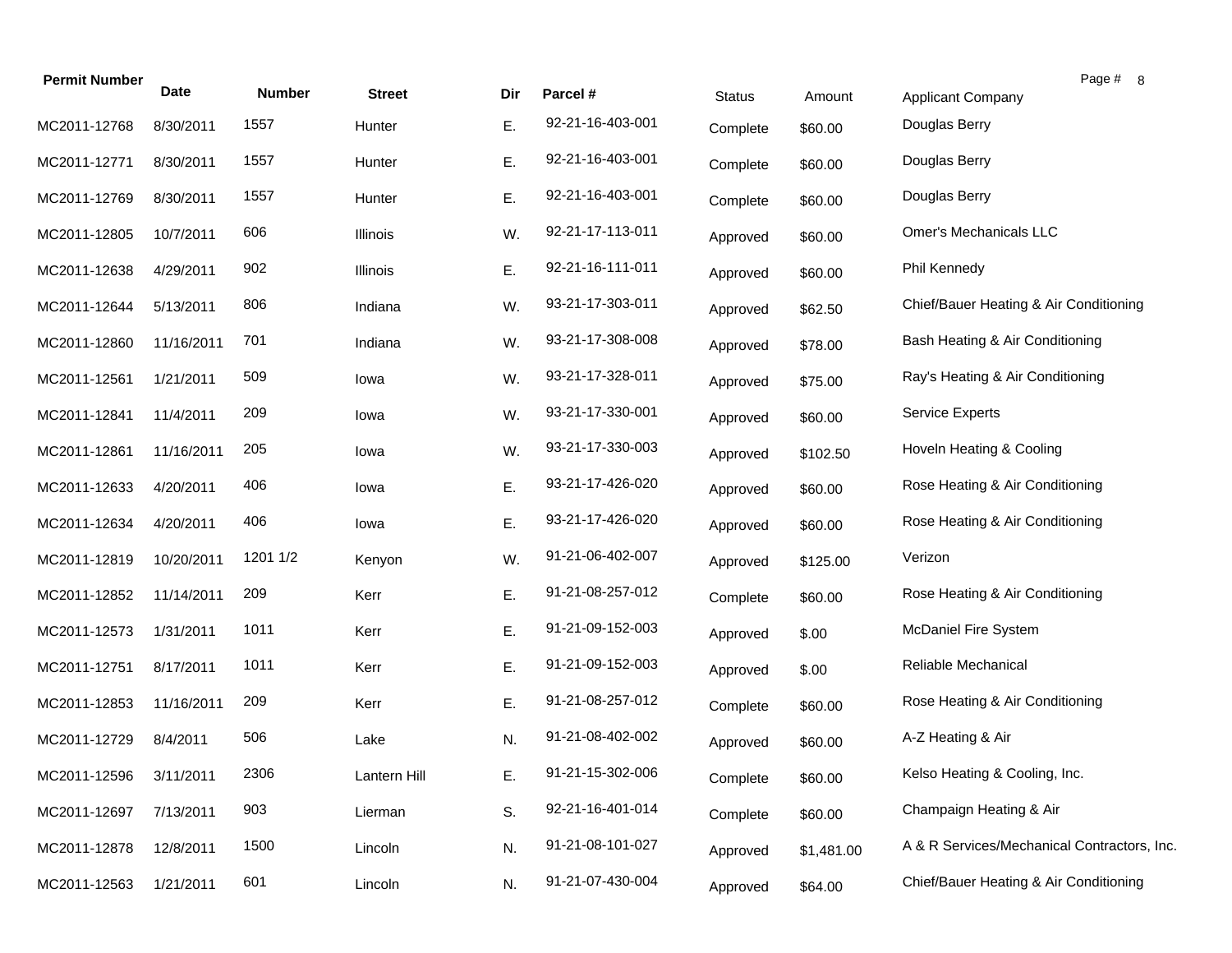| <b>Permit Number</b> | <b>Date</b> | <b>Number</b>        | <b>Street</b> | Dir | Parcel #         | <b>Status</b> | Amount   | Page # 9<br><b>Applicant Company</b>        |
|----------------------|-------------|----------------------|---------------|-----|------------------|---------------|----------|---------------------------------------------|
| MC2011-12801         | 9/29/2011   | 1608                 | Lincolnwood   | S.  | 92-21-16-478-018 | Complete      | \$100.00 | <b>Service Experts</b>                      |
| MC2011-12664         | 6/7/2011    | 1609                 | Lincolnwood   | S.  | 92-21-16-477-026 | Approved      | \$87.50  | Chief/Bauer Heating & Air Conditioning      |
| MC2011-12828         | 10/24/2011  | 1503                 | Lincolnwood   | S.  | 92-21-16-477-015 | Approved      | \$60.00  | E's Construction/Heating                    |
| MC2011-12635         | 4/26/2011   | 2008                 | Linview       | N.  | 91-21-05-304-002 | Approved      | \$87.50  | Chief/Bauer Heating & Air Conditioning      |
| MC2011-12822         | 10/20/2011  | 901                  | Linview       | N.  | 91-21-08-151-041 | Approved      | \$210.00 | Bennett Heating & A/C                       |
| MC2011-12624         | 4/12/2011   | 927                  | Linview       | N.  | 91-21-08-151-042 | Complete      | \$60.00  | <b>Briggs Residential Construction</b>      |
| MC2011-12608         | 3/29/2011   | 1909                 | Lucas         | S.  | 93-21-21-279-005 | Complete      | \$75.00  | Rich Heating & Cooling, Inc.                |
| MC2011-12621         | 4/8/2011    | 1909                 | Lucas         | S.  | 93-21-21-279-005 | Complete      | \$50.00  | Clayton Sales Co.                           |
| MC2011-12719         | 7/29/2011   | 1809-B               | Lydia         | Ε.  | 93-21-21-472-024 | Approved      | \$60.00  | <b>Service Experts</b>                      |
| MC2011-12648         | 5/19/2011   | 706                  | Lynn          | S.  | 92-21-16-163-006 | Approved      | \$87.50  | Chief/Bauer Heating & Air Conditioning      |
| MC2011-12892         | 12/29/2011  | 2301                 | Lynn          | S.  | 93-21-21-354-006 | Complete      | \$60.00  | Kelso Heating & Cooling, Inc.               |
| MC2011-12557         | 1/10/2011   | 205                  | Lynn          | S.  | 92-21-16-103-021 | Complete      | \$60.00  | Lanz Heating & Cooling/Plumbing             |
| MC2011-12674         | 6/15/2011   | 205                  | Lynn          | S.  | 92-21-16-103-021 | Complete      | \$60.00  | Rich Heating & Cooling, Inc.                |
| MC2011-12807         | 10/7/2011   | 2602 & 2602 1/2 Lynn |               | S.  | 93-21-21-380-001 | Complete      | \$60.00  | <b>Service Experts</b>                      |
| MC2011-12891         | 12/29/2011  | 2301                 | Lynn          | S.  | 93-21-21-354-006 | Complete      | \$60.00  | Kelso Heating & Cooling, Inc.               |
| MC2011-12752         | 8/17/2011   | 803                  | Main          | W.  | 91-21-08-354-020 | Approved      | \$.00    | A & R Services/Mechanical Contractors, Inc. |
| MC2011-12874         | 12/1/2011   | 1401                 | Main          | Ε.  | 92-21-16-129-024 | Approved      | \$.00    | Nogle & Black                               |
| MC2011-12716         | 7/25/2011   | 119-123              | Main          | W.  | 92-21-17-206-006 | Complete      | \$61.00  | Lanz Heating & Cooling/Plumbing             |
| MC2011-12777         | 9/9/2011    | 212                  | Main          | W.  | 92-21-17-201-003 | Complete      | \$173.00 | Rose Heating & Air Conditioning             |
| MC2011-12669         | 6/10/2011   | 1208                 | Main          | Ε.  | 91-21-09-379-018 | Approved      | \$68.00  | Mattex Service Co., Inc.                    |
| MC2011-12614         | 4/1/2011    | 1505                 | Main          | Ε.  | 92-21-16-200-021 | Approved      | \$250.00 | Fire Suppression Systems                    |
| MC2011-12605         | 3/22/2011   | 1505                 | Main          | Ε.  | 92-21-16-200-021 | Approved      | \$60.00  | Fire Suppression Systems                    |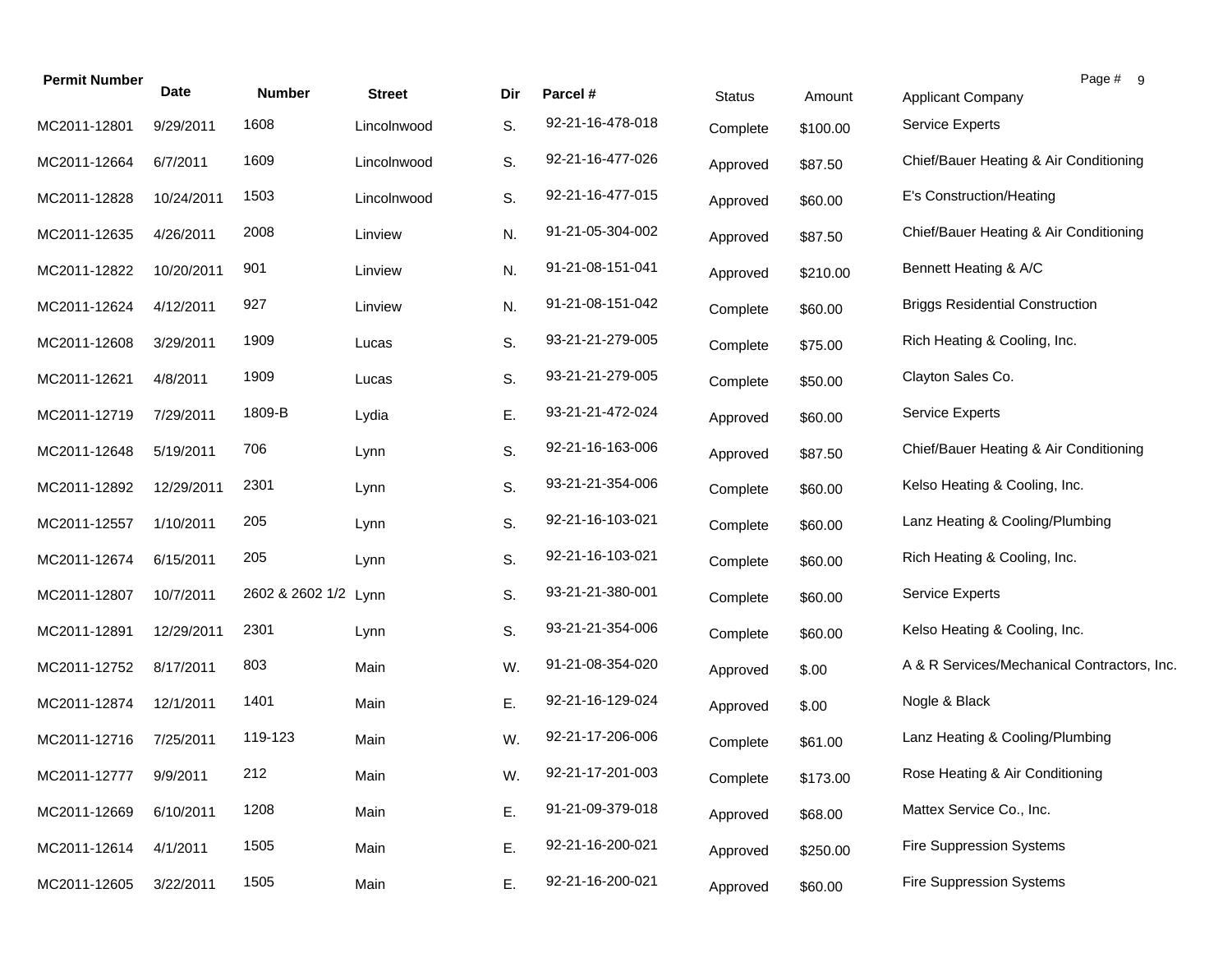| <b>Permit Number</b> | <b>Date</b> | <b>Number</b>           | <b>Street</b> | Dir | Parcel #         | <b>Status</b> | Amount   | Page # 10<br>Applicant Company        |  |
|----------------------|-------------|-------------------------|---------------|-----|------------------|---------------|----------|---------------------------------------|--|
| MC2011-12620         | 4/5/2011    | 1602                    | Maple         | S.  | 93-21-17-480-009 | Complete      | \$72.50  | All Seasons Heating & AC              |  |
| MC2011-12612         | 3/30/2011   | 402                     | Maple         | N.  | 91-21-08-480-017 | Approved      | \$76.25  | Lanz Heating & Cooling/Plumbing       |  |
| MC2011-12849         | 11/10/2011  | 713                     | Maple         | S.  | 92-21-17-285-018 | Complete      | \$60.00  | Jesse Heating & Air Conditioning      |  |
| MC2011-12870         | 12/1/2011   | 507                     | McCullough    | S.  | 92-21-17-176-011 | Approved      | \$75.00  | <b>Service Experts</b>                |  |
| MC2011-12651         | 5/23/2011   | 1003 & 1003 1/2 McHenry |               | Ε.  | 93-21-21-376-006 | Approved      | \$92.00  | Bash Heating & Air Conditioning       |  |
| MC2011-12889         | 12/20/2011  | 507                     | McHenry       | Ε.  | 93-21-20-476-010 | Complete      | \$125.00 | Hoveln Heating & Cooling              |  |
| MC2011-12732         | 8/4/2011    | 103                     | Meadow        | W.  | 93-21-20-202-003 | Approved      | \$224.00 | Lanz Heating & Cooling/Plumbing       |  |
| MC2011-12858         | 11/16/2011  | 103                     | Meadow        | W.  | 93-21-20-202-003 | Approved      | \$50.00  | Clayton Sales Co.                     |  |
| MC2011-12869         | 11/23/2011  | 2110                    | Meadowlark    | S.  | 93-21-21-402-015 | Approved      | \$98.50  | Mattex Service Co., Inc.              |  |
| MC2011-12873         | 12/1/2011   | 3412                    | Memory        | S.  | 93-21-28-427-013 | Complete      | \$203.28 | Bash Heating & Air Conditioning       |  |
| MC2011-12715         | 7/25/2011   | 3412                    | Memory        | S.  | 93-21-28-427-013 | Complete      | \$50.00  | Clayton Sales Co.                     |  |
| MC2011-12833         | 10/28/2011  | 306-410                 | Michigan      | Ε.  | 93-21-17-430-015 | Complete      | \$60.00  | <b>Tristar Heating &amp; Cooling</b>  |  |
| MC2011-12615         | 4/1/2011    | 207                     | Michigan      | W.  | 93-21-17-380-006 | Approved      | \$91.00  | Bash Heating & Air Conditioning       |  |
| MC2011-12744         | 8/10/2011   | 303                     | Michigan      | W.  | 93-21-17-380-003 | Approved      | \$137.50 | <b>Service Experts</b>                |  |
| MC2011-12872         | 12/1/2011   | 706                     | Michigan      | Ε.  | 92-21-16-307-024 | Complete      | \$71.25  | Lanz Heating & Cooling/Plumbing       |  |
| MC2011-12682         | 6/24/2011   | 708                     | Michigan      | W.  | 93-21-17-308-021 | Approved      | \$62.50  | <b>Service Experts</b>                |  |
| MC2011-12834         | 10/28/2011  | 306-410                 | Michigan      | Ε.  | 93-21-17-430-015 | Complete      | \$60.00  | <b>Tristar Heating &amp; Cooling</b>  |  |
| MC2011-12817         | 10/19/2011  | 810                     | Michigan      | W.  | 93-21-17-304-006 | Approved      | \$125.00 | Morse Mechanical                      |  |
| MC2011-12572         | 1/28/2011   | 709                     | Michigan      | Ε.  | 92-21-16-351-006 | Approved      | \$62.50  | Omer's Mechanicals LLC                |  |
| MC2011-12885         | 12/13/2011  | 306-410                 | Michigan      | Ε.  | 93-21-17-430-015 | Approved      | \$60.00  | Hohulin HVAC                          |  |
| MC2011-12829         | 10/25/2011  | 209                     | Michigan      | W.  | 93-21-17-380-005 | Approved      | \$100.00 | Bash Heating & Air Conditioning       |  |
| MC2011-12705         | 7/21/2011   | 709                     | Michigan      | W.  | 93-21-17-355-002 | Complete      | \$60.00  | Design-Air Heating & Air Conditioning |  |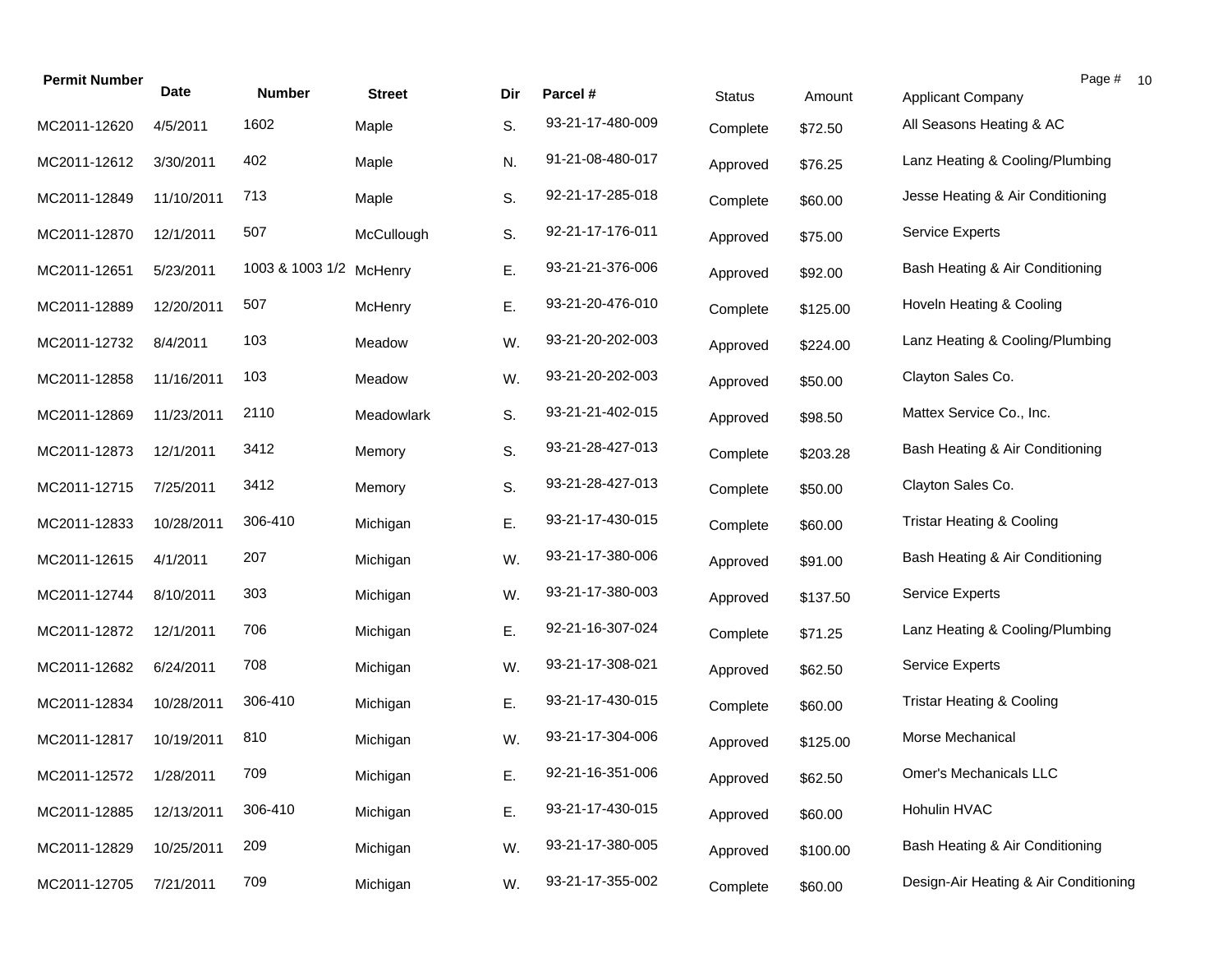| <b>Permit Number</b> | Date       | <b>Number</b> | <b>Street</b> | Dir | Parcel #          | <b>Status</b> | Amount     | Page # 11<br><b>Applicant Company</b>       |
|----------------------|------------|---------------|---------------|-----|-------------------|---------------|------------|---------------------------------------------|
| MC2011-12850         | 11/16/2011 | 2605          | Muirfield     | S.  | 93-21-22-332-010  | Approved      | \$60.00    | Nogle & Black                               |
| MC2011-12642         | 5/9/2011   | 2520          | Muirfield     | S.  | 93-21-22-331-007  | Approved      | \$125.00   | Mattex Service Co., Inc.                    |
| MC2011-12586         | 2/25/2011  | 401           | Mumford       | Ε.  | 93-21-20-277-013  | Complete      | \$87.50    | Chief/Bauer Heating & Air Conditioning      |
| MC2011-12689         | 7/6/2011   | 108           | Mumford       | Ε.  | 93-21-20-251-021  | Approved      | \$100.00   | Service Experts                             |
| MC2011-12590         | 3/7/2011   | 3502          | Myra Ridge    | S.  | 93-21-28-427-016  | Complete      | \$60.00    | Rich Heating & Cooling, Inc.                |
| MC2011-12799         | 9/29/2011  | 3204          | Myra Ridge    | S.  | 93-21-28-282-008  | Complete      | \$112.50   | <b>Service Experts</b>                      |
| MC2011-12566         | 1/21/2011  | 307           | Nevada        | W.  | 92-21-17-185-006  | Approved      | \$75.00    | Ray's Heating & Air Conditioning            |
| MC2011-12778         | 9/12/2011  | 306           | Nevada        | W.  | 92-21-17-184-013  | Complete      | \$287.00   | Quality Plumbing, Heating & AC              |
| MC2011-12761         | 8/23/2011  | 613           | Nevada        | W.  | 92-21-17-162-001  | Complete      | \$140.44   | Kuchefski Heating & AC                      |
| MC2011-12693         | 7/12/2011  | 925           | O'Brien       |     | 91-21-04-151-003a | Approved      | \$100.00   | <b>Fire Suppression Systems</b>             |
| MC2011-12623         | 4/8/2011   | 1507          | Ogelthorpe    | S.  | 91-21-15-386-024  | Complete      | \$60.00    | Lanz Heating & Cooling/Plumbing             |
| MC2011-12684         | 6/29/2011  | 706           | Ohio          | W.  | 93-21-17-306-019  | Approved      | \$463.00   | Prairie Fire Sprinkler Inc.                 |
| MC2011-12750         | 8/17/2011  | 309           | Oregon        | W.  | 92-21-17-184-002  | Approved      | \$72.00    | Ray's Heating & Air Conditioning            |
| MC2011-12749         | 8/16/2011  | 311           | Oregon        | W.  | 92-21-17-184-001  | Approved      | \$72.00    |                                             |
| MC2011-12576         | 2/9/2011   | 803           | Oregon        | W.  | 92-21-17-153-004  | Approved      | \$60.00    | Illini Fire Equipment                       |
| MC2011-12893         | 12/30/2011 | 611           | Park          | W.  | 91-21-08-310-001  | Approved      | \$60.00    | F. E. Moran, Inc.                           |
| MC2011-12568         | 1/25/2011  | 1400          | Park          | W.  | 91-21-07-404-001  | Complete      | \$375.00   | Prairie Fire Sprinkler Inc.                 |
| MC2011-12603         | 3/22/2011  | 1400          | Park          | W.  | 91-21-07-404-001  | Approved      | \$338.00   | Prairie Fire Sprinkler                      |
| MC2011-12639         | 4/29/2011  | 701           | Park          | Ε.  | 91-21-09-303-014  | Complete      | \$50.00    | Thomasboro Plumbing                         |
| MC2011-12564         | 1/21/2011  | 1400          | Park          | W.  | 91-21-07-404-001  | Approved      | \$7,238.75 | A & R Services/Mechanical Contractors, Inc. |
| MC2011-12701         | 7/15/2011  | 2212          | Pebblebrooke  | S.  | 93-21-22-426-034  | Complete      | \$106.50   | Design-Air Heating & Air Conditioning       |
| MC2011-12710         | 7/22/2011  | 604           | Pennsylvania  | W.  | 93-21-17-355-016  | Complete      | \$173.00   | Rose Heating & Air Conditioning             |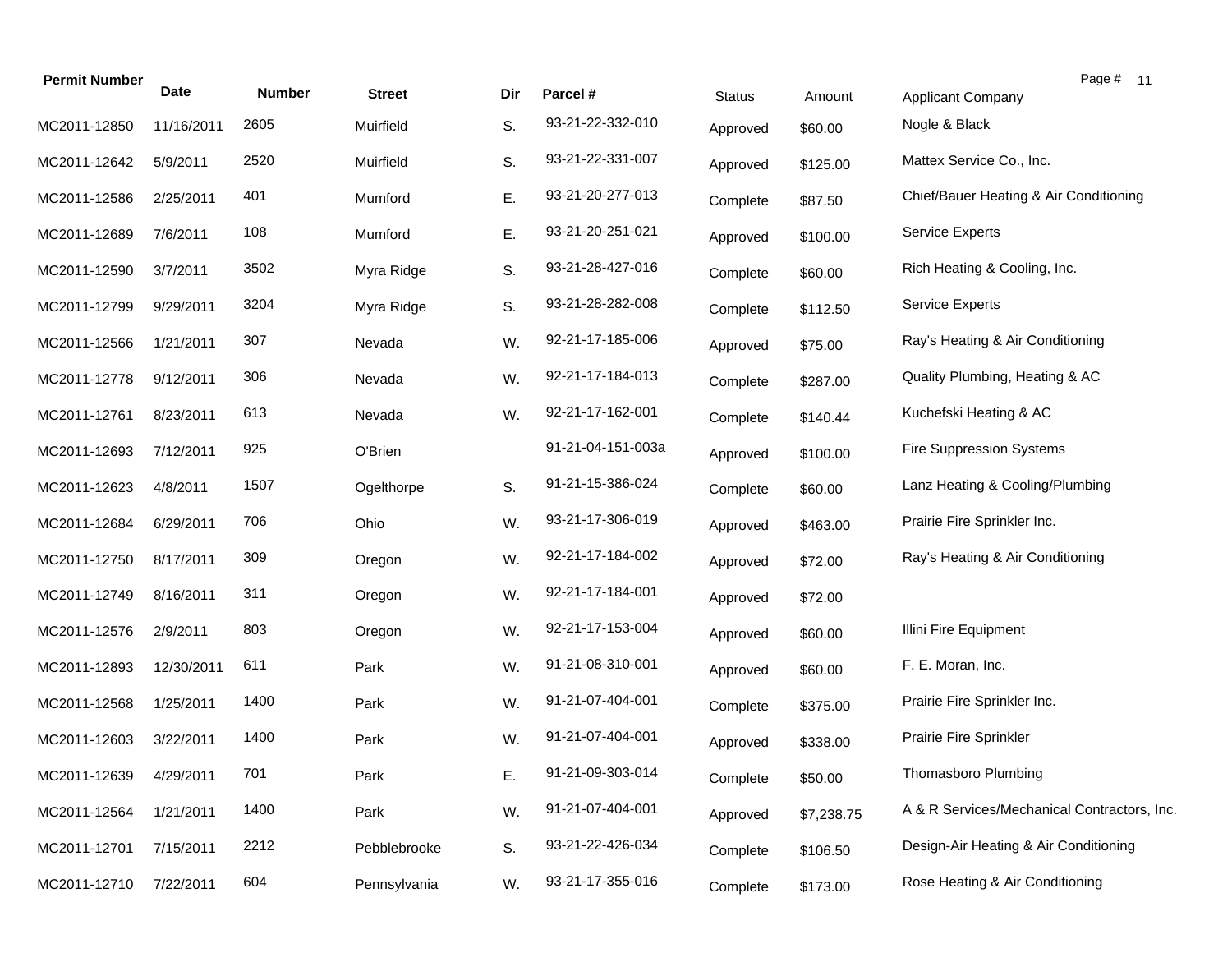| <b>Permit Number</b> | <b>Date</b> | <b>Number</b> | <b>Street</b> | Dir | Parcel #          | <b>Status</b> | Amount   | Page # 12<br>Applicant Company         |
|----------------------|-------------|---------------|---------------|-----|-------------------|---------------|----------|----------------------------------------|
| MC2011-12843         | 11/4/2011   | 806           | Pennsylvania  | W.  | 93-21-17-351-006  | Approved      | \$60.00  | Illini Fire Equipment                  |
| MC2011-12864         | 11/21/2011  | 602           | Pennsylvania  | W.  | 93-21-17-355-017  | Approved      | \$60.00  | ABC Heating & Air Conditioning Inc     |
| MC2011-12755         | 8/19/2011   | 304           | Pennsylvania  | W.  | 93-21-17-380-013  | Approved      | \$60.00  | <b>Service Experts</b>                 |
| MC2011-12782         | 9/13/2011   | 306           | Pennsylvania  | W.  | 93-21-17-380-012  | Complete      | \$87.50  | Jim Kloeppel                           |
| MC2011-12767         | 8/30/2011   | 504           | Pennsylvania  | W.  | 93-21-17-376-010  | Approved      | \$118.00 | Bash Heating & Air Conditioning        |
| MC2011-12559         | 1/18/2011   | 1705          | Philo         | S.  | 93-21-21-126-031  | Approved      | \$60.00  | Davis/Houk Mechanical                  |
| MC2011-12884         | 12/13/2011  | 1819          | Philo         | S.  | 93-21-21-126-040  | Complete      | \$75.00  | <b>Commercial Refrigeration</b>        |
| MC2011-12883         | 12/13/2011  | 2740          | Philo         | S.  | 93-21-28-201-004  | Approved      | \$107.00 | Davis/Houk Mechanical, Inc.            |
| MC2011-12711         | 7/22/2011   | 1903          | Philo         | S.  | 93-21-21-176-014  | Complete      | \$60.00  | NuWave Car Wash Inc.                   |
| MC2011-12775         | 9/9/2011    | 2740          | Philo         | S.  | 93-21-28-201-004  | Complete      | \$112.50 | Davis/Houk Mechanical, Inc.            |
| MC2011-12649         | 5/23/2011   | 2005          | Philo         | S.  | 93-21-21-180-011  | Approved      | \$60.00  | Kattoum                                |
| MC2011-12783         | 9/13/2011   | 1813          | Philo         | S.  | 93-21-21-126-040E | Complete      | \$127.00 | Bratcher Heating & AC                  |
| MC2011-12641         | 5/5/2011    | 1720          | Philo         | S.  | 93-21-21-201-012  | Closed        | \$238.00 | Randall King                           |
| MC2011-12601         | 3/22/2011   | 1720          | Philo         | S.  | 93-21-21-201-012  | Complete      | \$102.00 | Design-Air Heating & Air Conditioning  |
| MC2011-12792         | 9/20/2011   | 2860          | Philo         | S.  | 93-21-28-201-004b | Approved      | \$168.95 | Davis/Houk Mechanical, Inc.            |
| MC2011-12600         | 3/22/2011   | 1720          | Philo         | S.  | 93-21-21-201-012  | Closed        | \$204.00 | Design-Air Heating & Air Conditioning  |
| MC2011-12571         | 1/28/2011   | 2406          | Provine       | S.  | 93-21-20-480-012  | Complete      | \$60.00  | Briggs Heating & Air                   |
| MC2011-12700         | 7/15/2011   | 304           | Race          | S.  | 92-21-17-212-005  | Approved      | \$100.00 | Service Experts                        |
| MC2011-12636         | 4/27/2011   | 709           | Race          | S.  | 92-21-17-259-010  | Complete      | \$60.00  | Lanz Heating & Cooling/Plumbing        |
| MC2011-12679         | 6/22/2011   | 2108          | Race          | S.  | 93-21-20-401-003  | Approved      | \$125.00 | <b>Service Experts</b>                 |
| MC2011-12657         | 5/25/2011   | 2201          | Rainbow       | Ε.  | 91-21-15-305-007  | Approved      | \$90.00  | R. C.'s Plumbing, Heating & Electrical |
| MC2011-12643         | 5/11/2011   | 5             | Rainbow       |     | 92-21-16-430-018  | Complete      | \$60.00  | Simply Plumbing                        |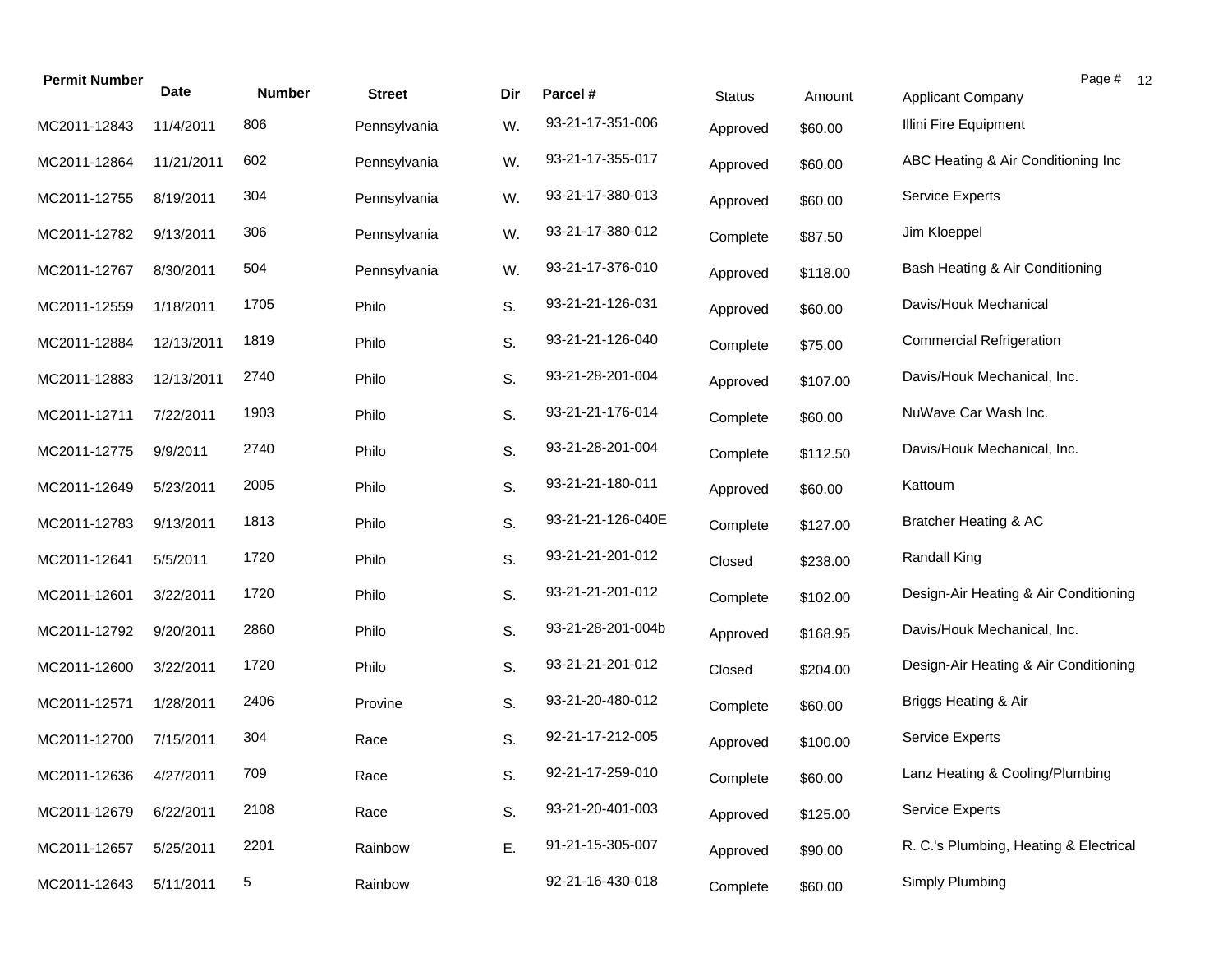| 10/20/2011 | 1904      |                        |    |                              | <b>Status</b> | Amount   | <b>Applicant Company</b>               |
|------------|-----------|------------------------|----|------------------------------|---------------|----------|----------------------------------------|
|            |           | <b>Ridge Park</b>      | Ε. | 93-21-28-277-008             | Approved      | \$104.00 | <b>Service Experts</b>                 |
| 6/20/2011  | 1305      | Romine                 | N. | 91-21-07-205-018             | Approved      | \$87.50  | Chief/Bauer Heating & Air Conditioning |
| 9/8/2011   | 2915      | Rutherford             | Ε. | 91-21-10-407-016             | Approved      | \$60.00  | Service Experts                        |
| 1/26/2011  | 1201      | Scovill                | Ε. | 93-21-21-381-001             | Approved      | \$75.00  | Ray's Heating & Air Conditioning       |
| 2/25/2011  | 702 & 704 | Scovill                | Ε. | 93-21-21-356-003             | Complete      | \$60.00  | Quality Plumbing, Heating & AC         |
| 12/7/2011  | 602       | Scovill                | Ε. | 93-21-20-477-013             | Complete      | \$102.50 | Lanz Heating & Cooling/Plumbing        |
| 7/6/2011   | 908       | <b>Shurts</b>          | Ε. | 93-21-21-355-022             | Complete      | \$99.31  | Mattex Service Co., Inc.               |
| 1/7/2011   | 2310      | Shurts                 | S. | 93-21-20-476-038             | Approved      | \$60.00  | Rose Heating & Air Conditioning        |
| 9/12/2011  | 1905      | Silver Hill            | Ε. | 93-21-28-281-009             | Complete      | \$61.00  | Wright's Heating & Air                 |
| 6/7/2011   | 2215      | Squire                 | Ε. | 91-21-15-306-015             | Complete      | \$77.00  | Rose Heating & Air Conditioning        |
| 6/29/2011  | 3064      | <b>Stone Creek</b>     | Ε. | 93-21-22-426-004             | Complete      | \$131.00 | Design-Air Heating & Air Conditioning  |
| 4/19/2011  | 505       | Stoughton              | W. | 92-21-17-126-008             | Approved      | \$128.00 | Mattex Service Co., Inc.               |
| 9/16/2011  | 1401      | Stout                  | E. | 92-21-16-178-005             | Complete      | \$60.00  | Wayne Schwaiger                        |
| 5/23/2011  | 409       | <b>Sunnycrest West</b> | Ε. | 93-21-20-227-009             | Complete      | \$100.00 | Mattex Service Co., Inc.               |
| 7/21/2011  | 2812      | Susan Stone            | S. | 93-21-28-232-003             | Approved      | \$60.00  | <b>Service Experts</b>                 |
| 8/11/2011  | 905       | Timothy                | S. | 91-21-15-301-013             | Complete      | \$61.00  | Jesse Heating & Air Conditioning       |
| 8/19/2011  | 1804      | Trails                 | Ε. | 93-21-28-282-009             | Approved      | \$99.00  | Bratcher Heating & AC                  |
| 3/29/2011  | 1703      | Trails                 | Е. | 93-21-28-255-017             | Complete      | \$60.00  | Chief/Bauer Heating & Air Conditioning |
| 9/23/2011  | 1908      | Trails                 | Е. | 93-21-28-282-017             | Complete      | \$50.00  | Clayton Sales Co.                      |
| 7/22/2011  | 1601      | Trails                 | Ε. | 93-21-28-255-001             | Approved      | \$62.50  | <b>Service Experts</b>                 |
| 9/20/2011  | 1908      | <b>Trails</b>          | Ε. | 93-21-28-282-017             | Complete      | \$80.00  | Kelso Heating & Cooling, Inc.          |
| 10/7/2011  | 1408      | University             | W. | 91-21-07-405-014,<br>011&012 | Approved      | \$375.00 | Pipco Co.                              |
|            |           |                        |    |                              |               |          |                                        |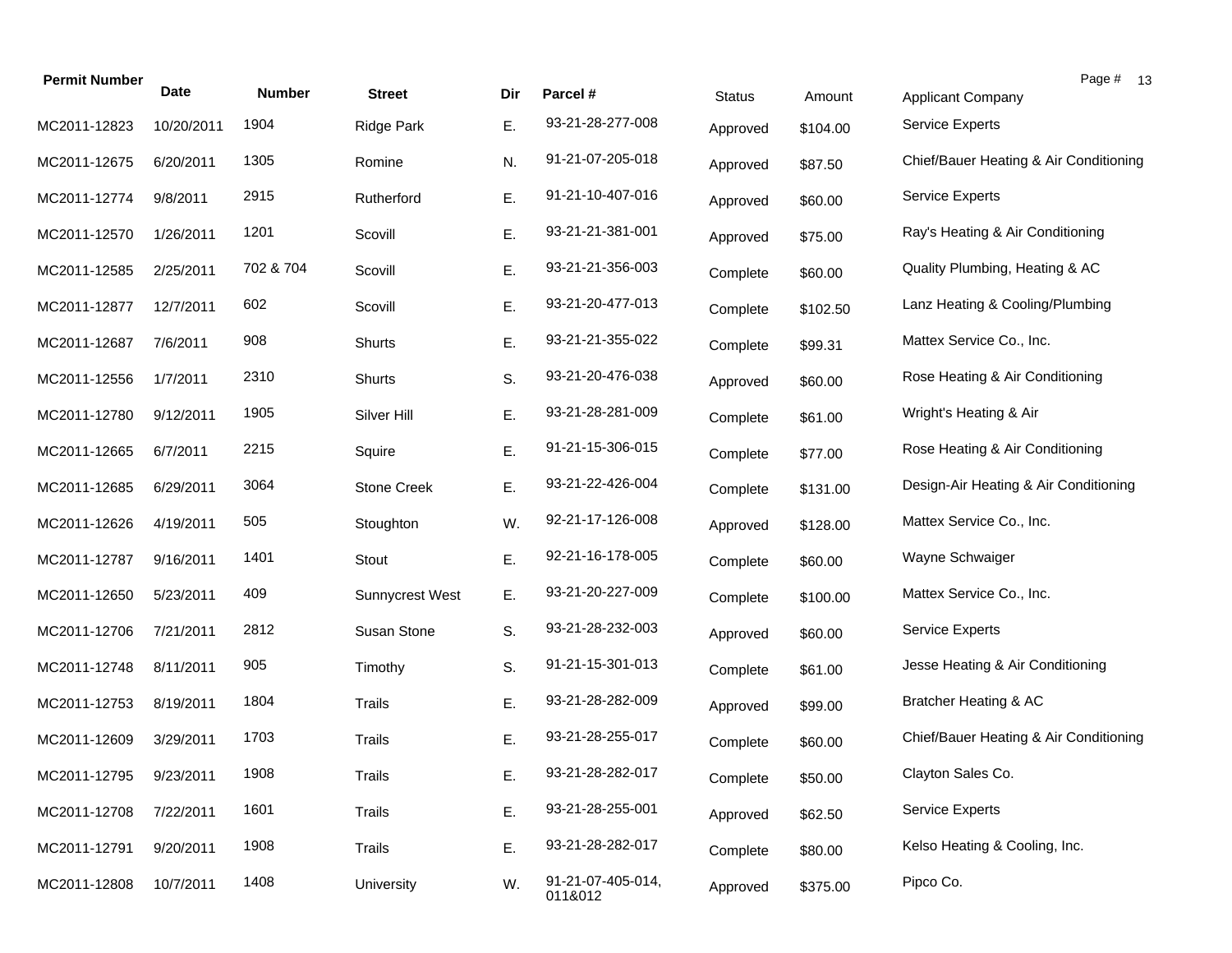| <b>Permit Number</b> | <b>Date</b> | <b>Number</b> | Street     | Dir | Parcel #                     | <b>Status</b> | Amount     | Page # 14<br><b>Applicant Company</b>    |
|----------------------|-------------|---------------|------------|-----|------------------------------|---------------|------------|------------------------------------------|
| MC2011-12786         | 9/16/2011   | 1306          | University | Ε.  | 91-21-09-403-001             | Complete      | \$60.00    | Blackie's Automatic Engineering Co. Inc. |
| MC2011-12720         | 7/29/2011   | 1408          | University | W.  | 91-21-07-405-014,<br>011&012 | Approved      | \$2,029.00 | B.E.C. Mechanical                        |
| MC2011-12613         | 3/30/2011   | 202           | University | Е.  | 91-21-08-405-038             | Approved      | \$107.00   | Lanz Heating & Cooling/Plumbing          |
| MC2011-12796         | 9/23/2011   | 202           | University | Е.  | 91-21-08-405-038             | Approved      | \$60.00    | Illini Fire Equipment                    |
| MC2011-12865         | 11/22/2011  | 202           | University | Е.  | 91-21-08-405-038             | Approved      | \$544.00   | Lanz Heating & Cooling/Plumbing          |
| MC2011-12866         | 11/22/2011  | 1408          | University | W.  | 91-21-07-405-014,<br>011&012 | Approved      | \$550.00   | Polar Refrigeration, LLC                 |
| MC2011-12584         | 2/25/2011   | 202           | University | Е.  | 91-21-08-405-038             | Complete      | \$300.00   | Lanz Heating & Cooling/Plumbing          |
| MC2011-12588         | 3/2/2011    | 102           | University | Ε.  | 91-21-08-405-039             | Complete      | \$263.00   | McCormick Dist. & Service                |
| MC2011-12668         | 6/10/2011   | 810           | University | W.  | 91-21-08-304-012             | Complete      | \$60.00    | Randy Rose Electric                      |
| MC2011-12569         | 1/26/2011   | 102           | University | Е.  | 91-21-08-405-039             | Complete      | \$375.00   | Design-Air Heating & Air Conditioning    |
| MC2011-12724         | 8/2/2011    | 202           | University | Ε.  | 91-21-08-405-038             | Complete      | \$225.00   | Lanz Heating & Cooling/Plumbing          |
| MC2011-12723         | 8/2/2011    | 202           | University | E.  | 91-21-08-405-038             | Complete      | \$625.00   | Lanz Heating & Cooling/Plumbing          |
| MC2011-12842         | 11/4/2011   | 202           | University | E.  | 91-21-08-405-038             | Approved      | \$60.00    | Illini Fire Equipment                    |
| MC2011-12725         | 8/2/2011    | 202           | University | E.  | 91-21-08-405-038             | Approved      | \$425.00   | Lanz Heating & Cooling/Plumbing          |
| MC2011-12722         | 8/2/2011    | 202           | University | E.  | 91-21-08-405-038             | Approved      | \$150.00   | Lanz Heating & Cooling/Plumbing          |
| MC2011-12759         | 8/19/2011   | 1200          | University | W.  | 91-21-07-414-019             | Approved      | \$78.00    | Reliable Mechanical                      |
| MC2011-12594         | 3/11/2011   | 605           | Urbana     | S.  | 92-21-17-280-006             | Complete      | \$62.50    | Kelso Heating & Cooling, Inc.            |
| MC2011-12593         | 3/11/2011   | 605           | Urbana     | S.  | 92-21-17-280-006             | Complete      | \$62.50    | Kelso Heating & Cooling, Inc.            |
| MC2011-12881         | 12/9/2011   | 306           | Vermont    | W.  | 93-21-17-381-019             | Complete      | \$111.25   | Mattex Service Co., Inc.                 |
| MC2011-12859         | 11/16/2011  | 102           | Vermont    | W.  | 93-21-17-452-019             | Approved      | \$60.00    | Bash Heating & Air Conditioning          |
| MC2011-12637         | 4/27/2011   | 805           | Vermont    | W.  | 93-21-17-353-003             | Approved      | \$125.00   | Chief/Bauer Heating & Air Conditioning   |
| MC2011-12747         | 8/11/2011   | 110           | Vermont    | W.  | 93-21-17-452-015             | Complete      | \$75.00    | Ray's Heating & Air Conditioning         |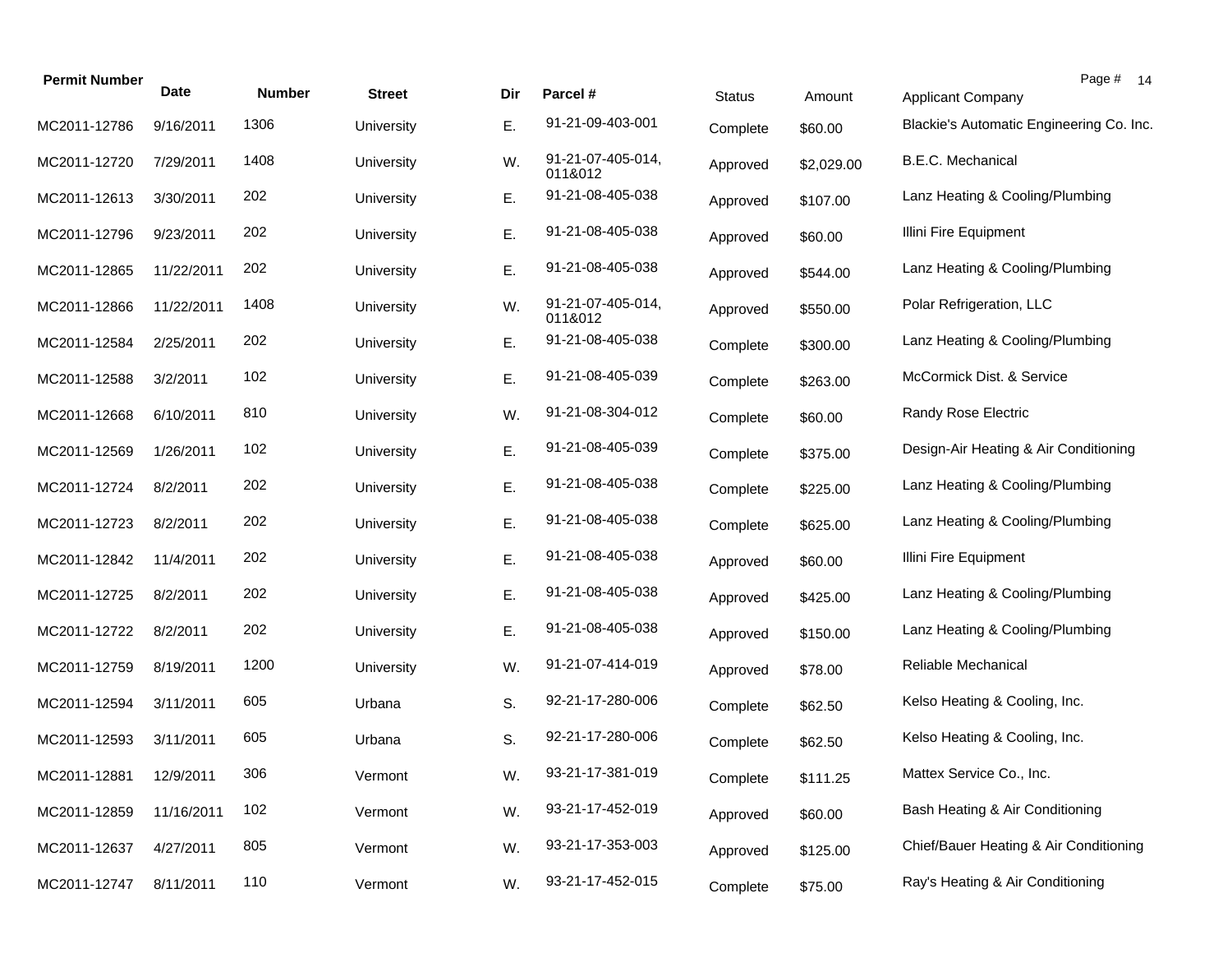| <b>Permit Number</b> | <b>Date</b> | <b>Number</b> | <b>Street</b> | Dir | Parcel #          | <b>Status</b> | Amount   | Page # 15<br><b>Applicant Company</b>       |
|----------------------|-------------|---------------|---------------|-----|-------------------|---------------|----------|---------------------------------------------|
| MC2011-12702         | 7/15/2011   | 2106          | Vermont       | Ε.  | 91-21-15-352-017  | Complete      | \$60.00  | Kelso Heating & Cooling, Inc.               |
| MC2011-12606         | 3/25/2011   | 1906          | Vermont       | Ε.  | 92-21-16-476-015  | Approved      | \$75.00  | Chief/Bauer Heating & Air Conditioning      |
| MC2011-12788         | 9/16/2011   | 2202          | Vine          | S.  | 93-21-20-432-014  | Complete      | \$62.50  | <b>Service Experts</b>                      |
| MC2011-12766         | 8/30/2011   | 1709          | Vine          | S.  | 93-21-20-203-014  | Approved      | \$75.00  | Ray's Heating & Air Conditioning            |
| MC2011-12789         | 9/20/2011   | 110           | Vine          | N.  | 91-21-08-478-018  | Complete      | \$72.55  | Lennox                                      |
| MC2011-12661         | 6/3/2011    | 2510          | Vine          | S.  | 93-21-20-478-027  | Complete      | \$60.00  | Mattex Service Co., Inc.                    |
| MC2011-12726         | 8/4/2011    | 1711          | Vine          | S.  | 93-21-20-203-015  | Complete      | \$62.50  | Rose Heating & Air Conditioning             |
| MC2011-12683         | 6/24/2011   | 114           | Vine          | N.  | 91-21-08-478-015A | Approved      | \$155.00 | A & R Services/Mechanical Contractors, Inc. |
| MC2011-12856         | 11/16/2011  | 1910          | Vine          | S.  | 93-21-20-276-005  | Approved      | \$63.00  | Ray's Heating & Air Conditioning            |
| MC2011-12654         | 5/25/2011   | 1710          | Vine          | S.  | 93-21-20-227-017  | Complete      | \$78.00  | Mattex Service Co., Inc.                    |
| MC2011-12662         | 6/3/2011    | 2510          | Vine          | S.  | 93-21-20-478-026  | Complete      | \$60.00  | Mattex Service Co., Inc.                    |
| MC2011-12659         | 6/3/2011    | 902           | Vine          | S.  | 93-21-17-426-001  | Complete      | \$175.00 | Ray's Heating & Air Conditioning            |
| MC2011-12704         | 7/15/2011   | 2614          | Wadsworth     | S.  | 93-21-22-452-008  | Complete      | \$60.00  | Lanz Heating & Cooling/Plumbing             |
| MC2011-12813         | 10/14/2011  | 2609          | Wadsworth     | S.  | 93-21-22-451-001  | Approved      | \$73.00  | Mattex Service Co., Inc.                    |
| MC2011-12785         | 9/13/2011   | 706           | Walnut        | S.  | 92-21-17-264-007  | Approved      | \$66.25  | Lanz Heating & Cooling/Plumbing             |
| MC2011-12581         | 2/18/2011   | 1505          | Washington    | Ε.  | 92-21-16-401-021  | Approved      | \$60.00  | Getz Fire Equipment Co.                     |
| MC2011-12672         | 6/15/2011   | 603           | Washington    | Ε.  | 93-21-17-427-007  | Approved      | \$112.50 | Chief/Bauer Heating & Air Conditioning      |
| MC2011-12591         | 3/8/2011    | 808           | Washington    | Е.  | 92-21-16-162-026  | Complete      | \$60.00  | <b>TCS Heating &amp; Cooling</b>            |
| MC2011-12598         | 3/14/2011   | 704           | Washington    | Е.  | 92-21-16-161-025  | Complete      | \$81.25  | Jerry Wright                                |
| MC2011-12676         | 6/20/2011   | 304           | Washington    | W.  | 92-21-17-185-015  | Approved      | \$225.00 | Hoveln Heating & Cooling                    |
| MC2011-12721         | 7/29/2011   | 2003          | Washington    | Ε.  | 92-21-16-428-029  | Complete      | \$60.00  | Mattex Service Co., Inc.                    |
| MC2011-12773         | 9/7/2011    | 403           | Washington    | W.  | 93-21-17-326-013  | Complete      | \$124.00 | Lanz Heating & Cooling/Plumbing             |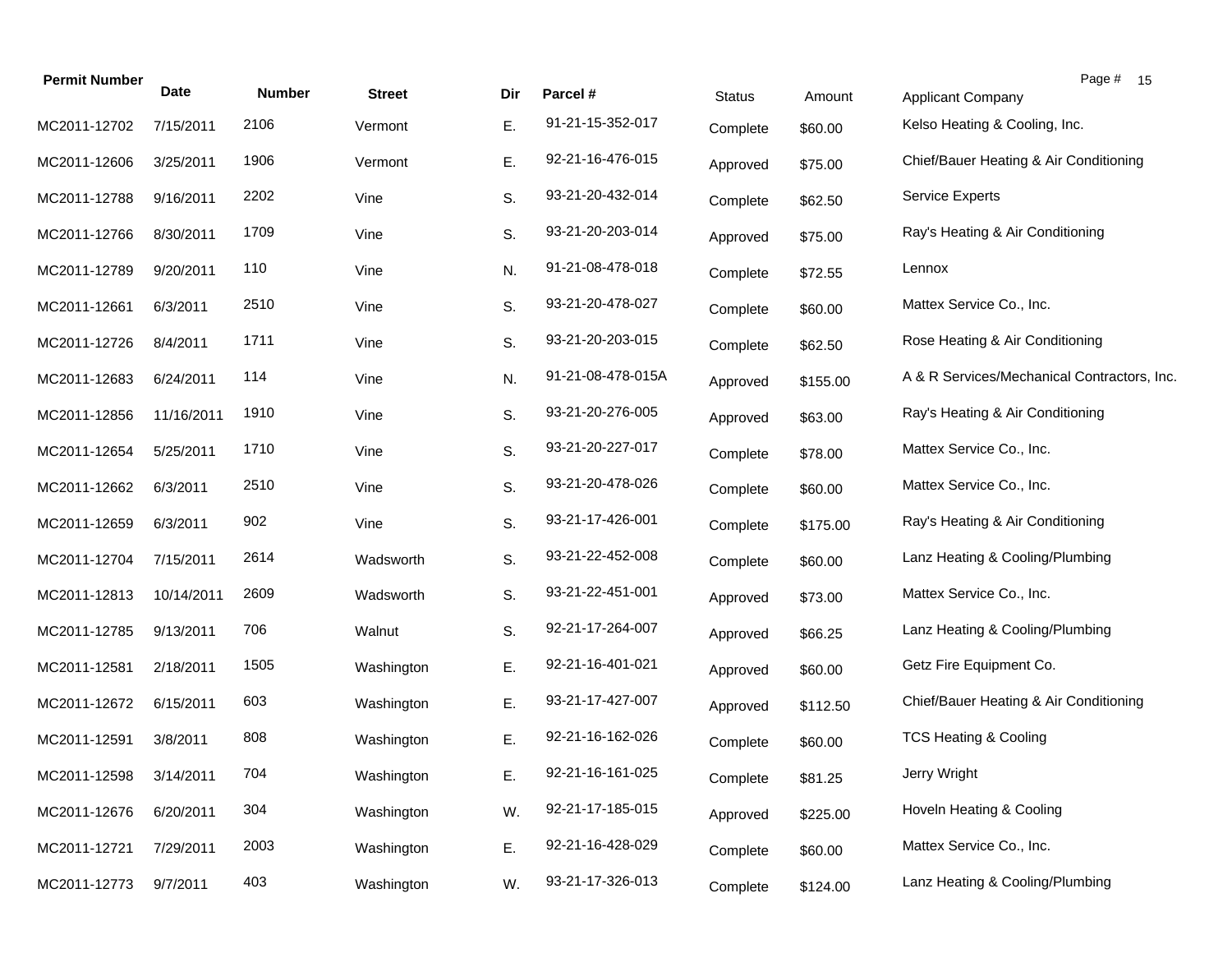| <b>Permit Number</b> |            |               |               |     |                  |               |            |                                  | Page # 16 |
|----------------------|------------|---------------|---------------|-----|------------------|---------------|------------|----------------------------------|-----------|
|                      | Date       | <b>Number</b> | <b>Street</b> | Dir | Parcel #         | <b>Status</b> | Amount     | <b>Applicant Company</b>         |           |
| MC2011-12658         | 6/2/2011   | 107           | Whitehall     | W.  | 93-21-20-451-031 | Approved      | \$75.00    | Ray's Heating & Air Conditioning |           |
| MC2011-12876         | 12/6/2011  | 105           | Willard       | Ε.  | 93-21-20-454-006 | Complete      | \$50.00    | <b>Hammond Fireplace</b>         |           |
| MC2011-12599         | 3/17/2011  | 307           | Willard       | Ε.  | 93-21-20-482-006 | Approved      | \$50.00    | Classic Plumbing                 |           |
| MC2011-12847         | 11/10/2011 | 111           | Willard       | Ε.  | 93-21-20-454-001 | Complete      | \$60.00    | Lanz Heating & Cooling/Plumbing  |           |
| MC2011-12694         | 7/13/2011  | 104           | Willard       | Ε.  | 93-21-20-452-019 | Approved      | \$75.00    | Ray's Heating & Air Conditioning |           |
| MC2011-12681         | 6/22/2011  | 2310          | Willow        | N.  | To Be Determined | Complete      | \$1,170.00 | Davis/Houk Mechanical, Inc.      |           |
| MC2011-12698         | 7/15/2011  | 2310          | Willow        | N.  | To Be Determined | Approved      | \$381.25   | F. E. Moran, Inc.                |           |
| MC2011-12811         | 10/14/2011 | 2210          | Willow        | N.  | 91-21-04-151-008 | Approved      | \$300.00   | Reliable Mechanical              |           |
| MC2011-12781         | 9/13/2011  | 1710          | Windsor       | Ε.  | 93-21-21-400-026 | Approved      | \$60.00    | F. E. Moran, Inc.                |           |
| MC2011-12790         | 9/20/2011  | 1710          | Windsor       | Ε.  | 93-21-21-400-026 | Approved      | \$93.75    | Davis/Houk Mechanical, Inc.      |           |

Total Permits Total Fees

 \$236,035.58 338

pm&erpt.srw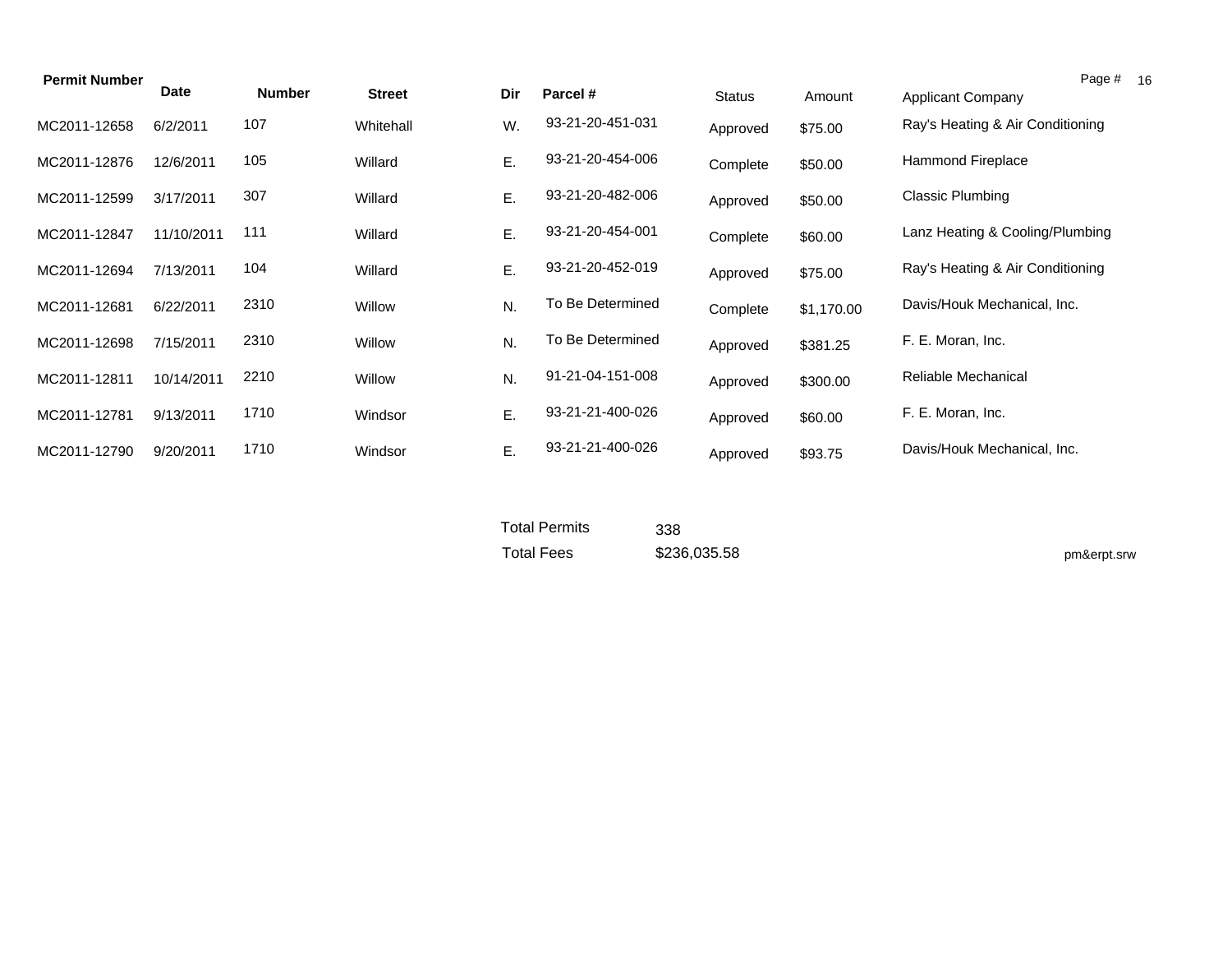# *Utility Permits --- January 1 - December 31, 2011*

Page # 1

| Permit                      | Date            | <b>Number Street</b> |                    | Dir Parcel #         | Fee Type | Amount   | <b>Applicant Company</b>                        | Impr. Type             | EZ               |
|-----------------------------|-----------------|----------------------|--------------------|----------------------|----------|----------|-------------------------------------------------|------------------------|------------------|
| UT2011-4721                 | 1/10/2011       | 906                  | Airport            | E. 91-15-33-300-005  | Utility  | \$229.00 | <b>Vermilion Construction</b><br>Services, Inc. | repair factory         | $\overline{2}$   |
| UT2011-4769                 | 4/21/2011 2707  |                      | Airport            | E. 30-21-03-203-012  | Utility  | \$25.00  | Terrance Bialeschki                             | erect fence            | 2                |
| UT2011-4872                 | 8/17/2011 2202  |                      | Amber              | E. 93-21-22-303-004  | Utility  | \$210.00 | American Deck & Sunroom                         | ect deck & screen room | $\overline{2}$   |
| UT2011-4932                 | 11/18/2011 2110 |                      | Amber              | E. 93-21-22-303-003  | Utility  | \$90.00  | American Deck & Sunroom                         | erect deck             | 2                |
| UT2011-4887                 | 9/8/2011        | 2015                 | Anderson           | S. 93-21-21-154-010  | Utility  | \$25.00  | Sean Marzano                                    | erect shed             | 2                |
| UT2011-4775                 | 4/26/2011 1304  |                      | Anderson           | S. 92-21-16-307-022  | Utility  | \$50.00  | Roofs by Rodger                                 | repair roof            | 2                |
| SG2011-U-4830 6/23/2011     |                 | 304                  | Anthony            | E. 91-21-05-276-008  | Utility  | \$50.00  | Godsell's Truck & Auto                          | erect 2 wall signs     | 2                |
| UT2011-4772                 | 4/26/2011 500   |                      | <b>Art Bartell</b> | S. 92-21-16-200-005F | Utility  | \$98.00  | Commercial Builders, Inc.                       | repair                 | $\overline{2}$   |
| UT2011-4724                 | 1/25/2011 1112  |                      | Austin             | S. 92-21-16-404-008  | Utility  | \$50.00  | White Construction Co.                          | repair sfr             | 2                |
| UT2011-4742                 | 3/22/2011 1809  |                      | Autumn Ridge       | E. 93-21-28-282-003  | Utility  | \$25.00  | SK Fence Co.                                    | erect fence            | $\overline{2}$   |
| UT2011-4754                 | 4/6/2011        | 1306                 | Berkley            | N. 91-21-08-204-004  | Utility  | \$50.00  | <b>Country Carpentry</b>                        | repair roof            | $\mathbf{1}$     |
| UT2011-4747                 | 3/25/2011 1205  |                      | Berkley            | N. 91-21-08-205-010  | Utility  | \$50.00  | <b>Dustin Tarter</b>                            | erect garage           | $\mathbf{1}$     |
| UT2011-4739                 | 3/17/2011 1202  |                      | <b>Beslin</b>      | W. 91-21-07-261-012  | Utility  | \$50.00  | <b>Waters Construction</b>                      | erect garage           | $\mathbf{1}$     |
| SG2011-U-4926 11/7/2011 809 |                 |                      | <b>Beverly</b>     | W. 91-21-05-354-016  | Utility  | \$60.00  | Sportland                                       | erect 2 wall signs     | $\overline{2}$   |
| UT2011-4893                 | 9/23/2011 503   |                      | <b>Birch</b>       | S. 92-21-17-178-017  | Utility  | \$25.00  | Maggie Wachter                                  | erect fence            | $\overline{2}$   |
| UT2011-4875                 | 8/23/2011 2013  |                      | <b>Boudreau</b>    | S. 93-21-20-252-019  | Utility  | \$25.00  | Main Street Fencing Co.                         | erect fence            | 2                |
| UT2011-4826                 | 6/20/2011 706   |                      | <b>Bradley</b>     | W. 91-21-05-353-019  | Utility  | \$25.00  | SK Fence Co.                                    | erect fence            | $\mathbf{1}$     |
| UT2011-4760                 | 4/11/2011       | 209                  | <b>Broadway</b>    | S. 92-21-17-212-003  | Utility  | \$.00    | Xiau Jin Yuan                                   | repair roof            | $\mathbf{1}$     |
| UT2011-4779                 | 4/29/2011 710   |                      | <b>Broadway</b>    | S. 92-21-17-263-029  | Utility  | \$50.00  | <b>Birt Construction</b>                        | repair sfr             | 2                |
| UT2011-4774                 | 4/26/2011 202   |                      | <b>Broadway</b>    | S. 92-21-17-212-004  | Utility  | \$50.00  | Urbana Champaign<br>Independent Media Center    | repair business        | $\mathbf{1}$     |
| UT2011-4896                 | 9/23/2011 401   |                      | <b>Brookens</b>    | E. 93-21-20-476-020  | Utility  | \$25.00  | Anthony Lamb                                    | erect shed             | 2                |
| UT2011-4924                 | 11/7/2011       | 602                  | Burkwood East      | E. 93-21-20-227-029  | Utility  | \$25.00  | SK Fence Co.                                    | erect fence            | $\overline{c}$   |
| UT2011-4789                 | 5/10/2011 2024  |                      | <b>Burlison</b>    | S. 93-21-20-254-012  | Utility  | \$108.00 | <b>Romine Construction</b>                      | erect garage           | $\boldsymbol{2}$ |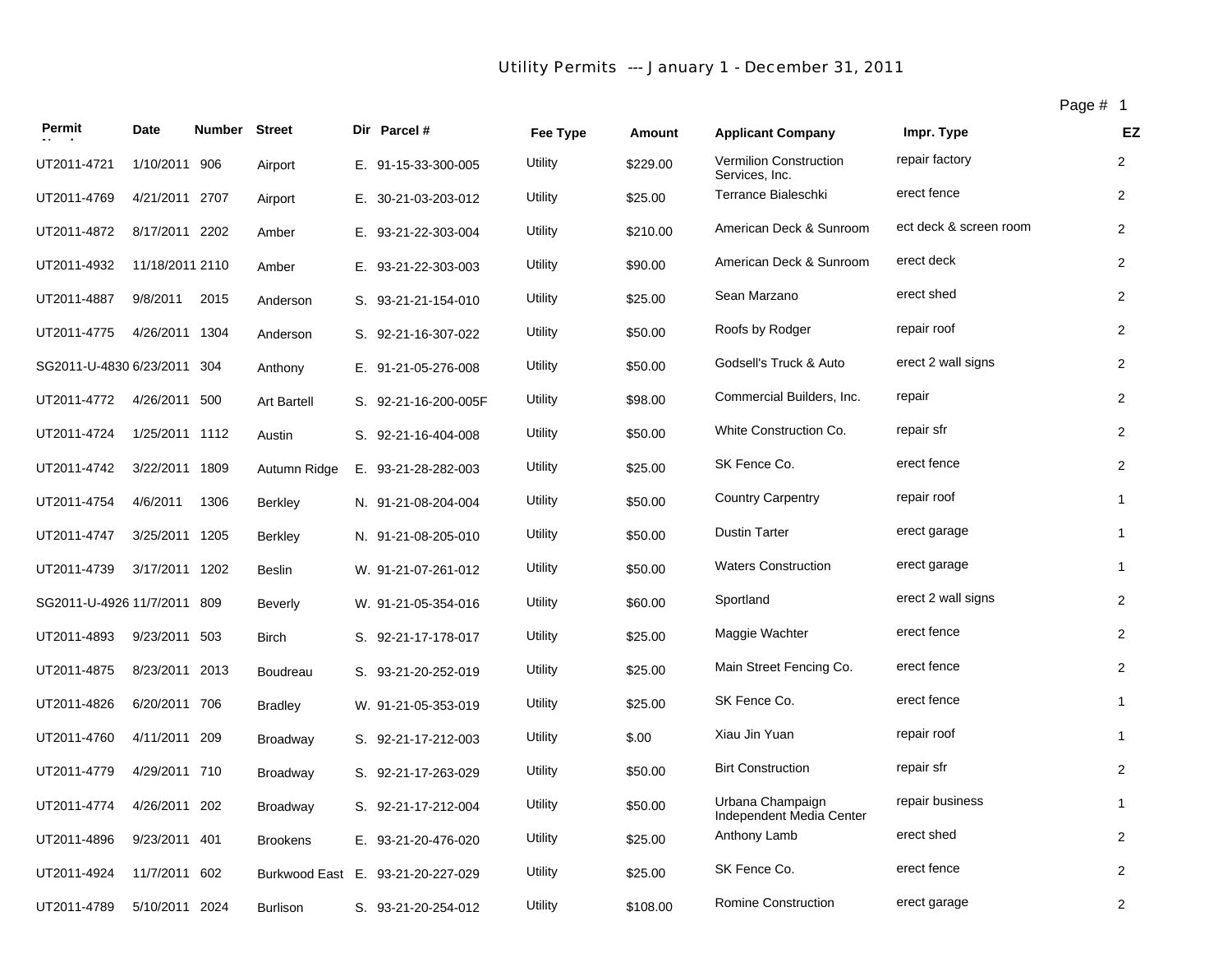| Permit                        | Date            | <b>Number</b> | <b>Street</b>        | Dir Parcel #                       | Fee Type | Amount  | <b>Applicant Company</b>                      | Impr. Type                       | EZ             |
|-------------------------------|-----------------|---------------|----------------------|------------------------------------|----------|---------|-----------------------------------------------|----------------------------------|----------------|
| UT2011-4794                   | 5/11/2011 2116  |               | <b>Burlison</b>      | S. 93-21-20-404-008                | Utility  | \$25.00 | <b>Walter Harrington</b>                      | erect fence                      | $\overline{2}$ |
| UT2011-4911                   | 10/13/2011 1403 |               | Busey                | S. 93-21-17-352-007                | Utility  | \$50.00 | Moseley Bros, Inc.                            | erect deck                       | $\overline{2}$ |
| UT2011-4884                   | 9/8/2011        | 1002          | <b>Busey</b>         | S. 93-21-17-306-001                | Utility  | \$25.00 | Gary & Jane Kerber                            | erect fence                      | $\overline{2}$ |
| UT2011-4860                   | 7/25/2011 1403  |               | <b>Busey</b>         | S. 93-21-17-352-007                | Utility  | \$25.00 | SK Fence Co.                                  | erect fence                      | $\overline{2}$ |
| UT2011-4848                   | 7/15/2011 411   |               | California           | W. 92-21-17-179-001                | Utility  | \$50.00 | C.B.E. Construction Inc.                      | demo misc                        | $\overline{2}$ |
| UT2011-4878                   | 8/23/2011 211   |               | Central              | N. 91-21-08-380-008                | Utility  | \$50.00 | <b>Champaign County Mobility</b><br>LLC (CCM) | erect ramp                       | $\mathbf{1}$   |
| UT2011-4907                   | 10/5/2011 1120  |               | Church               | W. 91-21-07-427-011                | Utility  | \$50.00 | <b>Ernest Mosley</b>                          | repair sfr                       | $\mathbf{1}$   |
| UT2011-4765                   | 4/13/2011 701   |               | Church               | W. 91-21-08-306-001thru010 Utility |          | \$50.00 | <b>Pepper Construction</b>                    | foundation                       | $\overline{2}$ |
| UT2011-4804                   | 5/23/2011 810   |               | Church               | W. 91-21-08-302-016                | Utility  | \$50.00 | <b>Olympic Construction</b>                   | repair sfr                       | $\overline{2}$ |
| UT2011-4870                   | 8/15/2011 608   |               | Colorado             | E. 93-21-20-229-023                | Utility  | \$50.00 | J.J. Swartz                                   | erect deck                       | $\overline{2}$ |
| SG2011-U-4909 10/11/2011 1209 |                 |               | Colorado             | E. 93-21-21-176-019                | Utility  | \$75.00 | American Dowell Signcrafters                  | erect freestanding monument sign | $\mathbf{1}$   |
| UT2011-4865                   | 7/29/2011 2512  |               | Cottage Grove        | S. 93-21-21-378-006                | Utility  | \$25.00 | SK Fence Co.                                  | erect fence                      | $\overline{2}$ |
| UT2011-4797                   | 5/13/2011 1108  |               | <b>Cottage Grove</b> | S. 92-21-16-328-006                | Utility  | \$25.00 | Jennifer Heinhorst                            | erect fence                      | 2              |
| UT2011-4771                   | 4/21/2011 404   |               |                      | Cottage Grove S. 92-21-16-130-008  | Utility  | \$50.00 | Greater Illinois Siding &<br>Window Co.       | repair roof                      |                |
| UT2011-4807                   | 5/26/2011 1011  |               |                      | Cottage Grove S. 92-21-16-304-024  | Utility  | \$50.00 | American Deck & Sunroom                       | erect deck                       | $\overline{2}$ |
| UT2011-4880                   | 9/1/2011        | 1011          |                      | Cottage Grove S. 92-21-16-304-024  | Utility  | \$25.00 | SK Fence Co.                                  | erect fence                      | $\overline{2}$ |
| UT2011-4858                   | 7/25/2011 1002  |               |                      | Country Squire S. 92-21-16-427-005 | Utility  | \$25.00 | SK Fence Co.                                  | erect fence                      | $\overline{2}$ |
| UT2011-4861                   | 7/25/2011 1004  |               |                      | Country Squire S. 92-21-16-427-006 | Utility  | \$25.00 | SK Fence Co.                                  | erect fence                      | $\overline{2}$ |
| UT2011-4777                   | 4/29/2011 314   |               | <b>Crystal Lake</b>  | E. 91-21-08-404-028                | Utility  | \$25.00 | Andrea Butler & Terrill Harris                | erect fence                      | $\mathbf{1}$   |
| SG2011-U-4735 2/25/2011 510   |                 |               | Cunningham           | N. 91-21-08-427-011                | Utility  | \$50.00 | Cookline LLC                                  | erect 2 wall signs - Suite 14    | $\mathbf{1}$   |
| SG2011-U-4803 5/23/2011 510   |                 |               | Cunningham           | N. 91-21-08-427-011                | Utility  | \$29.00 | Marsters Sign Co.                             | erect 1 wall sign                | $\mathbf{1}$   |
| SG2011-U-4801 5/19/2011 510   |                 |               | Cunningham           | N. 91-21-08-427-011                | Utility  | \$76.00 | Phantom Neon                                  | erect 3 wall signs               | $\mathbf{1}$   |
| SG2011-U-4955 12/13/2011 510  |                 |               | Cunningham           | N. 91-21-08-427-011                | Utility  | \$30.00 | Phantom Neon                                  | erect 1 wall sign                | 1              |
| SG2011-U-4964 12/30/2011 1006 |                 |               | Cunningham           | N. 91-21-08-279-010                | Utility  | \$30.00 | All-Brite Signs of Illinois                   | erect 1 freestanding sign        | $\overline{2}$ |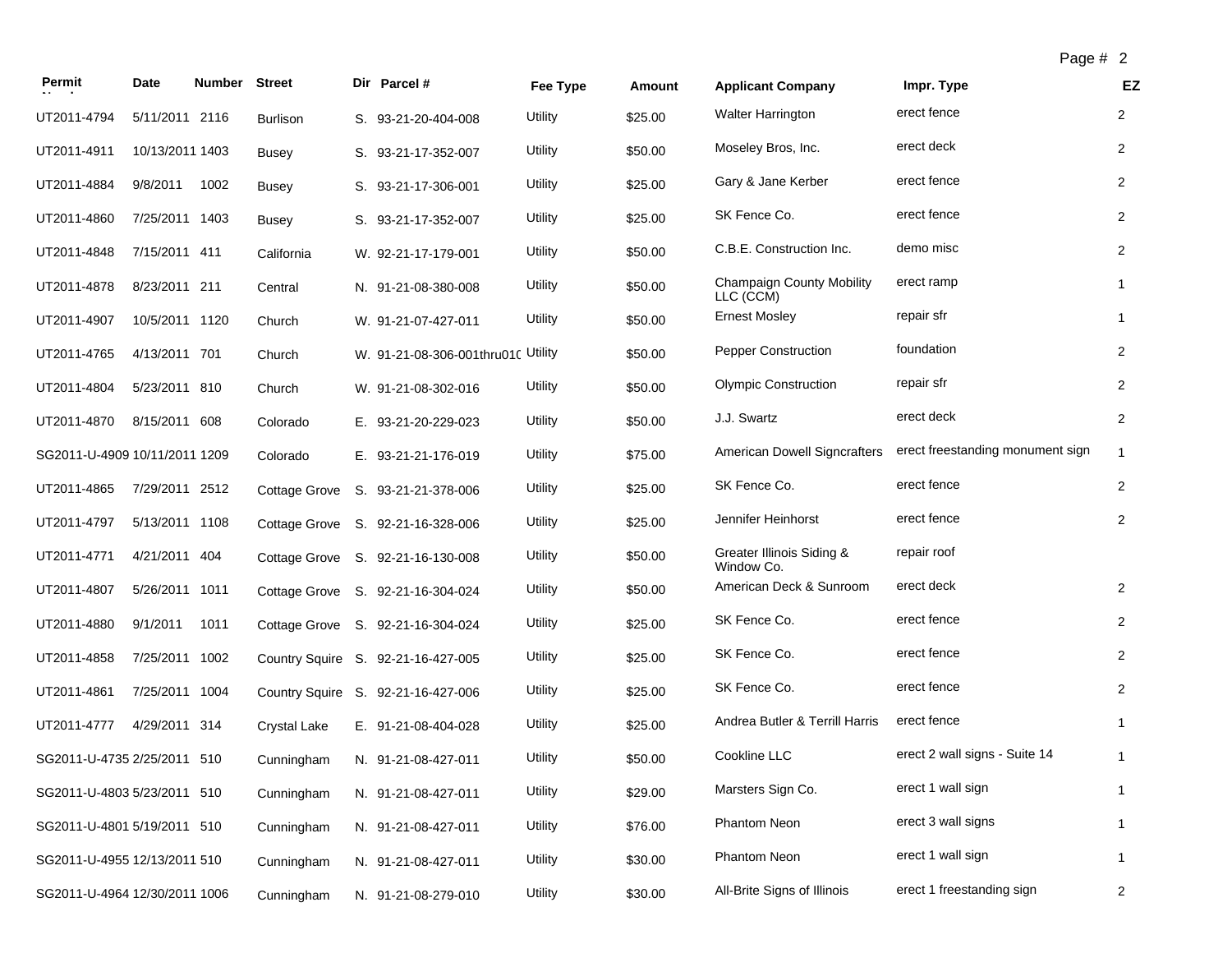| Permit                                     | Date            | Number Street |             | Dir Parcel #        | Fee Type       | <b>Amount</b> | <b>Applicant Company</b>                       | Impr. Type                | EZ             |
|--------------------------------------------|-----------------|---------------|-------------|---------------------|----------------|---------------|------------------------------------------------|---------------------------|----------------|
| SG2011-U-4788 5/10/2011 602&604 Cunningham |                 |               |             | N. 91-21-08-426-004 | <b>Utility</b> | \$25.00       | Mug Shotz                                      | alter 1 freestanding sign | $\mathbf{1}$   |
| SG2011-U-4787 5/10/2011 602&604 Cunningham |                 |               |             | N. 91-21-08-426-004 | Utility        | \$50.00       | Mug Shotz                                      | erect 2 wall signs        | $\mathbf{1}$   |
| UT2011-4923                                | 11/7/2011 1706  |               | Cunningham  | N. 91-21-04-352-022 | Utility        | \$142.00      | Michael Madigan                                | parking lot               | $\mathbf{1}$   |
| SG2011-U-4738 3/7/2011                     |                 | 1804          | Cunningham  | N. 91-21-04-352-012 | Utility        | \$25.00       | American Dowell Signcrafters                   | erect 1 freestanding sign | $\overline{2}$ |
| UT2011-4915                                | 10/13/2011 1604 |               | Cunningham  | N. 91-21-04-352-033 | Utility        | \$50.00       | Paul Tatman/Tatman Family<br>LLC               | erect ramp                | $\overline{2}$ |
| UT2011-4773                                | 4/26/2011 1907  |               | Cunningham  | N. 91-21-04-301-022 | Utility        | \$104.00      | Tomkat Roofing, Inc.                           | repair roof               | $\mathbf{1}$   |
| UT2011-4783                                | 5/5/2011        | 404           | Delaware    | W. 93-21-17-378-019 | Utility        | \$25.00       | SK Fence Co.                                   | erect fence               | $\overline{2}$ |
| UT2011-4819                                | 6/7/2011        | 1005          | Douglas     | S. 93-21-17-328-014 | Utility        | \$25.00       | John Polk                                      | erect fence               | $\overline{2}$ |
| UT2011-4756                                | 4/6/2011        | 1007          | Douglas     | S. 93-21-17-328-015 | Utility        | \$50.00       | New Prairie Construction                       | erect deck                | $\overline{2}$ |
| UT2011-4761                                | 4/13/2011 1007  |               | Douglas     | S. 93-21-17-328-015 | Utility        | \$64.00       | New Prairie Construction                       | erect carport             | $\overline{2}$ |
| UT2011-4840                                | 6/30/2011 1211  |               | Eureka      | W. 91-21-07-207-010 | Utility        | \$25.00       | SK Fence Co.                                   | erect fence               | $\mathbf{1}$   |
| UT2011-4802                                | 5/23/2011 2407  |               | Fairfield   | N. 91-21-04-229-019 | Utility        | \$25.00       | <b>Haley Hallett</b>                           | erect fence               | $\overline{2}$ |
| UT2011-4883                                | 9/7/2011        | 709           | Fairlawn    | E. 92-21-16-305-005 | Utility        | \$25.00       | Gaines Fence Co.                               | erect fence               | $\overline{2}$ |
| UT2011-4852                                | 7/15/2011 2031  |               | Falcon      | S. 93-21-21-202-082 | Utility        | \$265.00      | Imperial Pools, Inc.                           | erect pool                | $\overline{2}$ |
| UT2011-4919                                | 10/24/2011 2703 |               | Fieldcrest  | N. 91-21-03-130-013 | Utility        | \$25.00       | Nolan Smith                                    | erect fence               | $\overline{2}$ |
| UT2011-4844                                | 7/6/2011        | 306           | Florida     | W. 93-21-17-383-012 | Utility        | \$50.00       | Anh Chu                                        | erect deck                | $\overline{2}$ |
| SG2011-U-4944 11/23/2011 1107-120 Florida  |                 |               |             | E. 93-21-21-126-002 | Utility        | \$30.00       | Parkside Partners                              | erect 1 freestanding sign | $\overline{c}$ |
| UT2011-4827                                | 6/20/2011 306   |               | Florida     | W. 93-21-17-383-012 | Utility        | \$25.00       | Home Pro                                       | erect fence               | $\overline{2}$ |
| UT2011-4950                                | 12/8/2011 103   |               | George Huff | E. 93-21-20-402-017 | Utility        | \$25.00       | Ali Banihashem                                 | erect misc                | $\overline{2}$ |
| UT2011-4933                                | 11/18/2011 303  |               | Glover      | S. 92-21-16-131-012 | Utility        | \$50.00       | National Construction Services demolish garage |                           | 2              |
| UT2011-4837                                | 6/29/2011 1605  |               | Golfview    | N. 91-21-05-476-019 | Utility        | \$760.00      | <b>Executive Homes</b>                         | repair sfr                | $\overline{2}$ |
| UT2011-4796                                | 5/11/2011 2411  |               | Goodfield   | N. 91-21-04-228-012 | Utility        | \$25.00       | SK Fence Co.                                   | erect fence               | $\overline{2}$ |
| UT2011-4743                                | 3/22/2011 2506  |               | Goodfield   | N. 91-21-04-229-003 | Utility        | \$50.00       | Joe Cadman                                     | erect deck                | $\overline{2}$ |
| UT2011-4748                                | 3/28/2011 1105  |               | Goodwin     | N. 91-21-07-259-008 | Utility        | \$25.00       | Amber Overcast                                 | erect fence               | $\mathbf{1}$   |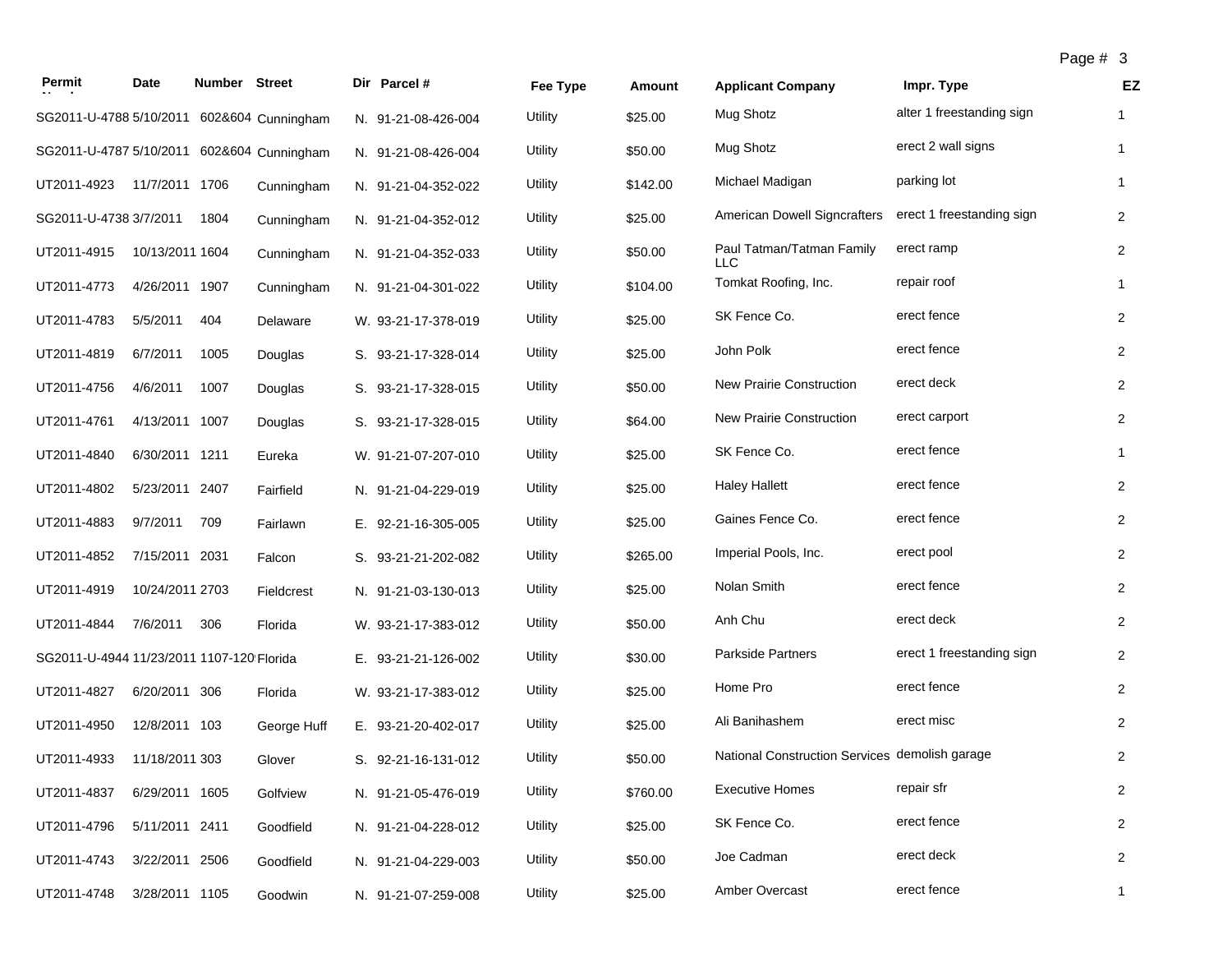| Permit                        | Date            | Number Street |                   | Dir Parcel #        | Fee Type       | <b>Amount</b> | <b>Applicant Company</b>               | Impr. Type                | EZ             |
|-------------------------------|-----------------|---------------|-------------------|---------------------|----------------|---------------|----------------------------------------|---------------------------|----------------|
| UT2011-4912                   | 10/13/2011 300  |               | Goodwin           | N. 91-21-07-477-015 | <b>Utility</b> | \$60.00       | T-Mobile                               | erect antenna             | $\overline{2}$ |
| UT2011-4812                   | 6/6/2011        | 2206          | Grange            | S. 93-21-20-406-003 | Utility        | \$50.00       | Sun Structures Designs/Four<br>Seasons | foundation                | $\overline{2}$ |
| UT2011-4785                   | 5/10/2011 907   |               | Green             | E. 92-21-16-111-019 | Utility        | \$25.00       | Jane McClintock                        | erect fence               | $\overline{2}$ |
| UT2011-4961                   | 12/20/2011 411  |               | Green             | W. 92-21-17-133-001 | Utility        | \$50.00       | Jonah Weisskopf                        | erect roof                | $\overline{2}$ |
| UT2011-4790                   | 5/11/2011 607   |               | Green             | E. 92-21-17-241-005 | Utility        | \$25.00       | <b>Ted Livengood</b>                   | erect shed                | $\overline{2}$ |
| UT2011-4850                   | 7/15/2011 305   |               | Griggs            | W. 91-21-08-383-003 | Utility        | \$25.00       | <b>Thomas Brewer</b>                   | erect fence               | $\mathbf{1}$   |
| UT2011-4891                   | 9/21/2011 1603  |               | Grove             | S. 93-21-17-480-017 | Utility        | \$25.00       | SK Fence Co.                           | erect fence               | $\overline{2}$ |
| UT2011-4910                   | 10/11/2011 1603 |               | Grove             | S. 93-21-17-480-017 | Utility        | \$50.00       | <b>Bruce Bellmore</b>                  | erect accessory building  | $\overline{c}$ |
| UT2011-4720                   | 1/10/2011 601   |               | Guardian          | N. 91-21-09-426-014 | Utility        | \$198.00      | <b>Central Illinois Erectors</b>       | repair factory            | $\mathbf{1}$   |
| UT2011-4864                   | 7/29/2011 802   |               | Hawthorne         | E. 92-21-16-305-018 | Utility        | \$50.00       | John D. Riley                          | repair roof               | $\overline{2}$ |
| UT2011-4763                   | 4/6/2011        | 208           | High              | W. 92-21-17-211-006 | Utility        | \$25.00       | Jill Bullington & Steve Leigh          | erect fence               | $\overline{2}$ |
| UT2011-4867                   | 8/8/2011        | 211           | High              | W. 92-21-17-143-001 | Utility        | \$25.00       | Ms. Alice Vossbrinck                   | erect fence               | $\overline{2}$ |
| UT2011-4822                   | 6/20/2011 407   |               | High              | W. 92-21-17-134-004 | Utility        | \$25.00       | Andrey Del Pozo                        | erect fence               | $\overline{2}$ |
| SG2011-U-4930 11/16/2011 1901 |                 |               | <b>High Cross</b> | S. 93-21-22-280-001 | Utility        | \$30.00       | Village Inn Pizza                      | erect 1 wall sign         | $\overline{2}$ |
| SG2011-U-4928 11/15/2011 1901 |                 |               | <b>High Cross</b> | S. 93-21-22-280-001 | Utility        | \$30.00       | Village Inn Pizza                      | erect 1 freestanding sign | $\overline{2}$ |
| SG2011-U-4717 1/3/2011        |                 | 100           | <b>High Cross</b> | S. 91-21-14-101-001 | Utility        | \$87.00       | Sign Crafters, Inc.                    | erect 3 wall signs        | $\mathbf{1}$   |
| SG2011-U-4718 1/3/2011        |                 | 100           | <b>High Cross</b> | S. 91-21-14-101-001 | Utility        | \$75.00       | Sign Crafters, Inc.                    | erect 3 wall signs        | $\mathbf{1}$   |
| SG2011-U-4719 1/3/2011        |                 | 100           | <b>High Cross</b> | S. 91-21-14-101-001 | Utility        | \$125.00      | Sign Crafters, Inc.                    | erect 5 wall signs        | $\mathbf{1}$   |
| SG2011-U-4736 2/28/2011 100   |                 |               | <b>High Cross</b> | S. 91-21-14-101-001 | Utility        | \$25.00       | Sign Crafters, Inc.                    | relocate 1 wall sign      | $\mathbf{1}$   |
| UT2011-4800                   | 5/19/2011 1004  |               | Highland          | N. 91-21-08-277-006 | Utility        | \$25.00       | SK Fence Co.                           | erect fence               | $\mathbf{1}$   |
| UT2011-4838                   | 6/29/2011 1103  |               | Hill              | W. 91-21-07-427-009 | Utility        | \$50.00       | Doris Batts                            | repair sfr                | $\mathbf{1}$   |
| UT2011-4859                   | 7/25/2011 1601  |               | Hillside          | S. 91-21-15-353-011 | Utility        | \$25.00       | SK Fence Co.                           | erect fence               | $\overline{2}$ |
| UT2011-4741                   | 3/18/2011 411   |               | Illinois          | W. 92-21-17-178-001 | Utility        | \$25.00       | Sharon & Mark Foley                    | erect fence               | $\overline{2}$ |
| UT2011-4920                   | 10/25/2011 711  |               | Illinois          | W. 92-21-17-155-003 | Utility        | \$50.00       | Dillman Brothers Co.                   | repair roof               | $\overline{2}$ |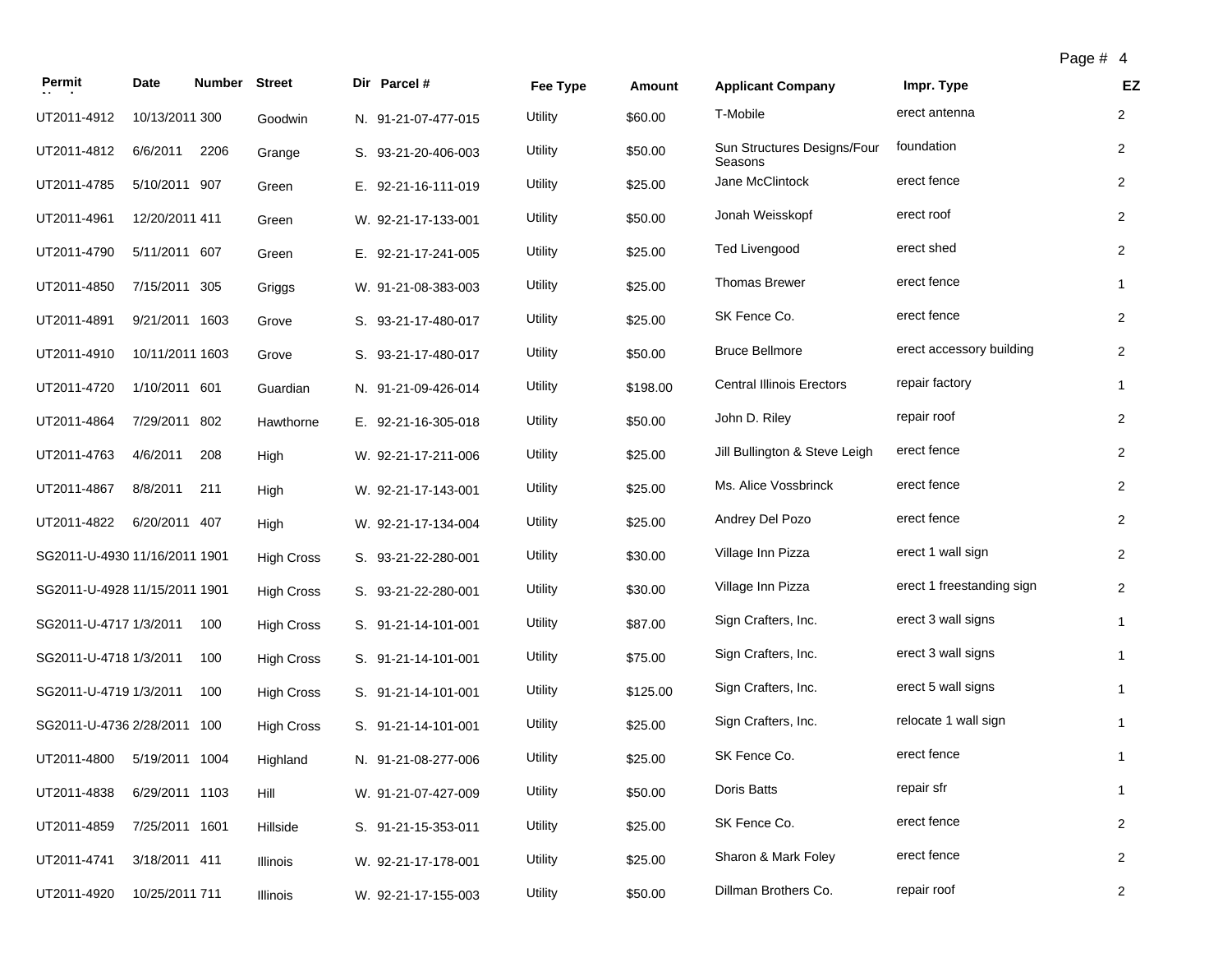| aae | # |  |
|-----|---|--|
|-----|---|--|

| Permit                      | Date                       | <b>Number Street</b> |              | Dir Parcel #        | Fee Type | Amount     | <b>Applicant Company</b>                       | Impr. Type                             | EZ             |
|-----------------------------|----------------------------|----------------------|--------------|---------------------|----------|------------|------------------------------------------------|----------------------------------------|----------------|
| UT2011-4917                 | 10/20/2011 701             |                      | Indiana      | W. 93-21-17-308-008 | Utility  | \$50.00    | Mennenga Construction, Inc.                    | repair duplex                          | $\overline{2}$ |
| UT2011-4764                 | 4/13/2011 406              |                      | lowa         | E. 93-21-17-426-020 | Utility  | \$50.00    | Jon Wise Roofing                               | repair roof                            | $\overline{2}$ |
| UT2011-4889                 | 9/8/2011                   | 205                  | lowa         | W. 93-21-17-330-003 | Utility  | \$50.00    | Perry Biddle                                   | demolish garage                        | $\overline{2}$ |
| UT2011-4868                 | 8/9/2011                   | 602                  | Johnson      | S. 92-21-16-160-001 | Utility  | \$.00      | Thomas & Shirley Wimmer                        | demolish garage                        | $\overline{2}$ |
| UT2011-4916                 | 10/19/2011 1201 1/2 Kenyon |                      |              | W. 91-21-06-402-007 | Utility  | \$300.00   | Verizon Wireless                               | erect antenna                          | $\mathbf{1}$   |
| UT2011-4863                 | 7/25/2011 810              |                      | Killarney    | W. 91-21-05-302-001 | Utility  | \$50.00    | American Dowell Signcrafters                   | erect awning                           | 1              |
| SG2011-U-4855 7/20/2011 810 |                            |                      | Killarney    | W. 91-21-05-302-001 | Utility  | \$25.00    | American Dowell Signcrafters erect 1 wall sign |                                        | $\mathbf{1}$   |
| UT2011-4767                 | 4/21/2011 1001             |                      | Killarney    | W. 91-21-06-426-013 | Utility  | \$50.00    | Illini Radio Group                             | erect tent                             | $\overline{2}$ |
| UT2011-4766                 | 4/20/2011 1614             |                      | Kingston     | E. 92-21-16-457-020 | Utility  | \$25.00    | Kim Ireland                                    | erect fence                            | $\overline{2}$ |
| UT2011-4873                 | 8/19/2011 2110             |                      | Lantern Hill | E. 91-21-15-303-015 | Utility  | \$50.00    | Holland Home Remodeling,<br>Inc.               | repair roof                            | $\overline{2}$ |
| UT2011-4925                 | 11/7/2011 1500             |                      | Lincoln      | N. 91-21-08-101-027 | Utility  | \$90.00    | Aspen Group                                    | demo misc                              | $\overline{2}$ |
| UT2011-4831                 | 6/23/2011 1106             |                      | Lincoln      | S. 93-21-17-303-002 | Utility  | \$25.00    | <b>Robert Martin</b>                           | erect fence                            | $\overline{2}$ |
| SG2011-U-4722 1/21/2011 104 |                            |                      | Lincoln      | N. 91-21-08-355-020 | Utility  | \$25.00    | American Dowell Signcrafters                   | erect 1 freestanding sign              | $\mathbf{1}$   |
| UT2011-4805                 | 5/23/2011 904              |                      | Lincoln      | S. 93-21-17-301-002 | Utility  | \$315.00   | English Bros. Co.                              | parking lot                            | $\overline{2}$ |
| UT2011-4938                 | 11/18/2011 1500            |                      | Lincoln      | N. 91-21-08-101-027 | Utility  | \$50.00    | Aspen Group                                    | foundation                             | $\overline{2}$ |
| SG2011-U-4816 6/6/2011      |                            | 805                  | Lincoln      | N. 91-21-07-428-023 | Utility  | \$50.00    | <b>Prairie Signs</b>                           | erect 2 wall signs                     | $\mathbf{1}$   |
| UT2011-4853                 | 7/15/2011 2905             |                      | Lincoln      | N. 91-15-31-400-034 | Utility  | \$1,531.00 | <b>Imperial Concrete</b>                       | parking lot                            | 1              |
| SG2011-U-4879 8/25/2011     |                            | 1604                 | Lincoln      | N. 91-21-05-354-015 | Utility  | \$125.00   | Sportland                                      | erect 5 wall signs                     | 2              |
| SG2011-U-4817 6/6/2011      |                            | 805                  | Lincoln      | N. 91-21-07-428-023 | Utility  | \$50.00    | Prairie Signs                                  | erect 1 freestanding sign (combined) 1 |                |
| UT2011-4791                 | 5/11/2011 906              |                      | Lynn         | S. 92-21-16-303-009 | Utility  | \$25.00    | Johana Cardina Marisol Vega<br>Leonel          | erect fence                            | $\overline{2}$ |
| UT2011-4810                 | 5/26/2011 902              |                      | Main         | E. 91-21-09-355-011 | Utility  | \$25.00    | Alejandro Lleras                               | erect fence                            | 1              |
| UT2011-4946                 | 12/6/2011 511              |                      | Main         | W. 91-21-08-363-004 | Utility  | \$25.00    | Jean & Gary Knake                              | erect fence                            | $\mathbf{1}$   |
| SG2011-U-4745 3/24/2011 306 |                            |                      | Main         | W. 91-21-08-384-014 | Utility  | \$25.00    | American Dowell Signcrafters                   | alteration of one freestanding sign    | $\mathbf{1}$   |
| SG2011-U-4744 3/24/2011 306 |                            |                      | Main         | W. 91-21-08-384-014 | Utility  | \$25.00    | American Dowell Signcrafters                   | alter one wall sign                    | $\mathbf{1}$   |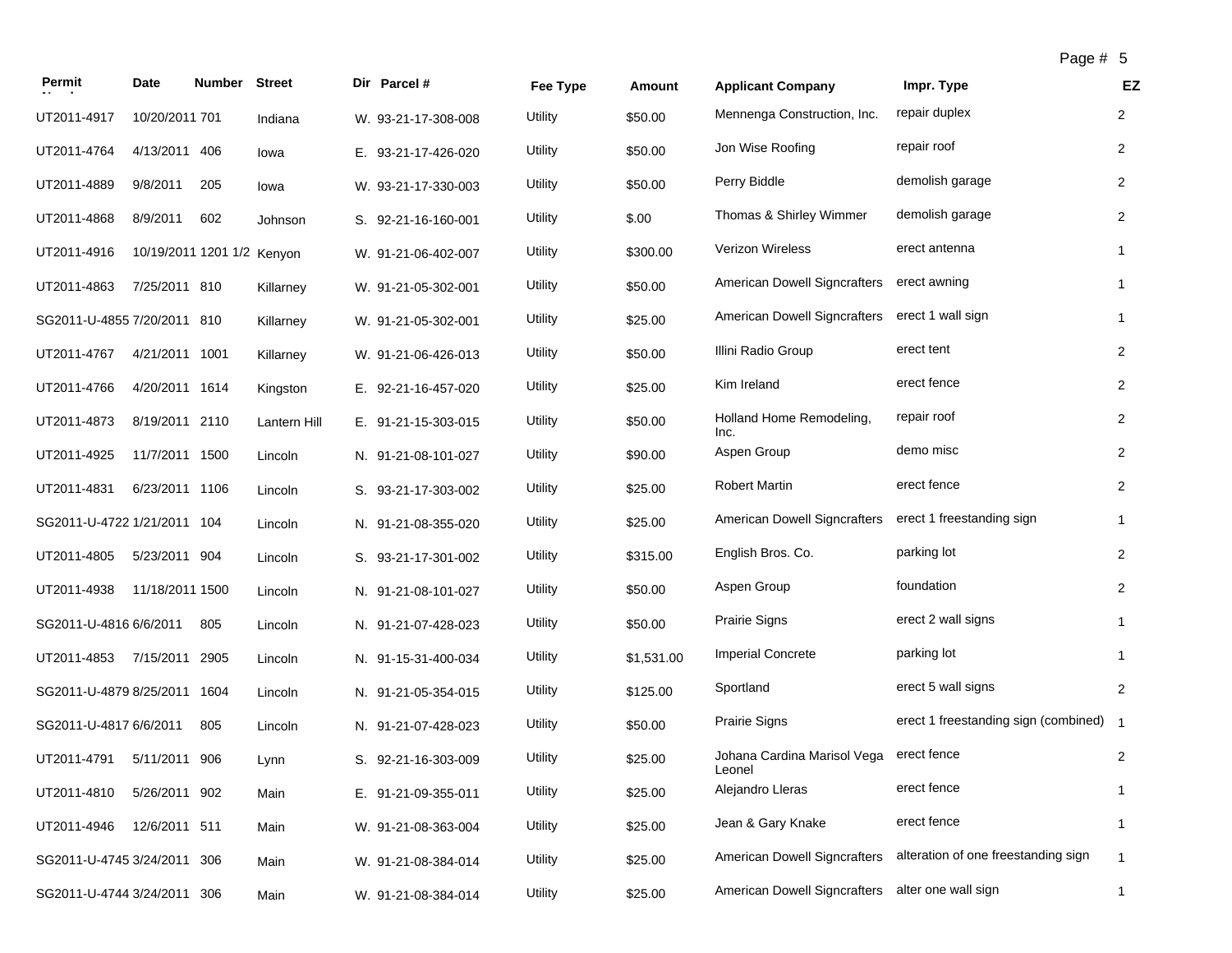| Permit      | Date           | <b>Number</b> | <b>Street</b> | Dir Parcel #        | Fee Type       | Amount   | <b>Applicant Company</b>                         | Impr. Type               | EZ             |
|-------------|----------------|---------------|---------------|---------------------|----------------|----------|--------------------------------------------------|--------------------------|----------------|
| UT2011-4914 | 10/13/2011 101 |               | Main          | E. 92-21-17-208-002 | <b>Utility</b> | \$50.00  | Champaign County                                 | repair roof              | $\mathbf{1}$   |
| UT2011-4824 | 6/20/2011 2202 |               | Main          | E. 91-21-10-353-008 | Utility        | \$25.00  | Katherine McCartney                              | erect fence              | $\overline{2}$ |
| UT2011-4740 | 3/18/2011 1603 |               | Maple         | S. 93-21-17-479-016 | Utility        | \$25.00  | Gaines Fence Co.                                 | erect fence              | $\overline{2}$ |
| UT2011-4755 | 4/6/2011       | 1705          | Marc Trail    | E. 93-21-28-405-009 | Utility        | \$25.00  | Steven L. Mullen                                 | erect fence              | $\overline{2}$ |
| UT2011-4958 | 12/20/2011 806 |               | McCullough    | S. 92-21-17-181-003 | Utility        | \$261.00 | Susan A. Davis                                   | erect garage             | $\overline{2}$ |
| UT2011-4757 | 4/6/2011       | 508 &<br>510  | Michigan      | E. 93-21-17-430-007 | Utility        | \$50.00  | C.P.M. Maintenance<br>Department                 | repair mfr               | $\overline{2}$ |
| UT2011-4940 | 11/21/2011 610 |               | Michigan      | W. 93-21-17-308-026 | Utility        | \$25.00  | Thomas W. Sherlock                               | erect shed               | $\overline{c}$ |
| UT2011-4835 | 6/28/2011 2212 |               | Michigan      | E. 91-21-15-306-033 | Utility        | \$25.00  | Victor Cano                                      | erect fence              | $\overline{2}$ |
| UT2011-4849 | 7/15/2011 7    |               | Montclair     | 93-21-20-251-003    | Utility        | \$50.00  | All Around Home Improvement demo misc            |                          | $\overline{2}$ |
| UT2011-4823 | 6/20/2011 1507 |               | Montgomery    | S. 91-21-15-387-013 | Utility        | \$25.00  | Main Street Fencing Co.                          | erect fence              | $\overline{2}$ |
| UT2011-4815 | 6/6/2011       | 108           | Mumford       | E. 93-21-20-251-021 | Utility        | \$25.00  | Main Street Fencing Co.                          | erect fence              | $\overline{2}$ |
| UT2011-4784 | 5/9/2011       | 806           | Nevada        | W. 92-21-17-153-011 | Utility        | \$50.00  | C.B.E. Construction Inc.                         | repair roof              | $\overline{2}$ |
| UT2011-4778 | 4/29/2011 205  |               | Nevada        | W. 92-21-17-260-002 | Utility        | \$25.00  | Kathleen Weber                                   | erect fence              | $\overline{2}$ |
| UT2011-4922 | 10/28/2011 411 |               | Nevada        | W. 92-21-17-181-001 | Utility        | \$25.00  | <b>Christ Berti</b>                              | erect fence              | $\overline{2}$ |
| UT2011-4888 | 9/8/2011       | 1903          | Newport       | E. 91-21-04-228-002 | Utility        | \$25.00  | SK Fence Co.                                     | erect fence              | $\overline{2}$ |
| UT2011-4833 | 6/23/2011 1406 |               | Ogelthorpe    | S. 91-21-15-387-042 | Utility        | \$25.00  | Mirth Hoyt                                       | erect fence              | $\overline{2}$ |
| UT2011-4945 | 11/29/2011 803 |               | Orchard       | N. 91-21-08-308-014 | Utility        | \$50.00  | Franzen Construction Group,<br><b>LLC</b>        | demolish garage          | $\overline{2}$ |
| UT2011-4877 | 8/23/2011 601  |               | Oregon        | W. 92-21-17-161-006 | Utility        | \$60.00  | <b>Bullock Garages</b>                           | erect garage             | $\overline{2}$ |
| UT2011-4937 | 11/18/2011 201 |               | Oregon        | E. 92-21-17-264-001 | Utility        | \$50.00  | National Construction Services repair foundation |                          |                |
| UT2011-4836 | 6/28/2011 305  |               | Oregon        | W. 92-21-17-184-005 | Utility        | \$50.00  | <b>JC Construction</b>                           | repair roof              | $\overline{2}$ |
| UT2011-4881 | 9/1/2011       | 708           | Oregon        | W. 92-21-17-156-011 | Utility        | \$25.00  | Main Street Fencing Co.                          | erect fence              | $\overline{2}$ |
| UT2011-4734 | 2/25/2011 205  |               | Oregon        | W. 92-21-17-259-002 | Utility        | \$50.00  | Pankau Masonry                                   | repair foundation        | $\overline{2}$ |
| UT2011-4943 | 11/23/2011 607 |               | Oregon        | E. 92-21-17-287-003 | Utility        | \$50.00  | John Rosheck                                     | erect accessory building | $\overline{2}$ |
| UT2011-4936 | 11/18/2011 201 |               | Oregon        | E. 92-21-17-264-001 | Utility        | \$50.00  | National Construction Services demolish garage   |                          |                |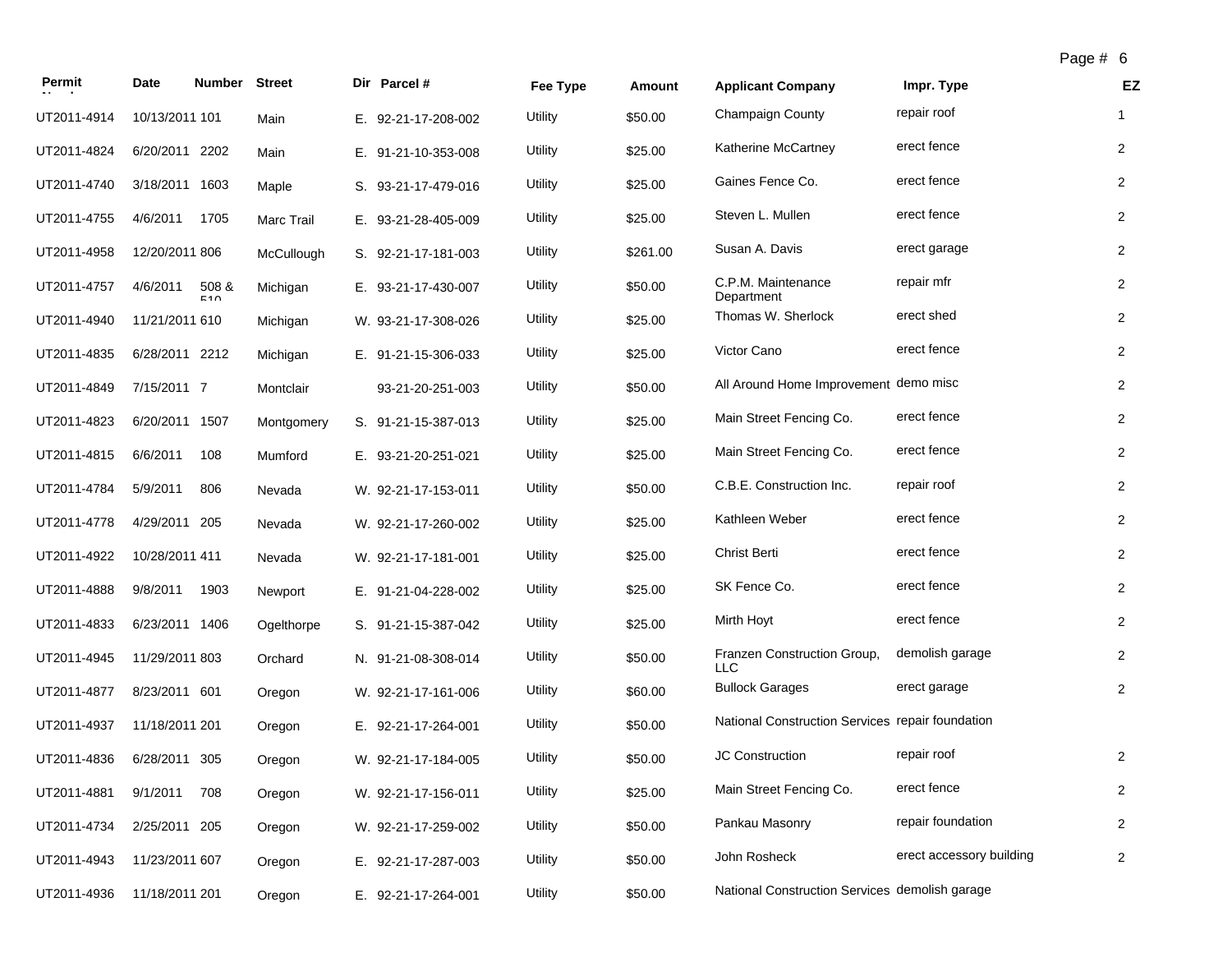| ıo<br>r |  |  |
|---------|--|--|
|---------|--|--|

| Permit                        | Date            | <b>Number</b> | <b>Street</b> | Dir Parcel #                      | Fee Type       | Amount   | <b>Applicant Company</b>                       | Impr. Type                      | EZ             |
|-------------------------------|-----------------|---------------|---------------|-----------------------------------|----------------|----------|------------------------------------------------|---------------------------------|----------------|
| UT2011-4939                   | 11/21/2011 713  |               | Park          | E. 91-21-09-303-006               | Utility        | \$50.00  | National Construction Services repair roof     |                                 | $\overline{2}$ |
| UT2011-4941                   | 11/21/2011 611  |               | Park          | W. 91-21-08-310-001               | <b>Utility</b> | \$427.00 | <b>Pepper Construction</b>                     | interior gut                    | $\overline{2}$ |
| UT2011-4750                   | 3/28/2011 805   |               | Park          | E. 91-21-09-305-003               | Utility        | \$25.00  | Glenn Beasley                                  | erect fence                     | $\overline{2}$ |
| UT2011-4934                   | 11/18/2011 810  |               | Park          | E. 91-21-09-304-005               | Utility        | \$50.00  | Donald Warthen                                 | repair roof                     | 2              |
| UT2011-4899                   | 9/23/2011 806   |               | Park          | E. 91-21-09-304-003               | Utility        | \$50.00  | John Hawn                                      | repair roof                     | $\overline{2}$ |
| UT2011-4814                   | 6/6/2011        | 905           | Park          | E. 91-21-09-308-003               | Utility        | \$50.00  | Vera M. Steenbergen                            | erect deck                      | $\overline{2}$ |
| UT2011-4951                   | 12/8/2011 501   |               | Pega          | E. $91-21-05-277-003(c)$          | Utility        | \$50.00  | Barber & DeAtley                               | foundation                      | $\mathbf{1}$   |
| UT2011-4954                   | 12/8/2011 602   |               | Pega          | E. $91-21-05-277-003(d)$          | Utility        | \$50.00  | Barber & DeAtley                               | foundation                      | $\mathbf{1}$   |
| UT2011-4749                   | 3/28/2011 2209  |               | Pennsylvania  | E. 91-21-15-352-012               | Utility        | \$25.00  | SK Fence Co.                                   | erect fence                     | $\overline{2}$ |
| UT2011-4890                   | 9/21/2011 702   |               | Pennsylvania  | E. 92-21-16-351-003               | Utility        | \$25.00  | <b>Mike Myers</b>                              | erect fence                     | 2              |
| SG2011-U-4728 2/9/2011        |                 | 1702          | Philo         | S. 93-21-21-201-009               | Utility        | \$25.00  | Sign Emporium                                  | erect 1 wall sign               | $\mathbf{1}$   |
| SG2011-U-4931 11/18/2011 1813 |                 |               | Philo         | S. 93-21-21-126-040E              | Utility        | \$90.00  | Prairie Signs                                  | erect 3 wall signs              | $\mathbf{1}$   |
| UT2011-4729                   | 2/9/2011        | 2005          | Philo         | S. 93-21-21-180-011               | Utility        | \$50.00  | Jalileh Kattoum                                | interior gut                    | $\mathbf{1}$   |
| SG2011-U-4792 5/11/2011 1809  |                 |               | Philo         | S. 93-21-21-126-050               | Utility        | \$37.00  | American Dowell Signcrafters                   | erect 1 freestanding sign       | $\mathbf{1}$   |
| UT2011-4913                   | 10/13/2011 1806 |               | Philo         | S. 93-21-21-201-016               | Utility        | \$50.00  | T-Mobile Central LLC                           | erect antenna                   | $\mathbf{1}$   |
| SG2011-U-4948 12/6/2011 1815  |                 |               | Philo         | S. 93-21-21-126-040<br>$\sqrt{2}$ | Utility        | \$30.00  | <b>American Dowell Signcrafters</b>            | alteration of freestanding sign | $\mathbf{1}$   |
| UT2011-4811                   | 6/6/2011        | 1901          | Philo         | S. 93-21-21-176-013               | Utility        | \$50.00  | Family Video Movie Club                        | repair mercantile               | $\mathbf{1}$   |
| SG2011-U-4813 6/6/2011        |                 | 1720          | Philo         | S. 93-21-21-201-012               | Utility        | \$25.00  | <b>American Dowell Signcrafters</b>            | erect 1 wall sign               | $\mathbf{1}$   |
| UT2011-4871                   | 8/16/2011 1406  |               | Philo         | S. 92-21-16-452-007               | <b>Utility</b> | \$50.00  | Kodiak Improvement Inc.                        | repair roof                     | $\overline{2}$ |
| SG2011-U-4727 2/9/2011        |                 | 1702          | Philo         | S. 93-21-21-201-009               | Utility        | \$25.00  | Sign Emporium                                  | alter 1 freestanding sign       | $\mathbf{1}$   |
| SG2011-U-4963 12/23/2011 1809 |                 |               | Philo         | S. 93-21-21-126-050D              | Utility        | \$30.00  | Sister Sister's Hair Braiding                  | erect 1 wall sign               | 1              |
| SG2011-U-4818 6/6/2011        |                 | 1903          | Philo         | S. 93-21-21-176-014               | Utility        | \$25.00  | Baier Brothers Auto Wash LLC erect 1 wall sign |                                 | $\mathbf{1}$   |
| SG2011-U-4723 1/21/2011 1809  |                 |               | Philo         | S. 93-21-21-126-050               | <b>Utility</b> | \$50.00  | Devonshire Signs                               | erect 2 wall signs              | $\mathbf{1}$   |
| UT2011-4886                   | 9/8/2011        | 1813          | Philo         | S. 93-21-21-126-040E              | Utility        | \$50.00  | TCI<br>Architects/Engineer/Contractor          | foundation                      | $\mathbf{1}$   |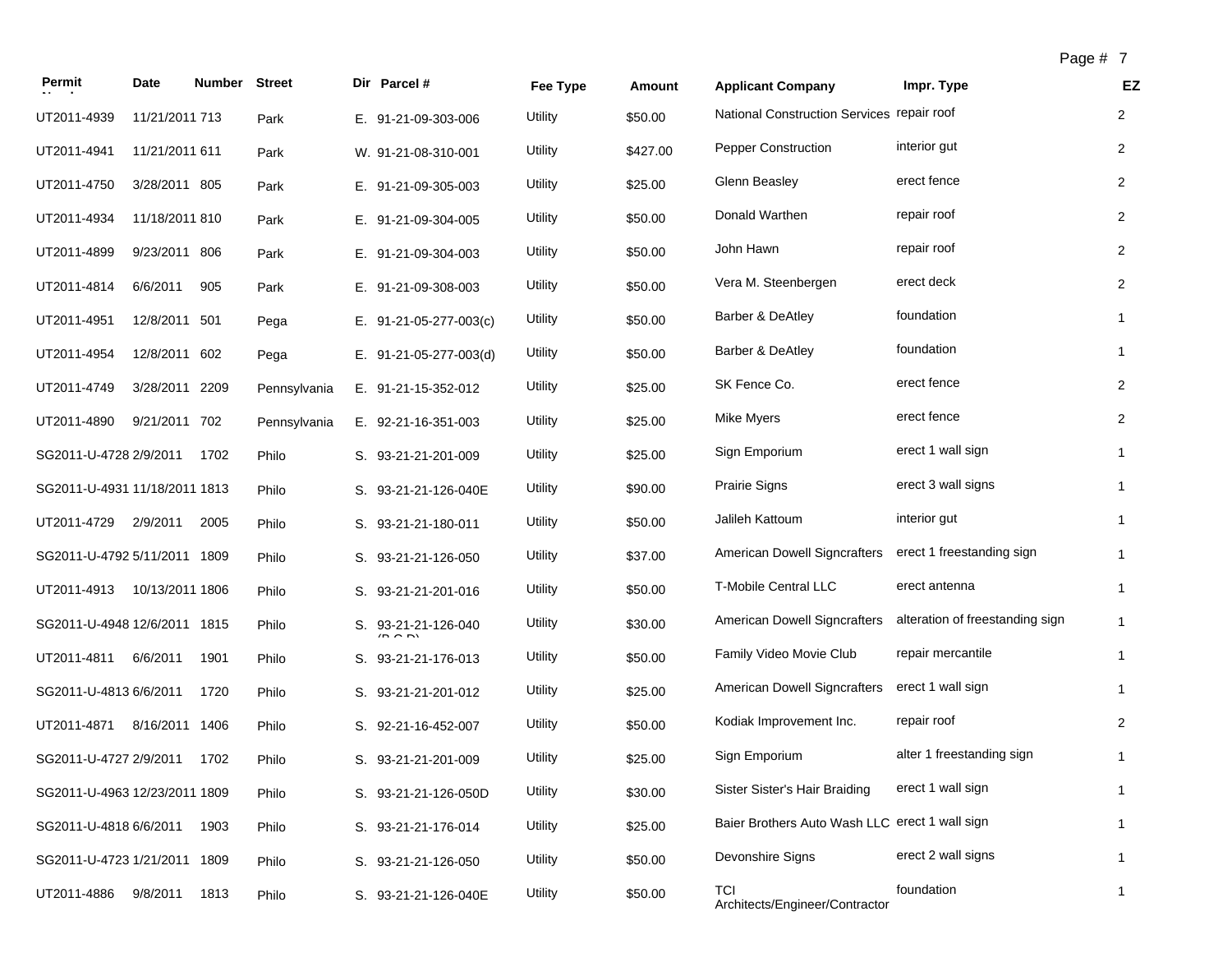|                                |                 |               |                                    |                            |          |         |                             | $\overline{\phantom{a}}$ agum |                |
|--------------------------------|-----------------|---------------|------------------------------------|----------------------------|----------|---------|-----------------------------|-------------------------------|----------------|
| Permit                         | Date            | <b>Number</b> | <b>Street</b>                      | Dir Parcel #               | Fee Type | Amount  | <b>Applicant Company</b>    | Impr. Type                    | EZ             |
| UT2011-4781                    | 5/3/2011        | 111           | Poplar                             | S. 92-21-16-126-023        | Utility  | \$72.00 | Coach House Garages         | erect garage                  | $\overline{2}$ |
| UT2011-4900                    | 9/23/2011 1821  |               | <b>Prairie Winds</b>               | E. 93-21-21-278-012        | Utility  | \$50.00 | Dillman Brothers Co.        | erect misc                    | $\overline{2}$ |
| UT2011-4897                    | 9/23/2011 1918  |               | <b>Prairie Winds</b>               | S. 93-21-21-278-027        | Utility  | \$50.00 | Dillman Brothers Co.        | erect misc                    | $\overline{2}$ |
| UT2011-4898                    | 9/23/2011 1833  |               | <b>Prairie Winds</b>               | E. 93-21-21-278-018        | Utility  | \$50.00 | Dillman Brothers Co.        | erect misc                    | $\overline{2}$ |
| UT2011-4901                    | 9/26/2011 1930  |               | <b>Prairie Winds</b>               | S. 93-21-21-278-021        | Utility  | \$50.00 | Dillman Brothers Co.        | erect misc                    | $\overline{2}$ |
| UT2011-4902                    | 9/26/2011 1932  |               | <b>Prairie Winds</b>               | S. 93-21-21-278-020        | Utility  | \$50.00 | Dillman Brothers Co.        | erect misc                    | $\overline{2}$ |
| UT2011-4903                    | 9/26/2011 1934  |               | <b>Prairie Winds</b>               | S. 93-21-21-278-019        | Utility  | \$50.00 | Dillman Brothers Co.        | erect misc                    | 2              |
| UT2011-4904                    | 9/26/2011 1923  |               | <b>Prairie Winds</b>               | S. 93-21-21-277-006        | Utility  | \$50.00 | Dillman Brothers Co.        | erect misc                    | $\overline{2}$ |
| UT2011-4895                    | 9/23/2011 1823  |               | <b>Prairie Winds</b>               | E. 93-21-21-278-013        | Utility  | \$50.00 | Dillman Brothers Co.        | erect misc                    | $\overline{2}$ |
| UT2011-4935                    | 11/18/2011 1209 |               | Race                               | S. 93-21-17-332-022        | Utility  | \$50.00 | <b>Bosworth Roofing</b>     | repair roof                   | $\overline{2}$ |
| UT2011-4834                    | 6/28/2011 1702  |               | Race                               | S. 93-21-20-201-001        | Utility  | \$25.00 | Samantha Polak              | erect fence                   | 2              |
| UT2011-4768                    | 4/21/2011 904   |               | Race                               | S. 93-21-17-401-004        | Utility  | \$25.00 | <b>Tim Gibbs</b>            | erect fence                   | $\overline{2}$ |
| UT2011-4908                    | 10/5/2011 3204  |               | <b>Ridge Park</b>                  | S. 93-21-28-285-007        | Utility  | \$25.00 | SK Fence Co.                | erect fence                   | $\overline{2}$ |
| UT2011-4851                    | 7/15/2011 1604  |               | Rutledge                           | S. 92-21-16-480-019        | Utility  | \$25.00 | Ron Schroeder               | erect fence                   | $\overline{2}$ |
| UT2011-4959                    | 12/20/2011 2604 |               | Skyline                            | N. 91-21-03-103-005        | Utility  | \$25.00 | <b>Ryan Clutts</b>          | erect fence                   | $\overline{2}$ |
| UT2011-4795                    | 5/11/2011 1405  |               | Smith                              | S. 91-21-15-385-021        | Utility  | \$25.00 | Main Street Fencing Co.     | erect fence                   | $\overline{2}$ |
| UT2011-4882                    | 9/1/2011        | 1412          | Smith                              | S. 91-21-15-386-044        | Utility  | \$25.00 | Luis Manero                 | erect fence                   | $\overline{2}$ |
| TTOOA A A OFT A OBA OOOA A OAO |                 |               | $\sim$ $\sim$ $\sim$ $\sim$ $\sim$ | $111 - 22 - 11 = 122 - 11$ | 1.14314  | 0.500   | <b>Rickers Construction</b> | renair mfr                    |                |

| UT2011-4768 | 4/21/2011 904                 | Race               | S. 93-21-17-401-004 | Utility | \$25.00  | <b>Tim Gibbs</b>            | erect rerice      |   |
|-------------|-------------------------------|--------------------|---------------------|---------|----------|-----------------------------|-------------------|---|
| UT2011-4908 | 10/5/2011 3204                | Ridge Park         | S. 93-21-28-285-007 | Utility | \$25.00  | SK Fence Co.                | erect fence       | 2 |
| UT2011-4851 | 7/15/2011 1604                | Rutledge           | S. 92-21-16-480-019 | Utility | \$25.00  | Ron Schroeder               | erect fence       | 2 |
| UT2011-4959 | 12/20/2011 2604               | Skyline            | N. 91-21-03-103-005 | Utility | \$25.00  | <b>Ryan Clutts</b>          | erect fence       | 2 |
| UT2011-4795 | 5/11/2011 1405                | Smith              | S. 91-21-15-385-021 | Utility | \$25.00  | Main Street Fencing Co.     | erect fence       | 2 |
| UT2011-4882 | 9/1/2011<br>1412              | Smith              | S. 91-21-15-386-044 | Utility | \$25.00  | Luis Manero                 | erect fence       | 2 |
| UT2011-4957 | 12/19/2011 312                | Springfield        | W. 92-21-17-130-014 | Utility | \$50.00  | <b>Bickers Construction</b> | repair mfr        |   |
| UT2011-4762 | 4/13/2011 3110                | <b>Stone Creek</b> | E. 93-21-22-427-012 | Utility | \$25.00  | Klein's Fence & Deck        | erect fence       | 2 |
| UT2011-4956 | 12/13/2011 812                | Stoughton          | W. 91-21-08-354-011 | Utility | \$25.00  | SK Fence Co.                | erect fence       |   |
| UT2011-4847 | 7/13/2011 1004                | Stoughton          | W. 91-21-07-482-013 | Utility | \$168.00 | Ron Meister                 | repair mfr        |   |
| UT2011-4892 | 9/23/2011 1808                | Summit             | E. 93-21-28-227-004 | Utility | \$25.00  | Main Street Fencing Co.     | erect fence       | 2 |
| UT2011-4846 | 7/12/2011 910                 | Sunnycrest         | E. 93-21-21-101-024 | Utility | \$50.00  | Nic W. Fonner               | erect carport     | 2 |
|             | SG2011-U-4960 12/20/2011 3109 | Tatman             | E. 91-21-15-226-013 | Utility | \$30.00  | Lilly Signs, LLC            | erect 1 wall sign |   |
|             |                               |                    |                     |         |          |                             |                   |   |

UT2011-4781

UT2011-4900

UT2011-4897

UT2011-4898

UT2011-4901

UT2011-4902

UT2011-4903

UT2011-4904

UT2011-4895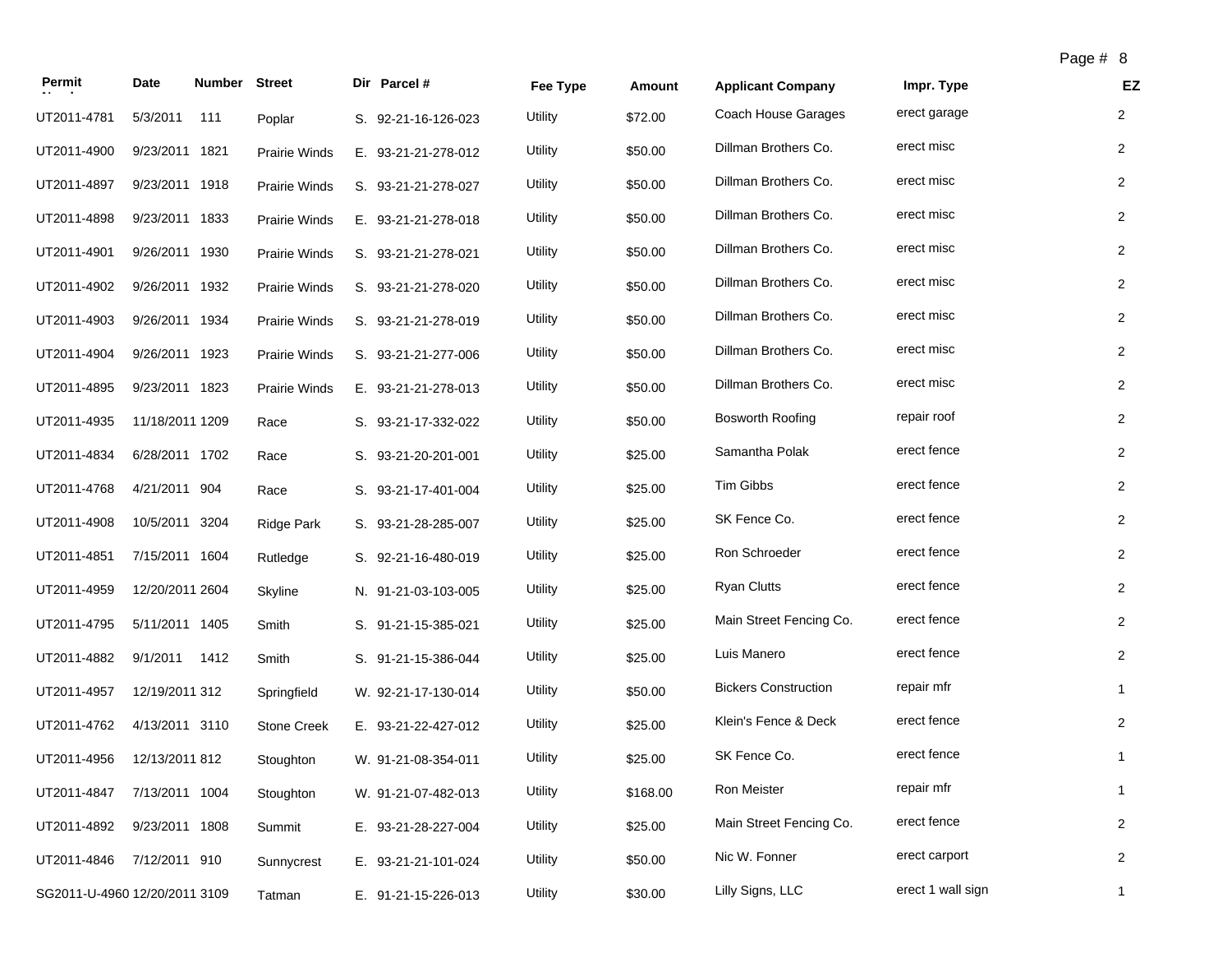| Permit                       | Date            | Number Street |                      | Dir Parcel #                           | Fee Type | Amount   | <b>Applicant Company</b>            | Impr. Type           | EZ             |
|------------------------------|-----------------|---------------|----------------------|----------------------------------------|----------|----------|-------------------------------------|----------------------|----------------|
| UT2011-4808                  | 5/26/2011 907   |               | <b>Timothy Trail</b> | S. 91-21-15-301-014                    | Utility  | \$50.00  | Wayne Coffman                       | repair sfr           | $\overline{2}$ |
| UT2011-4942                  | 11/21/2011 1502 |               | Trails               | E. 93-21-28-251-001                    | Utility  | \$25.00  | Berta Paulino                       | erect fence          | $\overline{2}$ |
| UT2011-4869                  | 8/12/2011 1604  |               | Trails               | E. 93-21-28-252-002                    | Utility  | \$25.00  | SK Fence Co.                        | erect fence          | $\overline{2}$ |
| SG2011-U-4752 4/4/2011       |                 | 102           | University           | E. 91-21-08-405-039                    | Utility  | \$64.00  | Bendsen Signs & Graphics            | erect 2 wall signs   | $\mathbf{1}$   |
| SG2011-U-4854 7/20/2011 202  |                 |               | University           | E. 91-21-08-405-038                    | Utility  | \$25.00  | Ace Sign Company                    | erect 1 wall sign    | $\mathbf{1}$   |
| SG2011-U-4885 9/7/2011       |                 | 202           | University           | E. 91-21-08-405-038                    | Utility  | \$35.00  | American Dowell Signcrafters        | erect 1 wall sign    | $\mathbf{1}$   |
| SG2011-U-4782 5/4/2011       |                 | 102           | University           | E. 91-21-08-405-039                    | Utility  | \$82.00  | <b>Sign Productions</b>             | erect 2 wall signs   | 1              |
| UT2011-4874                  | 8/19/2011 702 & | 70210         | University           | E. 91-21-09-303-007                    | Utility  | \$25.00  | Dale Manthei                        | erect shed           | $\overline{2}$ |
| SG2011-U-4758 4/8/2011       |                 | 202           | University           | E. 91-21-08-405-038                    | Utility  | \$28.00  | American Dowell Signcrafters        | erect 1 wall sign    | $\mathbf{1}$   |
| SG2011-U-4780 4/29/2011 202  |                 |               | University           | E. 91-21-08-405-038                    | Utility  | \$25.00  | <b>American Dowell Signcrafters</b> | erect 1 wall sign    | $\mathbf{1}$   |
| UT2011-4929                  | 11/15/2011 505  |               | University           | W. 91-21-08-376-037                    | Utility  | \$450.00 | Carle Hospital                      | parking lot          | 1              |
| SG2011-U-4732 2/17/2011 202  |                 |               | University           | E. 91-21-08-405-038                    | Utility  | \$25.00  | Ace Sign Company                    | erect 1 wall sign    | $\mathbf{1}$   |
| UT2011-4799                  | 5/16/2011 102   |               | University           | W. 91-21-08-403-010                    | Utility  | \$25.00  | Wayne Shaw                          | erect fence          | $\overline{2}$ |
| SG2011-U-4921 10/27/2011 202 |                 |               | University           | E. 91-21-08-405-038                    | Utility  | \$30.00  | Jim Rasner                          | erect 1 wall sign    | $\mathbf{1}$   |
| SG2011-U-4733 2/17/2011 202  |                 |               | University           | E. 91-21-08-405-038                    | Utility  | \$25.00  | Prairie Signs                       | erect 1 wall sign    | $\mathbf{1}$   |
| UT2011-4962                  | 12/22/2011 403  |               | University           | W. 91-21-08-376-011                    | Utility  | \$552.00 | White Construction Co.              | repair hotel         | $\mathbf{1}$   |
| UT2011-4866                  | 8/4/2011        | 1408          | University           | W. 91-21-07-405-014,<br><b>0110010</b> | Utility  | \$50.00  | Felmley-Dickerson Company           | foundation           | $\mathbf{1}$   |
| UT2011-4949                  | 12/6/2011 404   |               | Urbana               | S. 92-21-17-243-002                    | Utility  | \$50.00  | <b>Haynes Construction</b>          | repair roof          | $\overline{2}$ |
| UT2011-4839                  | 6/30/2011 2012  |               | Vawter               | S. 93-21-21-180-006                    | Utility  | \$25.00  | Shujun Chen                         | erect fence          | $\overline{2}$ |
| UT2011-4776                  | 4/28/2011 406   |               | Vermont              | W. 93-21-17-377-018                    | Utility  | \$75.00  | Moseley Bros, Inc.                  | erect deck and fence | $\overline{c}$ |
| UT2011-4798 5/16/2011 705    |                 |               | Vermont              | W. 93-21-17-357-006                    | Utility  | \$25.00  | Main Street Fencing Co.             | erect fence          | $\overline{2}$ |
| SG2011-U-4737 2/28/2011 110  |                 |               | Vine                 | N. 91-21-08-478-018                    | Utility  | \$50.00  | <b>Site Enhancement Services</b>    | erect 2 wall signs   | $\mathbf{1}$   |
| UT2011-4906                  | 10/5/2011 2005  |               | Vine                 | S. 93-21-20-254-029                    | Utility  | \$25.00  | John Beckwith                       | erect fence          | $\overline{2}$ |
| UT2011-4832                  | 6/23/2011 1804  |               | Vine                 | S. 93-21-20-228-017                    | Utility  | \$25.00  | Charlotte Hall                      | erect fence          | $\overline{2}$ |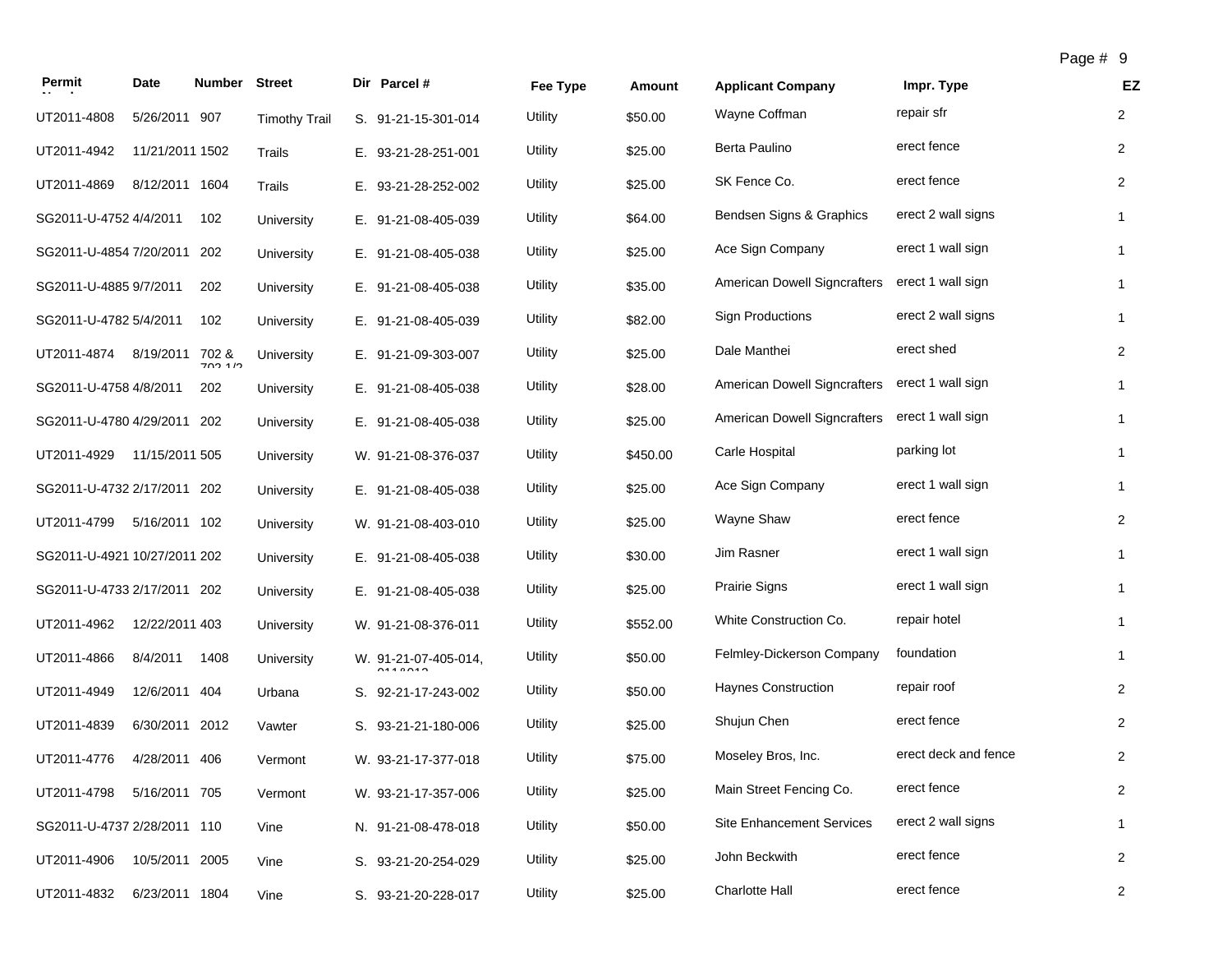| Permit                       | Date           | <b>Number Street</b> |            | Dir Parcel #        | Fee Type | Amount   | <b>Applicant Company</b>            | Impr. Type          | EZ             |
|------------------------------|----------------|----------------------|------------|---------------------|----------|----------|-------------------------------------|---------------------|----------------|
| UT2011-4786                  | 5/10/2011 1705 |                      | Vine       | S. 93-21-20-203-012 | Utility  | \$25.00  | Gaines Fence Co.                    | erect fence         | 2              |
| UT2011-4806                  | 5/26/2011 904  |                      | Wabash     | S. 92-21-16-304-006 | Utility  | \$50.00  | Y & S Pro Roofing                   | repair roof         | 2              |
| UT2011-4927                  | 11/9/2011 1002 |                      | Wabash     | S. 92-21-16-304-009 | Utility  | \$72.00  | Coach House Garages                 | erect garage        | $\overline{2}$ |
| UT2011-4809                  | 5/26/2011 904  |                      | Wascher    | W. 91-21-07-279-025 | Utility  | \$25.00  | Nathan & Nightingale<br>Uchtmann    | erect fence         | $\mathbf{1}$   |
| UT2011-4759                  | 4/6/2011       | 506                  | Washington | W. 92-21-17-162-026 | Utility  | \$50.00  | <b>New Prairie Construction</b>     | erect deck          | $\overline{2}$ |
| UT2011-4845                  | 7/11/2011 704  |                      | Washington | E. 92-21-16-161-025 | Utility  | \$50.00  | Scott Bahr                          | erect carport       | 2              |
| SG2011-U-4731 2/17/2011 1505 |                |                      | Washington | E. 92-21-16-401-021 | Utility  | \$25.00  | Phoenix J's                         | erect 1 awning sign | 2              |
| UT2011-4825                  | 6/20/2011 704  |                      | Washington | E. 92-21-16-161-025 | Utility  | \$25.00  | Scott Bahr                          | erect fence         | $\overline{2}$ |
| SG2011-U-4730 2/9/2011       |                | 108                  | Webber     | S. 92-21-16-103-023 | Utility  | \$25.00  | <b>American Dowell Signcrafters</b> | erect 1 wall sign   | 2              |
| UT2011-4876                  | 8/23/2011 101  |                      | Willard    | E. 93-21-20-451-030 | Utility  | \$25.00  | Main Street Fencing Co.             | erect fence         | $\overline{2}$ |
| UT2011-4753                  | 4/6/2011       | 105                  | Willard    | E. 93-21-20-454-006 | Utility  | \$25.00  | David Tran                          | erect shed          | $\overline{2}$ |
| UT2011-4820                  | 6/10/2011      | 2310                 | Willow     | N. To Be Determined | Utility  | \$50.00  | <b>Barber &amp; DeAtley</b>         | foundation          | 2              |
| UT2011-4746                  | 3/25/2011 2106 |                      | Windsor    | E. 93-21-22-300-002 | Utility  | \$250.00 | <b>Pickle Construction</b>          | repair church       | 2              |
|                              |                |                      |            |                     |          |          |                                     |                     |                |

| <b>Total Permits</b> | 228         |
|----------------------|-------------|
| <b>Total Fees</b>    | \$14,634.00 |

Page # 10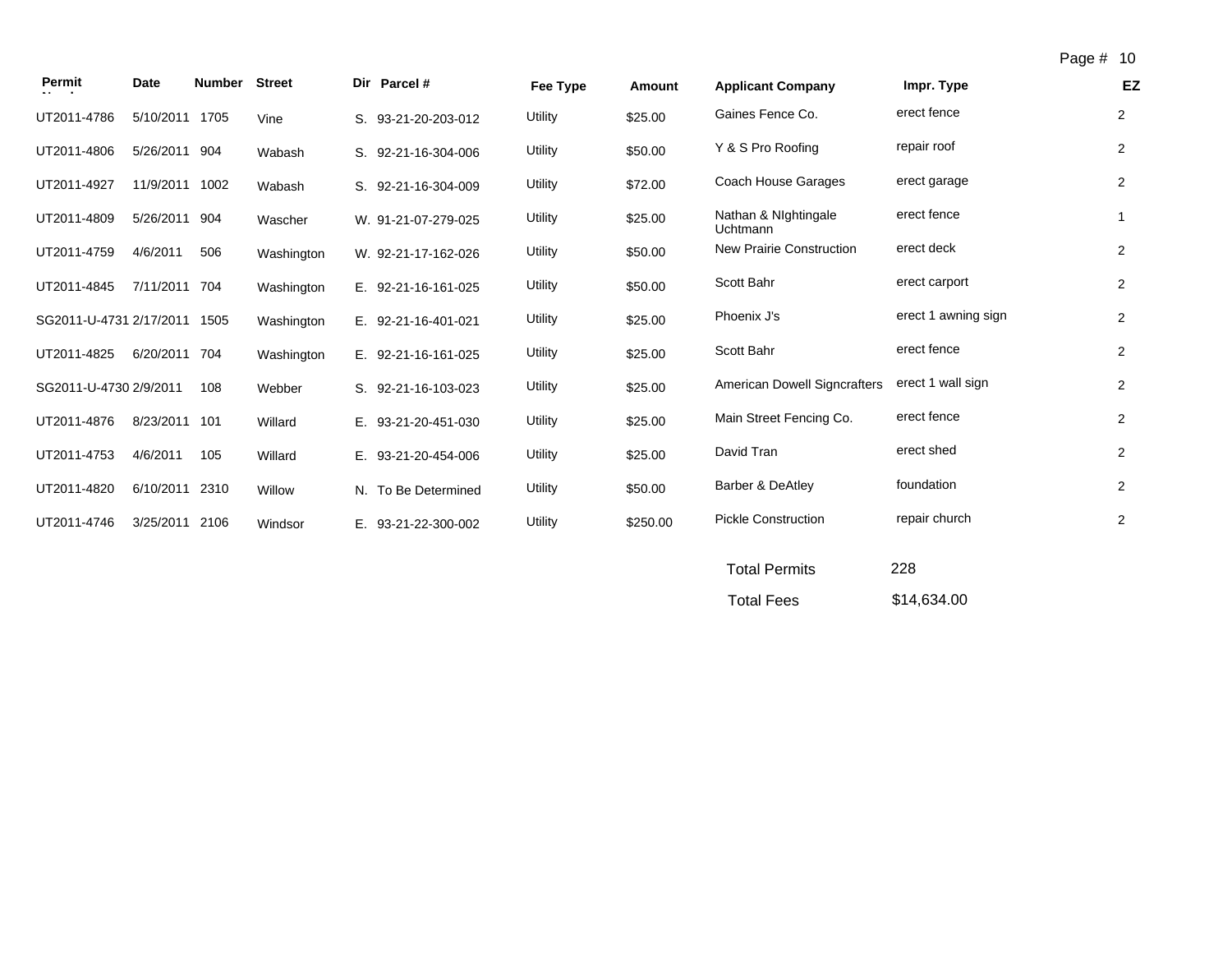#### *PLUMBING PERMITS*

## *January 1 - December 31, 2011*

| <b>Permit Number</b> | <b>Date</b> | <b>Number</b> | <b>Street</b>   | Dir | Parcel #          |          |          | Page # 1                                  |  |
|----------------------|-------------|---------------|-----------------|-----|-------------------|----------|----------|-------------------------------------------|--|
|                      |             |               |                 |     |                   | Status   | Amount   | Applicant Company                         |  |
| PL2011-16670         | 6/3/2011    | 1317          | Abercorn        | S.  | 91-21-15-390-023  | Complete | \$50.00  | Roto Rooter                               |  |
| PL2011-16763         | 8/26/2011   | 2002          | Amber           | E.  | 93-21-21-401-024  | Approved | \$108.00 | Lee's Plumbing & Electrical               |  |
| PL2011-16541         | 2/9/2011    | 1810-1814     | Amber           | Ε.  | 93-21-21-401-032l | Complete | \$50.00  | <b>Creek Development</b>                  |  |
| PL2011-16868         | 12/2/2011   | 2103          | Anderson        | S.  | 93-21-21-302-002  | Approved | \$50.00  | Aspire Plumbing                           |  |
| PL2011-16736         | 8/4/2011    | 1803          | Anderson        | S.  | 93-21-21-104-006  | Complete | \$50.00  | <b>Classic Plumbing Systems</b>           |  |
| PL2011-16548         | 2/11/2011   | 1803          | Anderson        | S.  | 93-21-21-104-006  | Complete | \$50.00  | Stephens Excavating & Concrete            |  |
| PL2011-16602         | 3/28/2011   | 2013          | Anderson        | S.  | 93-21-21-154-009  | Complete | \$50.00  | Urbana Plumbing & Heating, Inc.           |  |
| PL2011-16529         | 1/25/2011   | 1208          | Anderson        | S.  | 92-21-16-305-013  | Complete | \$50.00  | Mid-State Sewer Service                   |  |
| PL2011-16681         | 6/7/2011    | 304           | Anthony         | Ε.  | 91-21-05-276-008  | Approved | \$50.00  | Lanz Heating & Cooling/Plumbing           |  |
| PL2011-16540         | 2/9/2011    | 1112          | Austin          | S.  | 92-21-16-404-008  | Approved | \$50.00  | Rodman Plumbing                           |  |
| PL2011-16810         | 10/7/2011   | 3203          | Baronry         | S.  | 93-21-28-254-012  | Approved | \$50.00  | R. C.'s Plumbing, Heating & Electrical    |  |
| PL2011-16601         | 3/28/2011   | 1403          | Beardsley       | W.  | 91-21-07-205-005  | Complete | \$50.00  | Hillard's Plumbing, Heating & Cooling Co. |  |
| PL2011-16710         | 6/29/2011   | 1412          | Beech           | W.  | 91-21-07-251-010  | Complete | \$50.00  | Simply Plumbing                           |  |
| PL2011-16869         | 12/7/2011   | 1306          | Berkley         | N.  | 91-21-08-204-004  | Approved | \$50.00  | Lynnie & Gale's Plumbing & Heating        |  |
| PL2011-16560         | 2/25/2011   | 1006          | <b>Berkley</b>  | N.  | 91-21-08-256-004  | Complete | \$50.00  | Lynnie & Gale's Plumbing & Heating        |  |
| PL2011-16619         | 4/12/2011   | 1205          | Berkley         | N.  | 91-21-08-205-010  | Complete | \$50.00  | Urbana Plumbing & Heating, Inc.           |  |
| PL2011-16554         | 2/23/2011   | 1209          | Beslin          | W.  | 91-21-07-410-004  | Complete | \$50.00  | Willie Docher                             |  |
| PL2011-16852         | 11/16/2011  | 2006          | <b>Boudreau</b> |     | 93-21-20-253-001  | Complete | \$50.00  | Mike Williams Plumbing & Heating          |  |
| PL2011-16821         | 10/21/2011  | 2022          | Boudreau        | S.  | 93-21-20-253-009  | Approved | \$144.00 | Benjamin Rund                             |  |
| PL2011-16660         | 5/23/2011   | 2115          | Boudreau        | S.  | 93-21-20-402-013  | Complete | \$50.00  | Roto Rooter                               |  |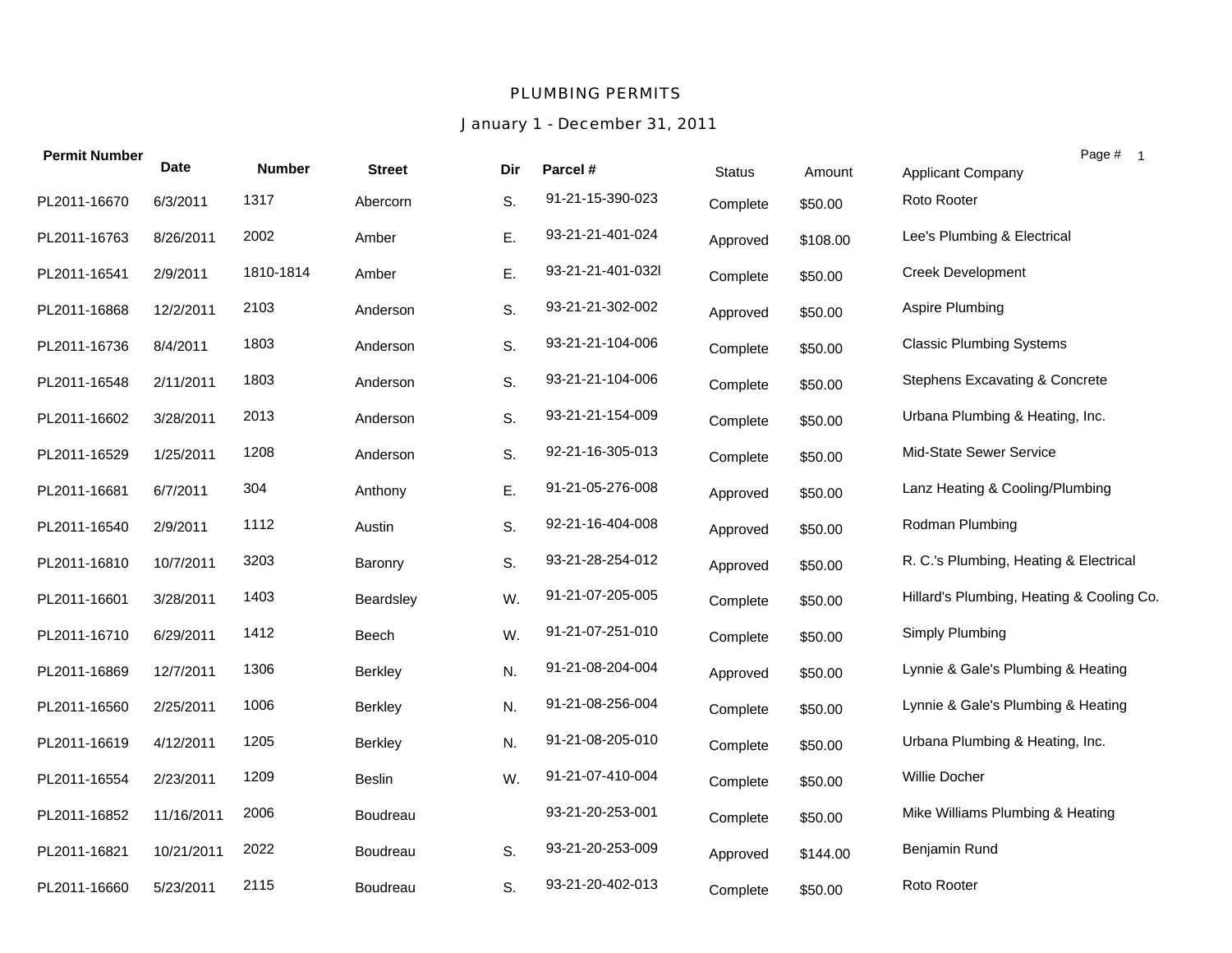| <b>Permit Number</b> | <b>Date</b> | <b>Number</b> | <b>Street</b>        | Dir | Parcel #             | <b>Status</b> | Amount  | Page # 2<br><b>Applicant Company</b> |
|----------------------|-------------|---------------|----------------------|-----|----------------------|---------------|---------|--------------------------------------|
| PL2011-16798         | 9/29/2011   | 2014          | Boudreau             | S.  | 93-21-20-253-005     | Approved      | \$50.00 | Quality Plumbing, Heating & AC       |
| PL2011-16618         | 4/8/2011    | 1503          | <b>Briarcliff</b>    | Ε.  | 92-21-16-453-004     | Complete      | \$50.00 | <b>Timothy Spence Builders</b>       |
| PL2011-16722         | 7/15/2011   | 1504          | <b>Briarcliff</b>    | Ε.  | 92-21-16-452-018     | Complete      | \$50.00 | D & S Sewer Service                  |
| PL2011-16561         | 2/25/2011   | 1108          | <b>Briarcliff</b>    | Ε.  | 92-21-16-378-025     | Complete      | \$50.00 | Urbana Plumbing & Heating, Inc.      |
| PL2011-16568         | 3/7/2011    | 605           | Broadway             | S.  | 92-21-17-256-014=017 | Complete      | \$50.00 | D & S Sewer Service                  |
| PL2011-16688         | 6/15/2011   | 802           | <b>Broadway</b>      | N.  | 91-21-08-404-008     | Complete      | \$50.00 | Stephens Excavating & Concrete       |
| PL2011-16895         | 12/27/2011  | 1006          | <b>Broadway</b>      | N.  | 91-21-08-255-003     | Approved      | \$50.00 | Danforth Plumbing Inc                |
| PL2011-16790         | 9/16/2011   | 300           | <b>Broadway</b>      | S.  | 92-21-17-212-024     | Approved      | \$50.00 | <b>VIP Plumbing Service</b>          |
| PL2011-16638         | 4/27/2011   | 710           | Broadway             | S.  | 92-21-17-263-029     | Complete      | \$84.00 | Quality Plumbing, Heating & AC       |
| PL2011-16537         | 1/28/2011   | 1208          | <b>Broadway</b>      | N.  | 91-21-08-205-003     | Complete      | \$50.00 | Mr. Rooter Plumbing                  |
| PL2011-16696         | 6/20/2011   | 2502          | <b>Brookens</b>      | S.  | 93-21-20-481-001     | Complete      | \$50.00 | <b>Halfar Plumbing</b>               |
| PL2011-16729         | 7/22/2011   | 2009          | <b>Bruce</b>         | S.  | 93-21-21-178-015     | Complete      | \$50.00 | Stephens Excavating & Concrete       |
| PL2011-16651         | 5/10/2011   | 906           | <b>Burkwood</b>      | Ε.  | 93-21-21-103-029     | Complete      | \$50.00 | ReBath of Illinois                   |
| PL2011-16808         | 10/7/2011   | 905           | Burkwood             | Ε.  | 93-21-21-107-003     | Complete      | \$50.00 | Roto Rooter                          |
| PL2011-16887         | 12/19/2011  | 803           | Burkwood             | Ε.  | 93-21-21-106-005     | Complete      | \$50.00 | Urbana Plumbing & Heating, Inc.      |
| PL2011-16738         | 8/5/2011    | 304           | <b>Burkwood West</b> | Ε.  | 93-21-20-227-018     | Complete      | \$50.00 | Stephens Excavating & Concrete       |
| PL2011-16888         | 12/20/2011  | 307           | <b>Burkwood West</b> | Ε.  | 93-21-20-228-004     | Approved      | \$84.00 | <b>Halfar Plumbing</b>               |
| PL2011-16634         | 4/26/2011   | 505           | <b>Busey</b>         | S.  | 92-21-17-151-008     | Complete      | \$50.00 | Lanz Heating & Cooling/Plumbing      |
| PL2011-16559         | 2/25/2011   | 504           | <b>Busey</b>         | S.  | 92-21-17-155-002     | Complete      | \$50.00 | Stephens Excavating & Concrete       |
| PL2011-16768         | 8/30/2011   | 201           | <b>Busey</b>         | N.  | 91-21-08-354-018     | Approved      | \$50.00 | Thomasboro Plumbing                  |
| PL2011-16731         | 7/25/2011   | 1207          | <b>Busey</b>         | S.  | 93-21-17-304-010     | Complete      | \$50.00 | Lanz Heating & Cooling/Plumbing      |
| PL2011-16862         | 11/23/2011  | 1008          | <b>Busey</b>         | S.  | 93-21-17-306-004     | Complete      | \$50.00 | Clark Plumbing & Heating, Inc.       |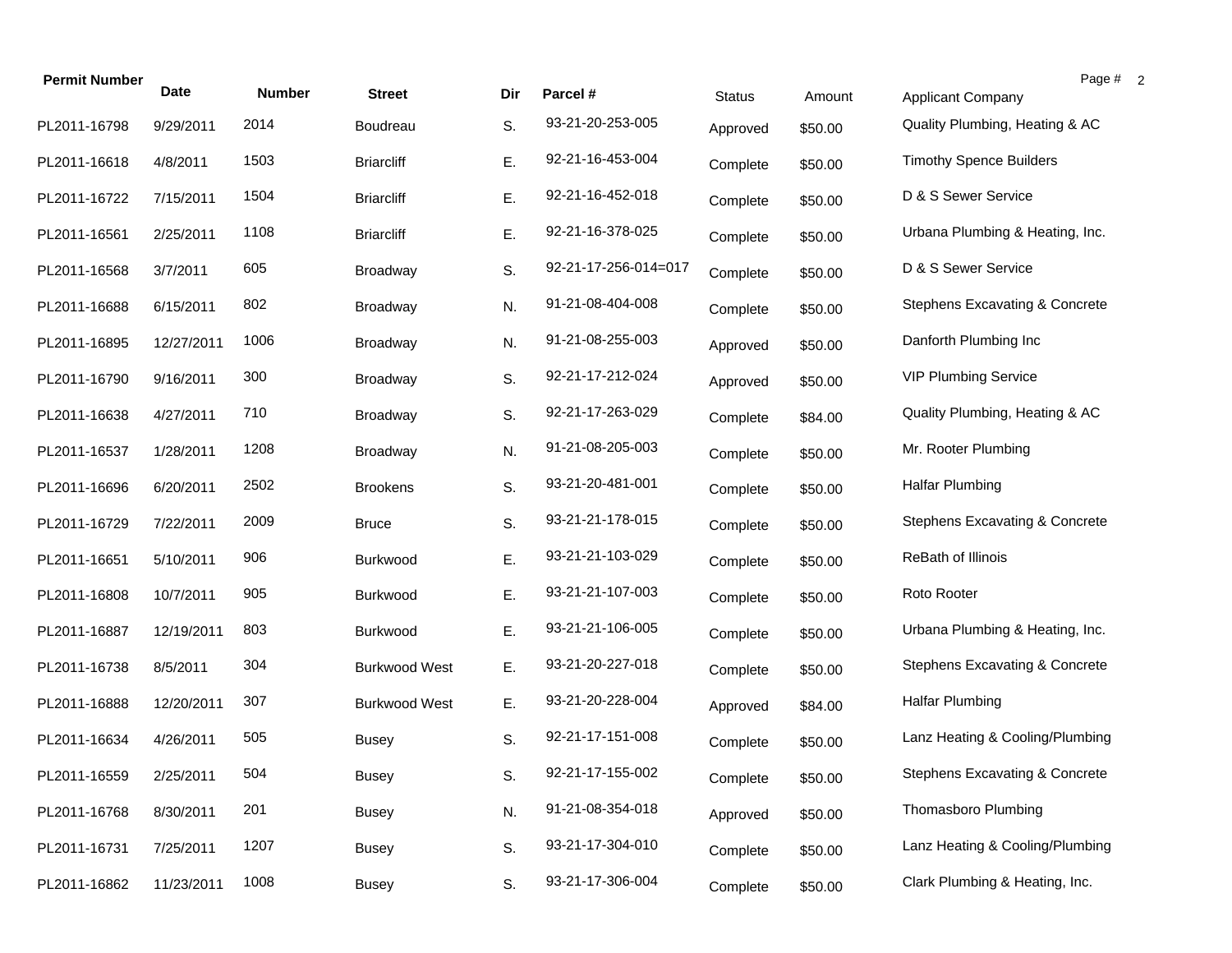| <b>Permit Number</b> | Date       | <b>Number</b> | <b>Street</b> | Dir | Parcel #                | <b>Status</b> | Amount      | Page # 3<br><b>Applicant Company</b>        |
|----------------------|------------|---------------|---------------|-----|-------------------------|---------------|-------------|---------------------------------------------|
| PL2011-16806         | 10/5/2011  | 201           | <b>Busey</b>  | N.  | 91-21-08-354-018        | Approved      | \$50.00     | Thomasboro Plumbing                         |
| PL2011-16884         | 12/13/2011 | 310           | <b>Busey</b>  | N.  | 91-21-08-358-001        | Approved      | \$50.00     | Stephens Excavating & Concrete              |
| PL2011-16632         | 4/19/2011  | 603           | California    | Ε.  | 92-21-17-283-002        | Complete      | \$96.00     | Quality Plumbing, Heating & AC              |
| PL2011-16730         | 7/22/2011  | 505           | California    | W.  | 92-21-17-177-004        | Complete      | \$50.00     | Ronald Rhoades                              |
| PL2011-16556         | 2/23/2011  | 806           | California    | W.  | 92-21-17-151-006        | Complete      | \$50.00     | D & S Sewer Service                         |
| PL2011-16861         | 11/21/2011 | 903           | California    | Ε.  | 92-21-16-158-001        | Approved      | \$50.00     | Quality Plumbing, Heating & AC              |
| PL2011-16713         | 7/6/2011   | 706           | California    | W.  | 92-21-17-155-013        | Approved      | \$50.00     | Quality Plumbing, Heating & AC              |
| PL2011-16815         | 10/19/2011 | 104           | Central       | N.  | 91-21-08-384-004        | Approved      | \$.00       | <b>Bodie Cargo</b>                          |
| PL2011-16855         | 11/16/2011 | 104           | Central       | N.  | 91-21-08-384-004        | Approved      | \$.00       | <b>Bodie Cargo</b>                          |
| PL2011-16698         | 6/22/2011  | 701           | Church        | W.  | 91-21-08-306-001thru010 | Approved      | \$72.00     | A & R Services/Mechanical Contractors, Inc. |
| PL2011-16820         | 10/21/2011 | 701           | Church        | W.  | 91-21-08-306-001thru010 | Approved      | \$15,948.00 | A & R Services/Mechanical Contractors, Inc. |
| PL2011-16628         | 4/19/2011  | 710           | Church        | W.  | 91-21-08-305-017        | Complete      | \$72.00     | <b>Classic Plumbing</b>                     |
| PL2011-16724         | 7/15/2011  | 804           | Church        | W.  | 91-21-08-302-019        | Complete      | \$50.00     | A & R Services/Mechanical Contractors, Inc. |
| PL2011-16686         | 6/10/2011  | 810           | Church        | W.  | 91-21-08-302-016        | Complete      | \$50.00     | <b>Classic Plumbing</b>                     |
| PL2011-16667         | 5/25/2011  | 808           | Church        | W.  | 91-21-08-302-017        | Complete      | \$50.00     | A & R Services/Mechanical Contractors, Inc. |
| PL2011-16599         | 3/25/2011  | 2809          | Clarion       | Ε.  | 91-21-10-404-015        | Approved      | \$.00       | Quality Plumbing, Heating & AC              |
| PL2011-16523         | 1/18/2011  | 906           | Clark         | W.  | 91-21-07-484-006        | Complete      | \$192.00    | Vogelsang/Zindars Plumbing                  |
| PL2011-16635         | 4/26/2011  | 1009          | Clark         | W.  | 91-21-07-481-002        | Complete      | \$50.00     | <b>Classic Plumbing</b>                     |
| PL2011-16555         | 2/23/2011  | 906           | Clark         | W.  | 91-21-07-484-006        | Complete      | \$72.00     | Vogelsang/Zindars Plumbing                  |
| PL2011-16801         | 10/3/2011  | 2315          | Cobble Creek  | S.  | 93-21-22-351-007        | Complete      | \$50.00     | <b>Atkins Construction</b>                  |
| PL2011-16803         | 10/4/2011  | 2315          | Cobble Creek  | S.  | 93-21-22-351-007        | Approved      | \$252.00    | Lanz Heating & Cooling/Plumbing             |
| PL2011-16816         | 10/19/2011 | 601           | Coler         | S.  | 92-21-17-156-007        | Complete      | \$50.00     | Quality Plumbing, Heating & AC              |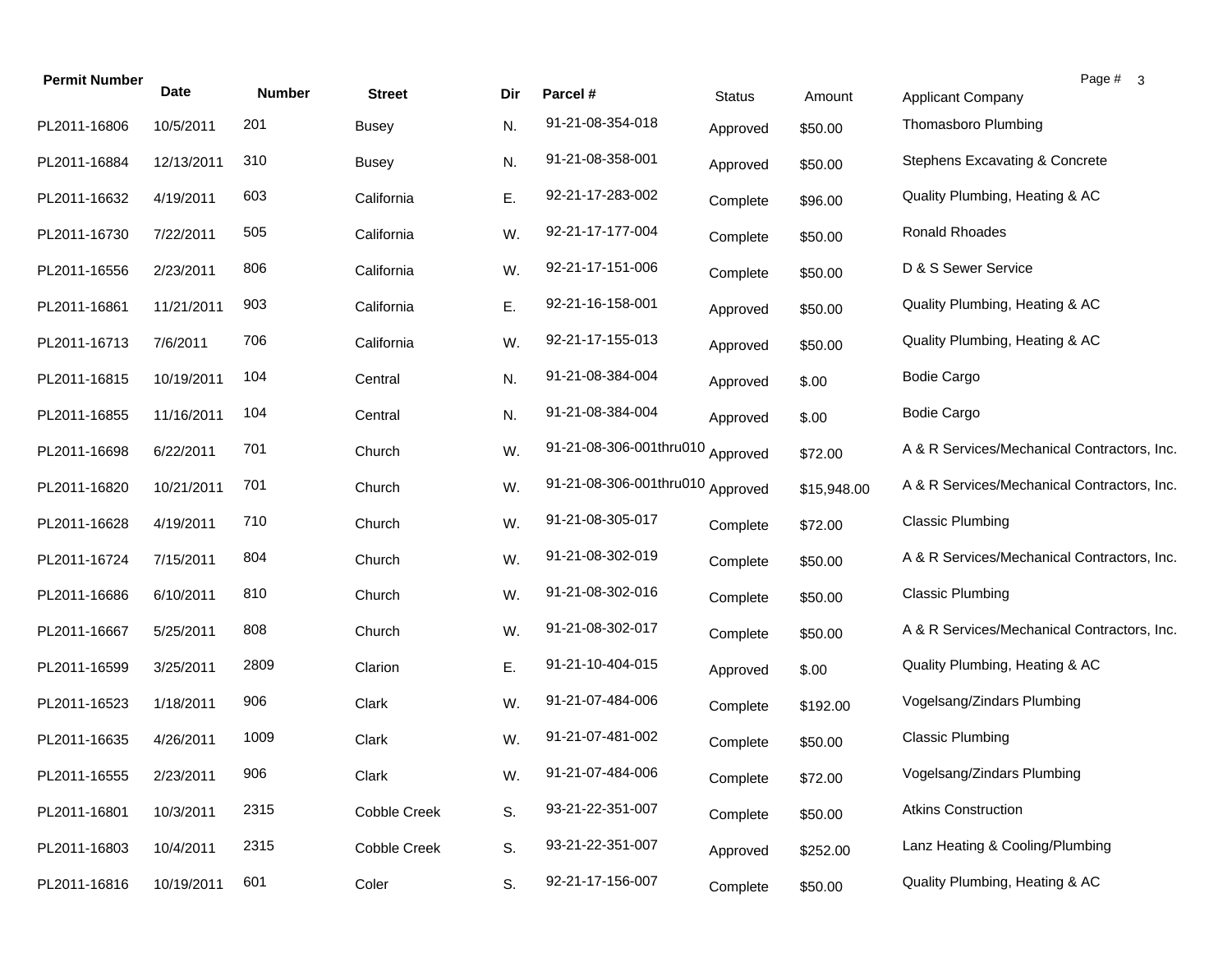| <b>Permit Number</b> | <b>Date</b> | <b>Number</b> | <b>Street</b>         | Dir | Parcel #         | <b>Status</b> | Amount   | Page # 4<br><b>Applicant Company</b>      |
|----------------------|-------------|---------------|-----------------------|-----|------------------|---------------|----------|-------------------------------------------|
| PL2011-16574         | 3/11/2011   | 1103          | Coler                 | N.  | 91-21-08-153-030 | Approved      | \$50.00  | Hillard's Plumbing, Heating & Cooling Co. |
| PL2011-16799         | 10/3/2011   | 601           | Coler                 | S.  | 92-21-17-156-007 | Complete      | \$50.00  | Mid-State Sewer Service                   |
| PL2011-16700         | 6/22/2011   | 613-B         | Colorado              | Ε.  | 93-21-21-151-013 | Approved      | \$132.00 | Vogelsang/Zindars Plumbing                |
| PL2011-16650         | 5/5/2011    | 506           | Colorado              | Ε.  | 93-21-20-229-030 | Complete      | \$60.00  | Lanz Heating & Cooling/Plumbing           |
| PL2011-16701         | 6/22/2011   | 613-A         | Colorado              | Ε.  | 93-21-21-151-012 | Approved      | \$132.00 | Vogelsang/Zindars Plumbing                |
| PL2011-16585         | 3/14/2011   | 406           | Colorado              | Ε.  | 93-21-20-229-015 | Approved      | \$50.00  | Mattex Service Co., Inc.                  |
| PL2011-16742         | 8/10/2011   | 306           | Colorado              | Ε.  | 93-21-20-229-011 | Complete      | \$50.00  | Vogelsang/Zindars Plumbing                |
| PL2011-16553         | 2/18/2011   | 1102          | Colorado              | Ε.  | 93-21-21-126-033 | Approved      | \$50.00  | <b>Classic Plumbing Systems</b>           |
| PL2011-16665         | 5/23/2011   | 2208          | Combes                | S.  | 93-21-21-329-004 | Approved      | \$50.00  | <b>Halfar Plumbing</b>                    |
| PL2011-16658         | 5/23/2011   | 1208          | <b>Cottage Grove</b>  | S.  | 92-21-16-376-001 | Approved      | \$50.00  | Ameriplumb                                |
| PL2011-16813         | 10/14/2011  | 2008          | <b>Cottage Grove</b>  | S.  | 93-21-21-178-008 | Complete      | \$50.00  | Roto Rooter                               |
| PL2011-16876         | 12/8/2011   | 203           | <b>Cottage Grove</b>  | S.  | 92-21-16-104-033 | Complete      | \$50.00  | D & S Sewer Service                       |
| PL2011-16518         | 1/7/2011    | 307           | <b>Cottage Grove</b>  | S.  | 92-21-16-112-014 | Complete      | \$50.00  | Mr. Rooter Plumbing                       |
| PL2011-16826         | 10/25/2011  | 2512          | <b>Cottage Grove</b>  | S.  | 93-21-21-378-006 | Approved      | \$50.00  | Mike Williams Plumbing & Heating          |
| PL2011-16539         | 2/3/2011    | 2109          | <b>Country Squire</b> | Ε.  | 91-21-15-306-005 | Complete      | \$50.00  | ReBath of Illinois                        |
| PL2011-16703         | 6/23/2011   | 2111          | <b>Country Squire</b> | Ε.  | 91-21-15-306-006 | Complete      | \$50.00  | D & S Sewer Service                       |
| PL2011-16789         | 9/16/2011   | 1003          | Crestwood             | Ε.  | 92-21-16-306-011 | Approved      | \$50.00  | Simply Plumbing                           |
| PL2011-16624         | 4/12/2011   | 304           | <b>Crystal Lake</b>   | Ε.  | 91-21-08-404-024 | Complete      | \$50.00  | D & S Sewer Service                       |
| PL2011-16817         | 10/19/2011  | 205           | Crystal Lake          | Е.  | 91-21-08-405-011 | Complete      | \$50.00  | Quality Plumbing, Heating & AC            |
| PL2011-16732         | 7/25/2011   | 510           | Cunningham            | N.  | 91-21-08-427-011 | Complete      | \$132.00 | Lanz Heating & Cooling/Plumbing           |
| PL2011-16657         | 5/23/2011   | 510           | Cunningham            | N.  | 91-21-08-427-011 | Approved      | \$50.00  | R. C.'s Plumbing, Heating & Electrical    |
| PL2011-16733         | 7/25/2011   | 510           | Cunningham            | N.  | 91-21-08-427-011 | Complete      | \$60.00  | Lanz Heating & Cooling/Plumbing           |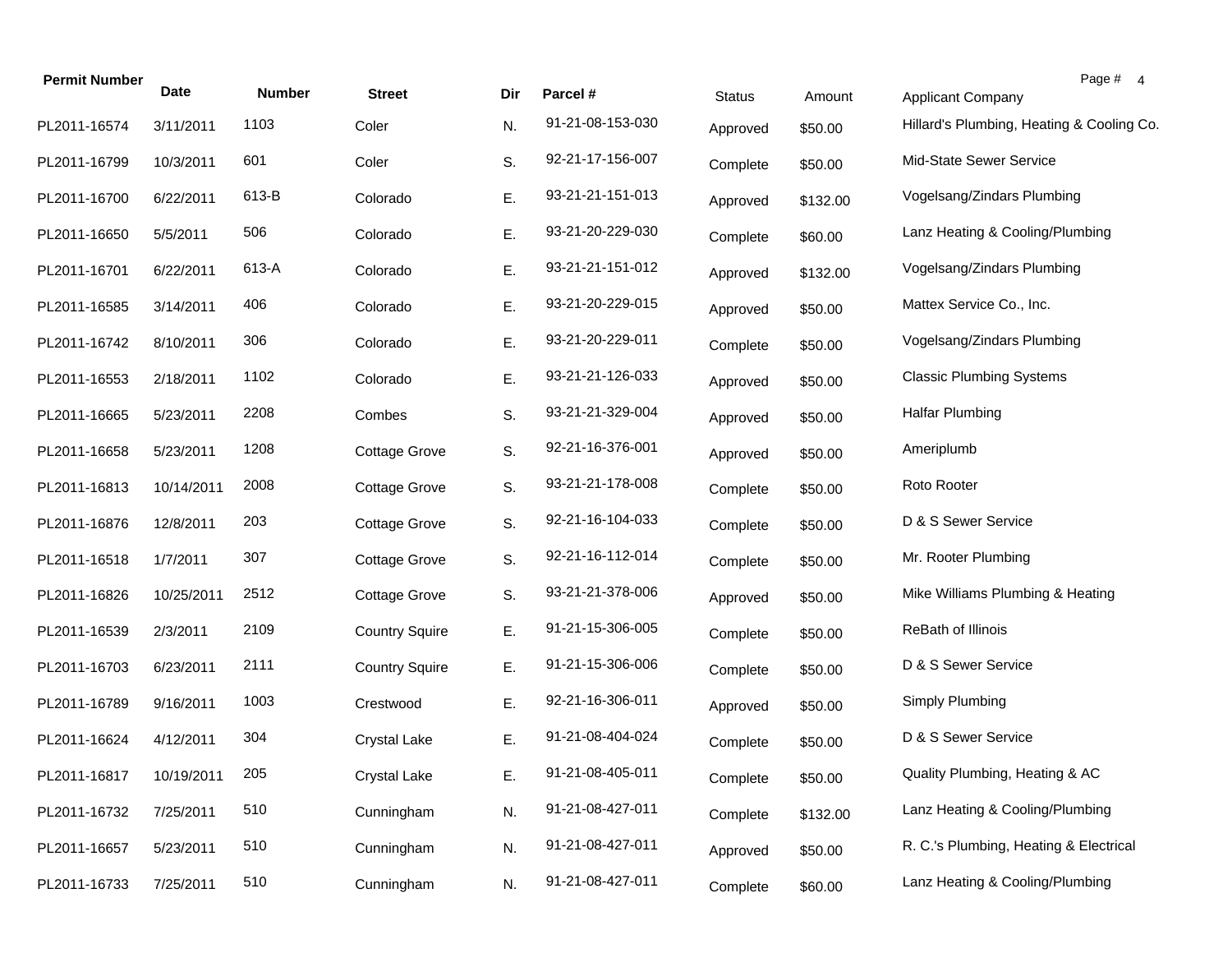| <b>Permit Number</b> | Date       | <b>Number</b> | <b>Street</b>   | Dir | Parcel #         | <b>Status</b> | Amount   | Page # 5<br>Applicant Company             |
|----------------------|------------|---------------|-----------------|-----|------------------|---------------|----------|-------------------------------------------|
| PL2011-16565         | 3/3/2011   | 510           | Cunningham      | N.  | 91-21-08-427-011 | Approved      | \$216.00 | Lanz Heating & Cooling/Plumbing           |
| PL2011-16526         | 1/21/2011  | 510           | Cunningham      | N.  | 91-21-08-427-011 | Approved      | \$108.00 | Lanz Heating & Cooling/Plumbing           |
| PL2011-16600         | 3/25/2011  | 510           | Cunningham      | N.  | 91-21-08-427-011 | Approved      | \$50.00  | R. C.'s Plumbing, Heating & Electrical    |
| PL2011-16704         | 6/23/2011  | 510           | Cunningham      | N.  | 91-21-08-427-011 | Complete      | \$50.00  | R. C.'s Plumbing, Heating & Electrical    |
| PL2011-16856         | 11/16/2011 | 510           | Cunningham      | N.  | 91-21-08-427-011 | Complete      | \$50.00  | Do it Best/Tuscola                        |
| PL2011-16645         | 5/3/2011   | 1007          | Cunningham      | N.  | 91-21-08-278-019 | Complete      | \$50.00  | Mid-State Sewer Service                   |
| PL2011-16727         | 7/15/2011  | 3407          | Deer Ridge      | S.  | 93-21-28-404-008 | Approved      | \$192.00 | Quality Plumbing, Heating & AC            |
| PL2011-16636         | 4/26/2011  | 1006          | Delaware        | Ε.  | 92-21-16-353-020 | Complete      | \$50.00  | D & S Sewer Service                       |
| PL2011-16594         | 3/22/2011  | 1203          | Delaware        | Ε.  | 92-21-16-381-008 | Approved      | \$50.00  | Quality Plumbing, Heating & AC            |
| PL2011-16804         | 10/5/2011  | 901           | <b>Division</b> | N.  | 91-21-08-257-010 | Complete      | \$50.00  | Stephens Excavating & Concrete            |
| PL2011-16591         | 3/17/2011  | 1307          | Division        | N.  | 91-21-08-204-009 | Complete      | \$50.00  | Stephens Excavating & Concrete            |
| PL2011-16792         | 9/20/2011  | 901           | Division        | N.  | 91-21-08-257-010 | Complete      | \$144.00 | Lanz Heating & Cooling/Plumbing           |
| PL2011-16520         | 1/13/2011  | 1009          | Douglas         | S.  | 93-21-17-328-016 | Complete      | \$192.00 | <b>Halfar Plumbing</b>                    |
| PL2011-16697         | 6/22/2011  | 1307          | Eads            | W.  | 91-21-07-255-003 | Complete      | \$50.00  | Willie Docher                             |
| PL2011-16705         | 6/24/2011  | 1407          | Eads            | W.  | 91-21-07-251-004 | Approved      | \$50.00  | Hillard's Plumbing, Heating & Cooling Co. |
| PL2011-16714         | 7/8/2011   | 1106          | Eastern         | Ε.  | 92-21-16-326-013 | Complete      | \$50.00  | <b>Stephens Excavating &amp; Concrete</b> |
| PL2011-16897         | 12/30/2011 | 2005          | Easy            | Ε.  | 92-21-16-429-009 | Approved      | \$50.00  | Mid-State Sewer Service                   |
| PL2011-16672         | 6/3/2011   | 412           | Elm             | W.  | 92-21-17-131-007 | Complete      | \$408.00 | <b>Bodie Cargo</b>                        |
| PL2011-16662         | 5/23/2011  | 711           | Elm             | Е.  | 92-21-16-102-005 | Approved      | \$50.00  | Timothy R. Spence Builders                |
| PL2011-16770         | 9/1/2011   | 2401          | Elm             | Ε.  | 91-21-15-127-001 | Complete      | \$50.00  | D & S Sewer Service                       |
| PL2011-16718         | 7/13/2011  | 613           | Evergreen East  | Ε.  | 93-21-21-105-003 | Complete      | \$50.00  | Simply Plumbing                           |
| PL2011-16706         | 6/28/2011  | 609           | Evergreen East  | Ε.  | 93-21-21-105-001 | Complete      | \$50.00  | <b>Stephens Excavating &amp; Concrete</b> |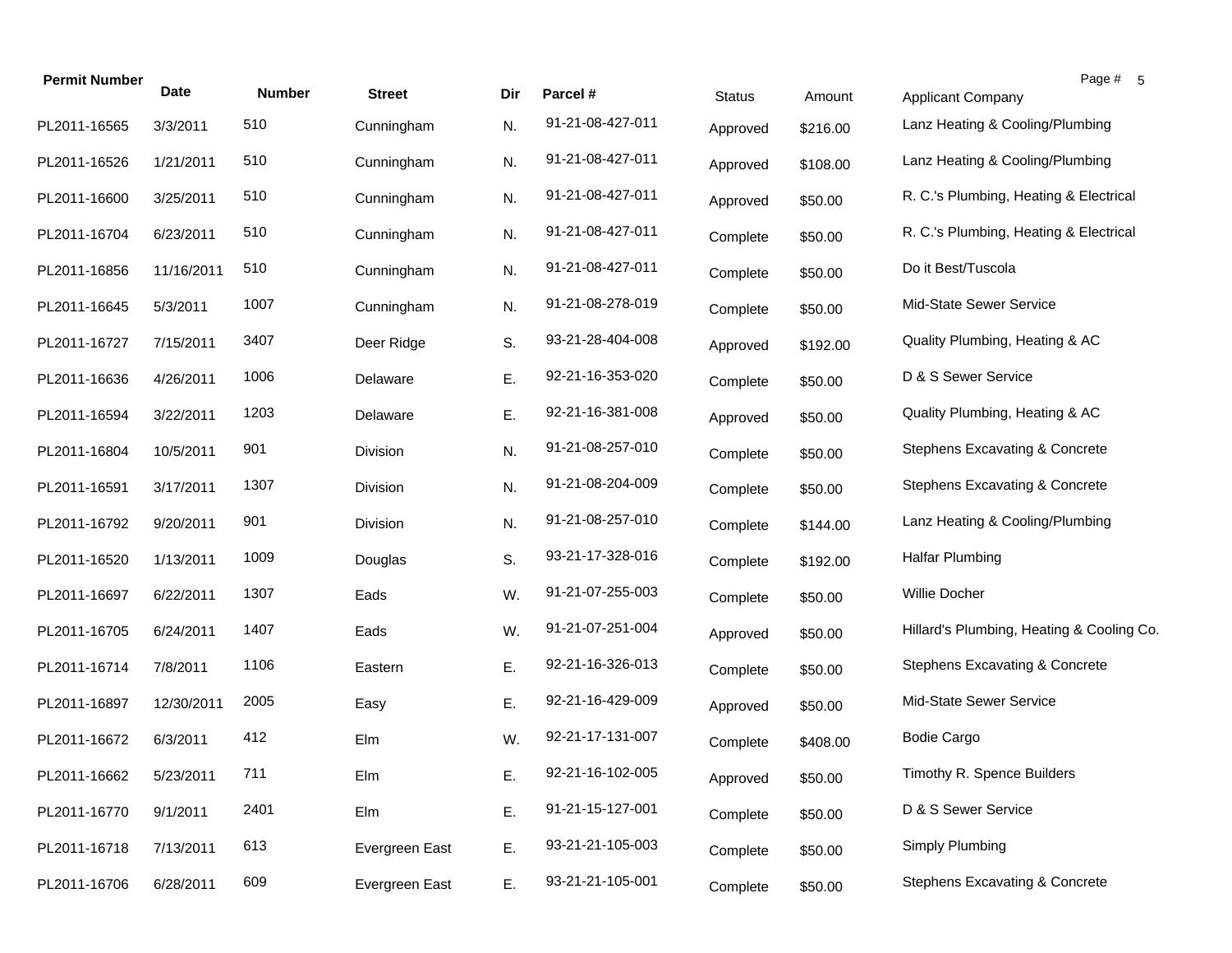| <b>Permit Number</b> | Date       | <b>Number</b> | <b>Street</b> | Dir | Parcel #         | <b>Status</b> | Amount  | Page # 6<br><b>Applicant Company</b>        |  |
|----------------------|------------|---------------|---------------|-----|------------------|---------------|---------|---------------------------------------------|--|
| PL2011-16669         | 5/26/2011  | 1309          | Fairlawn      | Ε.  | 92-21-16-376-015 | Complete      | \$50.00 | Stephens Excavating & Concrete              |  |
| PL2011-16899         | 12/30/2011 | 916           | Fairlawn      | Ε.  | 92-21-16-306-021 | Approved      | \$50.00 | Ameriplumb                                  |  |
| PL2011-16900         | 12/30/2011 | 1606          | Fairlawn      | Ε.  | 92-21-16-455-117 | Approved      | \$50.00 | Ameriplumb                                  |  |
| PL2011-16616         | 4/8/2011   | 916           | Fairlawn      | Ε.  | 92-21-16-306-021 | Complete      | \$50.00 | Stephens Excavating & Concrete              |  |
| PL2011-16711         | 6/29/2011  | 908           | Fairview      | W.  | 91-21-07-282-022 | Approved      | \$50.00 | Simply Plumbing                             |  |
| PL2011-16536         | 1/28/2011  | 2505          | Fieldcrest    | N.  | 91-21-03-130-003 | Complete      | \$50.00 | <b>Halfar Plumbing</b>                      |  |
| PL2011-16753         | 8/17/2011  | 1505-1629     | Florida       | Ε.  | 93-21-21-201-013 | Approved      | \$50.00 | <b>Halfar Plumbing</b>                      |  |
| PL2011-16741         | 8/9/2011   | 806           | Florida       | W.  | 93-21-17-354-007 | Approved      | \$50.00 | Hoveln Heating & Cooling                    |  |
| PL2011-16743         | 8/10/2011  | 1505-1629     | Florida       | Ε.  | 93-21-21-201-013 | Approved      | \$50.00 | Quality Plumbing, Heating & AC              |  |
| PL2011-16744         | 8/10/2011  | 1505-1629     | Florida       | E.  | 93-21-21-201-013 | Approved      | \$50.00 | Quality Plumbing, Heating & AC              |  |
| PL2011-16745         | 8/10/2011  | 1505-1629     | Florida       | Ε.  | 93-21-21-201-013 | Approved      | \$50.00 | Quality Plumbing, Heating & AC              |  |
| PL2011-16752         | 8/17/2011  | 1505-1629     | Florida       | Ε.  | 93-21-21-201-013 | Approved      | \$50.00 | <b>Halfar Plumbing</b>                      |  |
| PL2011-16725         | 7/15/2011  | 806           | Florida       | W.  | 93-21-17-354-007 | Approved      | \$50.00 | Hoveln Heating & Cooling                    |  |
| PL2011-16754         | 8/17/2011  | 1505-1629     | Florida       | Ε.  | 93-21-21-201-013 | Approved      | \$50.00 | <b>Halfar Plumbing</b>                      |  |
| PL2011-16712         | 6/30/2011  | 610           | Florida       | W.  | 93-21-17-358-018 | Approved      | \$50.00 | <b>Halfar Plumbing</b>                      |  |
| PL2011-16807         | 10/6/2011  | 1505-1629     | Florida       | Ε.  | 93-21-21-201-013 | Approved      | \$50.00 | Mike Williams Plumbing & Heating            |  |
| PL2011-16796         | 9/29/2011  | 812           | Florida       | W.  | 93-21-17-354-005 | Complete      | \$50.00 | A & R Services/Mechanical Contractors, Inc. |  |
| PL2011-16708         | 6/29/2011  | 910           | Florida       | Е.  | 92-21-16-354-014 | Complete      | \$50.00 | Roto Rooter                                 |  |
| PL2011-16567         | 3/3/2011   | 1810          | Galena        | Ε.  | 93-21-28-228-020 | Complete      | \$50.00 | Roto Rooter                                 |  |
| PL2011-16760         | 8/23/2011  | 1102          | Garfield      | S.  | 93-21-17-330-007 | Complete      | \$50.00 | Hillard's Plumbing, Heating & Cooling Co.   |  |
| PL2011-16569         | 3/7/2011   | 1012          | Geraldine     | N.  | 91-21-08-278-007 | Complete      | \$50.00 | A & R Services/Mechanical Contractors, Inc. |  |
| PL2011-16783         | 9/9/2011   | 313           | Glenn         |     | 30-21-15-129-027 | Approved      | \$50.00 | Stephens Excavating & Concrete              |  |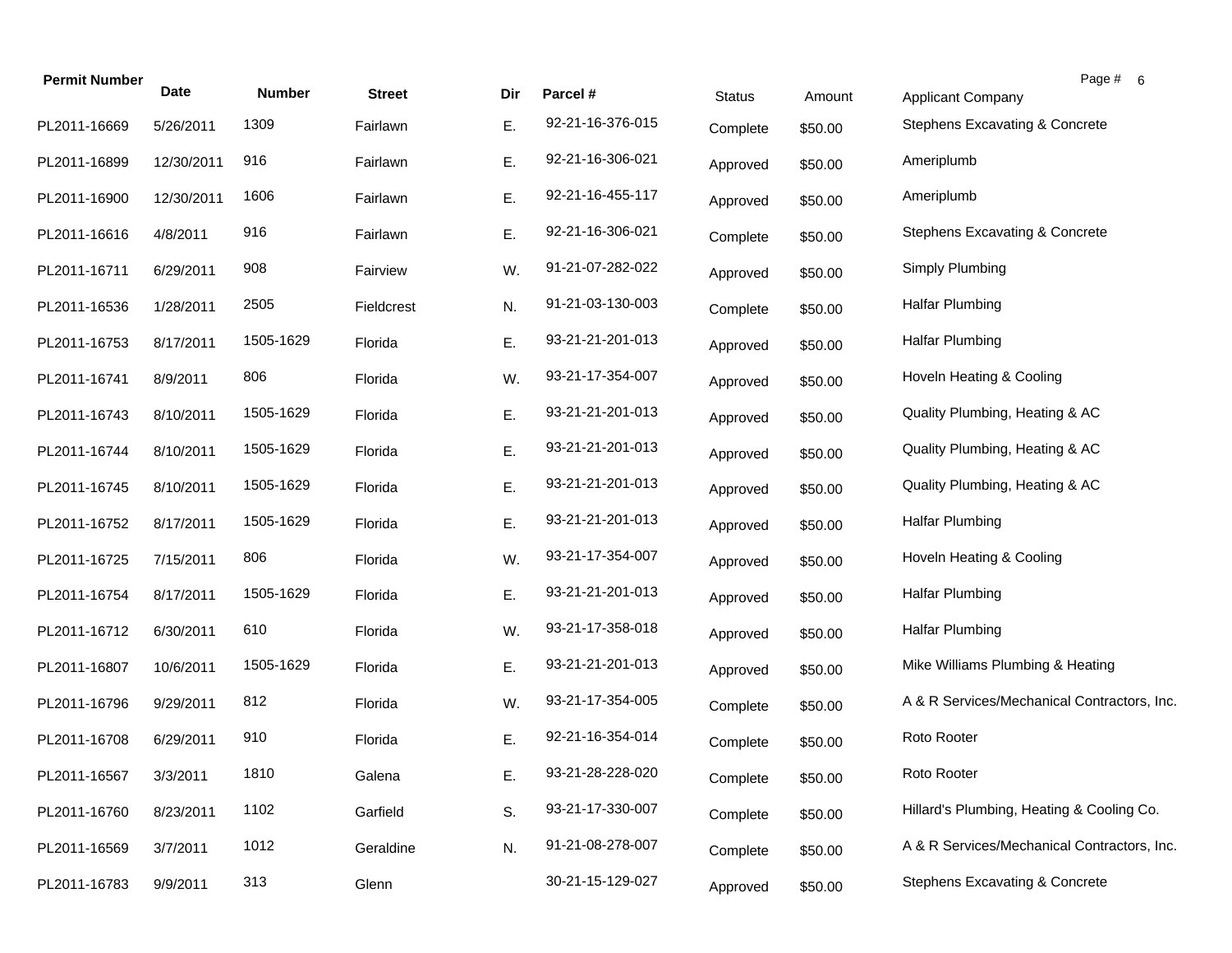| <b>Permit Number</b> | Date       | <b>Number</b> | <b>Street</b> | Dir | Parcel #         | <b>Status</b> | Amount   | Page #<br><b>Applicant Company</b> |
|----------------------|------------|---------------|---------------|-----|------------------|---------------|----------|------------------------------------|
| PL2011-16892         | 12/22/2011 | 110           | Glover        | S.  | 92-21-16-128-005 | Complete      | \$50.00  | Mr. Rooter Plumbing                |
| PL2011-16577         | 3/11/2011  | 209           | Glover        | S.  | 92-21-16-127-027 | Approved      | \$50.00  | <b>Timothy Spence Builders</b>     |
| PL2011-16728         | 7/15/2011  | 1605          | Golfview      | N.  | 91-21-05-476-019 | Complete      | \$192.00 | Lanz Heating & Cooling/Plumbing    |
| PL2011-16875         | 12/8/2011  | 1009          | Goodwin       | N.  | 91-21-07-260-006 | Complete      | \$50.00  | Quality Plumbing, Heating & AC     |
| PL2011-16773         | 9/7/2011   | 407           | Green         | W.  | 92-21-17-133-002 | Approved      | \$50.00  | <b>Halfar Plumbing</b>             |
| PL2011-16649         | 5/5/2011   | 611           | Green         | W.  | 92-21-17-112-001 | Approved      | \$50.00  | Lanz Heating & Cooling/Plumbing    |
| PL2011-16794         | 9/27/2011  | 303           | Green         | W.  | 92-21-17-137-005 | Approved      | \$60.00  | Lanz Heating & Cooling/Plumbing    |
| PL2011-16805         | 10/5/2011  | 1109          | Gregory       | N.  | 91-21-07-277-015 | Complete      | \$50.00  | <b>Tarter Construction</b>         |
| PL2011-16842         | 11/4/2011  | 1109          | Gregory       | N.  | 91-21-07-277-015 | Complete      | \$168.00 | SOS Plumbing                       |
| PL2011-16557         | 2/25/2011  | 902           | Gregory       | N.  | 91-21-07-282-015 | Complete      | \$50.00  | The Plumbing Co.                   |
| PL2011-16637         | 4/26/2011  | 907           | Gregory       | N.  | 91-21-07-281-015 | Complete      | \$50.00  | Stephens Excavating & Concrete     |
| PL2011-16785         | 9/12/2011  | 510           | Griggs        | W.  | 91-21-08-377-006 | Complete      | \$50.00  | Stephens Excavating & Concrete     |
| PL2011-16595         | 3/22/2011  | 1606          | Grove         | S.  | 93-21-17-481-019 | Approved      | \$50.00  | Quality Plumbing, Heating & AC     |
| PL2011-16654         | 5/16/2011  | 707           | Grove         | S.  | 92-21-17-286-015 | Approved      | \$50.00  | Quality Plumbing, Heating & AC     |
| PL2011-16609         | 3/30/2011  | 201           | Grove         | S.  | 92-21-17-235-007 | Complete      | \$50.00  | Stephens Excavating & Concrete     |
| PL2011-16740         | 8/5/2011   | 401           | Grove         | S.  | 92-21-17-244-003 | Complete      | \$50.00  | Stephens Excavating & Concrete     |
| PL2011-16841         | 11/4/2011  | 1911          | Harding       | S.  | 93-21-20-276-018 | Approved      | \$50.00  | Timothy R. Spence Builders         |
| PL2011-16879         | 12/9/2011  | 1913          | Harding       | S.  | 93-21-20-276-019 | Complete      | \$50.00  | Ameriplumb                         |
| PL2011-16513         | 1/3/2011   | 1920          | Harding       | S.  | 93-21-20-279-005 | Complete      | \$50.00  | Mr. Rooter Plumbing                |
| PL2011-16666         | 5/23/2011  | 106 & 108     | Hartle        | S.  | 92-21-16-129-023 | Complete      | \$84.00  | The Plumbing Co.                   |
| PL2011-16847         | 11/7/2011  | 907           | Harvey        | N.  | 91-21-07-280-011 | Approved      | \$50.00  | Quality Plumbing, Heating & AC     |
| PL2011-16590         | 3/17/2011  | 809           | High          | Ε.  | 92-21-16-110-003 | Complete      | \$50.00  | Thomasboro Plumbing                |

 $\overline{7}$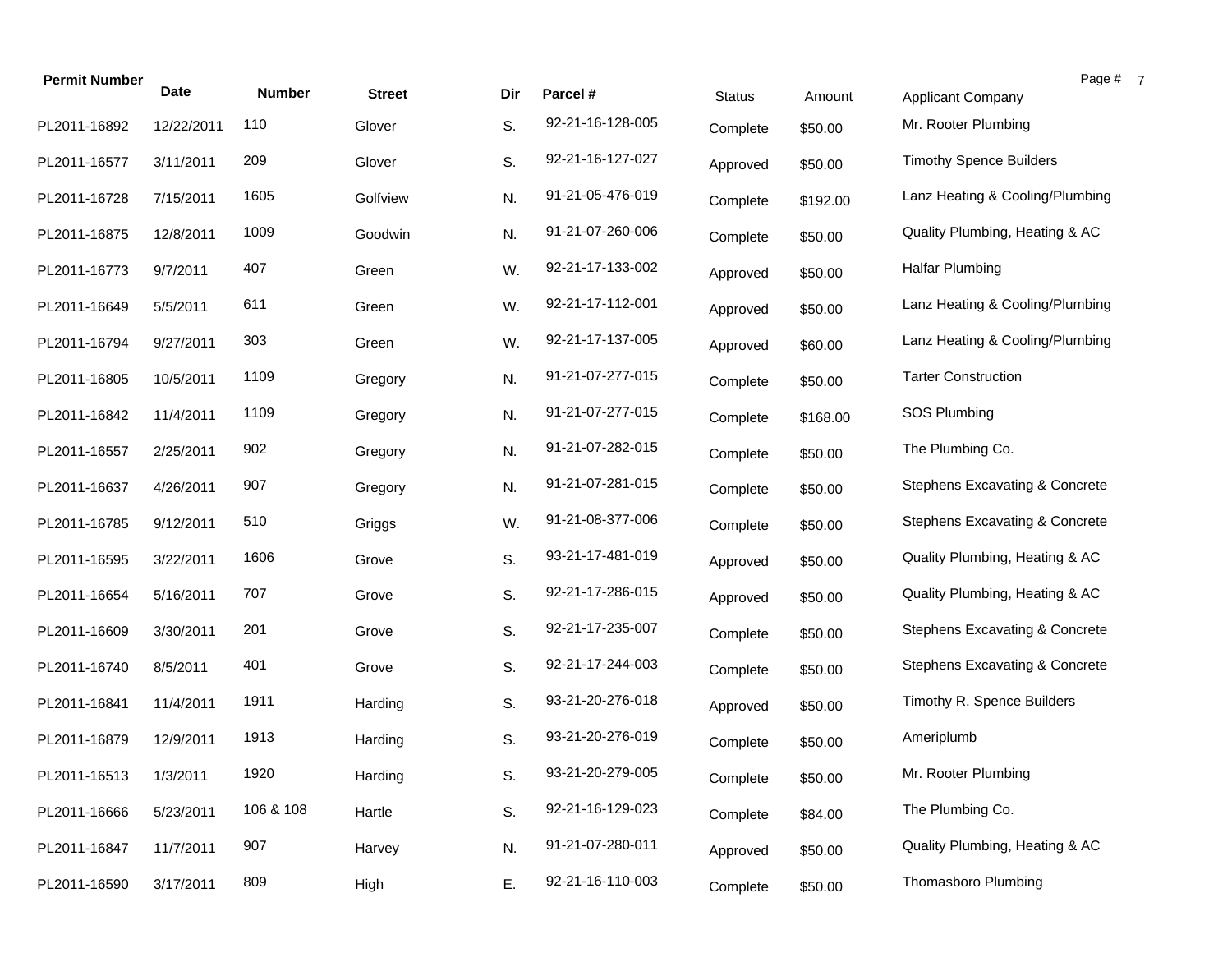| <b>Permit Number</b> | <b>Date</b> | <b>Number</b> | <b>Street</b>     | Dir | Parcel #         | <b>Status</b> | Amount   | Page #<br><b>Applicant Company</b>   |
|----------------------|-------------|---------------|-------------------|-----|------------------|---------------|----------|--------------------------------------|
| PL2011-16517         | 1/7/2011    | 604           | High              | Ε.  | 92-21-17-241-007 | Complete      | \$50.00  | <b>Binder Plumbing &amp; Heating</b> |
| PL2011-16521         | 1/13/2011   | 2709          | High              | Ε.  | 30-21-15-256-010 | Approved      | \$50.00  | Mike Williams Plumbing & Heating     |
| PL2011-16690         | 6/15/2011   | 510           | High              | W.  | 92-21-17-128-010 | Approved      | \$50.00  | Quality Plumbing, Heating & AC       |
| PL2011-16538         | 1/31/2011   | 100           | <b>High Cross</b> | S.  | 91-21-14-101-001 | Complete      | \$360.00 | Wente Plumbing & Heating             |
| PL2011-16889         | 12/20/2011  | 1006          | Hill              | W.  | 91-21-07-428-012 | Approved      | \$50.00  | Quality Plumbing, Heating & AC       |
| PL2011-16833         | 10/28/2011  | 808           | Hill              | W.  | 91-21-08-301-017 | Complete      | \$50.00  | Lanz Heating & Cooling/Plumbing      |
| PL2011-16818         | 10/20/2011  | 1603          | Hillcrest         | S.  | 93-21-17-478-016 | Complete      | \$50.00  | Darby's Plumbing, Inc.               |
| PL2011-16630         | 4/19/2011   | 1711          | Horizon           | Ε.  | 93-21-28-408-012 | Complete      | \$.00    | Lanz Heating & Cooling/Plumbing      |
| PL2011-16612         | 4/4/2011    | 1711          | Horizon           | Ε.  | 93-21-28-408-012 | Complete      | \$.00    | <b>HBAECI</b> Green Build LLC        |
| PL2011-16898         | 12/30/2011  | 1603          | Horizon           | Ε.  | 93-21-28-408-002 | Approved      | \$180.00 | Quality Plumbing, Heating & AC       |
| PL2011-16764         | 8/26/2011   | 1557          | Hunter            | Ε.  | 92-21-16-403-001 | Complete      | \$84.00  | <b>VIP Plumbing Service</b>          |
| PL2011-16578         | 3/14/2011   | 1557          | Hunter            | Ε.  | 92-21-16-403-001 | Complete      | \$72.00  | <b>VIP Plumbing Service</b>          |
| PL2011-16765         | 8/26/2011   | 1557          | Hunter            | Ε.  | 92-21-16-403-001 | Complete      | \$84.00  | <b>VIP Plumbing Service</b>          |
| PL2011-16580         | 3/14/2011   | 1557          | Hunter            | Ε.  | 92-21-16-403-001 | Complete      | \$72.00  | <b>VIP Plumbing Service</b>          |
| PL2011-16581         | 3/14/2011   | 1557          | Hunter            | Ε.  | 92-21-16-403-001 | Complete      | \$72.00  | <b>VIP Plumbing Service</b>          |
| PL2011-16766         | 8/26/2011   | 1557          | Hunter            | Ε.  | 92-21-16-403-001 | Complete      | \$84.00  | <b>VIP Plumbing Service</b>          |
| PL2011-16767         | 8/26/2011   | 1557          | Hunter            | Ε.  | 92-21-16-403-001 | Complete      | \$84.00  | <b>VIP Plumbing Service</b>          |
| PL2011-16579         | 3/14/2011   | 1557          | Hunter            | Ε.  | 92-21-16-403-001 | Complete      | \$72.00  | <b>VIP Plumbing Service</b>          |
| PL2011-16880         | 12/12/2011  | 1557          | Hunter            | Ε.  | 92-21-16-403-001 | Complete      | \$72.00  | <b>VIP Plumbing Service</b>          |
| PL2011-16882         | 12/13/2011  | 1557          | Hunter            | Ε.  | 92-21-16-403-001 | Complete      | \$72.00  | <b>VIP Plumbing Service</b>          |
| PL2011-16675         | 6/4/2011    | 1557          | Hunter            | Ε.  | 92-21-16-403-001 | Complete      | \$72.00  | <b>VIP Plumbing Service</b>          |
| PL2011-16677         | 6/4/2011    | 1557          | Hunter            | Ε.  | 92-21-16-403-001 | Complete      | \$72.00  | <b>VIP Plumbing Service</b>          |

 $\boldsymbol{8}$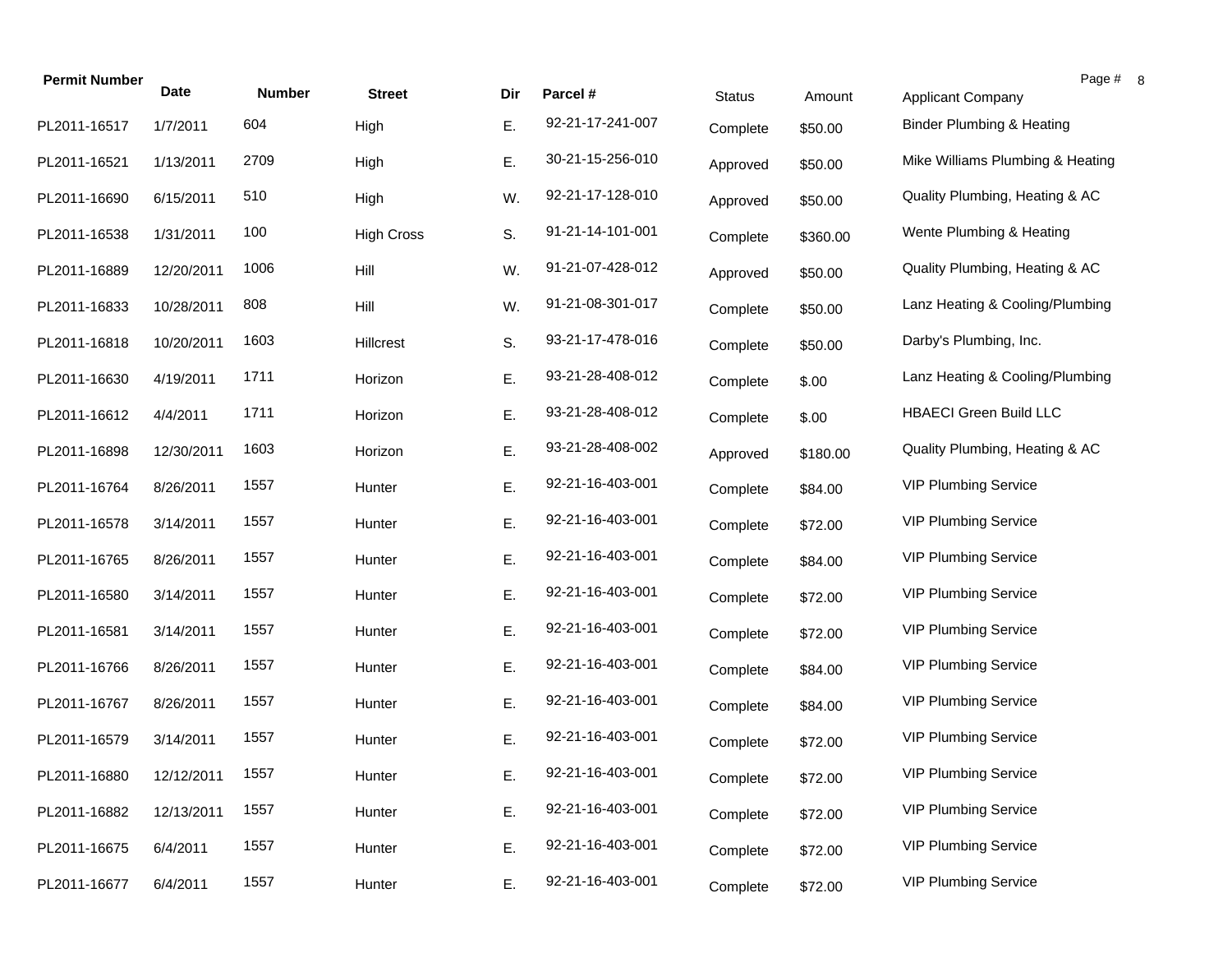| <b>Permit Number</b> | <b>Date</b> | <b>Number</b> | <b>Street</b> | Dir | Parcel #         | <b>Status</b> | Amount   | Page #<br><b>Applicant Company</b> |
|----------------------|-------------|---------------|---------------|-----|------------------|---------------|----------|------------------------------------|
| PL2011-16678         | 6/4/2011    | 1557          | Hunter        | Ε.  | 92-21-16-403-001 | Complete      | \$72.00  | <b>VIP Plumbing Service</b>        |
| PL2011-16679         | 6/4/2011    | 1557          | Hunter        | Ε.  | 92-21-16-403-001 | Complete      | \$72.00  | <b>VIP Plumbing Service</b>        |
| PL2011-16680         | 6/4/2011    | 1557          | Hunter        | Ε.  | 92-21-16-403-001 | Complete      | \$72.00  | <b>VIP Plumbing Service</b>        |
| PL2011-16676         | 6/4/2011    | 1557          | Hunter        | Ε.  | 92-21-16-403-001 | Complete      | \$72.00  | <b>VIP Plumbing Service</b>        |
| PL2011-16881         | 12/13/2011  | 1557          | Hunter        | Ε.  | 92-21-16-403-001 | Complete      | \$72.00  | <b>VIP Plumbing Service</b>        |
| PL2011-16693         | 6/20/2011   | 2612          | Illinois      | Ε.  | 30-21-15-256-020 | Complete      | \$50.00  | Stephens Excavating & Concrete     |
| PL2011-16643         | 5/3/2011    | 606           | Illinois      | W.  | 92-21-17-113-011 | Approved      | \$84.00  | <b>Bill Miller Plumbing</b>        |
| PL2011-16751         | 8/17/2011   | 601           | Illinois      | W.  | 92-21-17-159-006 | Complete      | \$50.00  | William Black                      |
| PL2011-16571         | 3/8/2011    | 605           | Illinois      | W.  | 92-21-17-159-004 | Complete      | \$50.00  | Harold Colbert Company II          |
| PL2011-16769         | 9/1/2011    | 2710          | Illinois      | Ε.  | 30-21-15-256-025 | Complete      | \$50.00  | D & S Sewer Service                |
| PL2011-16812         | 10/12/2011  | 508           | Indiana       | W.  | 93-21-17-328-010 | Complete      | \$50.00  | Lanz Heating & Cooling/Plumbing    |
| PL2011-16814         | 10/18/2011  | 604           | Indiana       | W.  | 93-21-17-307-025 | Approved      | \$50.00  | <b>Halfar Plumbing</b>             |
| PL2011-16684         | 6/7/2011    | 205           | Indiana       | W.  | 93-21-17-332-008 | Approved      | \$50.00  | <b>Halfar Plumbing</b>             |
| PL2011-16850         | 11/8/2011   | 306           | lowa          | W.  | 93-21-17-327-015 | Approved      | \$50.00  | Quality Plumbing, Heating & AC     |
| PL2011-16854         | 11/16/2011  | 205           | lowa          | W.  | 93-21-17-330-003 | Approved      | \$120.00 | Hoveln Heating & Cooling           |
| PL2011-16646         | 5/4/2011    | 510           | lowa          | W.  | 93-21-17-326-015 | Approved      | \$50.00  | Ameriplumb                         |
| PL2011-16797         | 9/29/2011   | 601           | lowa          | W.  | 93-21-17-306-024 | Complete      | \$50.00  | Roto Rooter                        |
| PL2011-16795         | 9/27/2011   | 1611          | Ivanhoe       | Ε.  | 92-21-16-454-020 | Complete      | \$50.00  | Willie Docher                      |
| PL2011-16771         | 9/1/2011    | 306           | Johnson       | S.  | 92-21-16-112-003 | Complete      | \$50.00  | Lanz Heating & Cooling/Plumbing    |
| PL2011-16586         | 3/14/2011   | 302           | Johnson       | S.  | 92-21-16-112-001 | Complete      | \$50.00  | Able Sewerage Company              |
| PL2011-16726         | 7/15/2011   | 306           | Johnson       | S.  | 92-21-16-112-003 | Complete      | \$50.00  | Stephens Excavating & Concrete     |
| PL2011-16717         | 7/13/2011   | 802           | Kerr          | Ε.  | 91-21-09-103-008 | Approved      | \$50.00  | Quality Plumbing, Heating & AC     |

 $9 \,$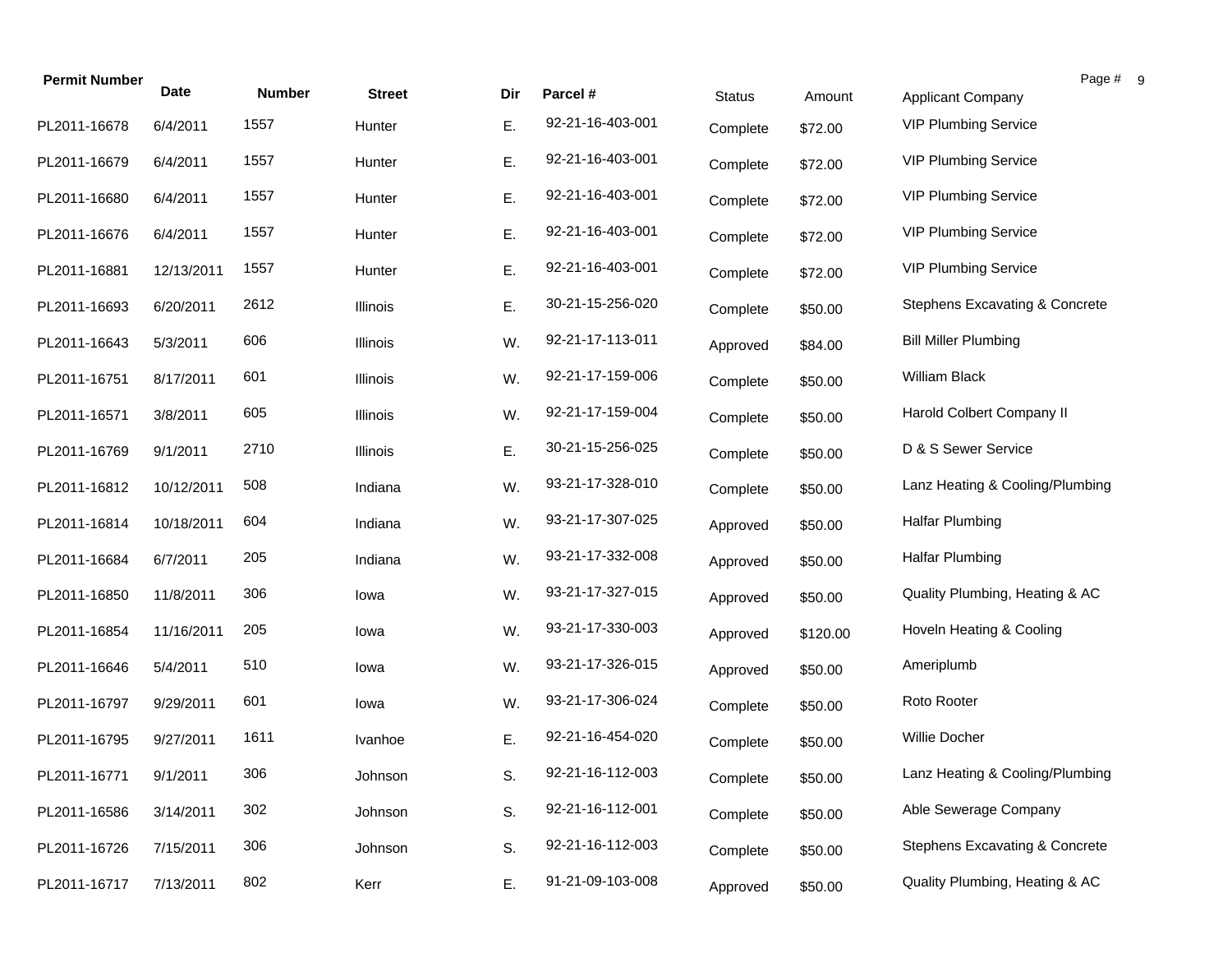| <b>Permit Number</b> | <b>Date</b> | <b>Number</b> | <b>Street</b> | Dir | Parcel #         | <b>Status</b> | Amount   | <b>Applicant Company</b>                    | Page # 10 |
|----------------------|-------------|---------------|---------------|-----|------------------|---------------|----------|---------------------------------------------|-----------|
| PL2011-16883         | 12/13/2011  | 308           | Kerr          | Е.  | 91-21-08-277-017 | Complete      | \$50.00  | Troy Drennan                                |           |
| PL2011-16615         | 4/5/2011    | 1011          | Kerr          | Ε.  | 91-21-09-152-003 | Approved      | \$.00    | Clark Plumbing & Heating, Inc.              |           |
| PL2011-16639         | 4/27/2011   | 1011          | Kerr          | E.  | 91-21-09-152-003 | Complete      | \$.00    | <b>Imperial Concrete</b>                    |           |
| PL2011-16575         | 3/11/2011   | 810           | Killarney     | W.  | 91-21-05-302-001 | Approved      | \$132.00 | Lanz Heating & Cooling/Plumbing             |           |
| PL2011-16534         | 1/27/2011   | 1006          | Kinch         | S.  | 91-21-15-303-003 | Complete      | \$50.00  | Roto Rooter                                 |           |
| PL2011-16840         | 11/4/2011   | 1705          | Kingston      | Ε.  | 92-21-16-460-003 | Complete      | \$50.00  | D & S Sewer Service                         |           |
| PL2011-16793         | 9/23/2011   | 1608          | Kingston      | Е.  | 92-21-16-457-017 | Complete      | \$50.00  | Mr. Rooter Plumbing                         |           |
| PL2011-16824         | 10/24/2011  | 2110          | Lantern Hill  | Ε.  | 91-21-15-303-015 | Complete      | \$50.00  | D & S Sewer Service                         |           |
| PL2011-16780         | 9/9/2011    | 2110          | Lantern Hill  | Ε.  | 91-21-15-303-015 | Complete      | \$50.00  | Clark Plumbing & Heating, Inc.              |           |
| PL2011-16851         | 11/8/2011   | 2202          | Lantern Hill  | Ε.  | 91-21-15-303-017 | Complete      | \$50.00  | Mid-State Sewer Service                     |           |
| PL2011-16777         | 9/9/2011    | 903           | Lierman       | S.  | 92-21-16-401-014 | Complete      | \$50.00  | Ronnie Nichols                              |           |
| PL2011-16778         | 9/9/2011    | 903           | Lierman       | S.  | 92-21-16-401-014 | Approved      | \$50.00  | Ronnie Nichols                              |           |
| PL2011-16872         | 12/8/2011   | 1500          | Lincoln       | N.  | 91-21-08-101-027 | Approved      | \$276.00 | A & R Services/Mechanical Contractors, Inc. |           |
| PL2011-16772         | 9/1/2011    | 1204          | Lincoln       | S.  | 93-21-17-304-001 | Complete      | \$50.00  | <b>Classic Plumbing</b>                     |           |
| PL2011-16800         | 10/3/2011   | 506           | Lincoln       | S.  | 92-21-17-151-004 | Approved      | \$72.00  | Lanz Heating & Cooling/Plumbing             |           |
| PL2011-16720         | 7/15/2011   | 2011          | Lincoln       | N.  | 91-21-06-426-017 | Complete      | \$50.00  | <b>Burdick Plumbing &amp; Heating</b>       |           |
| PL2011-16542         | 2/9/2011    | 3201          | Lincoln       | N.  | 91-15-31-400-033 | Complete      | \$50.00  | <b>Bodie Cargo</b>                          |           |
| PL2011-16687         | 6/15/2011   | 805           | Lincoln       | N.  | 91-21-07-428-023 | Complete      | \$72.00  | Vogelsang/Zindars Plumbing                  |           |
| PL2011-16587         | 3/14/2011   | 1403          | Lincolnwood   | S.  | 92-21-16-477-010 | Approved      | \$50.00  | Quality Plumbing, Heating & AC              |           |
| PL2011-16691         | 6/15/2011   | 1505          | Lincolnwood   | S.  | 92-21-16-477-016 | Approved      | \$50.00  | Quality Plumbing, Heating & AC              |           |
| PL2011-16588         | 3/15/2011   | 307           | Locust        | W.  | 91-21-08-384-005 | Approved      | \$50.00  | Quality Plumbing, Heating & AC              |           |
| PL2011-16566         | 3/3/2011    | 1909          | Lucas         | S.  | 93-21-21-279-005 | Complete      | \$50.00  | <b>MJE Construction</b>                     |           |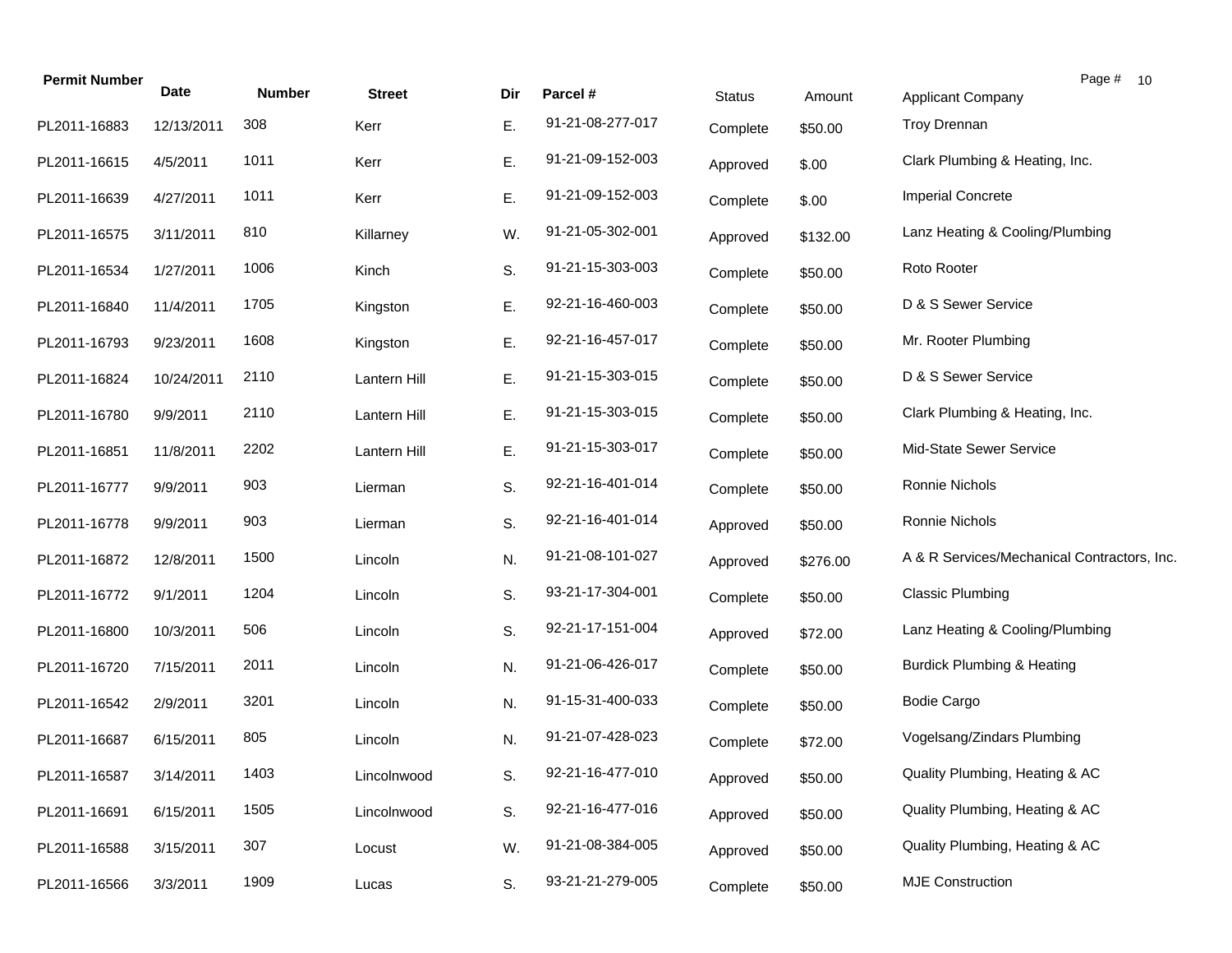| <b>Permit Number</b> | Date       | <b>Number</b>           | <b>Street</b> | Dir | Parcel #         | <b>Status</b> | Amount   | <b>Applicant Company</b>         | Page # 11 |
|----------------------|------------|-------------------------|---------------|-----|------------------|---------------|----------|----------------------------------|-----------|
| PL2011-16573         | 3/11/2011  | 1909                    | Lucas         | S.  | 93-21-21-279-005 |               |          | Rich Plumbing, Inc.              |           |
|                      |            |                         |               |     |                  | Complete      | \$276.00 |                                  |           |
| PL2011-16671         | 6/3/2011   | 2210                    | Lynn          | S.  | 93-21-21-307-005 | Complete      | \$50.00  | M & S Repair & Excavation        |           |
| PL2011-16547         | 2/11/2011  | 205                     | Lynn          | S.  | 92-21-16-103-021 | Complete      | \$50.00  | David Reid                       |           |
| PL2011-16610         | 4/1/2011   | 805                     | Lynn          | S.  | 92-21-16-162-020 | Approved      | \$50.00  | Mr. Rooter Plumbing              |           |
| PL2011-16896         | 12/29/2011 | 511                     | Main          | W.  | 91-21-08-363-004 | Approved      | \$50.00  | Mike Williams Plumbing & Heating |           |
| PL2011-16621         | 4/12/2011  | 1103                    | Main          | Ε.  | 92-21-16-126-004 | Complete      | \$50.00  | Clark Plumbing & Heating, Inc.   |           |
| PL2011-16757         | 8/18/2011  | 1209 & 1209 1/2 Main    |               | Ε.  | 92-21-16-127-006 | Complete      | \$60.00  | <b>Bodie Cargo</b>               |           |
| PL2011-16827         | 10/25/2011 | 1401                    | Main          | Ε.  | 92-21-16-129-024 | Complete      | \$50.00  | Stephens Excavating & Concrete   |           |
| PL2011-16788         | 9/13/2011  | 907                     | Main          | Ε.  | 92-21-16-104-004 | Approved      | \$50.00  | Mid-State Sewer Service          |           |
| PL2011-16533         | 1/27/2011  | 136                     | Main          | W.  | 92-21-17-202-002 | Complete      | \$50.00  | Roto Rooter                      |           |
| PL2011-16648         | 5/5/2011   | 506                     | Main          | W.  | 91-21-08-378-003 | Complete      | \$50.00  | D & S Sewer Service              |           |
| PL2011-16848         | 11/8/2011  | 713                     | Maple         | S.  | 92-21-17-285-018 | Complete      | \$50.00  | Whalen Plumbing & Heating        |           |
| PL2011-16515         | 1/6/2011   | 402                     | Maple         | N.  | 91-21-08-480-017 | Complete      | \$50.00  | B.J. Trucking & Excavating, Inc. |           |
| PL2011-16871         | 12/7/2011  | 1705                    | Marc Trail    | Ε.  | 93-21-28-405-009 | Approved      | \$50.00  | Mike Williams Plumbing & Heating |           |
| PL2011-16890         | 12/20/2011 | 206                     | McCullough    | N.  | 91-21-08-380-005 | Approved      | \$50.00  | Timothy R. Spence Builders       |           |
| PL2011-16802         | 10/3/2011  | 304                     | McHenry       | Ε.  | 93-21-20-432-018 | Complete      | \$50.00  | Brasker's Plumbing/HVAC          |           |
| PL2011-16661         | 5/23/2011  | 1003 & 1003 1/2 McHenry |               | Ε.  | 93-21-21-376-006 | Approved      | \$50.00  | Lanz Heating & Cooling/Plumbing  |           |
| PL2011-16664         | 5/23/2011  | 112                     | McHenry       | Ε.  | 93-21-20-407-019 | Approved      | \$50.00  | Simply Plumbing                  |           |
| PL2011-16617         | 4/8/2011   | 1201                    | McHenry       | E.  | 93-21-21-377-001 | Approved      | \$50.00  | Quality Plumbing, Heating & AC   |           |
| PL2011-16558         | 2/25/2011  | 505                     | McHenry       | Ε.  | 93-21-20-476-009 | Approved      | \$50.00  | Quality Plumbing, Heating & AC   |           |
| PL2011-16596         | 3/22/2011  | 1106                    | McHenry       | Ε.  | 93-21-21-329-008 | Complete      | \$50.00  | <b>Purcell's Service Company</b> |           |
| PL2011-16791         | 9/16/2011  | 103                     | Meadow        | W.  | 93-21-20-202-003 | Approved      | \$180.00 | Lanz Heating & Cooling/Plumbing  |           |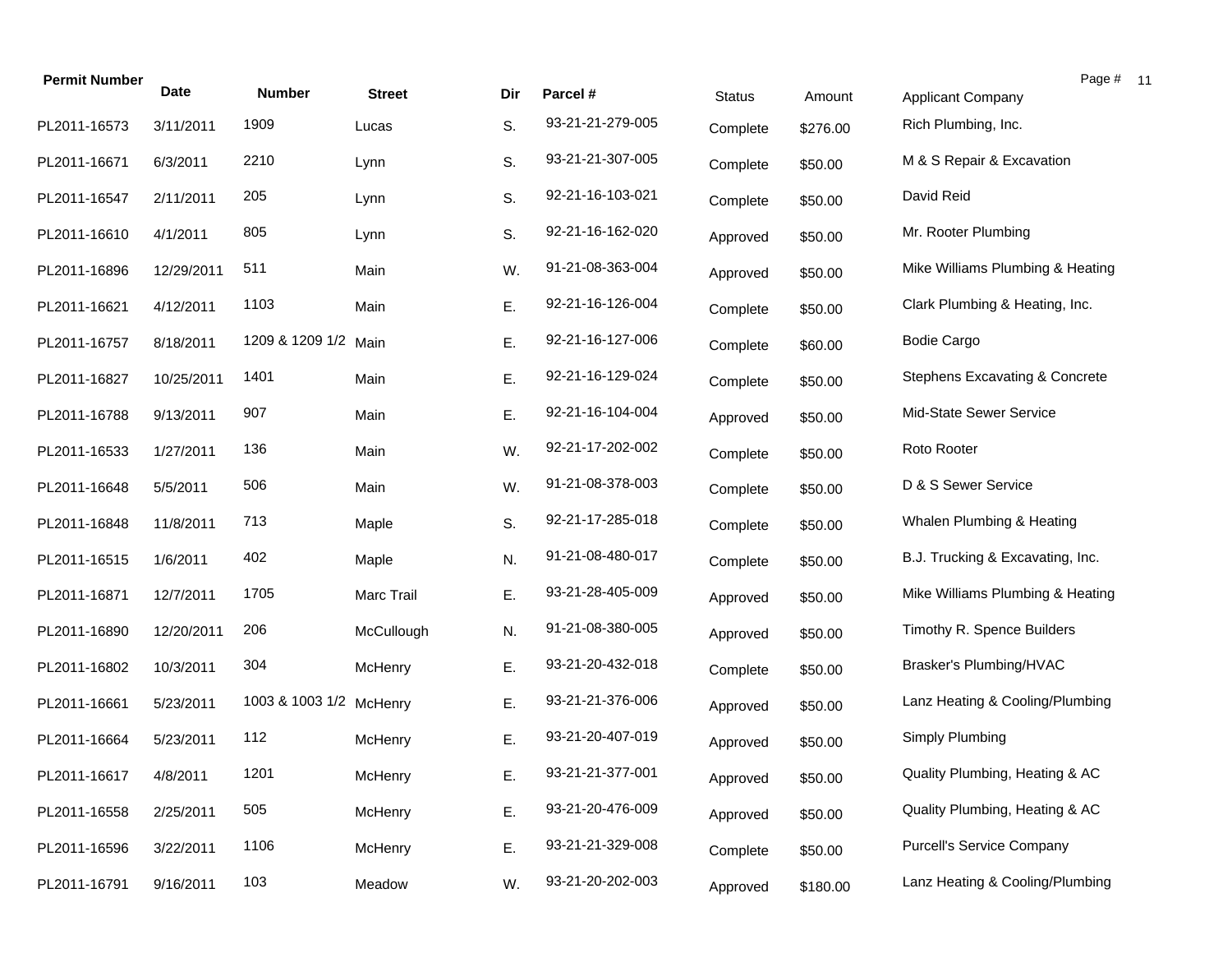| <b>Permit Number</b> | Date       | <b>Number</b> | <b>Street</b> | Dir | Parcel #         | <b>Status</b> | Amount   | Page # 12<br>Applicant Company              |
|----------------------|------------|---------------|---------------|-----|------------------|---------------|----------|---------------------------------------------|
| PL2011-16858         | 11/18/2011 | 101           | Meadow        | W.  | 93-21-20-202-004 | Approved      | \$50.00  | Stephens Excavating & Concrete              |
| PL2011-16611         | 4/1/2011   | 3412          | Memory        | S.  | 93-21-28-427-013 | Complete      | \$50.00  | James R. Evans                              |
| PL2011-16631         | 4/19/2011  | 3412          | Memory        | S.  | 93-21-28-427-013 | Complete      | \$264.00 | Harold Colbert Company II                   |
| PL2011-16737         | 8/4/2011   | 2007          | Michigan      | Ε.  | 92-21-16-476-009 | Approved      | \$50.00  | Hillard's Plumbing, Heating & Cooling Co.   |
| PL2011-16819         | 10/20/2011 | 612           | Michigan      | W.  | 93-21-17-308-025 | Complete      | \$50.00  | Quality Plumbing, Heating & AC              |
| PL2011-16877         | 12/9/2011  | 309           | Michigan      | W.  | 93-21-17-380-001 | Complete      | \$50.00  | Urbana Plumbing & Heating, Inc.             |
| PL2011-16572         | 3/8/2011   | 306-410       | Michigan      | Ε.  | 93-21-17-430-015 | Complete      | \$50.00  | Lanz Heating & Cooling/Plumbing             |
| PL2011-16709         | 6/29/2011  | 709           | Michigan      | W.  | 93-21-17-355-002 | Complete      | \$144.00 | Quality Plumbing, Heating & AC              |
| PL2011-16689         | 6/15/2011  | 310           | Michigan      | W.  | 93-21-17-332-010 | Approved      | \$50.00  | Lanz Heating & Cooling/Plumbing             |
| PL2011-16866         | 12/1/2011  | 706           | Michigan      | Ε.  | 92-21-16-307-024 | Complete      | \$50.00  | Lanz Heating & Cooling/Plumbing             |
| PL2011-16885         | 12/15/2011 | 804           | Michigan      | Ε.  | 92-21-16-307-031 | Complete      | \$50.00  | Mike Williams Plumbing & Heating            |
| PL2011-16853         | 11/16/2011 | 901           | Michigan      | Ε.  | 92-21-16-351-014 | Complete      | \$50.00  | Lanz Heating & Cooling/Plumbing             |
| PL2011-16893         | 12/22/2011 | 1707          | Michigan      | Ε.  | 92-21-16-477-009 | Approved      | \$50.00  | Timothy R. Spence Builders                  |
| PL2011-16525         | 1/21/2011  | 1316          | Montgomery    | S.  | 91-21-15-390-004 | Complete      | \$50.00  | Lanz Heating & Cooling/Plumbing             |
| PL2011-16719         | 7/15/2011  | 1203          | Montgomery    | S.  | 91-21-15-387-058 | Complete      | \$50.00  | M & S Repair & Excavation                   |
| PL2011-16838         | 11/2/2011  | 506           | Mumford       | Ε.  | 93-21-20-428-002 | Approved      | \$50.00  | Quality Plumbing, Heating & AC              |
| PL2011-16811         | 10/11/2011 | 406           | Mumford       | Ε.  | 93-21-20-279-013 | Approved      | \$50.00  | A & R Services/Mechanical Contractors, Inc. |
| PL2011-16864         | 11/29/2011 | 409           | Mumford       | Е.  | 93-21-20-278-005 | Complete      | \$50.00  | Willie Docher                               |
| PL2011-16809         | 10/7/2011  | 108           | Mumford       | Ε.  | 93-21-20-251-021 | Complete      | \$50.00  | <b>Halfar Plumbing</b>                      |
| PL2011-16759         | 8/19/2011  | 1104          | Mumford       | Ε.  | 93-21-21-326-002 | Complete      | \$50.00  | ReBath of Illinois                          |
| PL2011-16570         | 3/7/2011   | 3502          | Myra Ridge    | S.  | 93-21-28-427-016 | Complete      | \$50.00  | Rich Plumbing, Inc.                         |
| PL2011-16519         | 1/13/2011  | 508           | Nevada        | W.  | 92-21-17-161-027 | Complete      | \$50.00  | <b>Halfar Plumbing</b>                      |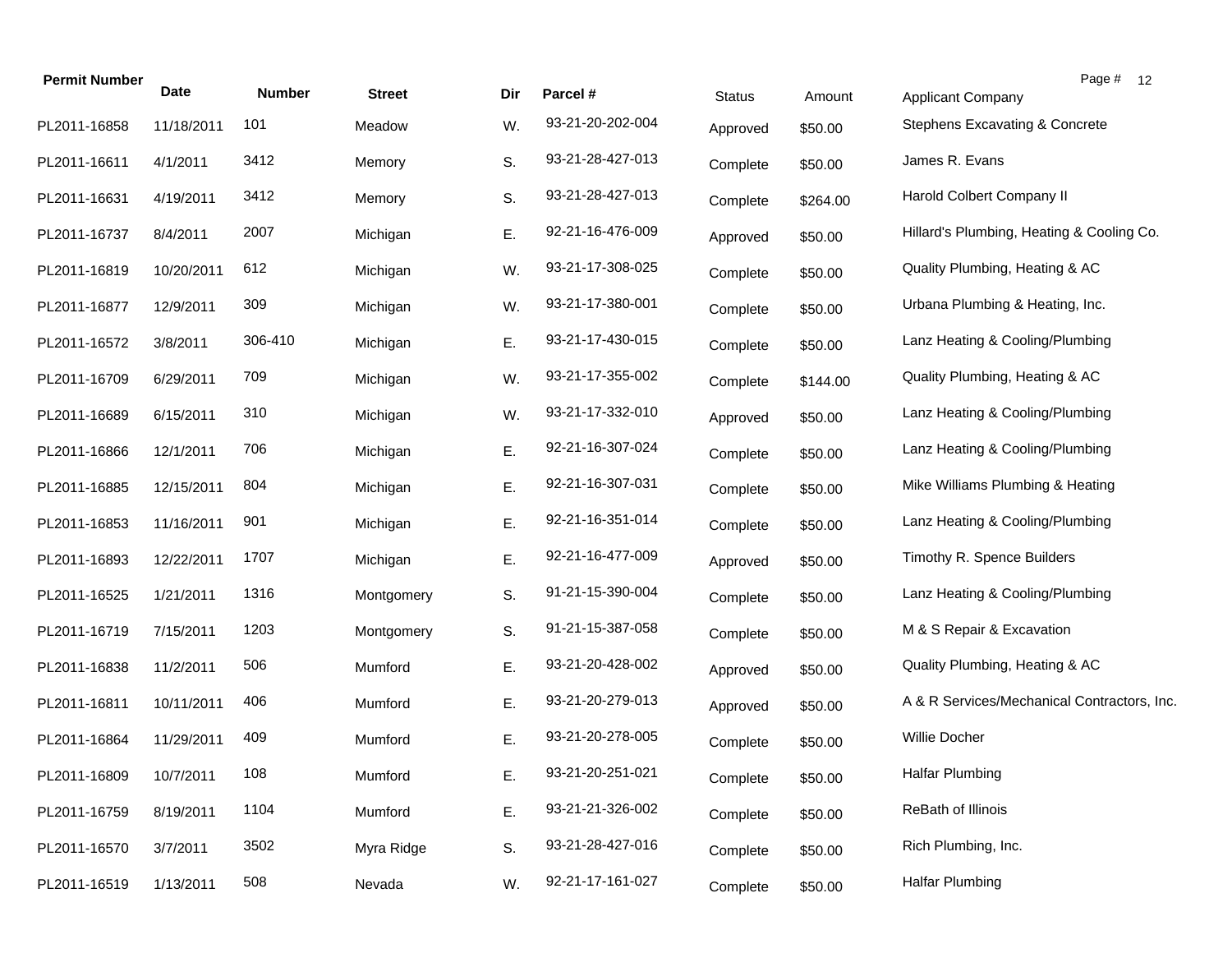| <b>Permit Number</b> | <b>Date</b> | <b>Number</b> | <b>Street</b> | Dir | Parcel #            | <b>Status</b> | Amount  | Applicant Company                           | Page # 13 |  |
|----------------------|-------------|---------------|---------------|-----|---------------------|---------------|---------|---------------------------------------------|-----------|--|
| PL2011-16723         | 7/15/2011   | 306           | Nevada        | W.  | 92-21-17-184-013    | Approved      | \$84.00 | <b>VIP Plumbing Service</b>                 |           |  |
| PL2011-16545         | 2/11/2011   | 800           | Oakland       | Ε.  | 91-21-09-103-006    | Approved      | \$50.00 | Quality Plumbing, Heating & AC              |           |  |
| PL2011-16622         | 4/12/2011   | 801           | Oakland       | Ε.  | 91-21-09-103-007    | Approved      | \$50.00 | Quality Plumbing, Heating & AC              |           |  |
| PL2011-16830         | 10/27/2011  | 802           | Ohio          | W.  | 93-21-17-302-011    | Complete      | \$50.00 | Harold Colbert Company II                   |           |  |
| PL2011-16583         | 3/14/2011   | 610           | Ohio          | W.  | 93-21-17-306-022    | Complete      | \$50.00 | Halfar Plumbing                             |           |  |
| PL2011-16683         | 6/7/2011    | 706           | Ohio          | W.  | 93-21-17-306-019    | Approved      | \$50.00 | Nogle & Black                               |           |  |
| PL2011-16641         | 4/29/2011   | 906           | Orchard       | S.  | 93-21-17-326-004    | Complete      | \$50.00 | <b>Halfar Plumbing</b>                      |           |  |
| PL2011-16834         | 10/28/2011  | 606           | Oregon        | W.  | 92-21-17-160-013    | Complete      | \$50.00 | D & D Excavating                            |           |  |
| PL2011-16823         | 10/24/2011  | 1004          | Oregon        | Ε.  | 92-21-16-160-008    | Approved      | \$50.00 | Artisan Plumbing Inc.                       |           |  |
| PL2011-16707         | 6/29/2011   | 803 & 803 1/2 | Oregon        | Ε.  | 92-21-16-162-002    | Complete      | \$50.00 | D & S Sewer Service                         |           |  |
| PL2011-16835         | 10/28/2011  | 608           | Oregon        | Ε.  | 92-21-17-283-010    | Approved      | \$50.00 | R. C.'s Plumbing, Heating & Electrical      |           |  |
| PL2011-16692         | 6/20/2011   | 305           | Oregon        | W.  | 92-21-17-184-005    | Complete      | \$50.00 | Stephens Excavating & Concrete              |           |  |
| PL2011-16668         | 5/26/2011   | 707           | Oregon        | Ε.  | 92-21-16-161-004    | Approved      | \$50.00 | Lanz Heating & Cooling/Plumbing             |           |  |
| PL2011-16750         | 8/17/2011   | 2411          | Oregon        | Ε.  | 30-21-15-178-022    | Complete      | \$50.00 | Stephens Excavating & Concrete              |           |  |
| PL2011-16825         | 10/25/2011  | 809           | Park          | W.  | 91-21-08-304-018    | Approved      | \$50.00 | A & R Services/Mechanical Contractors, Inc. |           |  |
| PL2011-16626         | 4/15/2011   | 1400          | Park          | W.  | 91-21-07-404-001    | Approved      | \$50.00 | Reliable Mechanical                         |           |  |
| PL2011-16640         | 4/29/2011   | 701           | Park          | Ε.  | 91-21-09-303-014    | Complete      | \$50.00 | Thomasboro Plumbing                         |           |  |
| PL2011-16514         | 1/3/2011    | 611           | Park          | W.  | 91-21-08-310-001    | Approved      | \$50.00 | A & R Services/Mechanical Contractors, Inc. |           |  |
| PL2011-16762         | 8/23/2011   | 1103          | Patton        | S.  | 92-21-16-329-013    | Approved      | \$50.00 | Timothy R. Spence Builders                  |           |  |
| PL2011-16867         | 12/1/2011   | 505           | Pega          |     | 91-21-05-277-003(b) | Approved      | \$50.00 | Clark Plumbing & Heating, Inc.              |           |  |
| PL2011-16860         | 11/21/2011  | 602           | Pennsylvania  | W.  | 93-21-17-355-017    | Approved      | \$72.00 | Vogelsang/Zindars Plumbing                  |           |  |
| PL2011-16603         | 3/28/2011   | 704           | Pennsylvania  | W.  | 93-21-17-355-012    | Complete      | \$50.00 | Stephens Excavating & Concrete              |           |  |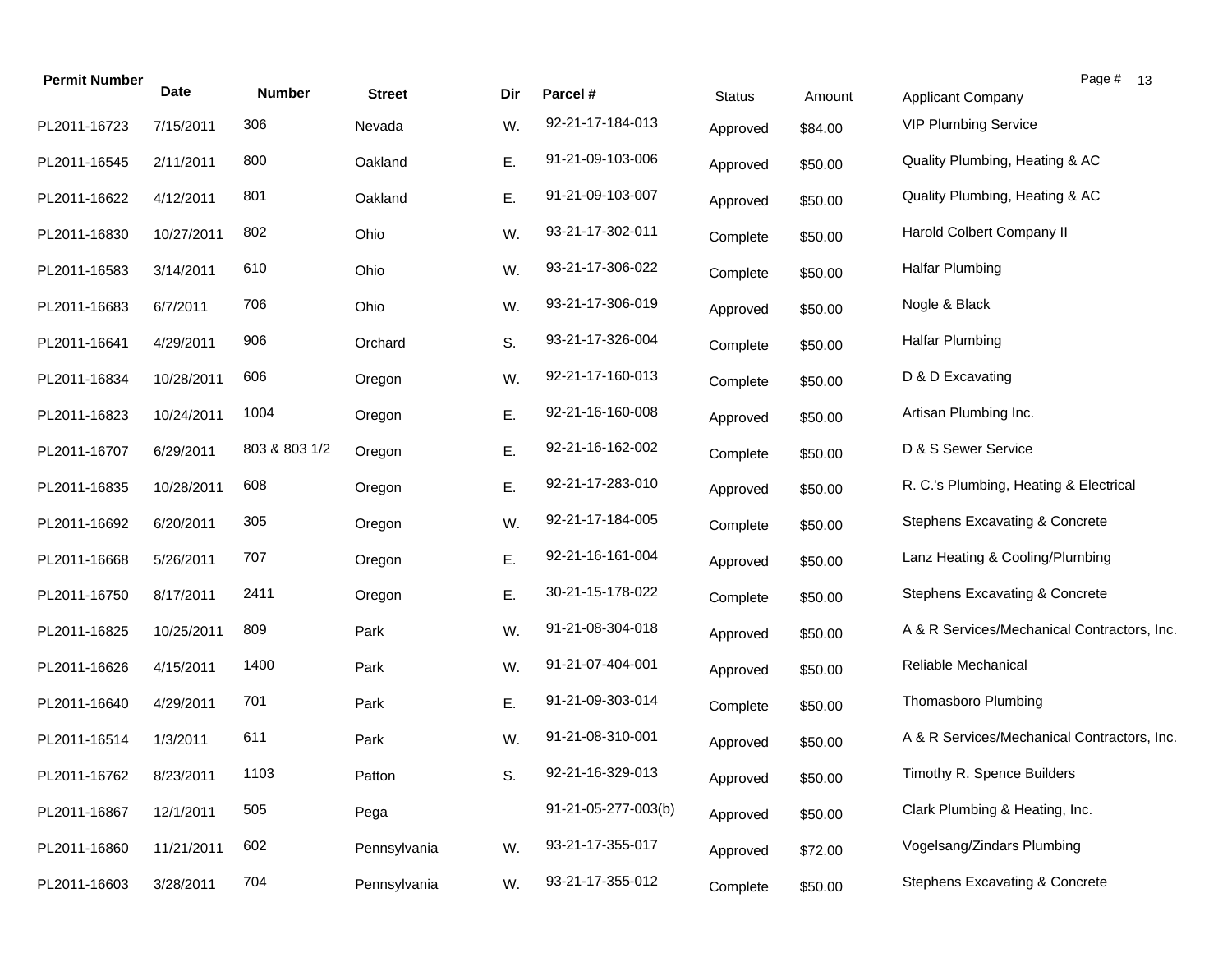| <b>Permit Number</b> | Date       | <b>Number</b> | <b>Street</b> | Dir | Parcel #          | <b>Status</b> | Amount   | Page # 14<br><b>Applicant Company</b>     |  |
|----------------------|------------|---------------|---------------|-----|-------------------|---------------|----------|-------------------------------------------|--|
| PL2011-16748         | 8/17/2011  | 404           | Pennsylvania  | W.  | 93-21-17-376-013  | Approved      | \$50.00  | Quality Plumbing, Heating & AC            |  |
| PL2011-16779         | 9/9/2011   | 2209          | Pennsylvania  | Ε.  | 91-21-15-352-012  | Approved      | \$50.00  | ReBath of Illinois                        |  |
| PL2011-16774         | 9/7/2011   | 2740          | Philo         | S.  | 93-21-28-201-004  | Complete      | \$96.00  | Davis/Houk Mechanical, Inc.               |  |
| PL2011-16528         | 1/25/2011  | 2401          | Philo         | S.  | 93-21-21-377-035  | Approved      | \$50.00  | Mr. Rooter Plumbing                       |  |
| PL2011-16589         | 3/17/2011  | 1720          | Philo         | S.  | 93-21-21-201-012  | Complete      | \$132.00 | Lee's Plumbing & Electrical               |  |
| PL2011-16873         | 12/8/2011  | 2740          | Philo         | S.  | 93-21-28-201-004  | Approved      | \$50.00  | Davis/Houk Mechanical, Inc.               |  |
| PL2011-16576         | 3/11/2011  | 1720          | Philo         | S.  | 93-21-21-201-012  | Closed        | \$60.00  | Lee's Plumbing & Electrical               |  |
| PL2011-16682         | 6/7/2011   | 1903          | Philo         | S.  | 93-21-21-176-014  | Complete      | \$50.00  | Lanz Heating & Cooling/Plumbing           |  |
| PL2011-16685         | 6/7/2011   | 1903          | Philo         | S.  | 93-21-21-176-014  | Complete      | \$216.00 | DJ-M Plumbing LLC                         |  |
| PL2011-16781         | 9/9/2011   | 2860          | Philo         | S.  | 93-21-28-201-004b | Complete      | \$132.00 | Davis/Houk Mechanical, Inc.               |  |
| PL2011-16787         | 9/13/2011  | 1813          | Philo         | S.  | 93-21-21-126-040E | Complete      | \$84.00  | Davis/Houk Mechanical, Inc.               |  |
| PL2011-16844         | 11/4/2011  | 2305          | Pond          | S.  | 93-21-21-376-030  | Complete      | \$50.00  | Roto Rooter                               |  |
| PL2011-16550         | 2/16/2011  | 2202          | Pond          | S.  | 93-21-21-330-001  | Complete      | \$50.00  | Mattex Service Co., Inc.                  |  |
| PL2011-16549         | 2/16/2011  | 2202          | Pond          | S.  | 93-21-21-330-001  | Complete      | \$50.00  | Mattex Service Co., Inc.                  |  |
| PL2011-16627         | 4/15/2011  | 2506          | Pond          | S.  | 93-21-21-381-003  | Approved      | \$50.00  | Mike Williams Plumbing & Heating          |  |
| PL2011-16544         | 2/11/2011  | 2406          | Provine       | S.  | 93-21-20-480-012  | Complete      | \$150.00 | <b>Thompson Plumbing</b>                  |  |
| PL2011-16516         | 1/7/2011   | 505           | Race          | S.  | 92-21-17-251-007  | Complete      | \$50.00  | ReBath of Illinois                        |  |
| PL2011-16652         | 5/11/2011  | 5             | Rainbow       |     | 92-21-16-430-018  | Complete      | \$50.00  | Simply Plumbing                           |  |
| PL2011-16535         | 1/28/2011  | 2301          | Rainbow View  | Ε.  | 91-21-15-305-014  | Complete      | \$50.00  | ReBath of Illinois                        |  |
| PL2011-16597         | 3/22/2011  | 1211          | Romine        | N.  | 91-21-07-205-021  | Complete      | \$50.00  | Timothy R. Spence Builders                |  |
| PL2011-16613         | 4/5/2011   | 1303          | Romine        | N.  | 91-21-07-205-019  | Complete      | \$50.00  | <b>Stephens Excavating &amp; Concrete</b> |  |
| PL2011-16863         | 11/29/2011 | 504           | Scovill       | Ε.  | 93-21-20-477-009  | Complete      | \$50.00  | D & S Sewer Service                       |  |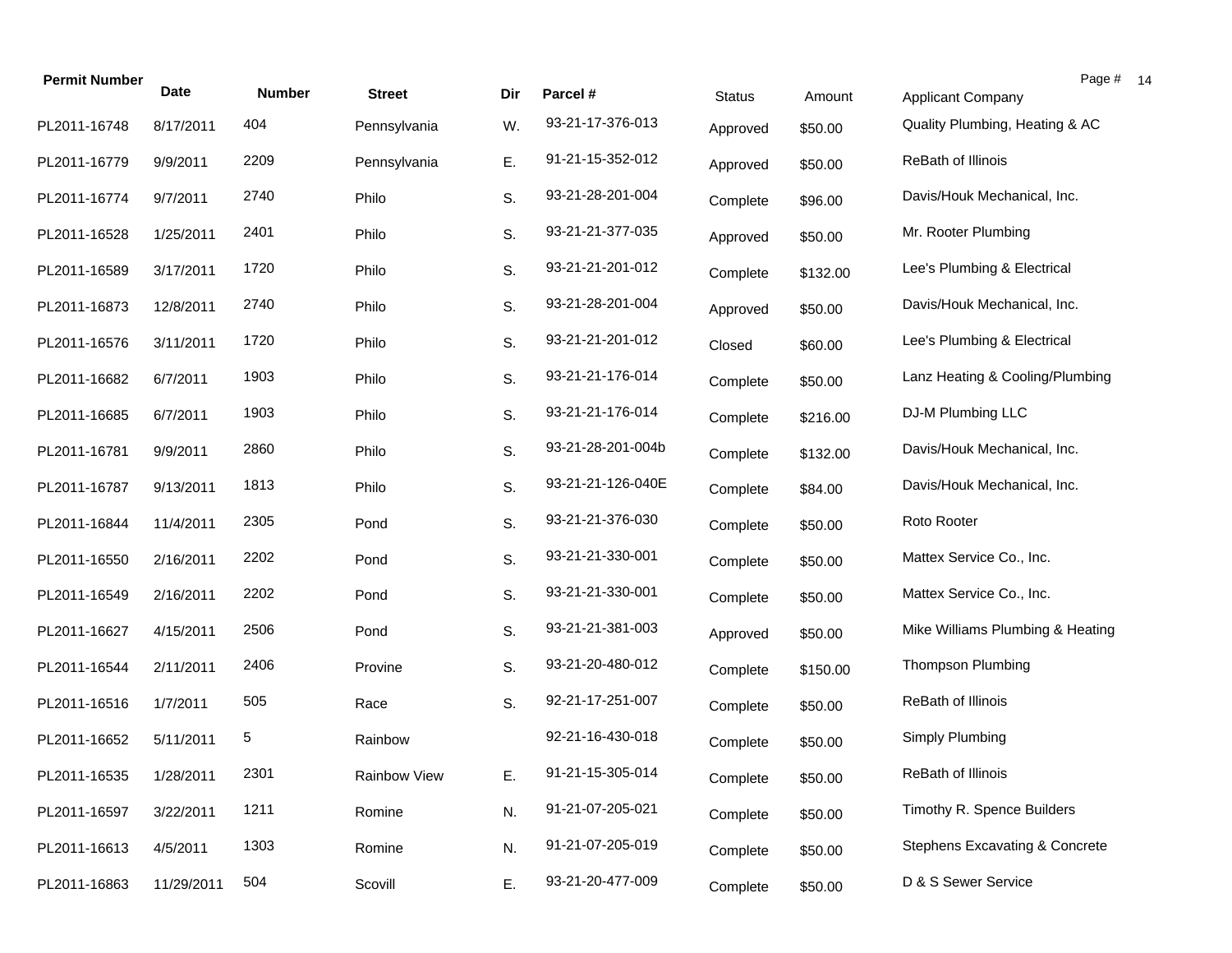| <b>Permit Number</b> | <b>Date</b> | <b>Number</b> | <b>Street</b>      | Dir | Parcel #                | <b>Status</b> | Amount   | <b>Applicant Company</b>                  | Page # |
|----------------------|-------------|---------------|--------------------|-----|-------------------------|---------------|----------|-------------------------------------------|--------|
| PL2011-16562         | 2/25/2011   | 702 & 704     | Scovill            | Ε.  | 93-21-21-356-003        | Complete      | \$50.00  | Quality Plumbing, Heating & AC            |        |
| PL2011-16784         | 9/12/2011   | 7             | Shuman             |     | 93-21-20-281-010        | Complete      | \$72.00  | The Plumbing Co.                          |        |
| PL2011-16522         | 1/13/2011   | 2310          | Shurts             | S.  | 93-21-20-476-038        | Approved      | \$50.00  | Clark Plumbing & Heating, Inc.            |        |
| PL2011-16527         | 1/21/2011   | 802           | Shurts             | Ε.  | 93-21-21-355-016        | Complete      | \$50.00  | Mr. Rooter Plumbing                       |        |
| PL2011-16878         | 12/9/2011   | 1103          | Silver             | Ε.  | 93-21-21-182-002        | Approved      | \$50.00  | Ameriplumb                                |        |
| PL2011-16694         | 6/20/2011   | 2012          | <b>Silver West</b> | S.  | 93-21-21-155-021        | Complete      | \$50.00  | <b>Stephens Excavating &amp; Concrete</b> |        |
| PL2011-16836         | 10/28/2011  | 1004-1008     | Smith              | S.  | 91-21-15-326-012        | Approved      | \$50.00  | <b>Halfar Plumbing</b>                    |        |
| PL2011-16546         | 2/11/2011   | 1415          | Smith              | S.  | 91-21-15-385-016        | Approved      | \$50.00  | Shawn Kohler                              |        |
| PL2011-16886         | 12/15/2011  | 911           | Springfield        | W.  | 93-21-18-227-008        | Approved      | \$50.00  | Quality Plumbing, Heating & AC            |        |
| PL2011-16846         | 11/4/2011   | 3031          | Stillwater         | Ε.  | 93-21-22-426-048        | Approved      | \$216.00 | Lee's Plumbing & Electrical               |        |
| PL2011-16604         | 3/11/2011   | 3038          | Stillwater         | Ε.  | 93-21-22-406-033thru040 | Approved      | \$120.00 | Lee's Plumbing & Electrical               |        |
| PL2011-16845         | 11/4/2011   | 3029          | Stillwater         | Ε.  | 93-21-22-426-047        | Approved      | \$216.00 | Lee's Plumbing & Electrical               |        |
| PL2011-16829         | 10/27/2011  | 3029          | Stillwater         | Ε.  | 93-21-22-426-047        | Complete      | \$50.00  | Raymond Miller Construction               |        |
| PL2011-16828         | 10/27/2011  | 3031          | Stillwater         | Ε.  | 93-21-22-426-048        | Complete      | \$50.00  | Raymond Miller Construction               |        |
| PL2011-16715         | 7/8/2011    | 2305          | <b>Stone Creek</b> | S.  | 93-21-22-304-003        | Approved      | \$50.00  | Quality Plumbing, Heating & AC            |        |
| PL2011-16582         | 3/14/2011   | 2930          | Stone Creek        | Ε.  | 93-21-22-258-006        | Approved      | \$50.00  | <b>Halfar Plumbing</b>                    |        |
| PL2011-16633         | 4/20/2011   | 3064          | <b>Stone Creek</b> | E.  | 93-21-22-426-004        | Complete      | \$50.00  | Raymond Miller Construction               |        |
| PL2011-16656         | 5/19/2011   | 3064          | <b>Stone Creek</b> | Ε.  | 93-21-22-426-004        | Complete      | \$204.00 | Lee's Plumbing & Electrical               |        |
| PL2011-16552         | 2/18/2011   | 504           | Stoughton          | W.  | 91-21-08-363-020        | Complete      | \$50.00  | Stephens Excavating & Concrete            |        |
| PL2011-16749         | 8/17/2011   | 506           | Stoughton          | W.  | 91-21-08-363-019        | Complete      | \$50.00  | <b>Stephens Excavating &amp; Concrete</b> |        |
| PL2011-16608         | 3/30/2011   | 1406          | Stout              | Ε.  | 92-21-16-129-020        | Complete      | \$50.00  | Stephens Excavating & Concrete            |        |
| PL2011-16564         | 3/3/2011    | 1401          | Stout              | Ε.  | 92-21-16-178-005        | Complete      | \$50.00  | Simply Plumbing                           |        |

 $15\,$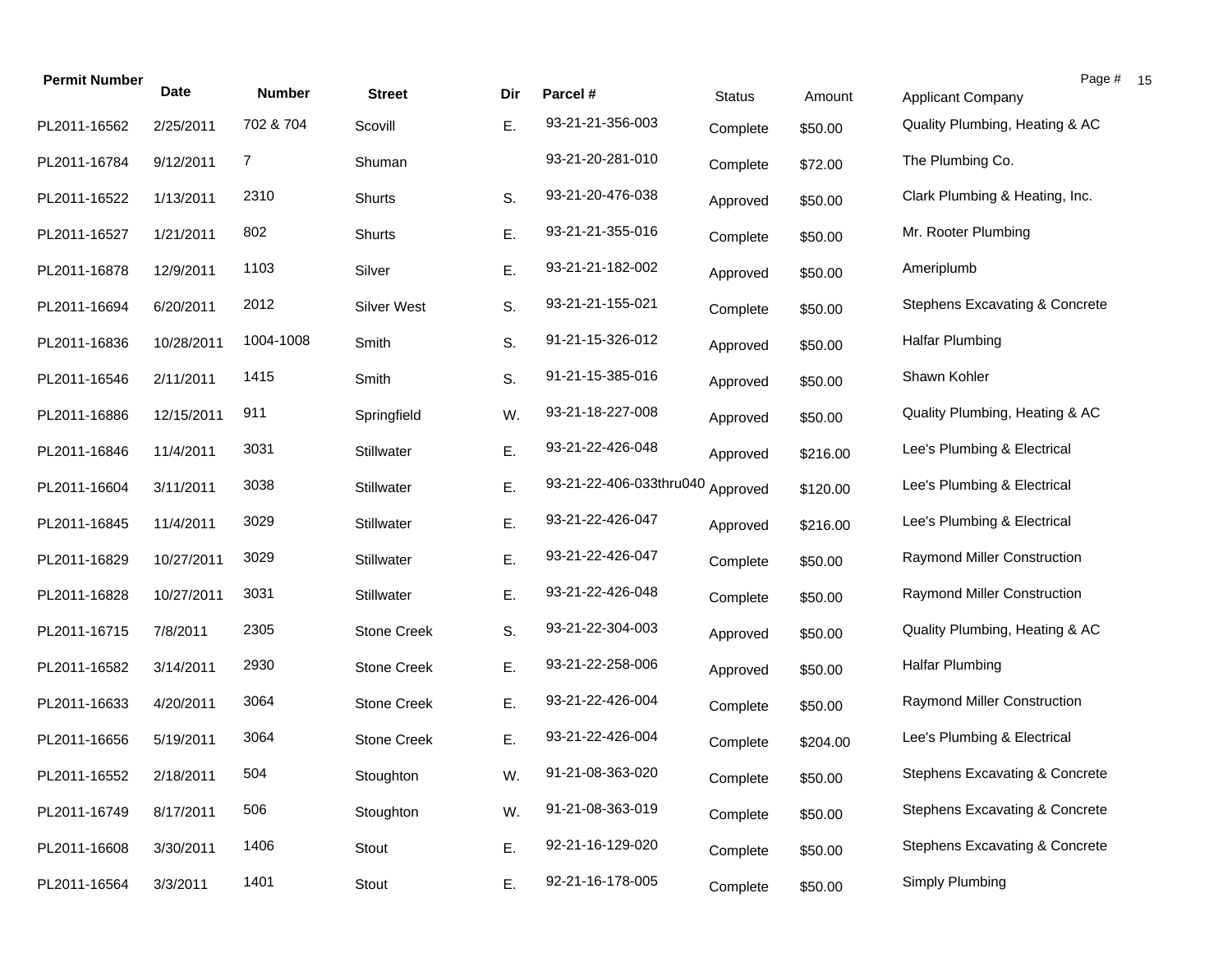| <b>Permit Number</b> | Date       | <b>Number</b> | <b>Street</b>          | Dir | Parcel #                     | <b>Status</b> | Amount   | Page # 16<br><b>Applicant Company</b>     |
|----------------------|------------|---------------|------------------------|-----|------------------------------|---------------|----------|-------------------------------------------|
| PL2011-16758         | 8/19/2011  | 1806          | Summit                 | Ε.  | 93-21-28-227-003             |               |          | ReBath of Illinois                        |
|                      |            |               |                        |     |                              | Complete      | \$50.00  |                                           |
| PL2011-16659         | 5/24/2011  | 910           | Sunnycrest             | Ε.  | 93-21-21-101-024             | Complete      | \$50.00  | Nic Fonner                                |
| PL2011-16746         | 8/12/2011  | 801           | Sunnycrest             | Ε.  | 93-21-21-103-005             | Complete      | \$50.00  | Mr. Rooter Plumbing                       |
| PL2011-16620         | 4/12/2011  | 506           | <b>Sunnycrest East</b> | Ε.  | 93-21-20-226-030             | Approved      | \$50.00  | Morse Mechanical                          |
| PL2011-16642         | 4/29/2011  | 403           | <b>Sunnycrest West</b> | Ε.  | 93-21-20-227-006             | Approved      | \$50.00  | Hillard's Plumbing, Heating & Cooling Co. |
| PL2011-16531         | 1/26/2011  | 407           | Sunrise                |     | 30-21-15-254-021             | Complete      | \$50.00  | Stephens Excavating & Concrete            |
| PL2011-16839         | 11/4/2011  | 812-C         | Sunset                 | W.  | 91-21-08-101-023             | Complete      | \$50.00  | Stephens Excavating & Concrete            |
| PL2011-16532         | 1/26/2011  | 2913          | Susan Stone            | S.  | 93-21-28-231-014             | Approved      | \$50.00  | Quality Plumbing, Heating & AC            |
| PL2011-16832         | 10/27/2011 | 2711          | Susan Stone            | S.  | 93-21-28-229-013             | Complete      | \$50.00  | Darby's Plumbing, Inc.                    |
| PL2011-16776         | 9/9/2011   | 306           | Thompson               | Ε.  | 91-21-08-227-011             | Approved      | \$204.00 | <b>VIP Plumbing Service</b>               |
| PL2011-16755         | 8/18/2011  | 905           | Timothy                | S.  | 91-21-15-301-013             | Complete      | \$50.00  | Whalen Plumbing & Heating                 |
| PL2011-16775         | 9/9/2011   | 1908          | <b>Trails</b>          | Ε.  | 93-21-28-282-017             | Complete      | \$168.00 | Aspire Plumbing                           |
| PL2011-16747         | 8/12/2011  | 1908          | <b>Trails</b>          | Ε.  | 93-21-28-282-017             | Complete      | \$50.00  | Tom Loew                                  |
| PL2011-16623         | 4/12/2011  | 1302          | Tremont                | W.  | 91-21-07-207-019             | Approved      | \$50.00  | Mike Williams Plumbing & Heating          |
| PL2011-16543         | 2/10/2011  | 1214          | Tremont                | W.  | 91-21-07-207-020             | Complete      | \$50.00  | Whalen Plumbing & Heating                 |
| PL2011-16837         | 11/2/2011  | 202           | University             | Ε.  | 91-21-08-405-038             | Complete      | \$420.00 | Lanz Heating & Cooling/Plumbing           |
| PL2011-16614         | 4/5/2011   | 1200          | University             | W.  | 91-21-07-414-019             | Complete      | \$50.00  | Reliable Mechanical                       |
| PL2011-16756         | 8/18/2011  | 102           | University             | W.  | 91-21-08-403-010             | Approved      | \$50.00  | Jackson Excavating                        |
| PL2011-16822         | 10/24/2011 | 704           | University             | Е.  | 91-21-09-303-008             | Complete      | \$50.00  | <b>Bodie Cargo</b>                        |
| PL2011-16734         | 7/29/2011  | 1408          | University             | W.  | 91-21-07-405-014,<br>011&012 | Approved      | \$336.00 | Clark Plumbing & Heating, Inc.            |
| PL2011-16607         | 3/30/2011  | 202           | University             | Ε.  | 91-21-08-405-038             | Approved      | \$50.00  | Lanz Heating & Cooling/Plumbing           |
| PL2011-16716         | 7/11/2011  | 202           | University             | Ε.  | 91-21-08-405-038             | Complete      | \$228.00 | Lanz Heating & Cooling/Plumbing           |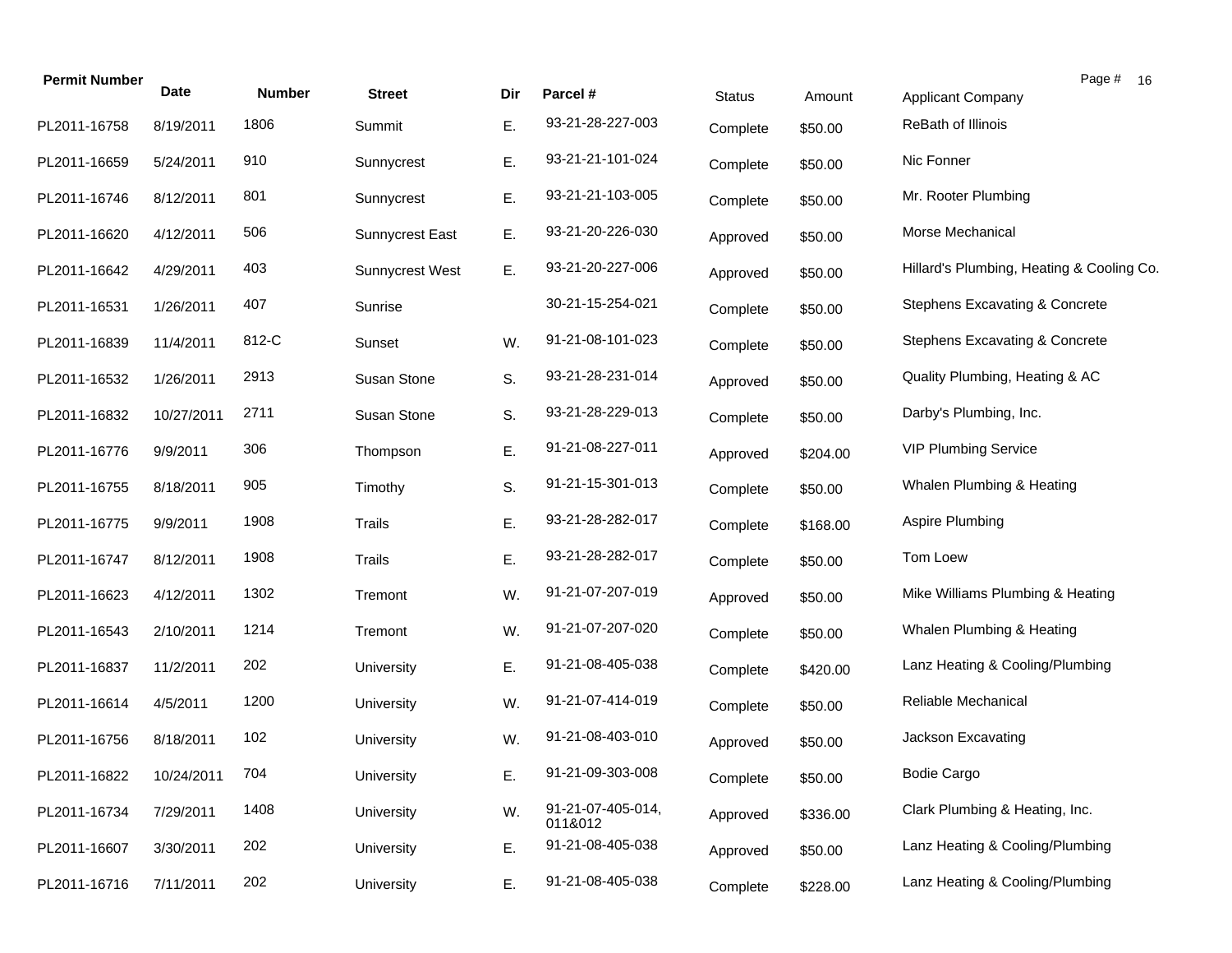| <b>Permit Number</b> | <b>Date</b> | <b>Number</b> | <b>Street</b> | Dir | Parcel #                     | <b>Status</b> | Amount     | Page # 17<br><b>Applicant Company</b>       |
|----------------------|-------------|---------------|---------------|-----|------------------------------|---------------|------------|---------------------------------------------|
| PL2011-16605         | 3/29/2011   | 708           | University    | Ε.  | 91-21-09-303-010             | Complete      | \$50.00    | Stephens Excavating & Concrete              |
| PL2011-16870         | 12/7/2011   | 1408          | University    | W.  | 91-21-07-405-014,<br>011&012 | Complete      | \$50.00    | Duce Construction Company                   |
| PL2011-16524         | 1/18/2011   | 202           | University    | Ε.  | 91-21-08-405-038             | Complete      | \$324.00   | Lanz Heating & Cooling/Plumbing             |
| PL2011-16593         | 3/22/2011   | 102           | University    | Е.  | 91-21-08-405-039             | Complete      | \$240.00   | Lanz Heating & Cooling/Plumbing             |
| PL2011-16865         | 12/1/2011   | 602           | University    | W.  | 91-21-08-310-001A            | Approved      | \$96.00    | A & R Services/Mechanical Contractors, Inc. |
| PL2011-16674         | 6/4/2011    | 108           | University    | W.  | 91-21-08-403-005             | Complete      | \$50.00    | <b>Trademark Construction</b>               |
| PL2011-16699         | 6/22/2011   | 202           | University    | Ε.  | 91-21-08-405-038             | Complete      | \$156.00   | Lanz Heating & Cooling/Plumbing             |
| PL2011-16530         | 1/26/2011   | 1200          | University    | W.  | 91-21-07-414-019             | Complete      | \$1,200.00 | <b>Halfar Plumbing</b>                      |
| PL2011-16598         | 3/22/2011   | 202           | University    | Ε.  | 91-21-08-405-038             | Approved      | \$384.00   | Lanz Heating & Cooling/Plumbing             |
| PL2011-16735         | 8/4/2011    | 2005          | Vawter        | S.  | 93-21-21-179-012             | Approved      | \$50.00    | Quality Plumbing, Heating & AC              |
| PL2011-16663         | 5/23/2011   | 703           | Vermont       | W.  | 93-21-17-357-007             | Approved      | \$50.00    | Timothy R. Spence Builders                  |
| PL2011-16859         | 11/18/2011  | 503           | Vermont       | W.  | 93-21-17-378-005             | Complete      | \$50.00    | Stephens Excavating & Concrete              |
| PL2011-16563         | 3/1/2011    | 2303          | Vermont       | Ε.  | 91-21-15-354-008             | Complete      | \$50.00    | Roto Rooter                                 |
| PL2011-16629         | 4/19/2011   | 2003          | Vine          | S.  | 93-21-20-254-028             | Complete      | \$50.00    | Mid-State Sewer Service                     |
| PL2011-16584         | 3/14/2011   | 807           | Wabash        | S.  | 92-21-16-163-025             | Complete      | \$50.00    | Stephens Excavating & Concrete              |
| PL2011-16721         | 7/15/2011   | 2614          | Wadsworth     | S.  | 93-21-22-452-008             | Approved      | \$60.00    | Lanz Heating & Cooling/Plumbing             |
| PL2011-16655         | 5/19/2011   | 808           | Washington    | E.  | 92-21-16-162-026             | Complete      | \$72.00    | Lynnie & Gale's Plumbing & Heating          |
| PL2011-16644         | 5/3/2011    | 704           | Washington    | W.  | 92-21-17-158-015             | Approved      | \$120.00   | <b>Bill Miller Plumbing</b>                 |
| PL2011-16647         | 5/4/2011    | 603           | Washington    | Е.  | 93-21-17-427-007             | Approved      | \$50.00    | Hillard's Plumbing, Heating & Cooling Co.   |
| PL2011-16761         | 8/23/2011   | 704           | Washington    | Ε.  | 92-21-16-161-025             | Complete      | \$50.00    | D & S Sewer Service                         |
| PL2011-16891         | 12/20/2011  | 604           | Washington    | W.  | 92-21-17-162-021             | Approved      | \$50.00    | Timothy R. Spence Builders                  |
| PL2011-16782         | 9/9/2011    | 2708          | Washington    | Ε.  | 30-21-15-258-033             | Approved      | \$50.00    | <b>Stephens Excavating &amp; Concrete</b>   |